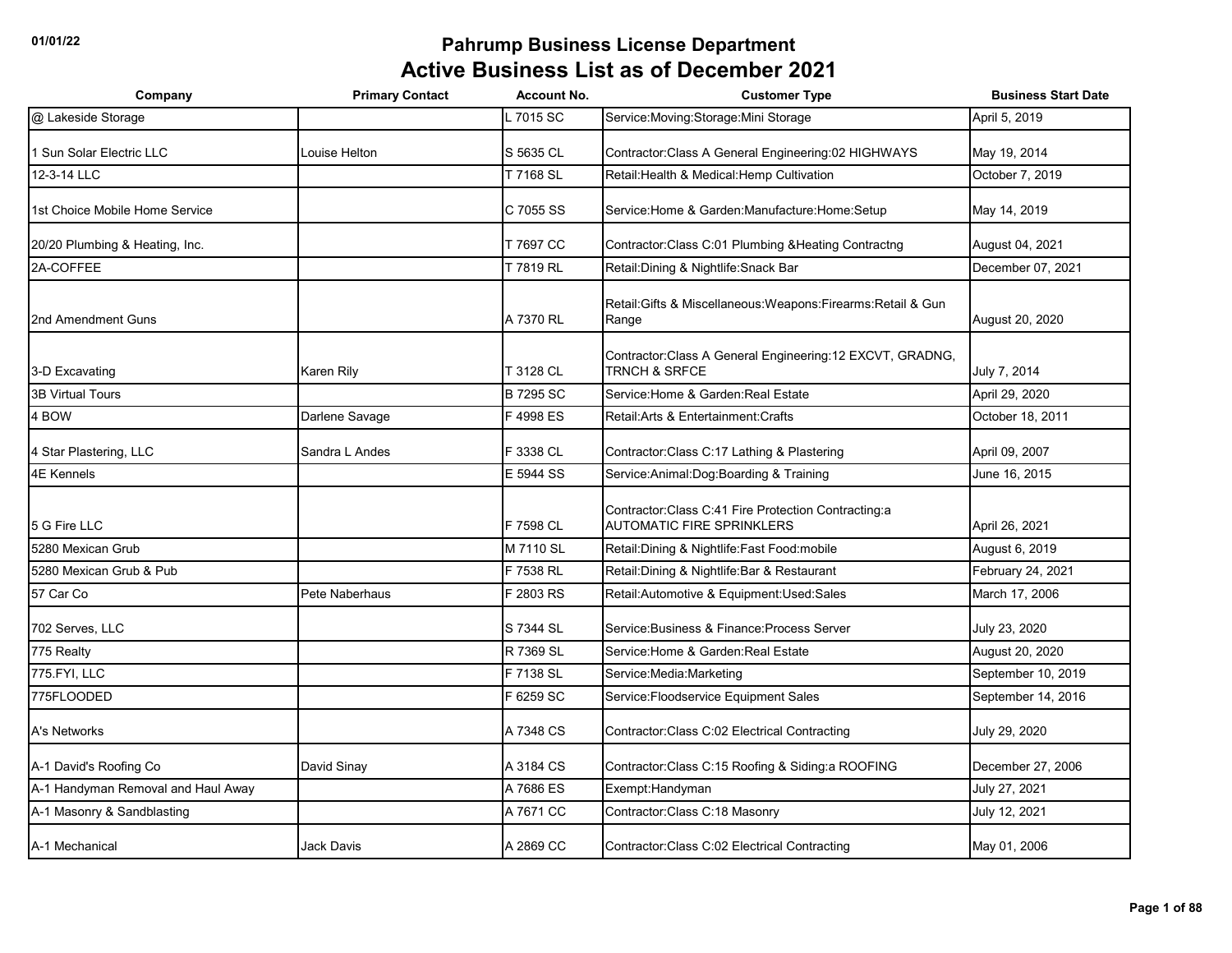| Company                              | <b>Primary Contact</b> | <b>Account No.</b> | <b>Customer Type</b>                                                                | <b>Business Start Date</b> |
|--------------------------------------|------------------------|--------------------|-------------------------------------------------------------------------------------|----------------------------|
| A-1 National Fire Co., Inc.          | Ken Young              | A 3037 CC          | Contractor: Class C:41 Fire Protection Contracting                                  | August 28, 2006            |
| A-1 Storage                          |                        | A 7586 SL          | Service: Moving: Storage: Self                                                      | April 14, 2021             |
| A-Z Construction                     |                        | A 7721 HS          | Handyman, small repair                                                              | August 27, 2021            |
| A AFFORDABLE PLUMBING, INC           |                        | A 7507 CC          | Contractor:Class C:01 Plumbing &Heating Contractng                                  | January 21, 2021           |
| A Affordable Striping & Sealing, LLC |                        | A 7633 CL          | Contractor: Class A General Engineering: 08 SEALNG & STRIPNG<br><b>ASPHLTC SRFC</b> | May 26, 2021               |
| A & A Masonry, LLC                   | Alan M Yunker          | A 4014 CL          | Contractor: Class C: 18 Masonry                                                     | July 07, 2008              |
| A&N Cleaning Services, LLC           |                        | A 7265 SL          | Service:Home & Garden:Cleaning:Residential & Commercial                             | February 27, 2020          |
| A&R Complete Service Corp            |                        | A 6483 CC          | Contractor: Class C:02 Electrical Contracting                                       | July 21, 2017              |
| A Closer Look                        | Douglas Scott West     | A 2920 SL          | Service: Home & Garden: Inspection                                                  | June 07, 2006              |
| A-Darkhorse PG                       | Odell W Wesatzke, Jr.  | A 3127 RS          | Retail: Arts & Entertainment: Photographer: Mobile                                  | November 13, 2006          |
| A-Dollar Bail Bonds                  | <b>Stevie Stowers</b>  | A 5005 SS          | Service: Business & Finance: Legal: Bail Bond                                       | October 25, 2011           |
| A Family Affair                      |                        | A 7132 HS          | Exempt: Handyman                                                                    | August 26, 2019            |
| A First Impression 2, Inc.           |                        | A 7322 CC          | Contractor: Class C:06 Erecting Signs:b ELECTRICAL SIGNS                            | June 19, 2020              |
| A Forever Sign Inc.                  |                        | A 7000 CC          | Contractor: Class C:06 Erecting Signs                                               | March 27, 2019             |
| A Hope Bail Bonds LLC                | <b>Matt Sadler</b>     | A 5636 SL          | Service: Business & Finance: Legal: Bail Bond                                       | May 19, 2014               |
| A Last Chance Computer Repair        |                        | A 5956 ES          | Exempt:Computers & Electronics                                                      | July 07, 2015              |
| A Payless Mini Storage               |                        | A 7339 SL          | Service: Moving: Storage: Mini Storage                                              | July 21, 2020              |
| A- Plus Mini Storage                 | Sunhee Frampton        | A 888 SS           | Service: Moving: Storage: Mini Storage                                              | November 14, 1999          |
| A Reliable Perry Inc.                | Linda Jo Perry         | A 4492 SC          | Service: Home & Garden: equipment repair-mobil                                      | June 14, 2010              |
| A Touch of Gold                      | Shannon Jensen         | A 5101 SS          | Service: Beauty & Fashion: Salon: Hair                                              | February 09, 2012          |
| A. L. S. Storage                     | Margie L Scissom       | A 1826 SC          | Service: Moving: Storage: Mini Storage                                              | August 09, 2004            |
| A.W. Farrell & Son Inc               |                        | A 5942 CC          | Contractor:Class A General Engineering:15 SEWERS, DRAINS<br>& PIPES                 | June 10, 2015              |
| A1 Auto Body Connection Inc          |                        | A 6619 SC          | Service: Automotive & Equipment: Car: Body                                          | January 31, 2018           |
| A1 Fence and Gate Repair LLC         |                        | A 6948 CL          | Contractor: Class C:25 Fence & Equipping Playground                                 | February 7, 2019           |
| A1 Mitchell's Heating & Cooling LLC  |                        | A 7026 CL          | Contractor: Class C:21 Refrigerate & Air-Condition: b AIR-<br><b>CONDITIONING</b>   | April 18, 2019             |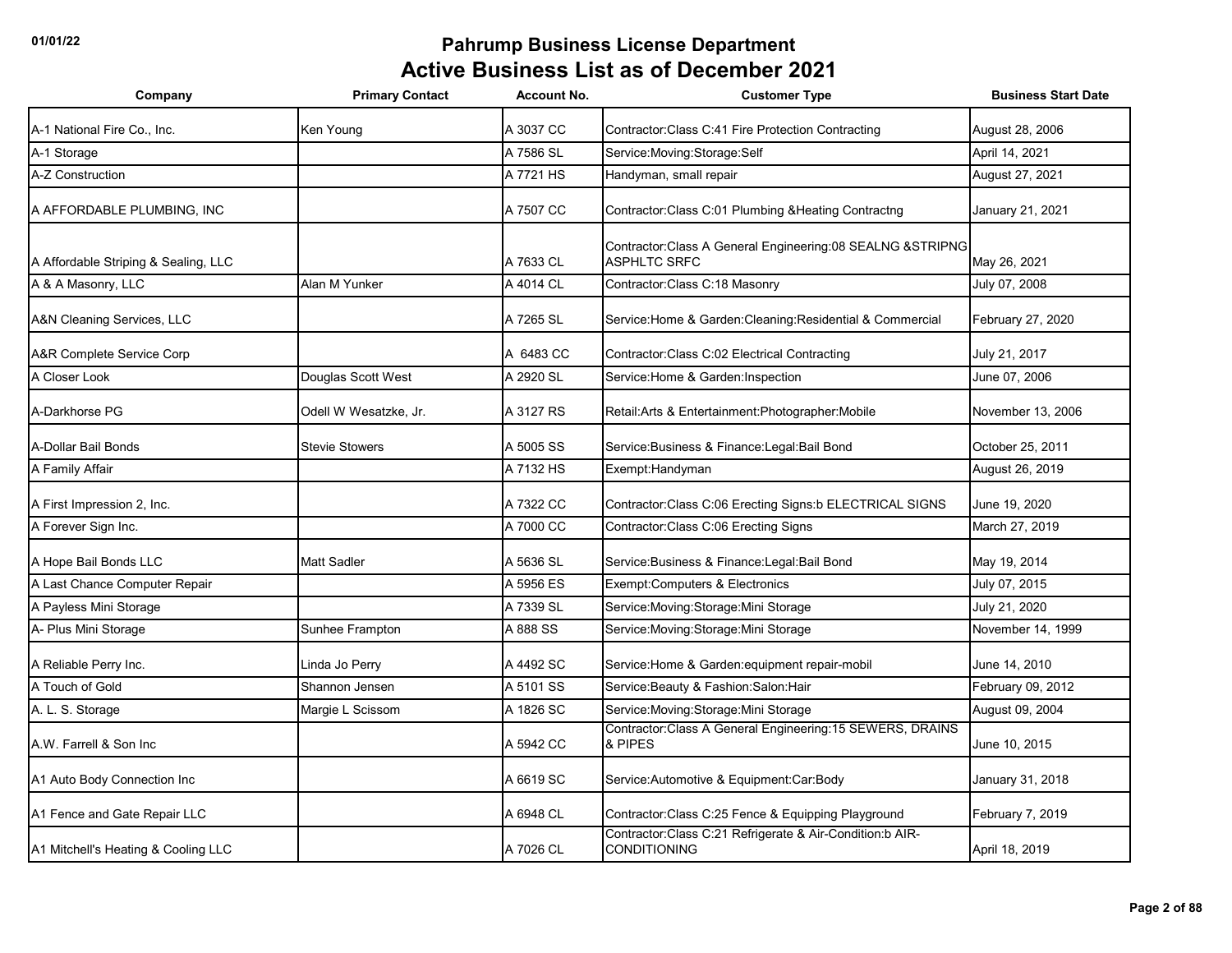| Company                                   | <b>Primary Contact</b> | <b>Account No.</b> | <b>Customer Type</b>                                                             | <b>Business Start Date</b> |
|-------------------------------------------|------------------------|--------------------|----------------------------------------------------------------------------------|----------------------------|
| A4 Builders LLC                           |                        | A 7336 CL          | Contractor: Class B General Building: 02 RESIDNTIAL & SML<br><b>COMMERCIAL</b>   | July 16, 2020              |
| <b>AA's Salon</b>                         |                        | A 7317 SL          | Retail: Beauty & Fashion: Salon: Hair                                            | June 12, 2020              |
| AA Affordable Storage                     | Allen & Carol Palmer   | A 1057 ES          | Service: Moving: Storage: Mini Storage                                           | December 23, 2003          |
| AA First Choice Self Storage              | Jones Betty            | F 587 SS           | Service: Moving: Storage: Self                                                   | May 01, 2000               |
| <b>AAA Certified LLC</b>                  |                        | A 7225 CL          | Contractor: Class C:02 Electrical Contracting                                    | December 24, 2019          |
| AAA Custom Cabinets, Inc.                 |                        | A 7734 CC          | Contractor:Class C:03 Carpentry, Maint & Minor Repr:b FINISH<br><b>CARPENTRY</b> | September 01, 2021         |
| AAA Home Care, LLC                        |                        | A 6803 SL          | Service: Health & Medical: Care: Home                                            | August 7, 2018             |
| AAA Mobile Mech/Tech                      |                        | A 7366 RS          | Service: Automotive & Equipment: Car: Interior<br>Restoration:Dealership         | August 19, 2020            |
| AAAA TWO STAR TOWING INC.                 | <b>Ashton Gose</b>     | A 700 SC           | Service: Automotive & Equipment: Truck: Tow & Wrecking Yard                      | April 09, 1996             |
| Aaron's Landscaping                       |                        | A 6645 SS          | Service: Home & Garden: Landscaping                                              | February 21, 2018          |
| ABC Phones of North Carolina, Inc.        |                        | A 6526 RC          | Retail: Cellular Phones                                                          | September 14, 2017         |
| <b>ABC Services</b>                       |                        | A 6501 SS          | Service: Home & Garden: Cleaning: Residential & Commercial                       | August 14, 2017            |
| ABC Supply Co., Inc. #343                 | <b>Brett Radtke</b>    | A 3424 RC          | Wholesale: Home & Garden: Building Materials                                     | May 31, 2007               |
| <b>ABI Bookkeeping Service</b>            | <b>M Laved Stevens</b> | A 116 SS           | Service: Business & Finance: Bookkeeping                                         | January 17, 1995           |
| Able Electric Company, LLC                |                        | A 6873 CL          | Contractor: Class C:02 Electrical Contracting                                    | November 28, 2018          |
| ABP Electrical Systems, Inc               |                        | A 7063 CC          | Contractor: Class C:02 Electrical Contracting                                    | May 20, 2019               |
| Abra Cadabra Bail Bonds, LLC              |                        | A 7262 SL          | Service: Business & Finance: Legal: Bail Agency                                  | February 19, 2020          |
| Abrams Eye Institute                      | Jack Abrams, M.D.      | A 5016 SC          | Retail: Health & Medical: Ophthalmology Office                                   | November 07, 2011          |
| Absolute Clean-Up                         | <b>Court Connell</b>   | A 5553 ES          | Exempt:property clean-up                                                         | January 30, 2014           |
| <b>AC Parts Connection</b>                | Linda Benedict         | A 5189 RC          | Retail: Home & Garden: HVAC Test & Balance                                       | May 23, 2012               |
| ACC Enterprises L.L.C.                    |                        | A 6051 WC          | Wholesale: Cultivation, Marijuana                                                | December 03, 2015          |
| <b>Access Building Solutions</b>          | Cynthia Cotton         | A 4333 CL          | Contractor:Class B General Building:02 RESIDNTIAL & SML<br><b>COMMERCIAL</b>     | May 11, 2009               |
| <b>Access Realty LLC</b>                  | Kim Washington         | A 3303 SL          | Retail: Home & Garden: Real Estate: Broker                                       | March 20, 2007             |
| Accredited Home Installations and Repairs |                        | A 7654 HS          | Handyman, small repair                                                           | June 16, 2021              |
| Accredo Health Group, Inc.                | April Thompson         | A 4923 SC          | Retail: Health & Medical: Prescription Drugs                                     | August 04, 2011            |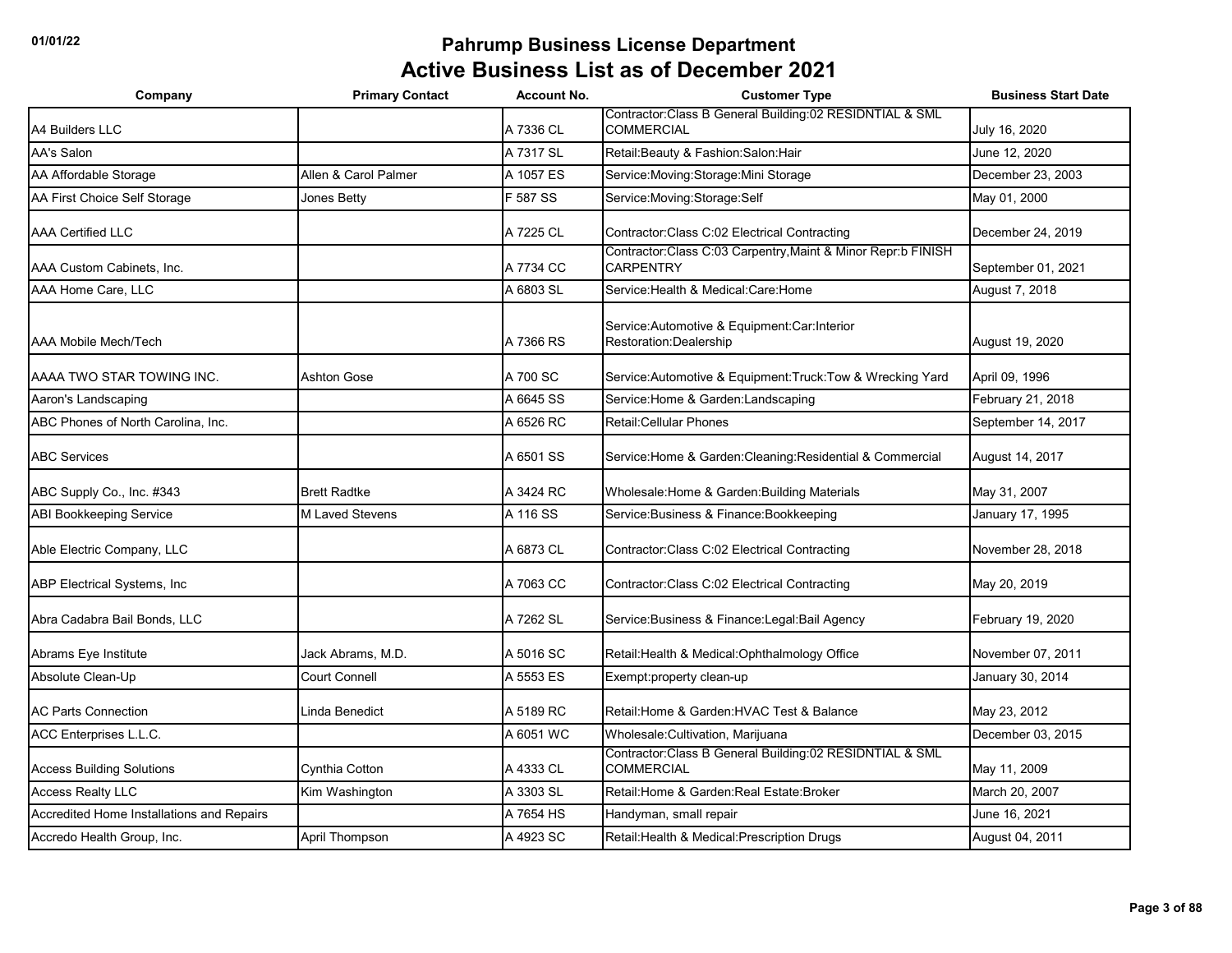| Company                                | <b>Primary Contact</b>      | <b>Account No.</b> | <b>Customer Type</b>                                                                          | <b>Business Start Date</b> |
|----------------------------------------|-----------------------------|--------------------|-----------------------------------------------------------------------------------------------|----------------------------|
| <b>Accurate Mobile Tint</b>            | <b>Christopher Simunick</b> | A 2430 SS          | Service:Automotive & Equipment:Car:Window Tinting:Mobile                                      | August 16, 2005            |
| Ace Asphalt of Arizona Inc             | Ron O'connor                | A 5181 CC          | Contractor: Class A General Engineering                                                       | May 1, 2012                |
| Ace Auto Repair & Used Parts           | Fahima Nezam                | A 911 RS           | Service: Automotive & Equipment: Car: Repair                                                  | June 22, 2004              |
| Ace Fire Systems, Inc.                 | Gordon or Steve Marx        | A 4409 CC          | Contractor: Class C: 41 Fire Protection Contracting                                           | March 11, 2010             |
| Ace World Wide #711                    | Wade Bute                   | A 3160 SC          | Service: Moving: Storage                                                                      | December 04, 2006          |
| <b>ACME General Store, Inc.</b>        | Vince M Tucker              | A 191 RC           | Retail: Gifts & Miscellaneous: Store                                                          | November 25, 1997          |
| <b>ACR Mechanical, Inc.</b>            |                             | A 6843 CC          | Contractor: Class C:21 Refrigerate & Air-Condition                                            | October 18, 2018           |
| <b>Action Expediter Courier</b>        | Cedric Jones                | A 5826 SS          | Service: Community: Courier & Hauling                                                         | January 30, 2015           |
| <b>Action Orthotics</b>                |                             | A 7601 ES          | Retail: Health & Medical: Medical & Orthotic supply                                           | April 28, 2021             |
| <b>Action Realty</b>                   | Norma Jean Opatik           | A 3841 RS          | Retail: Home & Garden: Real Estate                                                            | February 20, 2008          |
| ADJ Contracting & Development, Inc     |                             | A 6739 CC          | Contractor: Class B General Building                                                          | June 12, 2018              |
| <b>ADT Commercial LLC</b>              |                             | A 7553 SL          | Service: Monitor System and Fire Alarms                                                       | March 18, 2021             |
| <b>ADT LLC of Delware</b>              | Debbie Tucker               | A 5258 CL          | Retail: Home & Garden: Security                                                               | August 17, 2012            |
| <b>Adult Superstores</b>               | Don Heidner                 | A 885 RC           | Retail: Arts & Entertainment: Adult                                                           | May 04, 2004               |
| Advance America                        | Tanya Mathis                | A 2271 SC          | Service: Business & Finance: Check Cashing                                                    | May 19, 2005               |
| Advance Insurance and Benefits         | John B Whitaker             | A 4267 SC          | Service: Business & Finance: Insurance: Agency                                                | September 28, 2009         |
| <b>Advanced Consulting</b>             | Janet Jensen                | A 1880 SS          | Service: Business & Finance: Consulting: Business                                             | September 07, 2004         |
| Advanced Prosthetics & Orthotics, Inc. | Tuncay Gorgun               | A 607 SC           | Service:Health & Medical:Prosthetic & orthotic devices:Sales &<br>service                     | November 25, 2002          |
| <b>Advanced Tactical Firearms</b>      | Fe Grayblas                 | A 102 WC           | Retail:Gifts & Miscellaneous:Weapons:Firearms:Import & Export                                 | February 15, 2000          |
| ADVANCED TOWER SERVICES, INC.          |                             | A 7502 CC          | Contractor: Class A General Engineering: 25 Telecommunication<br><b>Towers</b>                | January 14, 2021           |
| Advantage Self Storage, Inc.           | Dennis Vehe                 | A 4670 SC          | Service: Moving: Storage: Self                                                                | January 05, 2011           |
| Adventures in Trucking, LLC            |                             | A 6438 SL          | Service: Automotive & Equipment: Truck: Long Haul                                             | May 25, 2017               |
| <b>Aesthetic Enhancements</b>          |                             | A 6394 SL          | Service: Beauty & Fashion: Cosmetics                                                          | March 9, 2017              |
| AFC Fire Company, LLC                  | Dawn Murdock                | A 3739 CL          | Contractor: Class C:41 Fire Protection Contracting: b FIXED FIRE<br><b>EXTINGUISHING SYST</b> | November 20, 2007          |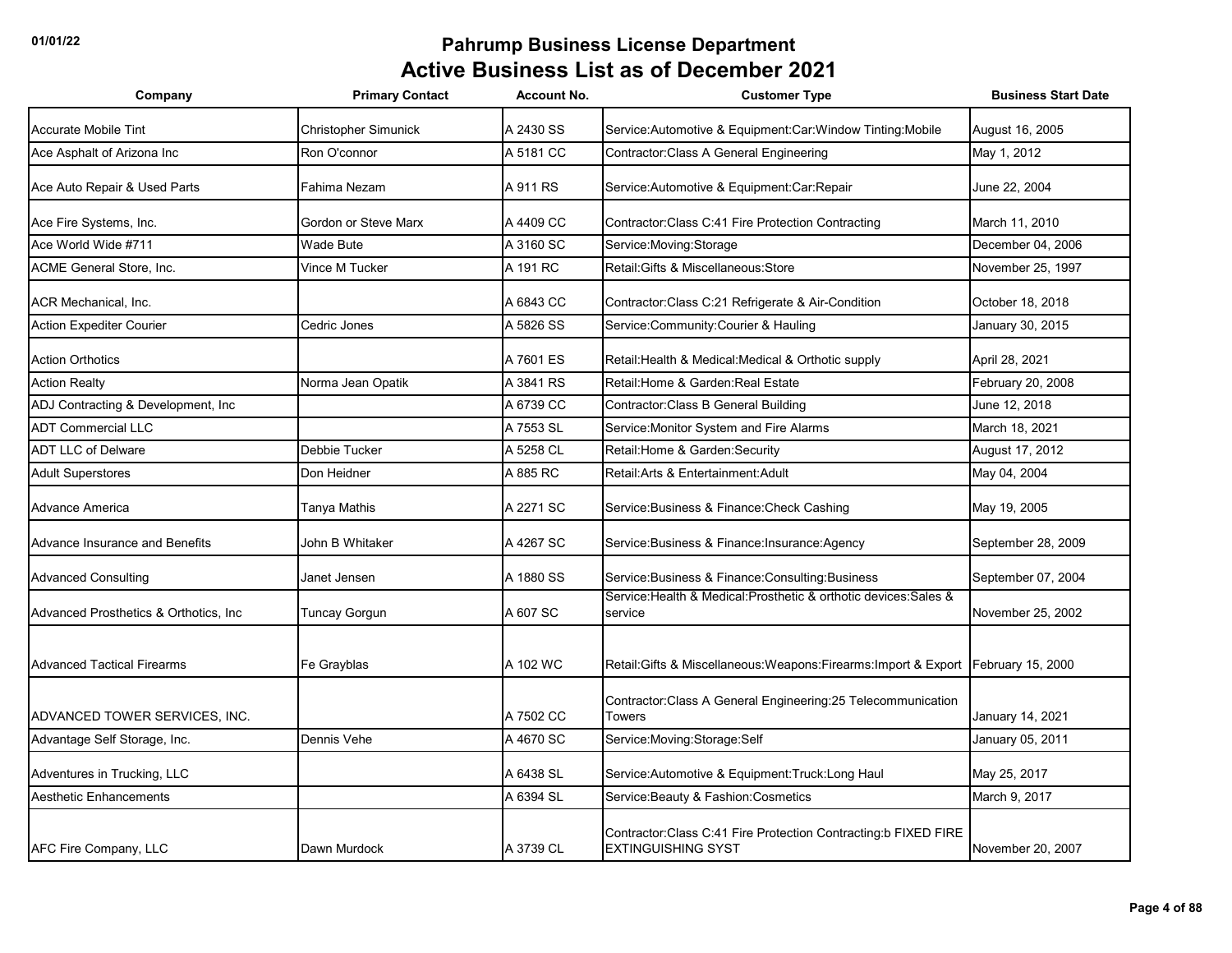| Company                                  | <b>Primary Contact</b> | <b>Account No.</b> | <b>Customer Type</b>                                                               | <b>Business Start Date</b> |
|------------------------------------------|------------------------|--------------------|------------------------------------------------------------------------------------|----------------------------|
| Affiliated Physical Therapy, LLC         | Aaron Hanson           | A 4386 SL          | Service: Health & Medical: Physical Therapy                                        | June 29, 2009              |
| <b>Affordable Autos</b>                  | Jeremy Pippin          | A 718 RC           | Retail:Automotive & Equipment:Used:Sales                                           | August 20, 2003            |
| Affordable Classics Inc.                 |                        | A 6331 SC          | Retail:Automotive & Equipment:Auto:Broker:Sales                                    | December 21, 2016          |
| Affordable Family Dental                 | Sean Yim DMD PLLC      | A 5654 SL          | Service: Health & Medical: Dental                                                  | June 5, 2014               |
| Affordable Landscaping                   |                        | A 6694 SS          | Service: Home & Garden: Landscape Maintenance                                      | April 19, 2018             |
| Affordable Sprinkler Repair              |                        | A 6780 CL          | Contractor: Class C:10 Landscape Contracting                                       | July 17, 2018              |
| AFNB Holdings, Inc.                      | Laura Haywood          | A 5354 SC          | Service: Business & Finance: Bank                                                  | January 30, 2013           |
| <b>AFR Construction</b>                  | Jason Johnson          | A 5477 CL          | Contractor                                                                         | October 23, 2013           |
| Agent Icard                              |                        | A 6665 SS          | Service: Home & Garden: Real Estate: Agent                                         | March 19, 2018             |
| AGS a Delaware Limited Liability Company |                        | A 6093 SL          | Service: Arts & Entertainment: Casino & Hotel                                      | January 29, 2016           |
| Aguayo Bail Bonds                        |                        | A 6646 SL          | Service: Business & Finance: Legal: Bail Bond                                      | March 1, 2018              |
| Ahern Rentals Inc.                       | Roxan Bissember        | A 970 SC           | Service: Automotive & Equipment: Equipment Rental                                  | January 13, 1998           |
| <b>AIR FIX</b>                           |                        | A 7517 CC          | Service: Home & Garden: Manufacture: Home: Air Conditioning &<br>Heating           | February 08, 2021          |
| Air Pro Master LLC                       |                        | A 7217 CL          | Contractor: Class C:01 Plumbing & Heating Contractng                               | December 13, 2019          |
| Alamon Inc.                              |                        | A 6789 CC          | Contractor: Class A General Engineering: 22 UNCLASSIFIED                           | July 24, 2018              |
| ALARMCO, Inc.                            | Ira Gary Greenblott    | A 189 CC           | Contractor:Class C:02 Electrical Contracting:c FIRE<br><b>DETECTION</b>            | May 09, 2000               |
| Alarmco, Inc. (#2)                       | Gary Greenblottt       | A 4299 RC          | Service: Home & Garden: Locksmith: Residental & Commerical                         | November 03, 2009          |
| Alarmco, Inc (#3)                        | Gary Greenblott        | A 4491 SC          | Service: Home & Garden: Security: Guard Company                                    | June 11, 2010              |
| Alaskan Quality Services LV LLC          | Andrew Kawai           | A 5662 CL          | Contractor: Class A General Engineering: 10 COMMERCIAL &<br><b>RESIDNTIAL POOL</b> | June 18, 2014              |
| Albertson's #341                         | Gina Woodgerd          | A 5391 RL          | Retail                                                                             | March 21, 2013             |
| Albertson and Sons Sand and Gravel       | <b>Brian Albertson</b> | A 4434 RS          | Retail: Home & Garden: Gravel pit                                                  | April 08, 2010             |
| Alcal Specialty Contracting, Inc.        | Larizza Bailey         | A 4341 CC          | Contractor: Class C:15 Roofing & Siding: c INSULATION                              | May 14, 2008               |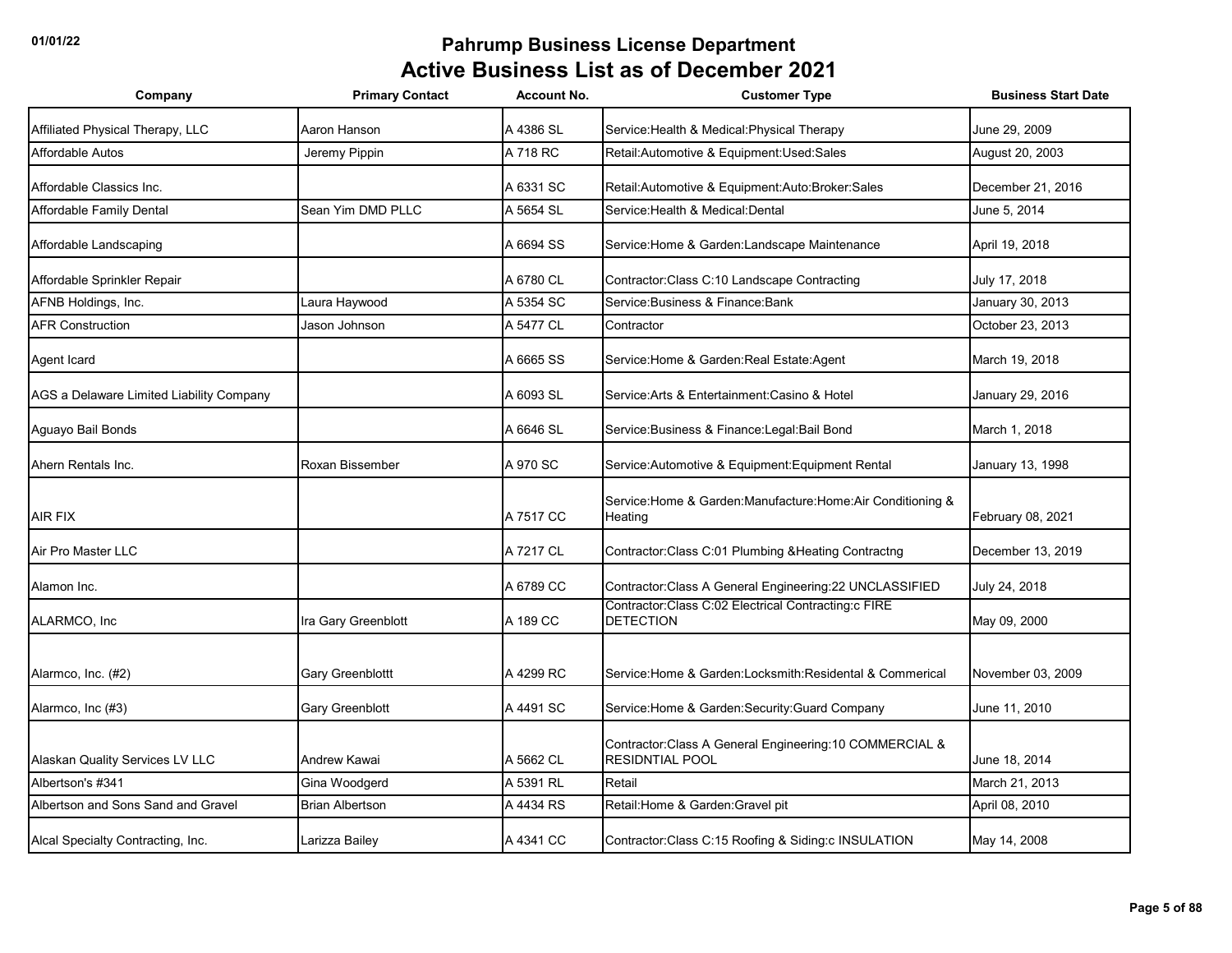| Company                                   | <b>Primary Contact</b>    | <b>Account No.</b> | <b>Customer Type</b>                                                           | <b>Business Start Date</b> |
|-------------------------------------------|---------------------------|--------------------|--------------------------------------------------------------------------------|----------------------------|
| <b>All-Tech Services</b>                  |                           | A 6422 SC          | Service: Computers & Electronics: Repair & Maintenance                         | May 3, 2017                |
| All American Concrete & Masonry Inc       |                           | A 6171 CC          | Contractor: Class C:05 Concrete Contracting                                    | April 13, 2016             |
| All American Realty LLC                   | Angelika Holzinger        | A 5539 SL          | Service: Home & Garden: Real Estate: Agent                                     | January 17, 2014           |
| All Animals Pet Sitting Service           | Susan L Reif              | A 4610 SS          | Service: Animal: Dog & Cat: Pet Sitting                                        | October 18, 2010           |
| All Creatures Animal Hospital             | Suzanne Zervantian        | A 3530 RC          | Service: Animal: Veterinary: Hospital                                          | August 10, 2007            |
| All Pro Construction                      |                           | A 7410 CC          | Contractor: Class B General Building: 02 RESIDNTIAL & SML<br><b>COMMERCIAL</b> | October 27, 2020           |
| All-Star Fence Company                    | Randy Graham              | A 3796 CC          | Contractor: Class C:25 Fence & Equipping Playground                            | January 24, 2008           |
| All Star Real Estate                      | Catherine M Slaughterback | A 2128 SS          | Service: Home & Garden: Real Estate                                            | March 01, 2005             |
| All Star Tile and Marble Inc              |                           | A 6584 CC          | Contractor: Class C:19 Installing Terrazzo & Marble                            | December 8, 2017           |
| All State Home Health                     |                           | A 7190 SL          | Service:Health & Medical:Care:Home                                             | November 5, 2019           |
| All Valley Home Care                      | Anita Wallace             | A 1007 SC          | Service: Health & Medical: Care: Home                                          | October 02, 2003           |
| Allegiant Electric LLC                    |                           | A 6620 CC          | Contractor: Class C:02 Electrical Contracting                                  | February 2, 2018           |
| Allied Awning and Rental, Inc             |                           | A 6884 CC          | Contractor: Class C:14 Steel Reinforcing & Erection                            | December 10, 2018          |
| Allied Building Materials, Inc.           | Janet Monte               | A 469 RC           | Retail: Home & Garden: Materials: Sales                                        | May 17, 1999               |
| Allied Electric Sign & Awning Co.         |                           | A 7779 CC          | Contractor: Class C:06 Erecting Signs                                          | October 19, 2021           |
| <b>Allied Universal Security Services</b> |                           | A 7023 SL          | Service: Home & Garden: Security: Guard Company                                | April 11, 2019             |
| <b>Allstate Electrc LLC</b>               | <b>Bradley Bremers</b>    | A 5360 CL          | Contractor: Class C:02 Electrical Contracting                                  | April 11, 2013             |
| <b>Allstate Fire Equipment</b>            |                           | A 7511 SL          | Service:Home & Garden:Engineering:Fire Protection                              | January 26, 2021           |
| Allstate Pest Control, LLC                | <b>Barry Schultz</b>      | A 4545 SL          | Service: Animal: Pest Control                                                  | August 23, 2010            |
| <b>Allstate Service Group</b>             |                           | A 6847 CL          | Contractor: Class C:01 Plumbing & Heating Contractng:d<br><b>PLUMBING</b>      | October 23, 2018           |
| Aloha Home Health                         |                           | A 6473 SL          | Service: Health & Medical: Care: Home                                          | July 14, 2017              |
| Aloha Ink Tattoo                          | Cameron Batongbacal       | A 5106 RS          | Retail: Beauty & Fashion: Tattoo                                               | February 13, 2012          |
| Alpha & Omega Energy Services, LLC        |                           | A 7416 CL          | Contractor: Class C:02 Electrical Contracting                                  | November 6, 2020           |
| Alpha Landscapes LLC                      | Regale Harris             | A 5231 CL          | Service: Home & Garden: Landscaping                                            | July 18, 2012              |
| Alpha Plumbing LLC                        |                           | A 7603 CL          | Contractor:Class C:01 Plumbing &Heating Contractng:d<br><b>PLUMBING</b>        | April 29, 2021             |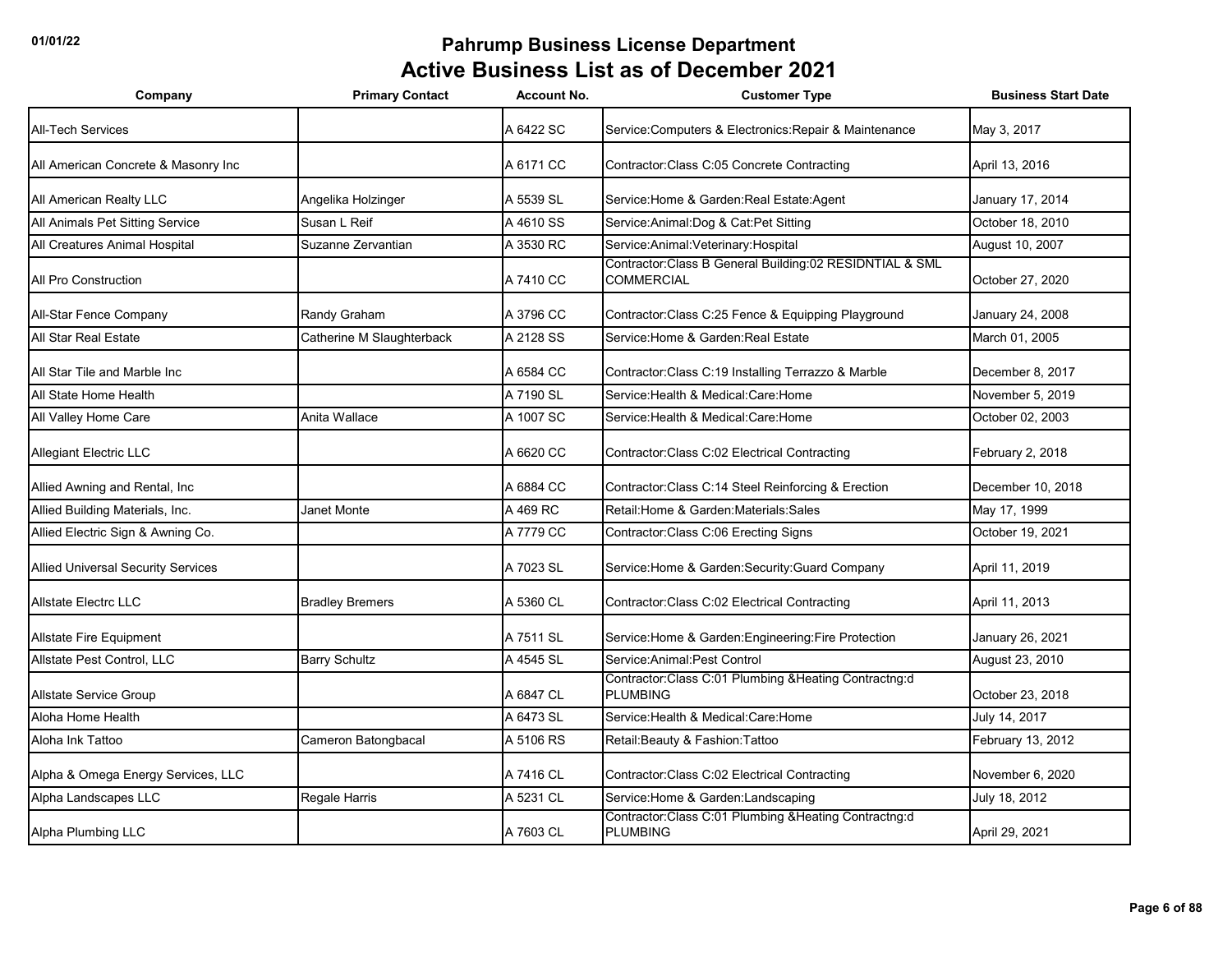| Company                                   | <b>Primary Contact</b> | <b>Account No.</b> | <b>Customer Type</b>                                                                   | <b>Business Start Date</b> |
|-------------------------------------------|------------------------|--------------------|----------------------------------------------------------------------------------------|----------------------------|
| AlphaTurf NV, Inc.                        |                        | A 6978 CC          | Contractor: Class C:10 Landscape Contracting                                           | March 8, 2019              |
| Al's Auto Body, Inc.                      | Allison Thomason       | A 4713 SC          | Service: Automotive & Equipment: Car: Body                                             | February 10, 2011          |
| Alsco Inc                                 | Department: Business   | A 5824 SC          | Service: Beauty & Fashion: Dry Cleaning                                                | January 29, 2015           |
| Alta Care Homehealth Inc.                 |                        | A 6808 SC          | service, home health                                                                   | August 14, 2018            |
| Alternative Medicine Association          |                        | A 6559 SL          | Service: Distribution, Cannabis                                                        | October 26, 2017           |
| Always Air                                |                        | A 6449 CL          | Contractor: Class C:21 Refrigerate & Air-Condition: b AIR-<br><b>CONDITIONING</b>      | June 7, 2017               |
| <b>Always Best Cleaning</b>               |                        | A 6632 SS          | Service: Home & Garden: Cleaning: Residential & Commercial                             | February 14, 2018          |
| Amaya Roofing & Waterproofing, Inc        |                        | A 6344 CC          | Contractor: Class C: 15 Roofing & Siding                                               | January 13, 2017           |
| Amazing Ironworks, Inc                    |                        | A 6635 CC          | Contractor: Class C:14 Steel Reinforcing & Erection                                    | February 14, 2018          |
| Amazon Masonry, Inc.                      |                        | A 7795 CC          | Contractor: Class C: 18 Masonry                                                        | November 03, 2021          |
| Ameca's Landscape & Cleaning              |                        | A 7636 ES          | Service: Home & Garden: Cleaning: Residential & Commercial                             | May 26, 2021               |
| American Asbestos&Remediation Specialists |                        | A 6786 CC          | Contractor: Class A General Engineering                                                | July 20, 2018              |
| American Auto Assc of Northern CA NV & UT | Joyce mckellar         | A 1883 NC          | Non-Profit:Business & Finance:Soliciting                                               | July 12, 2004              |
| <b>American Backflow Services</b>         |                        | A 6354 SL          | Service: Home & Garden: Septic Pumping service                                         | February 1, 2017           |
| American Building Products, Inc           |                        | A 6552 CC          | Contractor: Class C:14 Steel Reinforcing & Erection:g<br>PREFABRICATED STEEL STRUCTURE | October 18, 2017           |
| American Carports Inc                     | Nate Jimenez           | A 5698 CC          | Contractor: Class A General Engineering: 10 COMMERCIAL &<br><b>RESIDNTIAL POOL</b>     | August 8, 2014             |
| American Countertops & Floors Inc         |                        | A 6222 CC          | Contractor: Class C:03 Carpentry, Maint & Minor Repr                                   | June 22, 2016              |
| American Dental                           | Hung Nguyen            | A 4182 SC          | Service: Health & Medical: Dental: Office                                              | December 19, 2008          |
| American Fence Company, Inc.              | J. Martin              | A 685 SC           | Contractor: Class A General Engineering: 21 FENCING &<br><b>GUARDRAILS</b>             | June 30, 1998              |
| American Fire and Electric                |                        | A 7082 CC          | Contractor: Class C: 41 Fire Protection Contracting                                    | June 13, 2019              |
| Pacific Experts                           |                        | P 7484 CL          | Contractor: Class A General Engineering                                                | 12/14/2020                 |
| American Overhead Door Co.                | Jill Brown             | A 180 CS           | Contractor:Class C:03 Carpentry, Maint & Minor Repr:d<br><b>OVERHEAD DOOR</b>          | June 30, 1994              |
| American Pavement Preservation LLC        | Eric Reimschiissel     | A 4351 CL          | Contractor: Class A General Engineering                                                | January 06, 2010           |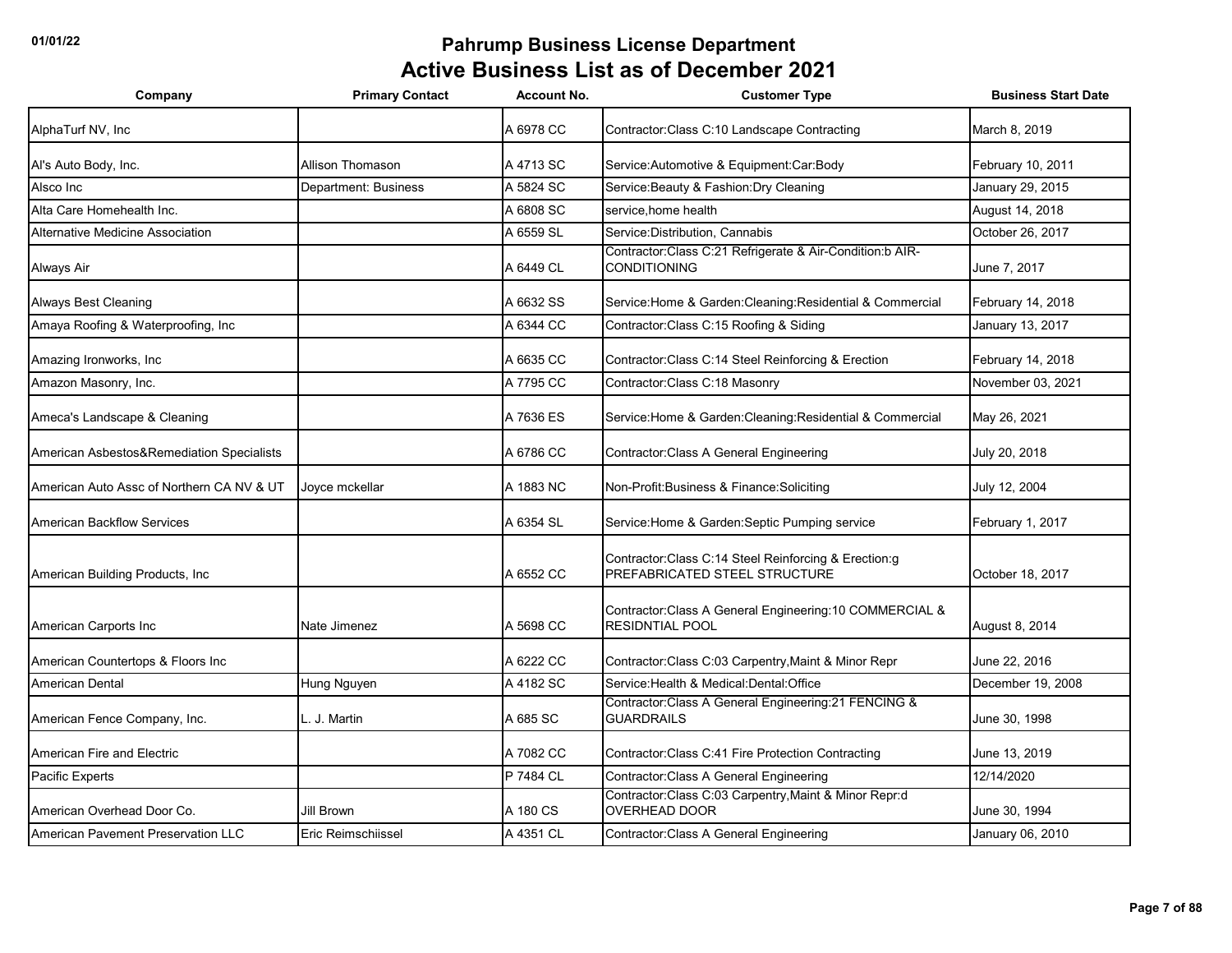| Company                         | <b>Primary Contact</b>    | <b>Account No.</b> | <b>Customer Type</b>                                                               | <b>Business Start Date</b> |
|---------------------------------|---------------------------|--------------------|------------------------------------------------------------------------------------|----------------------------|
| American Southwest Electric     | James F Thomson Jr        | A 5769 CS          | Contractor: Class A General Engineering                                            | November 13, 2014          |
| American Water Treatment        | Teresa Hall               | A 250 CC           | Contractor: Class C:30 Install Equip to Treat Water                                | March 07, 1995             |
| American Wind & Solar, Inc.     |                           | A 6294 CC          | Contractor:Class B General Building:02 RESIDNTIAL & SML<br><b>COMMERCIAL</b>       | October 13, 2016           |
| Amerigas Propane, Inc           | Bobbi Hartung             | A 501 RC           | Retail: Automotive & Equipment: Propane Gas: Sales & delivery                      | August 14, 1998            |
| <b>Ameritek Industries</b>      |                           | A 7690 CC          | Contractor: Class C:30 Install Equip to Treat Water                                | August 02, 2021            |
| <b>AMG Medical Supply LLC</b>   |                           | A 7247 RL          | Retail: Health & Medical: Equipment Sales & Rental                                 | February 3, 2020           |
| Ammo Supply Warehouse, LLC      | Lance Kerness             | A 4841 RL          | Retail: Computers & Electronics: Internet: Sales: Ammunition                       | May 20, 2011               |
| Anderson & Company CPA          | Mont R Anderson           | M 835 SC           | Service: Business & Finance: Certified Public Accountant                           | May 15, 1997               |
| Anderson Dairy Inc.             | Teresa Sowers             | A 140 WC           | Wholesale: Dining & Nightlife: Dairy: Manufacture                                  | August 31, 1994            |
| Anderson Pest Control, LLC      | <b>Belmont N Anderson</b> | A 5140 SL          | Service: Animal: Pest Control                                                      | March 20, 2012             |
| Angel's Hope Home Health Inc    |                           | A 6716 SC          | service, home health                                                               | May 17, 2018               |
| Angel Care Home Health Service  |                           | A 6200 SC          | Service: Community: Elderly Care in their home                                     | May 17, 2016               |
| Angels & Queens Boutique LLC    |                           | A 7371 RL          | Retail: Beauty & Fashion                                                           | August 27, 2020            |
| Animal Care Center of Pahrump   |                           | A 7294 SL          | Service: Animal: Veterinary: Hospital                                              | April 27, 2020             |
| Anita R Wilson                  | Anita R Wilson            | A 1045 SS          | Service: Business & Finance: Income Tax Preparation & Audit                        | November 21, 2003          |
| Anning-Johnson Company          | Jim R Maras               | A 4305 CC          | Contractor: Class C:17 Lathing & Plastering                                        | April 13, 2009             |
| <b>Anson Maddocks Art</b>       |                           | A 6613 RL          | Retail: Arts & Entertainment: Freelance Writer: Freelance<br>Illustration          | January 16, 2018           |
| Anthony Jaynes Consulting       |                           | A 7515 SS          | Service: Arts & Entertainment: Music: Publishing, sound recording                  | February 04, 2021          |
| Anthony & Sylvan Pools Corp     | Adria Parsons             | A 315 CC           | Contractor: Class A General Engineering: 10 COMMERCIAL &<br><b>RESIDNTIAL POOL</b> | June 26, 1995              |
| <b>Anyjunk Removal Services</b> |                           | A 7104 ES          | Service: Home & Garden: Debris: Removal                                            | July 24, 2019              |
| Anytime Plumbing Inc            | Scott Jester              | A 5611 CC          | Contractor: Class C:01 Plumbing & Heating Contractng                               | April 22, 2014             |
| Apartments24-7.com              | Virginia Von Quilich      | A 4361 SC          | Service: Media: Advertising: Internet                                              | January 12, 2010           |
| Apollo Medical Group            |                           | A 6510 SL          | Service: Health & Medical: Medical                                                 | August 22, 2017            |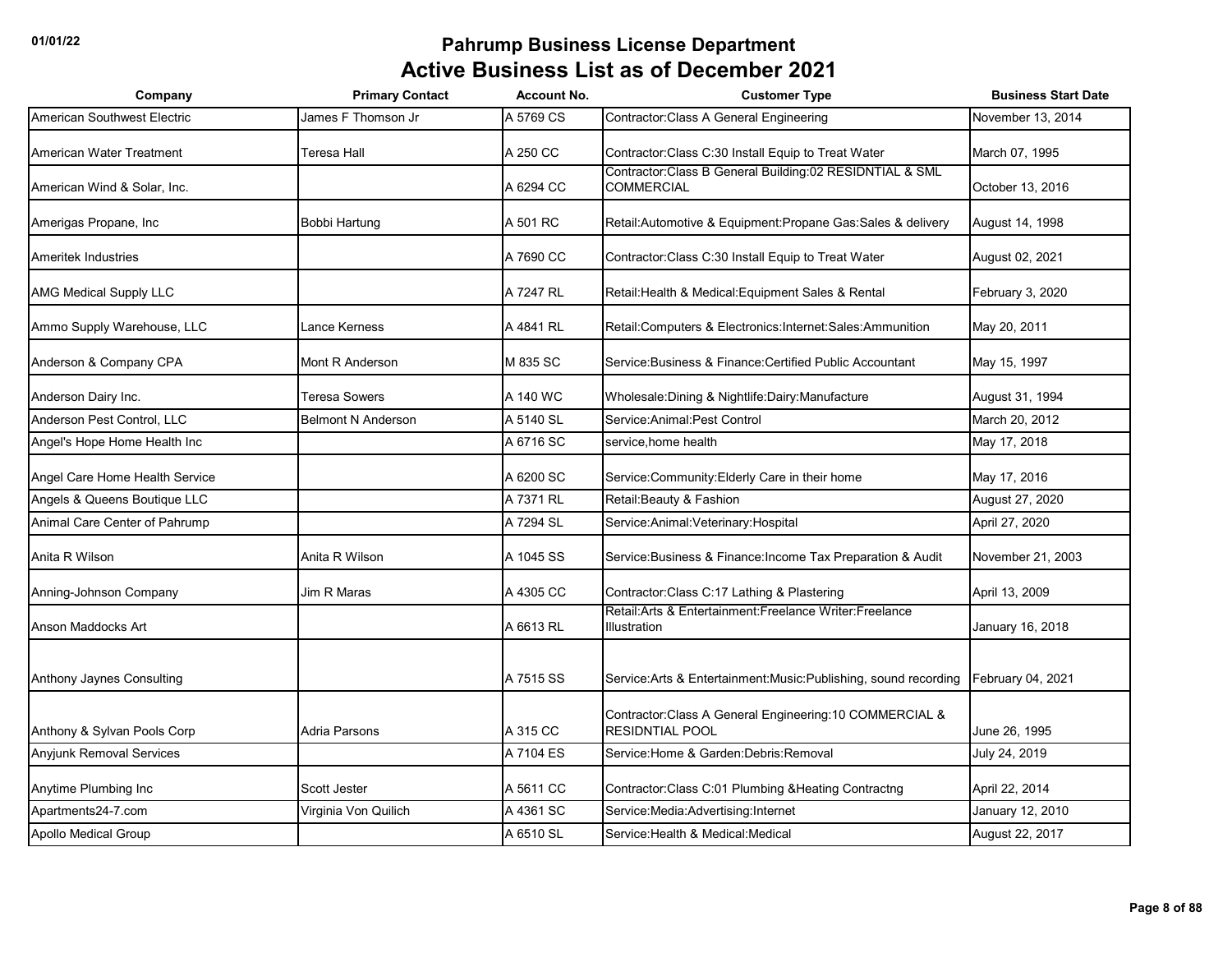| Company                                | <b>Primary Contact</b> | <b>Account No.</b> | <b>Customer Type</b>                                                          | <b>Business Start Date</b> |
|----------------------------------------|------------------------|--------------------|-------------------------------------------------------------------------------|----------------------------|
| Apostolic Church of Pahrump            |                        | A 6214 NS          | Non-Profit:Community:Church                                                   | June 8, 2016               |
| Appearances #1 Wheels & Tires          | Jimmy Mendoza          | A 3880 RS          | Retail: Automotive & Equipment: Motorcycle: Tires                             | March 21, 2008             |
| Appearances Mobile Car Wash            | Jimmy Mendoza          | A 309 SP           | Service: Automotive & Equipment: Car: Detailing: Mobile                       | April 12, 1999             |
| Appraisal Services of Pahrump, LLC     | Mark N Wilson          | A 1964 SC          | Service: Home & Garden: Real Estate: Appraiser                                | October 25, 2004           |
| Aqua A Salon LLC                       |                        | A 6415 SL          | Service: Beauty & Fashion: Salon                                              | April 18, 2017             |
| Aqua Plumbing Service & Repair LLC     |                        | A 6790 CL          | Contractor:Class C:01 Plumbing & Heating Contractng                           | July 23, 2018              |
| <b>Aquarius Towing</b>                 | Mike Armstrong         | A 5074 SC          | Service: Automotive & Equipment: Car: Repair: Towing                          | January 18, 2012           |
| Archangel Management Company, LLC      |                        | A 7772 SL          | Service: Home & Garden: Short Term Rental Property                            | October 12, 2021           |
| Area 51 Fireworks                      | Tim McKoy              | A 2111 RC          | Retail: Arts & Entertainment: Fireworks                                       | February 16, 2005          |
| Area 52 FX                             |                        | A 7212 ES          | Service: Arts & Entertainment: Design                                         | December 12, 2019          |
| <b>Arid Pest Control</b>               | Susan Jones            | A 887 SS           | Service: Animal: Pest Control                                                 | May 12, 2003               |
| <b>Armscor Precision International</b> | Fe Grayblas            | A 3045 WC          | Wholesale: Gifts & Miscellaneous: Weapons: Firearms &<br>Accessories: Imports | September 06, 2006         |
| Arnie's Cocktail Lounge                | Darrell Strain         | A 603 RL           | Retail: Dining & Nightlife: Bar                                               | October 16, 2002           |
| Artesian Cellars, LLC                  |                        | A 7195 RL          | Retail: Dining & Nightlife: Winery                                            | January 7, 2020            |
| Arturo Moreno Sanchez                  |                        | A 6972 SS          | Service: Business & Finance: Legal: Bail Bond                                 | March 4, 2019              |
| <b>ASAP Security</b>                   | John Perdichizzi       | A 3014 CC          | Retail: Home & Garden: Security: Alarm: Sales                                 | August 15, 2006            |
| <b>ASD Contracting</b>                 | Ronald Orr             | A 4367 CC          | Contractor: Class C:08 Glass & Glazing Contracting                            | January 21, 2010           |
| Ashworth & Belcastro Systems, Inc.     | James Ashworth         | A 4309 SC          | Contractor:Class C:02 Electrical Contracting:c FIRE<br><b>DETECTION</b>       | April 17, 2009             |
| <b>Ask Plumbing</b>                    |                        | A 6866 CL          | Contractor:Class C:01 Plumbing &Heating Contractng:d<br><b>PLUMBING</b>       | November 14, 2018          |
| Aspen Insulation                       |                        | A 5948 CL          | Contractor: Class A General Engineering: 03 DAMS &<br><b>RESERVOIRS</b>       | June 22, 2015              |
| Aspen Moving Company, LLC              |                        | A 6092 SL          | Service: Moving company                                                       | January 29, 2016           |
| Aspire Therapeutic Solutions LLC       |                        | A 6399 SL          | Service: Health & Medical: Mental Health Outpatient                           | March 24, 2017             |
| Associated Telecom Inc                 |                        | A 6699 SC          | Service: Computers & Electronics: Communications                              | April 25, 2018             |
| Assured Document Destruction, Inc.     | Susan Cordier          | A 1131 SC          | Service: Business & Financial: Paper Shreading: Mobile                        | April 05, 2004             |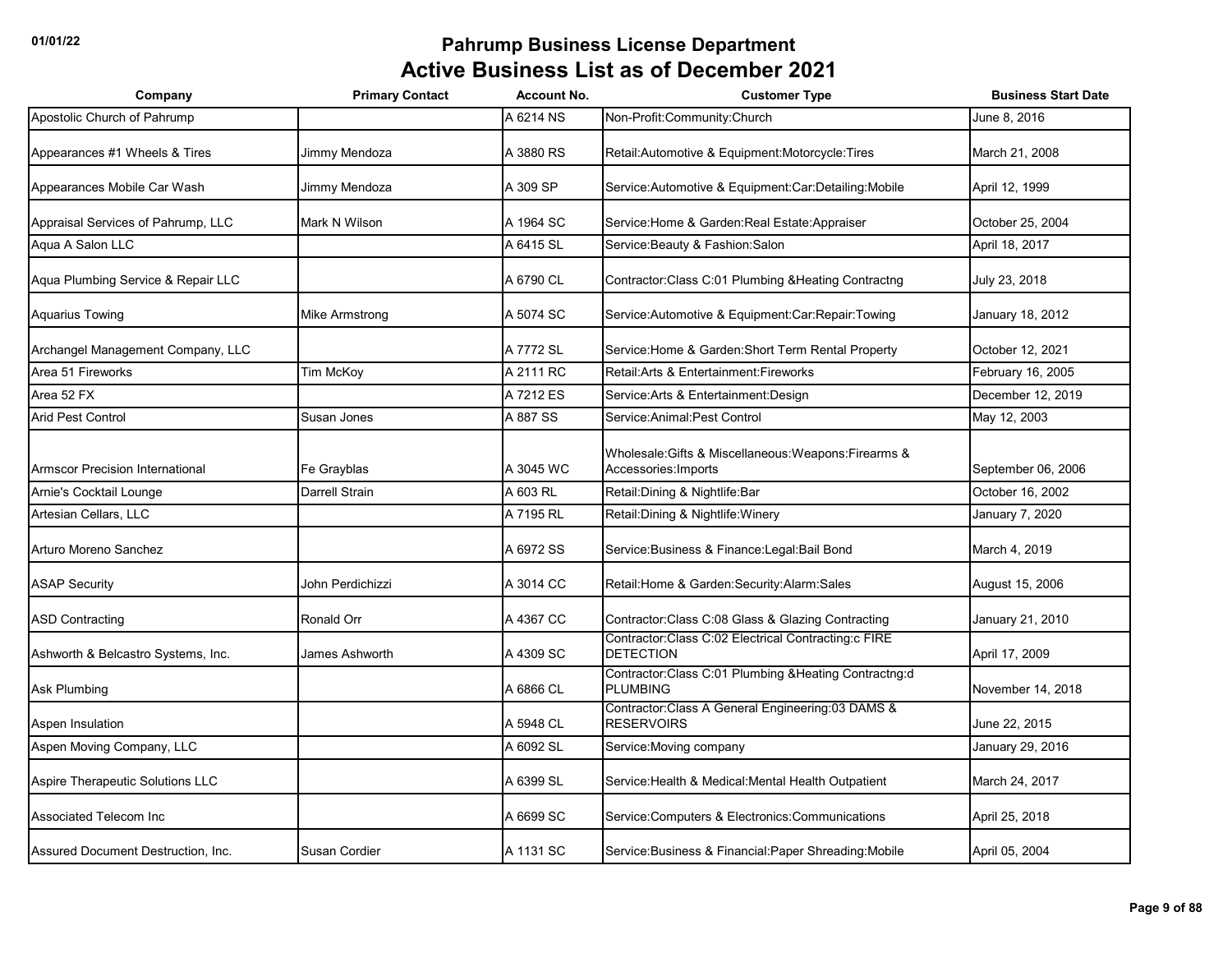| Company                                   | <b>Primary Contact</b>  | <b>Account No.</b> | <b>Customer Type</b>                                                               | <b>Business Start Date</b> |
|-------------------------------------------|-------------------------|--------------------|------------------------------------------------------------------------------------|----------------------------|
| AT&T Authorized Retailer #4760            |                         | A 6303 RC          | Retail: Computers & Electronics: Cell: Sales & service                             | November 02, 2016          |
| AT&T Messaging, LLC                       | ATT messa LLC           | A 598 SC           | Service: Computers & Electronics: Voice Mail & other information                   | August 14, 1998            |
| At Your Fingertips                        | LaDene Fletcher         | A 4954 SS          | Service: Beauty & Fashion: Salon: Nail                                             | September 02, 2011         |
| <b>Atherley Appraisal</b>                 | Angela Atherley         | A 3870 SS          | Service: Home & Garden: Real Estate: Appraiser                                     | March 19, 2008             |
| <b>ATI Restoration, LLC</b>               |                         | A 7541 CL          | Contractor: Class B General Building                                               | March 01, 2021             |
| Atkins North America, Inc.                | <b>Barbara Ott</b>      | A 5344 SC          | Service: Home & Garden: Engineering                                                | March 25, 2013             |
| <b>Attic Fanatics</b>                     | Robert Taylor           | A 4280 RS          | Retail: Beauty & Fashion: Second Hand: Thrift Store                                | March 24, 2009             |
| AuralCare Hearing Centers of America, LLC |                         | A 6208 SL          | Retail: Health & Medical: Medical Supplies & Transport: Hearing<br>Aids            | May 26, 2016               |
| Austin/Jones Corp.                        |                         | A 7716 CC          | <b>Contractor: Class B General Building</b>                                        | August 26, 2021            |
| <b>Authentic Chavez Services</b>          |                         | A 7390 SS          | Service: Home & Garden: Landscape Maintenance                                      | September 29, 2020         |
| Auto Zone #5749                           | <b>Stephanie Forbes</b> | A 365 RC           | Retail: Automotive & Equipment: Parts                                              | August 17, 1995            |
| Autumn Kudrako                            |                         | A 7667 SS          | Service: Home & Garden: Real Estate: Agent                                         | July 02, 2021              |
| <b>AVCO Builders</b>                      | D. Scott West           | S 5710 CL          | Contractor: Class A General Engineering: 10 COMMERCIAL &<br><b>RESIDNTIAL POOL</b> | August 28, 2014            |
| Avena & Sons Electrical, LLC              |                         | A 6679 CL          | Contractor: Class C:02 Electrical Contracting                                      | April 3, 2018              |
| Aw Dogg, LLC                              |                         | A 7135 SL          | Service: Animal: Dog: Dog walking                                                  | September 5, 2019          |
| <b>Awards Plus LLC</b>                    |                         | A 7363 RL          | Retail: Arts & Entertainment: Awards, Ribbons, Plaques                             | August 18, 2020            |
| AWD, LLC                                  |                         | A 6941 CL          | Contractor: Class C:08 Glass & Glazing Contracting                                 | February 4, 2019           |
| <b>Awesome Construction</b>               | Leland & Misty Hibdon   | A 169 CS           | Contractor: Class A General Engineering: 12 EXCVT, GRADNG,<br>TRNCH & SRFCE        | August 04, 2003            |
| <b>Axe Exterminators</b>                  |                         | A 7801 SS          | Service: Animal: Pest Control                                                      | November 12, 2021          |
| Axes 2 Air Kustom Graphics                |                         | A 7680 ES          | Exempt:Arts & Entertainment:Artist                                                 | July 21, 2021              |
| Axia Financial, LLC                       | <b>Scott Ross</b>       | A 5885 SL          | Service: Home & Garden: Real Estate: Investing                                     | March 26, 2015             |
| <b>AXIOM Sales Group</b>                  |                         | A 7157 SS          | Service: Computers & Electronics: Telemarketing Center                             | September 24, 2019         |
| Aztec Secret Health & Beauty Ltd.         | Denise Roman            | A 100 WC           | Wholesale:Arts & Entertainment:Plastic jars, bottle oils & cla                     | June 22, 1994              |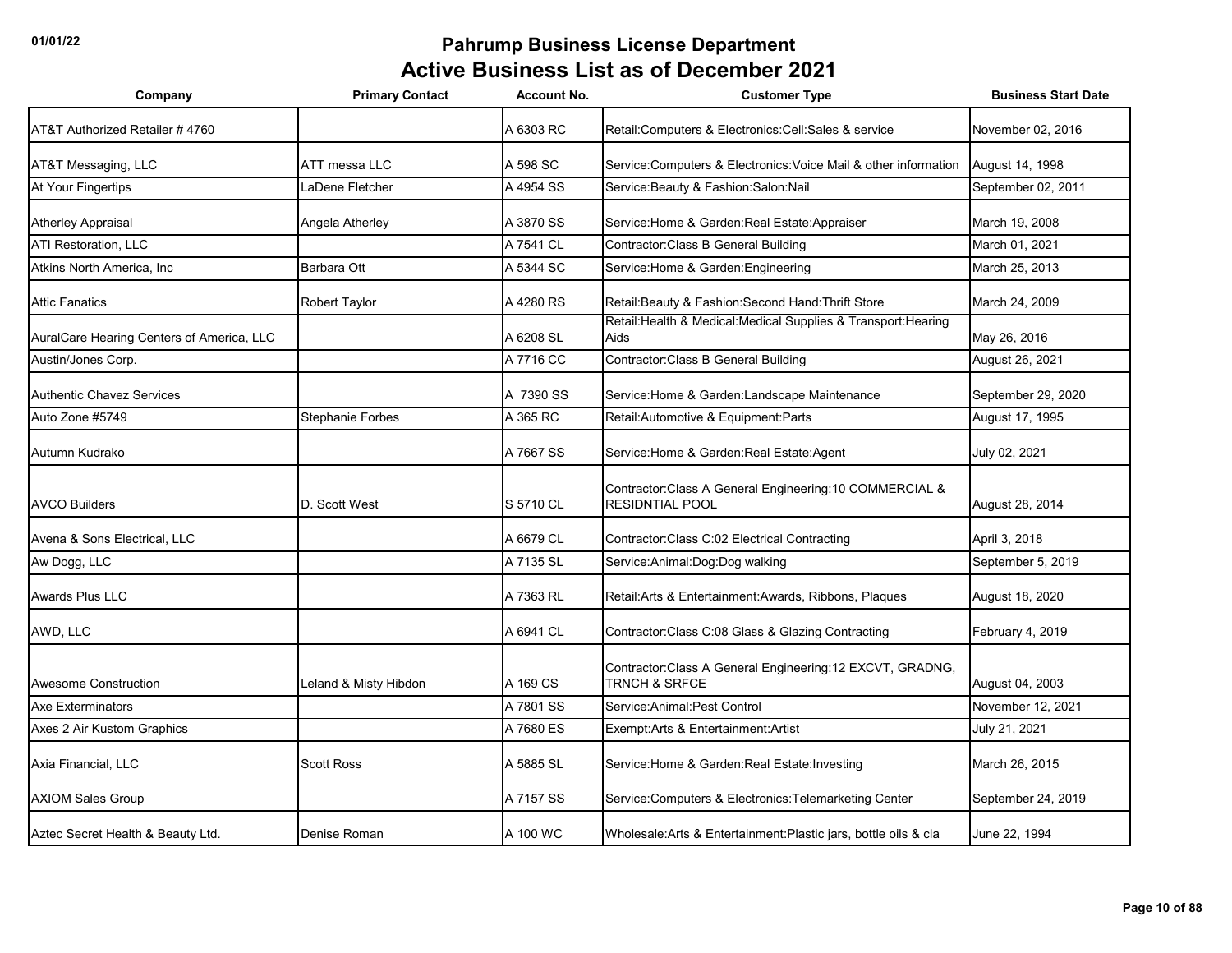| Company                                   | <b>Primary Contact</b> | <b>Account No.</b> | <b>Customer Type</b>                                         | <b>Business Start Date</b> |
|-------------------------------------------|------------------------|--------------------|--------------------------------------------------------------|----------------------------|
| B & H Construction, Inc.                  |                        | <b>B 7568 CC</b>   | Contractor: Class B General Building                         | March 31, 2021             |
| <b>B &amp; C Printing</b>                 | Bruce B Paskvan        | <b>B 120 SP</b>    | Service: Business & Finance: Print Shop                      | June 28, 1994              |
| <b>B &amp; M Appliance LLC</b>            |                        | <b>B 7255 RL</b>   | Retail: Home & Garden: Appliances, Home Electronics          | February 13, 2020          |
| <b>B &amp; P Dirtwork</b>                 |                        | B 6453 SS          | Service: Yardwork, Backhoe Services                          | June 15, 2017              |
| <b>B&amp;R Builders, Inc.</b>             |                        | <b>B 5968 CC</b>   | Contractor: Class B General Building                         | July 23, 2015              |
| B.J. Auto                                 | William C Carter       | <b>B752 SS</b>     | Service: Automotive & Equipment: Car: Repair                 | October 03, 1997           |
| Babcock's In-Home Transcription           |                        | <b>B 7677 ES</b>   | Exempt: Business & Finance: Word Processing                  | July 14, 2021              |
| <b>Backstreet Deli</b>                    |                        | <b>B 7326 RL</b>   | Retail: Dining & Nightlife: Sandwich Shop                    | July 1, 2020               |
| <b>Bad Girl Bail Bonds LLC</b>            |                        | <b>B 7848 SL</b>   | Service: Business & Finance: Legal: Bail Bond                | December 30, 2021          |
| <b>Bail Bonds 4 Less</b>                  |                        | <b>B 6973 SS</b>   | Service: Business & Finance: Legal: Bail Agency              | March 4, 2019              |
| <b>Balloons Over Pahrump</b>              |                        | <b>B 7039 SS</b>   | Service: Arts & Entertainment: Hot Air Balloon Rides         | April 30, 2019             |
| Bank of America, N.A. #336-0007270        | Stephani Elliott       | <b>B370 SC</b>     | Service: Business & Finance: Bank: Branch                    | September 07, 2004         |
| Barbara J Gibbons                         | Barbara J Gibbons      | <b>B 5647 ES</b>   | Exempt: Arts & Entertainment                                 | May 28, 2014               |
| <b>Barn Goddess</b>                       | <b>Lorraine Brown</b>  | <b>B 5758 RS</b>   | Retail: Arts & Entertainment: Adult: Gifts & Souvenirs       | October 27, 2014           |
| Basic Essential Safety Training & Consult |                        | <b>B 6832 SL</b>   | Service: Home & Garden: Safety Consultant                    | October 1, 2018            |
| <b>Bath Fitter</b>                        |                        | <b>B 7678 CC</b>   | Contractor:Class C:20 Tiling                                 | July 14, 2021              |
| <b>Battle Born Financial Advisor</b>      |                        | <b>B 6356 SS</b>   | Service: Business & Finance: Consulting: financial planning) | February 8, 2017           |
| <b>BB Guns LLC</b>                        |                        | <b>B 6910 SL</b>   | Retail: Gifts & Miscellaneous: Weapons: Firearms: Appraisals | January 3, 2019            |
| <b>BC2 Environmental, LLC</b>             |                        | <b>B 7373 CL</b>   | Contractor: Class C: 23 Drill Wells & Install Pumps          | September 2, 2020          |
| Be Our Guest Learning Center LLC          |                        | <b>B 7331 SL</b>   | Service: Community: Child Care                               | July 13, 2020              |
| Beans & Cream Cafe                        |                        | <b>B 7347 RL</b>   | Retail: Dining & Nightlife: Beverage: Coffee                 | July 27, 2020              |
| <b>Bearkat Business Solutions</b>         |                        | <b>B 7590 ES</b>   | Exempt:Consultant                                            | April 19, 2021             |
| Bears Handyman Service                    |                        | <b>B 7519 HS</b>   | Handyman, small repair                                       | February 11, 2021          |
| Beazer Homes Holdings, LLC                | Linda Roller           | <b>B 2208 CL</b>   | Contractor: Class B General Building                         | April 18, 2005             |
| <b>BEC Environmental, Inc.</b>            | Belva Eliza Nelson     | <b>B 3345 SC</b>   | Service: Environmental                                       | April 12, 2007             |
| Begonia Farms                             |                        | <b>B 7523 WC</b>   | Wholesale: Home & Garden: Farming: Greenhouse Produce        | February 09, 2021          |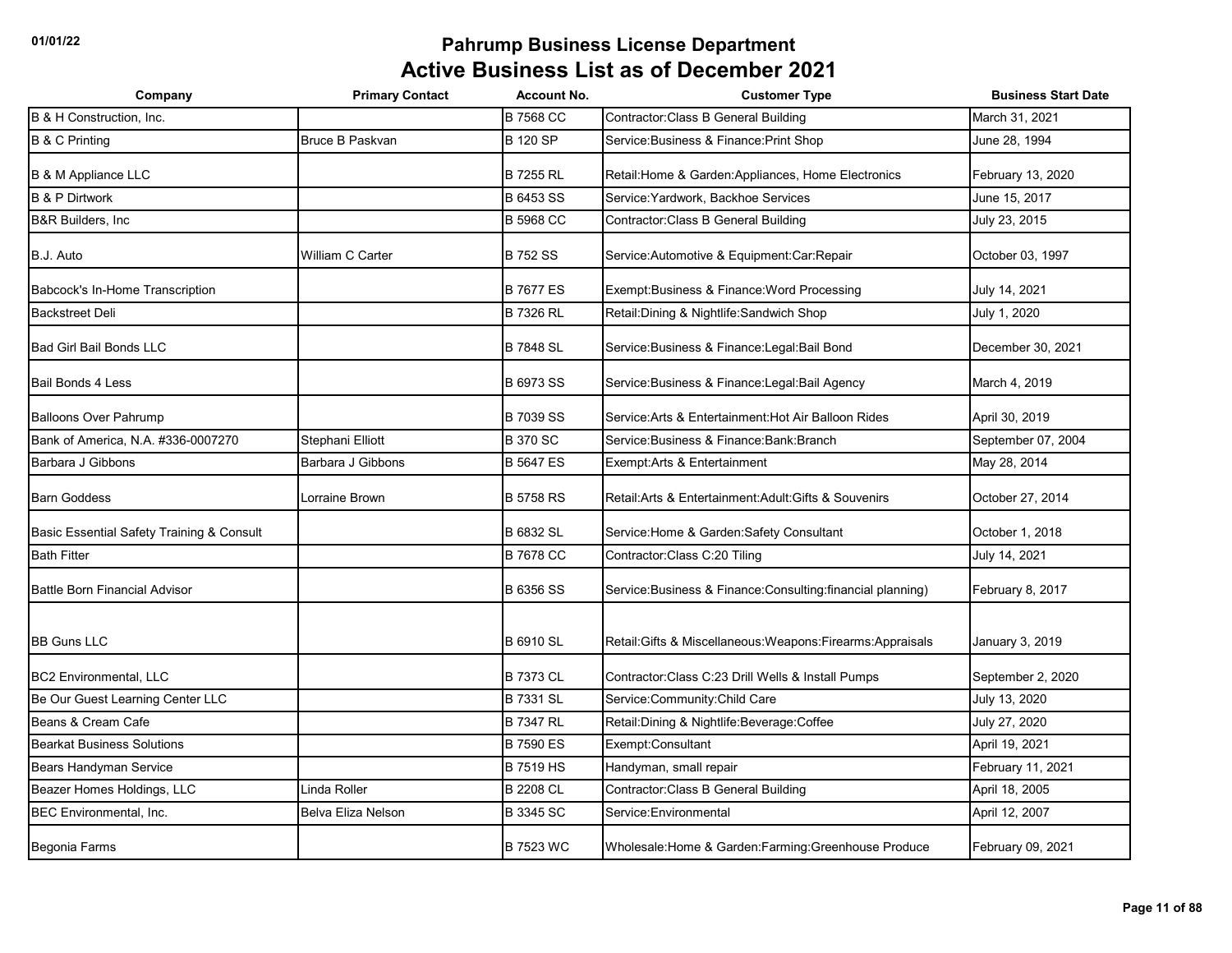| Company                          | <b>Primary Contact</b> | <b>Account No.</b> | <b>Customer Type</b>                                                       | <b>Business Start Date</b> |
|----------------------------------|------------------------|--------------------|----------------------------------------------------------------------------|----------------------------|
| <b>Bekki's Beauty Supply LLC</b> |                        | <b>B 7087 RL</b>   | Retail: Beauty & Fashion: Beauty Supply                                    | June 19, 2019              |
| Belfor USA Group, Inc.           | Licensing Dept.        | <b>B</b> 3598 CC   | Contractor: Class B General Building                                       | October 16, 2007           |
| Bell Electrical Systems, LLC     |                        | <b>B 7136 CL</b>   | Contractor:Class C:02 Electrical Contracting:a ELECTRICAL<br><b>WIRING</b> | September 9, 2019          |
| Bell Welding Hitches & Trailer   |                        | <b>B 7149 SL</b>   | Service:Automotive & Equipment:Welding                                     | September 12, 2019         |
| Bella Salon & Beauty Bar LLC     | Kim Fancher            | <b>B 5764 SL</b>   | Service: Beauty & Fashion                                                  | November 05, 2014          |
| Bentar Development, Inc.         |                        | B 7691 CC          | Contractor: Class B General Building                                       | August 02, 2021            |
| Bergelectric Corp.               | Lisa Murgas            | <b>B 4544 CC</b>   | Contractor: Class C:02 Electrical Contracting                              | August 19, 2010            |
| Wishing Wells Photography        |                        | <b>B 6358 ES</b>   | Retail: Arts & Entertainment: Photo                                        | February 8, 2017           |
| Bernina by Trudi's Designs       | <b>Trudy Gossage</b>   | <b>B 634 RS</b>    | Retail:Beauty & Fashion:Sewing:Machine sales, service, & class             | April 15, 2003             |
| Best Bet Products, Inc.          |                        | <b>B 6773 RC</b>   | Retail: Automotive & Equipment                                             | July 10, 2018              |
| Best Bet Products, Inc.-1        |                        | <b>B 7757 SC</b>   | Service: Arts & Entertainment: Gaming: Slot Route Operator                 | October 07, 2021           |
| Best Bet Products, Inc.-2        |                        | <b>B 7758 SC</b>   | Service: Arts & Entertainment: Gaming: Slot Route Operator                 | October 07, 2021           |
| Best Bet Products, Inc.-3        |                        | <b>B 7759 SC</b>   | Service: Arts & Entertainment: Gaming: Slot Route Operator                 | October 07, 2021           |
| <b>Best Friends Farm</b>         |                        | <b>B7643RS</b>     | Retail: Gifts & Miscellaneous                                              | June 07, 2021              |
| Best In The West All Flooring    |                        | <b>B 7725 RL</b>   | Retail: Home & Garden: Floor: Products: Sales                              | August 31, 2021            |
| Best In The West Gifts           |                        | <b>B 7270 RL</b>   | Retail: Gifts & Miscellaneous                                              | February 28, 2020          |
| <b>Best Petroleum Services</b>   | Frank Niepraschk       | <b>B</b> 3991 CC   | Contractor: Class B General Building: 04 SERVICE STATIONS                  | June 11, 2008              |
| <b>Best Roofing</b>              | Crystal L Tate-Hadduck | <b>B</b> 3936 CC   | Contractor: Class C:15 Roofing & Siding: a ROOFING                         | April 25, 2008             |
| <b>Best Set</b>                  | Ricky Nogera           | <b>B 5842 SC</b>   | Service: Home & Garden: Mobile Home: Setup                                 | February 12, 2015          |
| <b>Best Set-1</b>                | Ricky Nogera           | <b>B 5843 SC</b>   | Service: Automotive & Equipment: RV: Mobile Repair                         | February 12, 2015          |
| <b>Best Solutions Place</b>      | James E Prater         | <b>B 5828 ES</b>   | Exempt: Business & Finance                                                 | January 30, 2015           |
| <b>Best Valley Mart</b>          | Teresita A Dela Cruz   | <b>B 208 RS</b>    | Retail: Gifts & Miscellaneous: Store                                       | December 03, 1999          |
| Best Western Pahrump Oasis       |                        | <b>B 6253 SC</b>   | Service: Hotel                                                             | September 1, 2016          |
| Best Western Pahrump Oasis - 2   |                        | <b>B 6261 SC</b>   | Service: Automotive & Equipment: Car: Wash                                 | September 14, 2016         |
| Best Western Pahrump Oasis - 3   |                        | <b>B 6260 SC</b>   | Service: Home & Garden: Mobile Home: Park                                  | September 14, 2016         |
| Best Window Films & Screens, LLC |                        | <b>B 5976 SL</b>   | Service: Home & Garden: Cleaning: Window                                   | August 06, 2015            |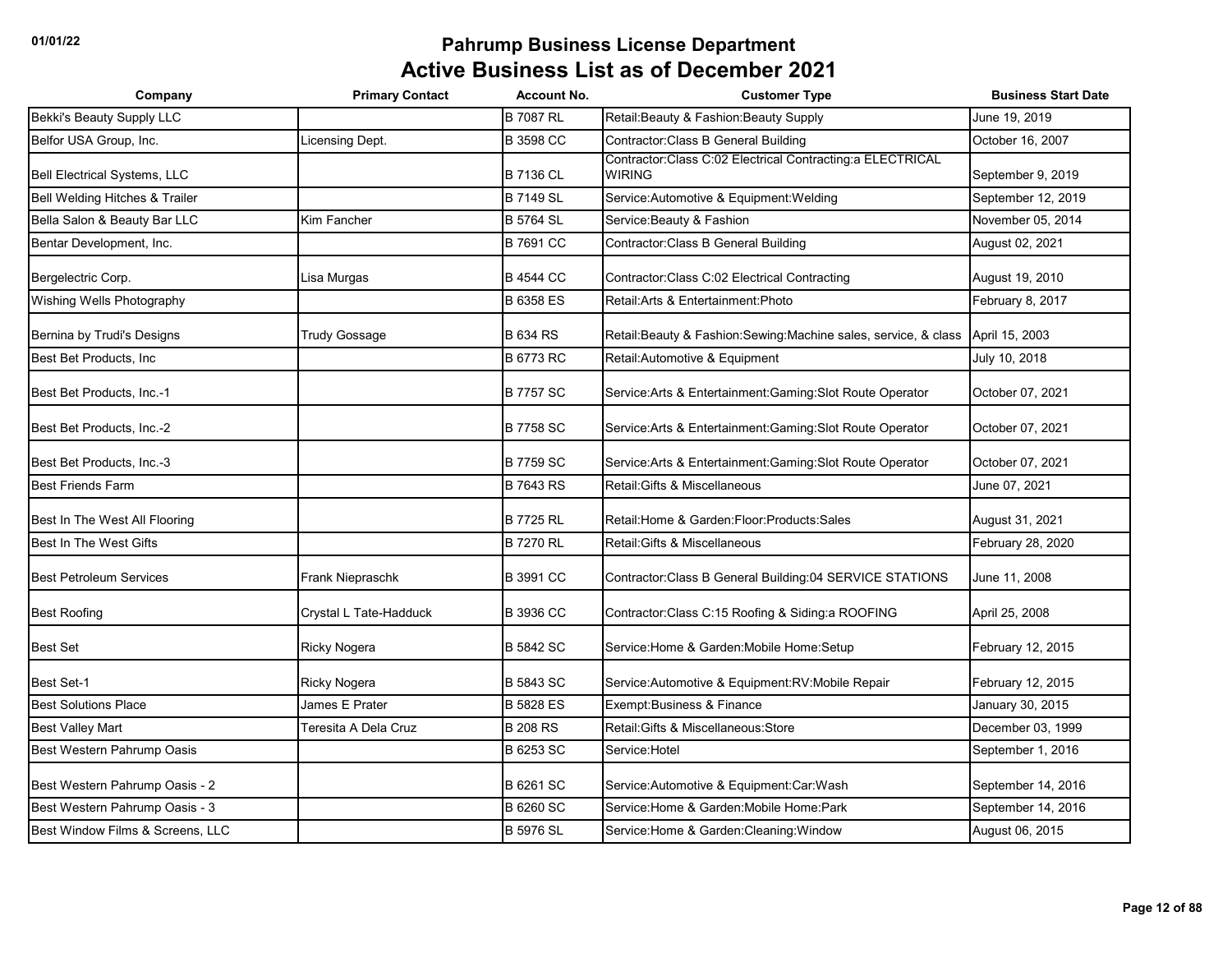| Company                                              | <b>Primary Contact</b> | <b>Account No.</b> | <b>Customer Type</b>                                                                             | <b>Business Start Date</b> |
|------------------------------------------------------|------------------------|--------------------|--------------------------------------------------------------------------------------------------|----------------------------|
| <b>Betsy Bauer-Lilly</b>                             | Betsy Bauer-Lilly      | <b>B</b> 3581 SS   | Service: Health & Medical: Massage: Therapist                                                    | October 02, 2007           |
| <b>Better Bins LLC</b>                               |                        | <b>B 7814 SL</b>   | Service: Home & Garden: Cleaning                                                                 | December 02, 2021          |
| Big 5 Corp                                           | John Lucero            | <b>B 5726 RC</b>   | Retail:Sports                                                                                    | September 11, 2014         |
| Big 5 Mobile Home Park                               |                        | <b>B 6223 SL</b>   | Service: Home & Garden: Mobile Home: Park                                                        | June 24, 2016              |
| Big Dawg Plumbing LLC                                |                        | <b>B 7088 CL</b>   | Contractor: Class C:01 Plumbing & Heating Contractng                                             | June 28, 2019              |
| Big Dick's Pizzeria                                  | Inge Lindsey           | <b>B 5364 RL</b>   | Retail: Gifts & Miscellaneous: Convenience Store: Restaurant<br>Lounge Gas Station               | April 16, 2013             |
| Big Dog's Groom & Room                               | Leon Fugit, Jr         | <b>B 313 SS</b>    | Service: Animal: Dog: Boarding & Grooming                                                        | April 25, 2001             |
| Big Ideas Graphic Design                             |                        | <b>B 6425 SL</b>   | Service:Computers & Electronics:Internet:Website:Consulting &<br>Design                          | May 5, 2017                |
| Big Valley Mobile Home Park                          |                        | B 6361 SS          | Service: Travel & Transportation: RV: Mobile Home Park                                           | February 8, 2017           |
| Bigge Crane & Rigging Corporation                    |                        | <b>B 7594 CC</b>   | Contractor: Class A General Engineering                                                          | April 22, 2021             |
| Bilingual Cntr for Behavioral Health LLC             |                        | <b>B</b> 6854 SL   | Service: Health & Medical: Behavioral Health Service                                             | October 31, 2018           |
| Bird Rides, Inc.                                     |                        | <b>B</b> 7821 SC   | Service: Automotive & Equipment: Mobility Scooter Rental                                         | December 08, 2021          |
| <b>Black Jack Maintenance</b>                        | Jackie O Cullors       | <b>B 201 HS</b>    | Handyman                                                                                         | June 06, 2002              |
| <b>Black Wolf Tactical K-9 &amp; Firearms Traini</b> |                        | <b>B 6763 SL</b>   | Service: Animal: Dog: Training                                                                   | July 3, 2018               |
| <b>Blackjack Firework</b>                            |                        | <b>B</b> 6078 SL   | Retail: Arts & Entertainment: Fireworks                                                          | January 14, 2016           |
| <b>Blackstone Gun Safety LLC</b>                     |                        | <b>B 7116 SL</b>   | Fire Arm; Trainning                                                                              | August 6, 2019             |
| <b>Blue Apple Electric</b>                           |                        | <b>B 7109 CL</b>   | Contractor: Class C:02 Electrical Contracting                                                    | August 6, 2019             |
| Blue Cedar Sport Dogs and Rescue                     | Toole & Ian Crooks     | <b>B 1910 EX</b>   | Exempt:Animal:Training:Dog                                                                       | September 21, 2004         |
| <b>Blue Collar Drivetrain</b>                        |                        | <b>B 7676 RL</b>   | Retail: Automotive & Equipment: Auto                                                             | July 14, 2021              |
| <b>Blue Haven Pools</b>                              | <b>Steven Treese</b>   | <b>B 5389 CC</b>   | Contractor: Class A General Engineering: 10 COMMERCIAL &<br>RESIDNTIAL POOL: a RESIDENTIAL POOLS | March 18, 2013             |
| <b>Blue Line Pool Service</b>                        |                        | <b>B 7756 ES</b>   | <b>Exempt: House Cleaning</b>                                                                    | October 07, 2021           |
| <b>Blue Moon Framing</b>                             | Randi Case             | <b>B 5679 ES</b>   | Exempt: Arts & Entertainment                                                                     | July 09, 2014              |
| <b>Blue Mountain Motors LLC</b>                      |                        | <b>B 7618 RL</b>   | Retail:Automotive & Equipment:New & Used:Sales                                                   | May 17, 2021               |
| Blue Sky Plumbing, LLC                               | Thomas J Conway        | <b>B 687 CL</b>    | Contractor: Class C:01 Plumbing & Heating Contractng                                             | July 06, 1999              |
| <b>Blueprint Construction</b>                        |                        | <b>B 7846 CL</b>   | Contractor: Class B General Building                                                             | December 30, 2021          |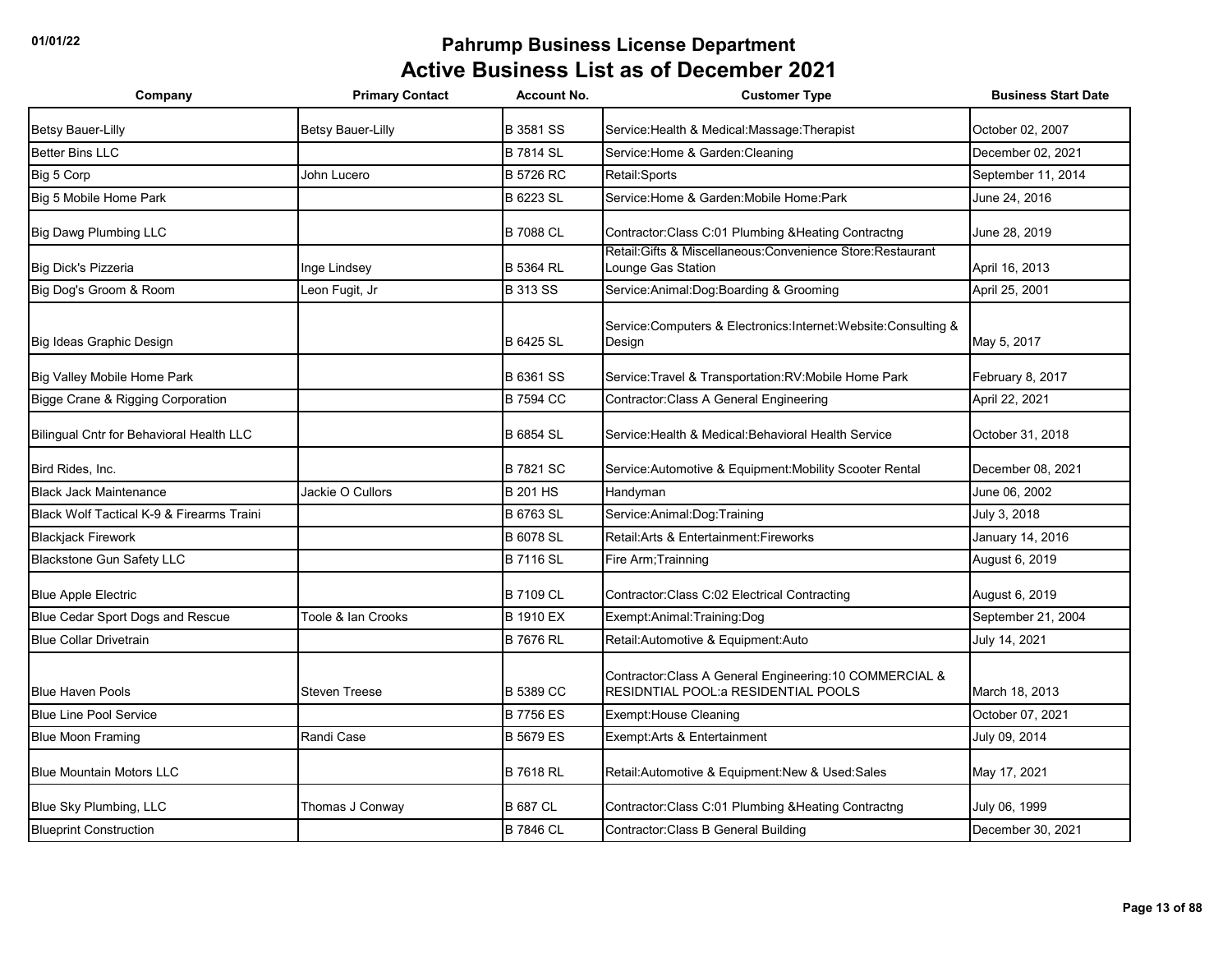| Company                             | <b>Primary Contact</b>    | <b>Account No.</b> | <b>Customer Type</b>                                                         | <b>Business Start Date</b> |
|-------------------------------------|---------------------------|--------------------|------------------------------------------------------------------------------|----------------------------|
| <b>BM Windows, LLC</b>              |                           | <b>B 7546 CL</b>   | Contractor: Class C:08 Glass & Glazing Contracting                           | March 09, 2021             |
| Selectbuild Nevada, Inc.            | Tina M. Casna-Clark       | S 3786 CC          | Contractor:Class B General Building:02 RESIDNTIAL & SML<br><b>COMMERCIAL</b> | January 14, 2008           |
| BND Plastering, Inc.                | Vay stone / Evelyn Zapata | <b>B</b> 183 CC    | Contractor: Class C: 17 Lathing & Plastering                                 | April 18, 2000             |
| Board Game Manufacturing, LLC       | Michael Spahitz           | <b>B</b> 4459 SL   | Service: Arts & Entertainment: Design                                        | April 28, 2010             |
| <b>Bob's Used Tires</b>             | Wade Peterson             | <b>B</b> 100 RS    | Retail: Automotive & Equipment: Tire: Sell, install & repair                 | June 13, 1994              |
| <b>Bohannon Business Solutions</b>  |                           | <b>B 7589 ES</b>   | Exempt:Consultant                                                            | April 19, 2021             |
| <b>Bolton Vines</b>                 |                           | <b>B 7797 SL</b>   | Service: Home & Garden: Cleaning: Residential: Management                    | November 08, 2021          |
| Bombard Electric, LLC               |                           | <b>B</b> 6059 CL   | Contractor: Class C:02 Electrical Contracting                                | December 10, 2015          |
| Bookworm Haven                      | Kaye I Valdes             | <b>B 210 RS</b>    | Retail:Arts & Entertainment:Books:Used                                       | June 29, 1994              |
| Born and Raised Electric            |                           | <b>B</b> 6841 CS   | Contractor: Class C:02 Electrical Contracting                                | October 17, 2018           |
| Boskovich Law Group, PLLC           |                           | <b>B 7107 SL</b>   | Service: Business & Finance: Legal: Attorney: Law Office                     | July 26, 2019              |
| <b>Bowlers Corner LLC</b>           | <b>Richard Alderman</b>   | <b>B 5527 SL</b>   | Service                                                                      | January 07, 2014           |
| <b>Boyd Martin Construction LLC</b> | Renee Martin              | <b>B 141 CL</b>    | Contractor: Class B General Building                                         | May 30, 2003               |
| <b>BP Drivetrain</b>                |                           | <b>B</b> 6188 SL   | Service: Automotive & Equipment: Repair: Mobile                              | May 2, 2016                |
| <b>Bradley's Auto Sales</b>         | Sulochana D Brown         | <b>B</b> 3797 RS   | Retail: Automotive & Equipment: New & Used: Sales                            | January 25, 2008           |
| <b>Brady Industries</b>             | Mark Janz                 | <b>B 764 RC</b>    | Retail: Home & Garden: Janitorial & Maintenance: Supplies                    | August 10, 1999            |
| Brass2Copper Mechanical, Inc.       |                           | <b>B</b> 6896 CC   | Contractor: Class C:01 Plumbing & Heating Contractng                         | December 18, 2018          |
| Breakthru Beverage Nevada, LLC      |                           | <b>B 6068 WL</b>   | Wholesale: Dining & Nightlife: Beverage: Liquor & Wine                       | January 04, 2016           |
| <b>Brendyl Electric</b>             | Richard A Ray             | <b>B 4370 CL</b>   | Contractor: Class C:02 Electrical Contracting                                | January 29, 2010           |
| <b>Brian' Passion</b>               |                           | <b>B 721 NC</b>    | Non-Profit: Health & Medical: Provide essentials to others                   | June 19, 2020              |
| Brian Strain Insurance Agency, Inc. |                           | <b>B 6315 SC</b>   | Service: Business & Finance: Insurance: Agency                               | November 17, 2016          |
| <b>Brittany Tom LLC</b>             |                           | <b>B 7835 SL</b>   | Service: Home & Garden: Manufacture: Home: Real Estate                       | December 16, 2021          |
| Brittle in a Jar                    |                           | <b>B7316 ES</b>    | Exempt:Food                                                                  | June 11, 2020              |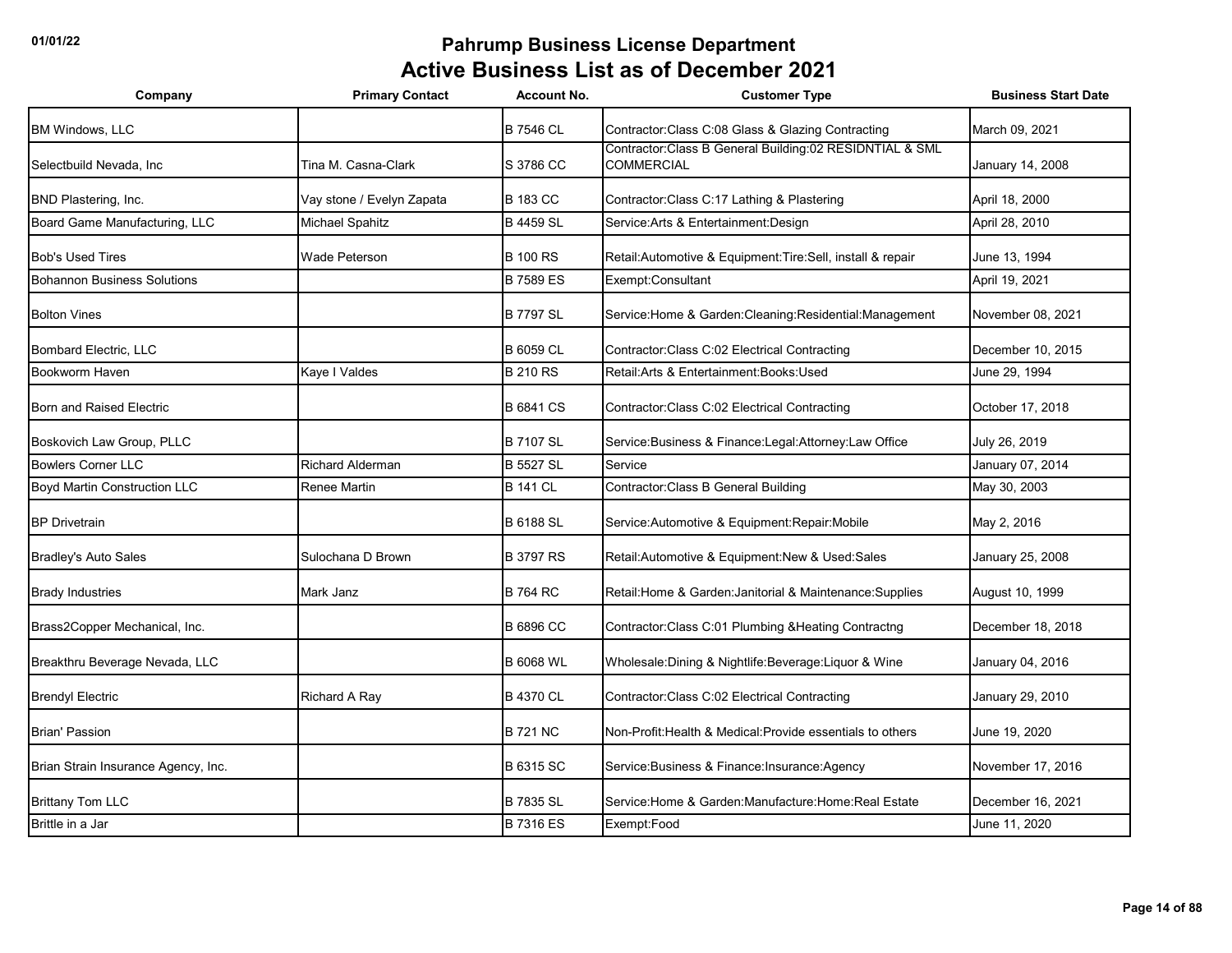| Company                                  | <b>Primary Contact</b>   | <b>Account No.</b> | <b>Customer Type</b>                                                               | <b>Business Start Date</b> |
|------------------------------------------|--------------------------|--------------------|------------------------------------------------------------------------------------|----------------------------|
| <b>Brody Chemical</b>                    | <b>Brandie Briese</b>    | <b>B 4397 RC</b>   | Retail: Home & Garden: Cleaning Compounds                                          | July 14, 2009              |
| Broken Arrow Communications, Inc.        | <b>Robert N Denton</b>   | <b>B 3486 CC</b>   | Contractor:Class B General Building:02 RESIDNTIAL & SML<br><b>COMMERCIAL</b>       | July 13, 2007              |
| Brother Mark's Plumbing Inc              | Mark Wellington          | <b>B 5390 CC</b>   | Contractor: Class C:01 Plumbing & Heating Contractng                               | March 19, 2013             |
| <b>BRS Field Ops Nevada LLC</b>          |                          | <b>B 7020 CL</b>   | Contractor: Class C:02 Electrical Contracting                                      | April 9, 2019              |
| <b>Brubaker Expert Tree Service</b>      | Robert & Elaine Brubaker | <b>B 7614 SL</b>   | Service: Home & Garden: Tree: Trimmer                                              | May 05, 2005               |
| <b>Bubbies Place</b>                     |                          | <b>B 6604 ES</b>   | Exempt: Retail: Bed & Breakfast                                                    | January 10, 2018           |
| <b>Bubbles Car Wash</b>                  |                          | <b>B 6277 SS</b>   | Service: Automotive & Equipment: Car: Detailing: Wash                              | September 29, 2016         |
| <b>Budget Drilling LLC</b>               |                          | <b>B 7832 CL</b>   | Contractor: Class C:23 Drill Wells & Install Pumps                                 | December 15, 2021          |
| Budget Van Line Moving & Storage         |                          | <b>B 7006 EP</b>   | Service: Moving company                                                            | April 1, 2019              |
| <b>Bug Thug LLC</b>                      |                          | <b>B 7732 SL</b>   | Service: Animal: Pest Control                                                      | September 01, 2021         |
| Bugs Bennett Pest Control, LLC           | Mary N Bennett           | <b>B 2940 SL</b>   | Service: Animal: Pest Control                                                      | June 12, 2006              |
| <b>Buick Financial</b>                   | Alicia Rickeson          | <b>B 4714 SC</b>   | Service: Automotive & Equipment: Motor Vehicle Finance                             | February 11, 2011          |
| <b>Buick Financial Leasing</b>           | Alicia Richeson          | <b>B 5806 LO</b>   | Wholesale:Automotive & Equipment:Driving School:Lease of<br>vehicles to Bragg-Smit | January 15, 2015           |
| <b>Builders Design Group LLC</b>         | Cornell Tazelaar         | <b>B</b> 3517 CL   | Contractor: Class C: 16 Finishing Floors                                           | August 02, 2007            |
| <b>Builders Door &amp; Trim LLC</b>      |                          | <b>B 7852 CL</b>   | Contractor: Class C:03 Carpentry, Maint & Minor Repr                               | January 13, 2022           |
| Building 160 Storage Company             | Anita A Meyers           | <b>B 3380 SL</b>   | Service: Moving: Storage: Personal unit                                            | May 02, 2007               |
| Building 160 Supply Company              | Rosemarie Ricks Meyers   | <b>B 377 RL</b>    | Retail: Gifts & Miscellaneous: Used items                                          | May 08, 2000               |
| <b>Bulldog Homes LLC</b>                 |                          | <b>B 7223 CL</b>   | Contractor:Class B General Building:02 RESIDNTIAL & SML<br><b>COMMERCIAL</b>       | December 20, 2019          |
| <b>Bullseye Pest Control</b>             | Neil S Barber            | <b>B 4223 SS</b>   | Service: Animal: Pest Control                                                      | August 14, 2009            |
| Burger King # 9737                       | Thomas M McDonald        | <b>B 450 RC</b>    | Retail: Dining & Nightlife: Fast Food                                              | May 30, 1996               |
| <b>Burke's Alternator Starter Repair</b> | Garry Burke              | <b>B 4993 ES</b>   | Service: Automotive & Equipment: Car: Starter/Alternator Repair                    | October 13, 2011           |
| <b>Burns Pest Elimination Inc</b>        |                          | <b>B 7333 SC</b>   | Service: Animal: Pest Control                                                      | July 14, 2020              |
| <b>Busy Bee Trailer Park</b>             | <b>Robert Marcellus</b>  | <b>B 4259 SS</b>   | Service: Home & Garden: Mobile Home: Park                                          | March 03, 2009             |
| Butler's Construction & Service Soln LLC |                          | <b>B 7672 CL</b>   | Contractor: Class B General Building                                               | July 12, 2021              |
| <b>BWK Tile</b>                          |                          | <b>B 6469 CS</b>   | Contractor:Class C:20 Tiling                                                       | July 7, 2017               |
| <b>Byard's Best LLC</b>                  |                          | <b>B 6851 RL</b>   | Retail: Beauty & Fashion: Beauty Supply                                            | October 25, 2018           |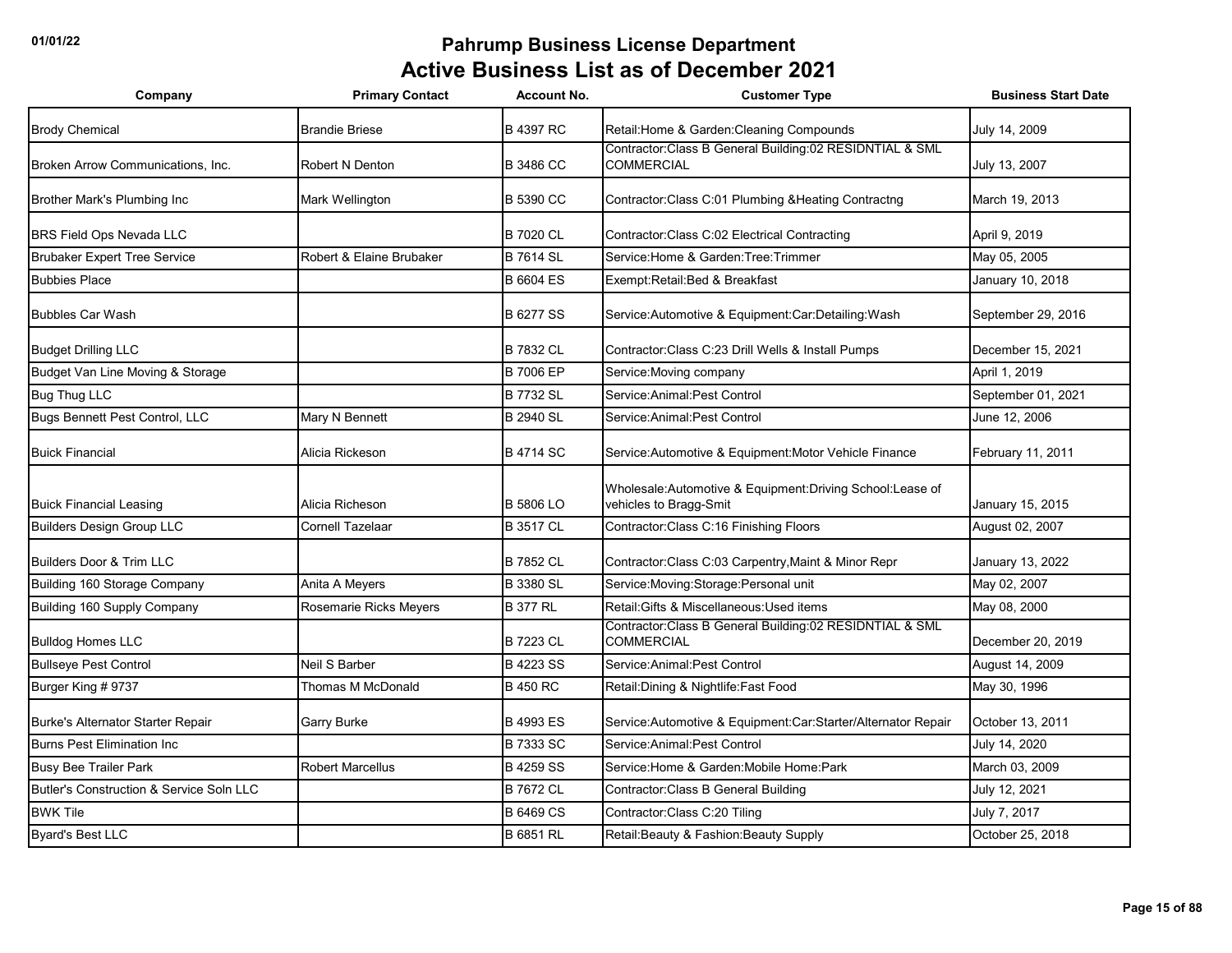| Company                           | <b>Primary Contact</b> | <b>Account No.</b> | <b>Customer Type</b>                                                               | <b>Business Start Date</b> |
|-----------------------------------|------------------------|--------------------|------------------------------------------------------------------------------------|----------------------------|
| C-Valley Mobile Home Park         | Jose Garcia            | C 1190 SL          | Service: Home & Garden: Mobile Home: Park                                          | June 25, 2004              |
| C A Builders L.L.C.               |                        | C 7545 CL          | Contractor: Class B General Building: 02 RESIDNTIAL & SML<br><b>COMMERCIAL</b>     | March 08, 2021             |
| C and C Roofing                   |                        | C 7379 CC          | Contractor: Class C: 15 Roofing & Siding                                           | September 14, 2020         |
| C & K Janitorial                  |                        | C 7228 SS          | Service: Home & Garden: Cleaning: Janitorial                                       | October 27, 2019           |
| C & L Mini Storage                | Dorothy Van Pelt       | C 1072 SS          | Service: Moving: Storage: Mini Storage                                             | January 14, 2004           |
| C & M Cleaning Service            |                        | C 6751 SS          | Service: Home & Garden: Cleaning                                                   | June 20, 2018              |
| C & S Management                  |                        | C 6651 SC          | Service: Home & Garden: Real Estate: Rental & Land<br>Development                  | March 6, 2018              |
| C G & B Enterprises, Inc.         | Michael McComb         | C 4464 CC          | Contractor: Class A General Engineering                                            | May 04, 2010               |
| C Note Capital LLC                |                        | C 7524 SL          | Service: Business & Finance: ATM Machine                                           | February 09, 2021          |
| Cader's Auto Detailing            |                        | C 7809 ES          | Exempt: Automotive & Detailing                                                     | November 17, 2021          |
| Cadillac Financial                | Alicia Richeson        | C 4716 SC          | Service: Automotive & Equipment: Motor Vehicle Finance                             | February 11, 2011          |
| Cadillac Financial Leasing        | Alicia Richeson        | C 5770 SL          | Wholesale:Automotive & Equipment:Driving School:Lease of<br>vehicles to Bragg-Smit | November 17, 2014          |
| Caliber Builders Inc.             |                        | C 7396 CC          | Contractor: Class B General Building: 02 RESIDNTIAL & SML<br><b>COMMERCIAL</b>     | October 8, 2020            |
| California Blow Pipe              |                        | C 7235 SC          | Service: Home & Garden: Manufacture                                                | January 8, 2020            |
| Calvada Design                    | Kenneth Henderson      | C 4414 SS          | Service: Computers & Electronics: Internet: Website: Consulting &<br>Design        | July 31, 2009              |
| Calvary Chapel Pahrump Valley     |                        | C 6302 NC          | Non-Profit:Community:Church                                                        | November 1, 2016           |
| Canyon Plumbing LLC               | <b>Patrick Fullmer</b> | C 4211 CL          | Contractor: Class C:01 Plumbing & Heating Contractng:d<br><b>PLUMBING</b>          | January 21, 2009           |
| <b>Cape Corporation</b>           | Dawn Mcdaniel          | C 5304 CC          | Contractor: Class C:25 Fence & Equipping Playground                                | October 25, 2012           |
| Capriotti's Sandwich Shop         | Thomas E Gourley Jr    | C 4847 RL          | Retail: Dining & Nightlife: Sandwich Shop                                          | June 01, 2011              |
| Car Studio                        | <b>Terry Dougherty</b> | C 4556 SS          | Service: Automotive & Equipment: Car: Detailing                                    | September 07, 2010         |
| Caremax Medical Equipment         |                        | C 7159 RL          | Retail: Health & Medical: Equipment Sales & Rental                                 | September 26, 2019         |
| Caring Hands Home Health LLC      |                        | C 7804 SL          | Service: Health & Medical: In Home Nursing                                         | November 12, 2021          |
| Carl's Jr. 7786                   | Michael Razipour       | C 4383 RC          | Retail: Dining & Nightlife: Fast Food                                              | February 17, 2010          |
| Carmelo's Bistro-Pizza-Fine Pasta | eonardo Blundo         | C 5068 SL          | Retail: Dining & Nightlife: Italian                                                | January 17, 2012           |
| Carniceria La Piedad              | Josefina Lucero        | C 3798 RL          | Retail: Gifts & Miscellaneous: Market: Meat                                        | January 25, 2008           |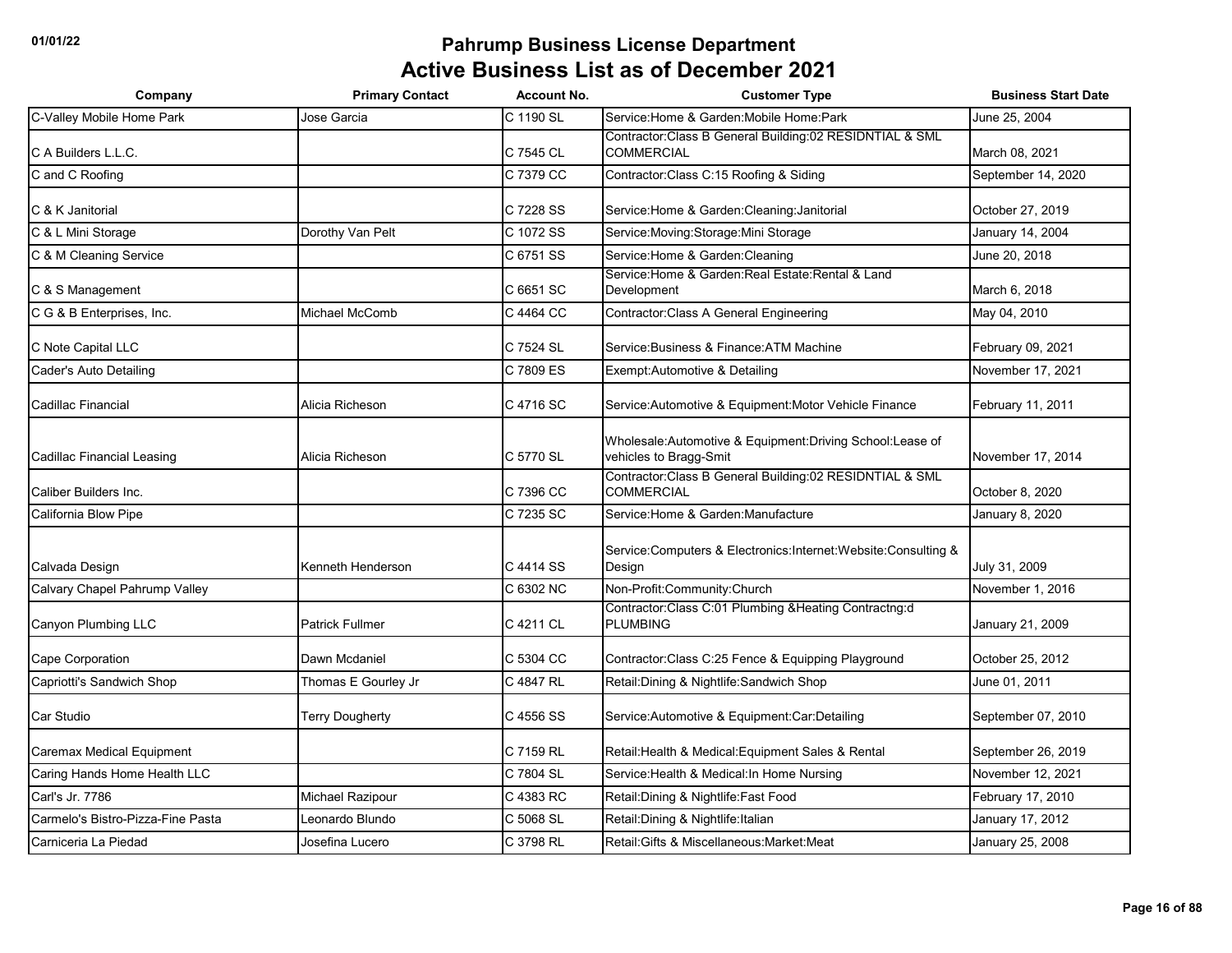| Company                                   | <b>Primary Contact</b>      | <b>Account No.</b> | <b>Customer Type</b>                                                                               | <b>Business Start Date</b> |
|-------------------------------------------|-----------------------------|--------------------|----------------------------------------------------------------------------------------------------|----------------------------|
| Carole's Jewelry & Crafts                 | Carole A Mulligan           | C 4424 EX          | Exempt: Gifts & Miscellaneous: Jewelry & Dreamcatchers                                             | March 29, 2010             |
| <b>Carrousel Family Child Care</b>        | Suzanne and Ernest L. Yordy | C 2814 SC          | Service: Community: Child Care: Day Care                                                           | March 28, 2006             |
| Casa Pahrump                              |                             | C 6835 ES          | Service: Home & Garden: Short Term Rental Property                                                 | October 5, 2018            |
| Cassaro Enterprises, Incorporated         |                             | C 6273 CC          | Contractor: Class C:01 Plumbing & Heating Contractng                                               | September 21, 2016         |
| Cathy Cuellar Jafra Skin Care Consultant  | Cathy Cuellar               | C 3568 RS          | Retail: Beauty & Fashion: Skin Care                                                                | September 19, 2007         |
| Cathy Mondragon                           | Cathy Mondragon             | C 5788 ES          | Exempt: Home & Garden                                                                              | December 19, 2014          |
| Caucasian Ovcharka Club USA, Inc.         | Vasili Platunov             | C 4660 NC          | Non-Profit:Community:Club                                                                          | December 22, 2010          |
| <b>CB Auction</b>                         | Kim P Mc Bane               | C 031 ES           | Retail: Arts & Entertainment: Auction                                                              | December 22, 2000          |
| <b>CBK Flooring LLC</b>                   |                             | C 7646 CL          | Contractor: Class C: 16 Finishing Floors                                                           | June 08, 2021              |
| CCA Nevada Southern Detention Center      | Chandra Slack               | C 4586 SCX         | Service: Community: Detention Center                                                               | September 30, 2010         |
| Cedco, Inc                                |                             | C 6953 CC          | Contractor:Class C:18 Masonry                                                                      | February 12, 2019          |
| CEI Builders, LLC                         |                             | C 6086 CL          | Contractor: Class B General Building                                                               | January 27, 2016           |
| <b>CELEBRITY PATIOS</b>                   |                             | C 7521 CC          | Contractor:Class C:14 Steel Reinforcing & Erection:h AWNINGS<br>& LOUVRES                          | February 09, 2021          |
| Center Cut Landscaping, LLC               |                             | C 7315 CL          | Contractor: Class C:10 Landscape Contracting                                                       | June 10, 2020              |
| <b>Center Mass Armory</b>                 |                             | C 7145 ES          | Retail: Gifts & Miscellaneous: Weapons: Firearms: Sales &<br>Services                              | September 10, 2019         |
| Centered Care Chiropractic LLC            |                             | C 7666 SL          | Service: Health & Medical: Chiropractic                                                            | June 30, 2021              |
| <b>Centimark Corporation</b>              | Eric B. Efaw                | C 4722 CC          | Contractor: Class C:15 Roofing & Siding: a ROOFING                                                 | February 11, 2011          |
| Central Valley - Silver State Specialties | Rebecca Shlater             | C 1988 CC          | Contractor: Class C:03 Carpentry, Maint & Minor Repr:c<br><b>INSULATION &amp; WEATHER STRIPPNG</b> | November 15, 2004          |
| Central Valley Handyman                   |                             | C 7784 HS          | Handyman, small repair                                                                             | October 22, 2021           |
| <b>Century Gaming Technologies</b>        |                             | C 7616 SC          | Service: Arts & Entertainment: Gaming                                                              | May 17, 2021               |
| <b>CG Horse Enterprises LLC</b>           | Michael C Gould             | C 828 RL           | Retail:Animal:Horse:Sales                                                                          | January 30, 2004           |
| <b>Champion Haircuts</b>                  |                             | C 6166 SS          | Service: Beauty & Fashion: Salon                                                                   | April 11, 2016             |
| Champion Roofing, LLC                     | <b>Marie Lee</b>            | C 4857 CL          | Contractor: Class C:15 Roofing & Siding: a ROOFING                                                 | June 13, 2011              |
| <b>Changes Recovery Counseling LLC</b>    |                             | C 6706 SL          | Service: Health & Medical: Counseling                                                              | May 14, 2018               |
| Charles Abbott Associates, Inc.           | <b>Rusty Reed</b>           | C 136 SC           | Service: Home & Garden: Safety                                                                     | May 27, 1998               |
| Chattai Bistro                            | Shannon Soisoongnoen        | C 5812 RL          | Service: Dining & Nightlife                                                                        | January 16, 2015           |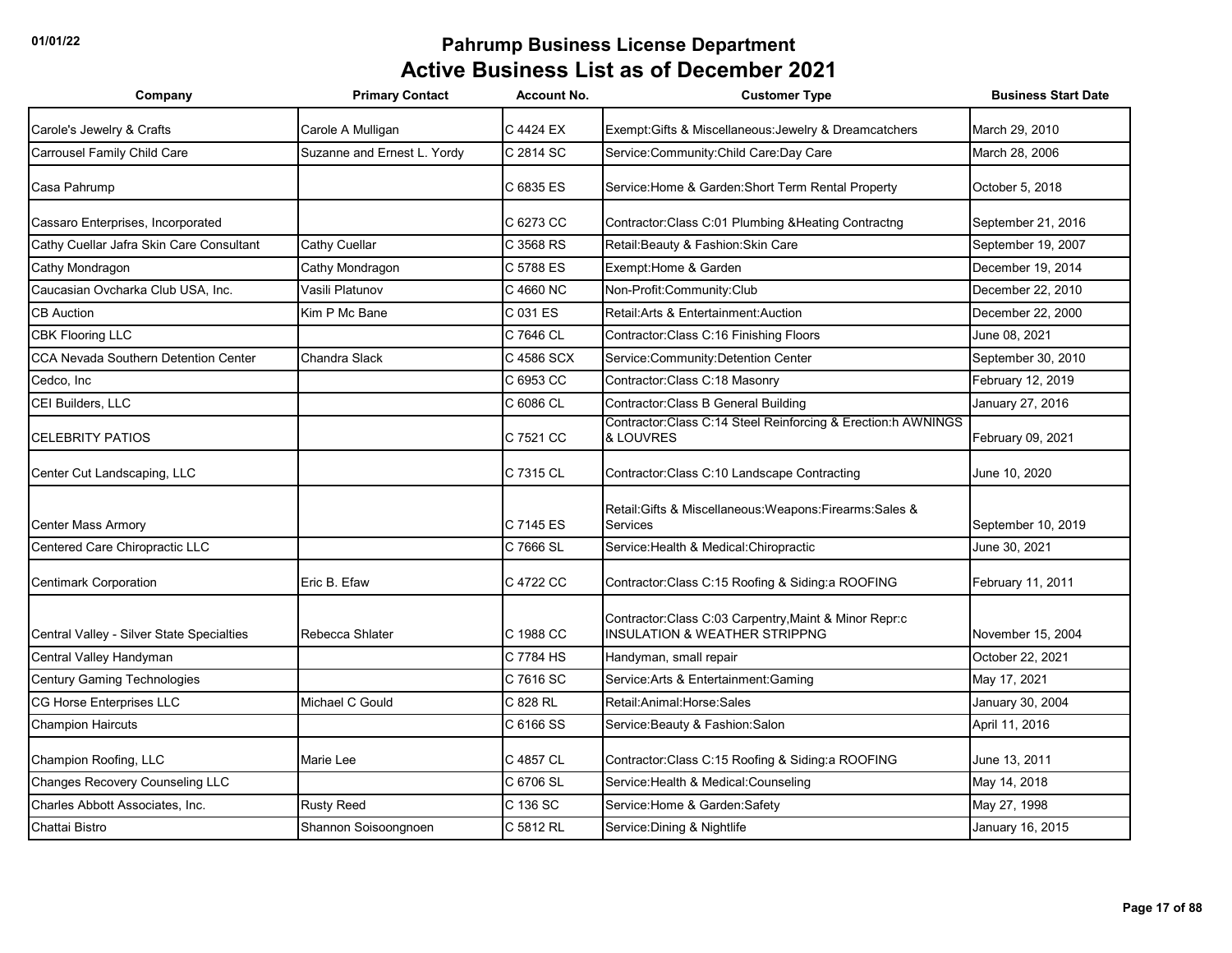| Company                                        | <b>Primary Contact</b> | <b>Account No.</b> | <b>Customer Type</b>                                                                 | <b>Business Start Date</b> |
|------------------------------------------------|------------------------|--------------------|--------------------------------------------------------------------------------------|----------------------------|
| Checkpoint Systems, Inc.                       | Polly Foote            | C 4122 CC          | Retail: Home & Garden: Security: Alarm: Sales & Service                              | October 23, 2008           |
| <b>Cheney Brothers Construction</b>            | Don N Cheney           | C 4730 CC          | Contractor: Class B General Building: 02 RESIDNTIAL & SML<br><b>COMMERCIAL</b>       | February 16, 2011          |
| <b>Chevrolet Financial</b>                     | Alicia Richeson        | C 4717 SC          | Service: Automotive & Equipment: Motor Vehicle Finance                               | February 11, 2011          |
| <b>Chevrolet Financial Leasing</b>             | Alicia Richeson        | C 5808 LO          | Wholesale:Automotive & Equipment:Driving School:Lease of<br>vehicles to Bragg-Smit   | January 15, 2015           |
| Chicago Painting                               | Michael Gay            | C 4597 CC          | Contractor: Class C:04 Painting & Decorating                                         | October 11, 2010           |
| Children's Dental Center of Pahrump            | Steven DeLis DDS       | C 4848 SC          | Service: Health & Medical: Dental: Office                                            | June 03, 2011              |
| Chin Hee Choi Incorporated                     | Chin Choi              | C 3842 SC          | Service: Health & Medical: Vision: Optometrist                                       | February 21, 2008          |
| China A Go Go                                  |                        | C 6304 SC          | Retail: Dining & Nightlife: Fast Food                                                | November 02, 2016          |
| China Restaurant                               |                        | C 7079 SL          | Retail: Dining & Nightlife: Chinese                                                  | June 7, 2019               |
| China Wok Buffet and Grill                     |                        | C 6606 SC          | Service: Dining & Nightlife                                                          | January 12, 2018           |
| Chosen Vessel Church                           |                        | C 7362 NC          | Non-Profit:Community:Church                                                          | August 17, 2020            |
| <b>Christensen Aqueous Application Service</b> | Hans Christensen       | C 5780 ES          | Exempt: Home & Garden                                                                | December 08, 2014          |
| <b>Christensen Construction LLC</b>            |                        | C 6246 SL          | Contractor:General                                                                   | August 18, 2016            |
| Christian Hospice, LLC                         |                        | C 7423 SL          | Service: Health & Medical: Care: Hospice                                             | November 06, 2020          |
| Church of The Harvest                          |                        | C 6300 NC          | Non-Profit:Community:Church                                                          | October 31, 2016           |
| Cilla's Boutique                               |                        | C 7816 RL          | Retail: Beauty & Fashion: Clothing                                                   | December 02, 2021          |
| Cima Custom Homes, LLC                         |                        | C 7724 CL          | Contractor:Class B General Building:02 RESIDNTIAL & SML<br><b>COMMERCIAL</b>         | August 30, 2021            |
| <b>CINTAS Corporation No. 3</b>                | Cindy Schenkel         | C 159 RS           | Service: Business & Finance: Uniform supplier                                        | February 26, 1999          |
| Civil Science Infrastructure, Inc              |                        | C 7411 SC          | Service: Home & Garden: Civil Engineering                                            | October 28, 2020           |
| Civil Werx, LLC                                |                        | C 6337 CL          | Contractor:Class A General Engineering:12 EXCVT, GRADNG,<br><b>TRNCH &amp; SRFCE</b> | January 6, 2017            |
| Civilwise Services, Inc.                       | Gail M Thompson        | C 496 SC           | Service: Home & Garden: Civil Engineering: Surveying                                 | October 16, 1995           |
| <b>CJM Maintenance</b>                         |                        | C 7415 ES          | Service: Home & Garden: Yard Maintenance                                             | November 6, 2020           |
| Clark County Collection Service, LLC           |                        | C 6741 SL          | Service: Business & Finance: Collection Agency                                       | June 14, 2018              |
| <b>Classic Auto Trim LLC</b>                   | Pierre Gerber          | C 5300 RL          | Retail: Arts & Entertainment: Design: Graphic: Cars/Trucks                           | October 18, 2012           |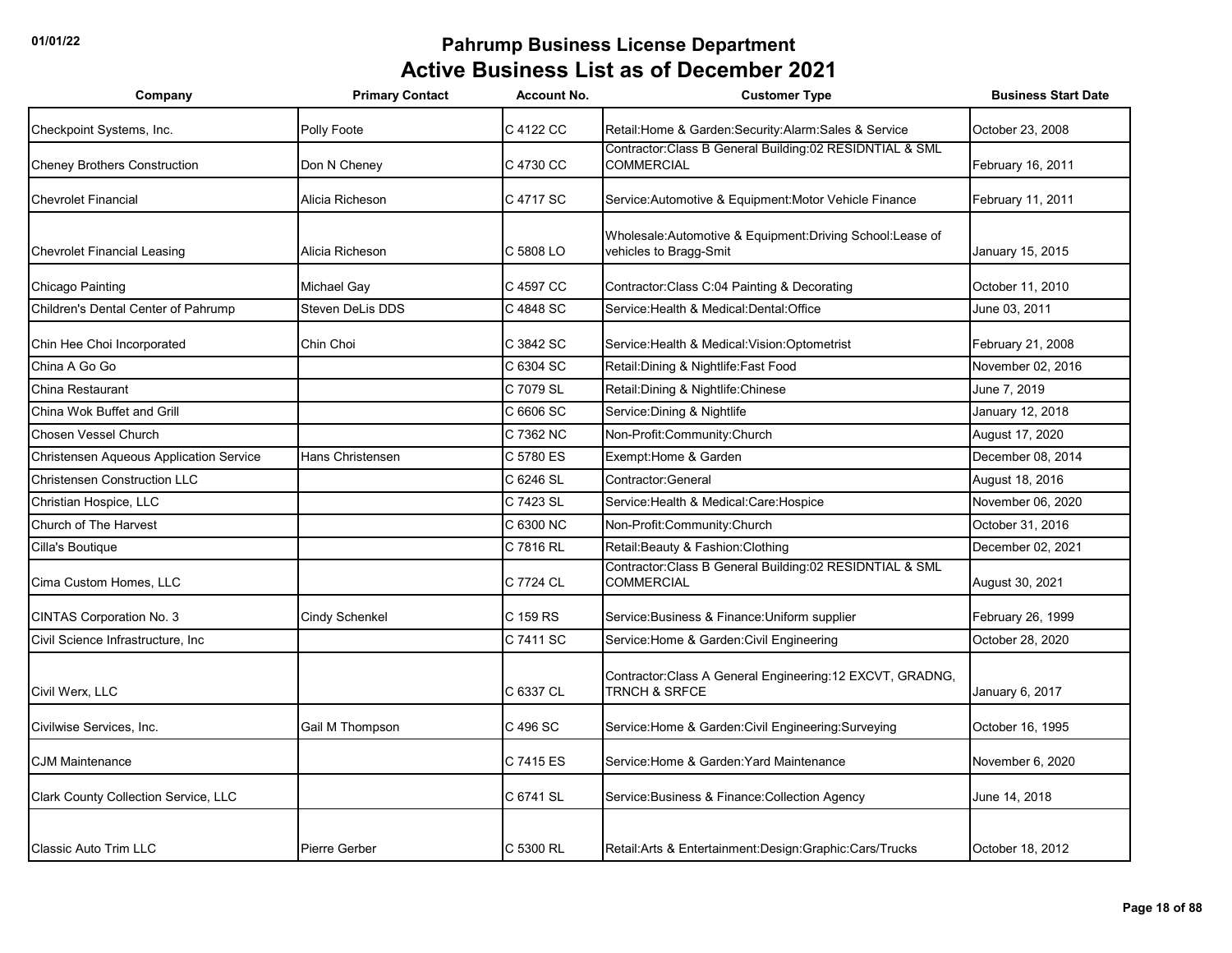| Company                                     | <b>Primary Contact</b> | <b>Account No.</b> | <b>Customer Type</b>                                                           | <b>Business Start Date</b> |
|---------------------------------------------|------------------------|--------------------|--------------------------------------------------------------------------------|----------------------------|
| <b>Classic Homes</b>                        | Christi Meads          | C 22 CC            | Contractor: Class B General Building: 02 RESIDNTIAL & SML<br><b>COMMERCIAL</b> | August 03, 2001            |
| <b>Clear Channel Outdoor</b>                | Teresa Deschamps       | C 95 CC            | Contractor: Class C:06 Erecting Signs                                          | January 31, 2003           |
| Clear Minds Counseling LLC                  |                        | C 7086 SL          | Service: Health & Medical: Counseling Services-Education                       | June 21, 2019              |
| <b>Clear Skies Counseling</b>               |                        | C 6768 SC          | Service: Community: Group Home                                                 | July 9, 2018               |
| Clear Vision Eye Centers                    |                        | C 6833 SC          | Service: Health & Medical: Vision: Optometrist                                 | October 3, 2018            |
| Climatec, LLC                               |                        | C 6122 CL          | Contractor: Class C:02 Electrical Contracting                                  | February 26, 2016          |
| <b>Closets Las Vegas</b>                    |                        | C 6615 CC          | Contractor: Class C:03 Carpentry, Maint & Minor Repr                           | January 25, 2018           |
| Clyde E Newman Jr Post 10054 VFW            | Peter Gnecco           | V 4816 NC          | Non-Profit: Dining & Nightlife                                                 | April 26, 2011             |
| CO2 Monitoring, LLC                         |                        | C 7629 CL          | Contractor: Class B General Building: 02 RESIDNTIAL & SML<br><b>COMMERCIAL</b> | May 20, 2021               |
| Coast Telecom Group LLC                     |                        | C 7817 SL          | Service: Business & Finance: Broker                                            | December 02, 2021          |
| Coffin it up                                | <b>Bryan Schoening</b> | C 572 RS           | Retail: Arts & Entertainment: Gothic                                           | February 04, 2003          |
| Coil Repair LLC                             |                        | C 7231 CL          | Contractor: Class C:01 Plumbing & Heating Contractng                           | January 2, 2020            |
| Coinstar, LLC                               |                        | C 6247 SC          | Service: Arts & Entertainment: Collectible: Coin                               | August 23, 2016            |
| Coinstar, LLC                               |                        | C 6250 SC          | Service: Arts & Entertainment: Collectible: Coin                               | August 23, 2016            |
| Coinstar, LLC                               |                        | C 6249 SC          | Service: Arts & Entertainment: Collectible: Coin                               | August 23, 2016            |
| Collett Electric, Inc.                      | <b>Steve Collett</b>   | C 5771 CC          | Contractor: Class C:02 Electrical Contracting                                  | November 20, 2014          |
| Columbia Basin Exteriors, LLC               |                        | C 7696 CL          | Contractor: Class C: 15 Roofing & Siding: a ROOFING                            | August 04, 2021            |
| Comfort Hospice Care                        |                        | C 6554 SL          | Service: Health & Medical: Care: Hospice                                       | October 20, 2017           |
| Commerce Construction Co., LP               |                        | C 7823 CP          | Contractor: Class B General Building                                           | December 08, 2021          |
| Commercial Consulting Services, Inc.        | Cris Roberts           | C 5039 CC          | Contractor: Class C:21 Refrigerate & Air-Condition                             | December 05, 2011          |
| Commercial Roofers, Inc.                    | <b>Scott Howard</b>    | C 4608 CC          | Contractor: Class C: 15 Roofing & Siding                                       | October 14, 2010           |
| <b>Communication Electronic Systems LLC</b> | Jan Beal               | C 5519 CL          | Contractor                                                                     | December 18, 2013          |
| <b>Community Christian Academy</b>          | <b>Renee Bell</b>      | C 2538 NC          | Non-Profit:Community:Private School                                            | October 24, 2005           |
| <b>Community Maintenance Systems</b>        |                        | C 6624 CL          | Contractor: Class B General Building                                           | February 9, 2018           |
| Community Network Counseling Services LLC   |                        | C 6968 SL          | Service: Health & Medical: Behavioral Health Service                           | February 28, 2019          |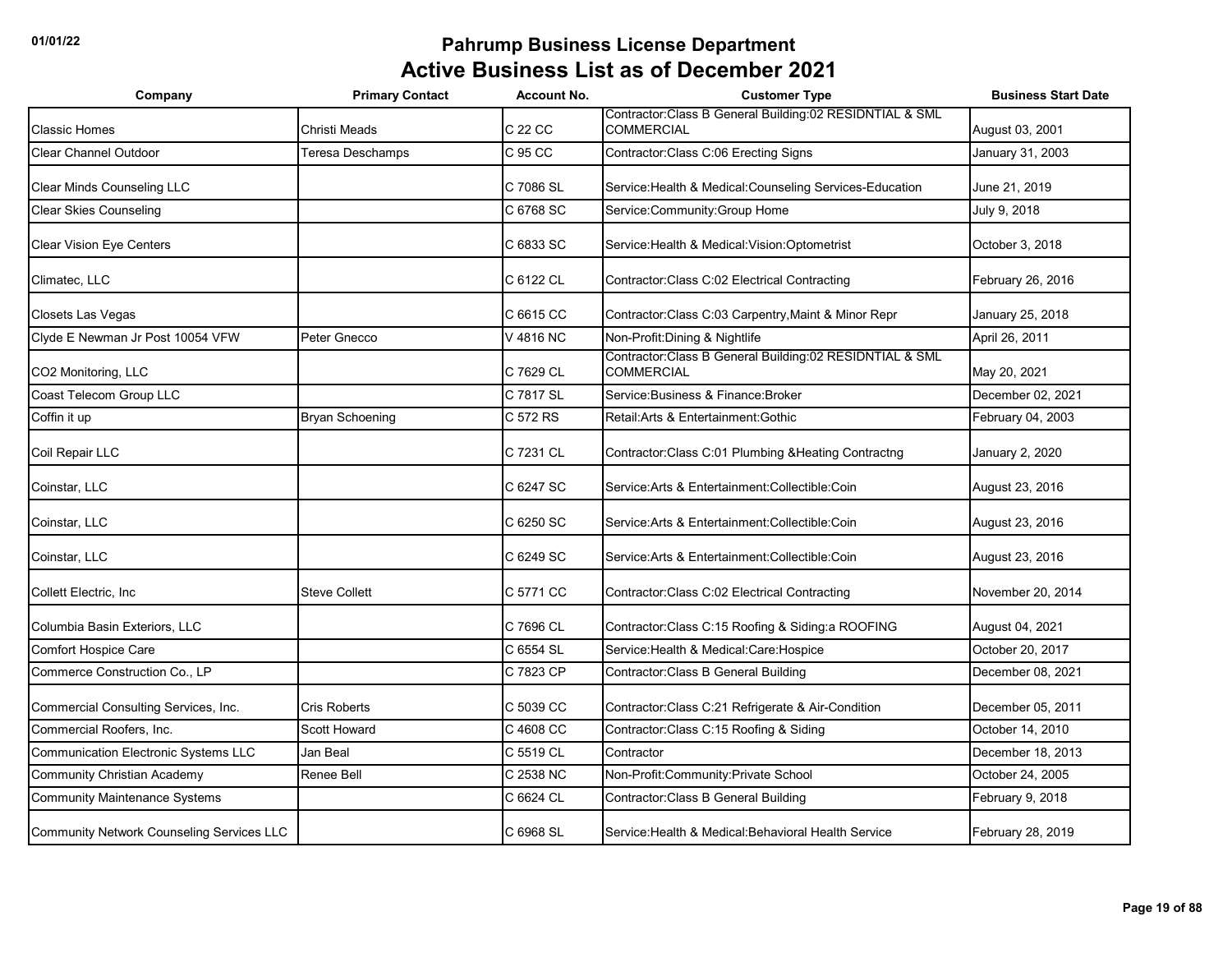| Company                                     | <b>Primary Contact</b>    | <b>Account No.</b> | <b>Customer Type</b>                                                         | <b>Business Start Date</b> |
|---------------------------------------------|---------------------------|--------------------|------------------------------------------------------------------------------|----------------------------|
| Competitive Edge Massage ProfessionalsLLC   |                           | C 7007 SL          | Service: Health & Medical: Massage: Therapist                                | March 28, 2019             |
| Complete Home Inspection                    | <b>Mark Poznicek</b>      | C 5740 ES          | Exempt: Business & Finance                                                   | October 06, 2014           |
| Comprehensive Health Service, LLC           |                           | C 6687 SL          | service, home health                                                         | April 18, 2018             |
| Comprehensive Physical Therapy              | Alex Delgado              | C 2412 SL          | Service: Health & Medical: Physical Therapy                                  | August 03, 2005            |
| <b>Comstock Park Homeowners Association</b> | Misty Ingram              | C 4254 NC          | Non-Profit: Homeowners Association                                           | September 15, 2009         |
| <b>Comtech Commucations</b>                 | Stephanie Smith           | C 485 SC           | Contractor:Class C:02 Electrical Contracting:d LOW VOLTAGE<br><b>SYSTEMS</b> | March 07, 1995             |
| Concord Mechanical Inc.                     | <b>Sharon McDonald</b>    | C 470 CC           | Contractor: Class C:21 Refrigerate & Air-Condition                           | April 28, 1995             |
| Condition Yellow Defense Inc.               |                           | C 7767 SC          | Service:FireArms,Trainning                                                   | October 11, 2021           |
| <b>Conduit Sleeves LLC</b>                  |                           | C 7800 RL          | Retail: Automotive & Equipment: Machine: Sheet Metal<br>Manufacture          | November 12, 2021          |
| <b>Connectors Plus, LLC</b>                 |                           | C 7329 WL          | Wholesale: Production, Inter-Connectors                                      | July 7, 2020               |
| <b>Connolly Care</b>                        |                           | C 7297 SL          | service, home health                                                         | May 4, 2020                |
| Connolly Care Hospice LLC                   |                           | C 7780 SL          | Service: Health & Medical: Care: Hospice                                     | October 19, 2021           |
| Constance La-Boutique Mobile Fashions, LLC  |                           | C 6443 RL          | Retail: Boutique, Mobile                                                     | May 31, 2017               |
| <b>Controlling Your Environment</b>         | John M Fowler             | C 397 SS           | Service: Home & Garden: Environmental: Consulting                            | May 06, 1997               |
| Coolsys Commercial & Industrial Sol, Inc.   | Chris Rodriguez           | S 83 CC            | Contractor: Class C:21 Refrigerate & Air-Condition                           | November 06, 2002          |
| Cooper Roofing & Solar LLC                  |                           | C 6026 CL          | Contractor:Class A General Engineering:15 SEWERS, DRAINS<br>& PIPES          | October 15, 2015           |
| <b>Copper Creek Construction</b>            |                           | C 7348 CC          | Contractor:Class B General Building:02 RESIDNTIAL & SML<br><b>COMMERCIAL</b> | July 29, 2020              |
| Copy She Wrote, LLC                         | <b>Christine H Butler</b> | C 5680 SL          | Service: Arts & Entertainment                                                | July 10, 2014              |
| Cordan LLC                                  | Danny Trevino             | C 5588 CL          | Service: Business & Finance: Consulting: Election                            | March 14, 2014             |
| Core-Mark International, Inc                |                           | C 6332 WC          | Wholesale: Dining & Nightlife: Beverage: Liquor & Wine                       | December 28, 2016          |
| <b>Core Construction</b>                    | Seth Maurer               | C 4504 CC          | Contractor: Class B General Building                                         | June 24, 2010              |
| <b>Corey Creations</b>                      | <b>Mitzi Corey</b>        | C 5779 ES          | Exempt: Arts & Entertainment                                                 | December 04, 2014          |
| Cork It                                     |                           | C 6271 ES          | Exempt: Arts & Entertainment                                                 | September 21, 2016         |
| Cortes Plumbing LLC                         |                           | C 7209 CL          | Contractor: Class C:01 Plumbing & Heating Contractng:d<br><b>PLUMBING</b>    | December 11, 2019          |
| <b>Cosco Fire Protection</b>                |                           | C 6582 CC          | Contractor: Class C: 41 Fire Protection Contracting                          | December 7, 2017           |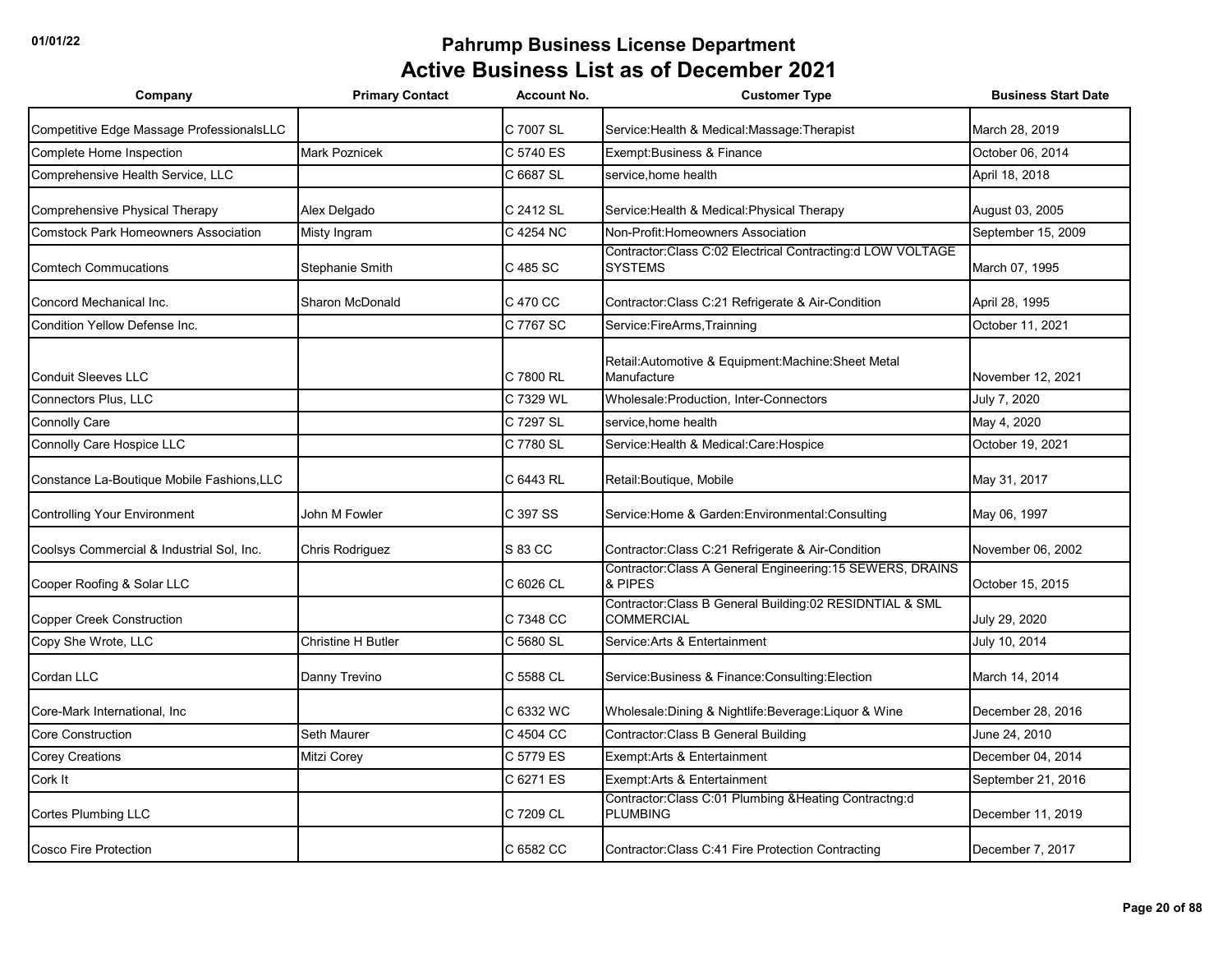| Company                                   | <b>Primary Contact</b> | <b>Account No.</b> | <b>Customer Type</b>                                                            | <b>Business Start Date</b> |
|-------------------------------------------|------------------------|--------------------|---------------------------------------------------------------------------------|----------------------------|
| <b>Cotera Productions</b>                 | <b>Skip Burrows</b>    | C 4408 RS          | Retail: Automotive & Equipment: Auto: Restoration                               | March 10, 2010             |
| <b>Cotton Auto Sales</b>                  | Craig Brautigam        | C 596 RC           | Retail:Automotive & Equipment:Used:Sales                                        | February 19, 2003          |
| <b>Country Companies Insurance</b>        | Michael S Plassmeyer   | C 610 SS           | Service: Business & Finance: Insurance                                          | July 11, 1994              |
| <b>Country Roads Recreation</b>           | Margaret Bauer         | C 166 RS           | Retail: Automotive & Equipment: RV: Sales                                       | March 02. 1999             |
| Countywide Fire Services, Inc             | Frank Cook             | C 5377 SC          | Service: Floodservice Equipment Sales                                           | May 6, 2013                |
| <b>Covenant Hospice Care</b>              |                        | C 6708 SL          | Service: Health & Medical: Care: Hospice                                        | May 14, 2018               |
| Cowabunga Trucking                        |                        | C 7659 SL          | Service: Automotive & Equipment: Truck: Hauling                                 | June 23, 2021              |
| Coyote's Den                              | <b>Wendy Black</b>     | C 5351 RC          | Retail: Dining & Nightlife: Bar & Restaurant                                    | January 24, 2013           |
| Coyote Corner III                         | <b>Wendy Black</b>     | C 4822 RC          | Retail: Gifts & Miscellaneous: Convenience Store: Gas Station                   | April 28, 2011             |
| Coyote Corner II                          | John & Wendy Black     | C 873 RC           | Retail: Gifts & Miscellaneous: Convenience Store: Gas Station                   | April 08, 2004             |
| CPF Senior Living - Inspirations, LLC     |                        | C 6169 SL          | Service: Health & Medical: In Home Nursing                                      | April 12, 2016             |
| Craftsman Homes Inc                       |                        | C 6262 RC          | Service: Home & Garden: Manufacture: Home: Real Estate                          | August 18, 2016            |
| Craftsman Homes LLC                       |                        | C 7313 RL          | Retail: Home & Garden: Mobile Home                                              | June 9, 2020               |
| crafty1tamara                             |                        | C 7032 ES          | Exempt: Gifts & Miscellaneous                                                   | April 22, 2019             |
| Crawford Door Sales of Nevada Limited     | Jack C Goss            | C 5126 CL          | Contractor:Class C:03 Carpentry, Maint & Minor Repr:d<br>OVERHEAD DOOR          | March 05, 2012             |
| Crazy Calico                              |                        | C 7041 RS          | Retail: Gifts & Miscellaneous                                                   | May 1, 2019                |
| Create Bliss Daily LLC                    |                        | C 7277 RL          | Retail: Health & Medical: Hemp Cultivation                                      | March 9. 2020              |
| <b>Cricket Wireless</b>                   |                        | C 7092 RL          | Retail: Cellular Phones                                                         | July 3, 2019               |
| Critical Nurse Staffing, LLC              |                        | C 7572 SL          | Service: Health & Medical: Care: Home                                           | April 01, 2021             |
| Crooked River Window Cleaning             |                        | C 6868 SL          | Service: Home & Garden: Cleaning: Window                                        | November 15, 2018          |
| Crooked Wine Company, LLC                 |                        | C 6491 WL          | Wholesale: Cultivation, Marijuana, Deliver                                      | August 4, 2017             |
| <b>Crossfit Land Mine</b>                 |                        | C 6218 SL          | Service: Health & Medical: Fitness Center: Gym                                  | June 13, 2016              |
| Crows Eco-Blasting & Auto Restoration Ser |                        | C 7850 SL          | Service: Automotive & Equipment: Car: Restoration                               | January 12, 2022           |
| <b>Cryer Realty West</b>                  |                        | C 7683 SS          | Service: Home & Garden: Real Estate: Broker                                     | July 22, 2021              |
| Cunningham Construction                   | Allen Cunningham       | C 5488 CC          | Contractor: Class B General Building                                            | November 6, 2013           |
| Custom Customs Inc.                       |                        | C 7286 CC          | Contractor:Class C:14 Steel Reinforcing & Erection:c<br><b>ORNAMENTAL METAL</b> | April 1, 2020              |
| <b>Custom Outdoor Creations LLC</b>       |                        | C 6890 CL          | Contractor:Class C:14 Steel Reinforcing & Erection:h AWNINGS<br>& LOUVRES       | December 13, 2018          |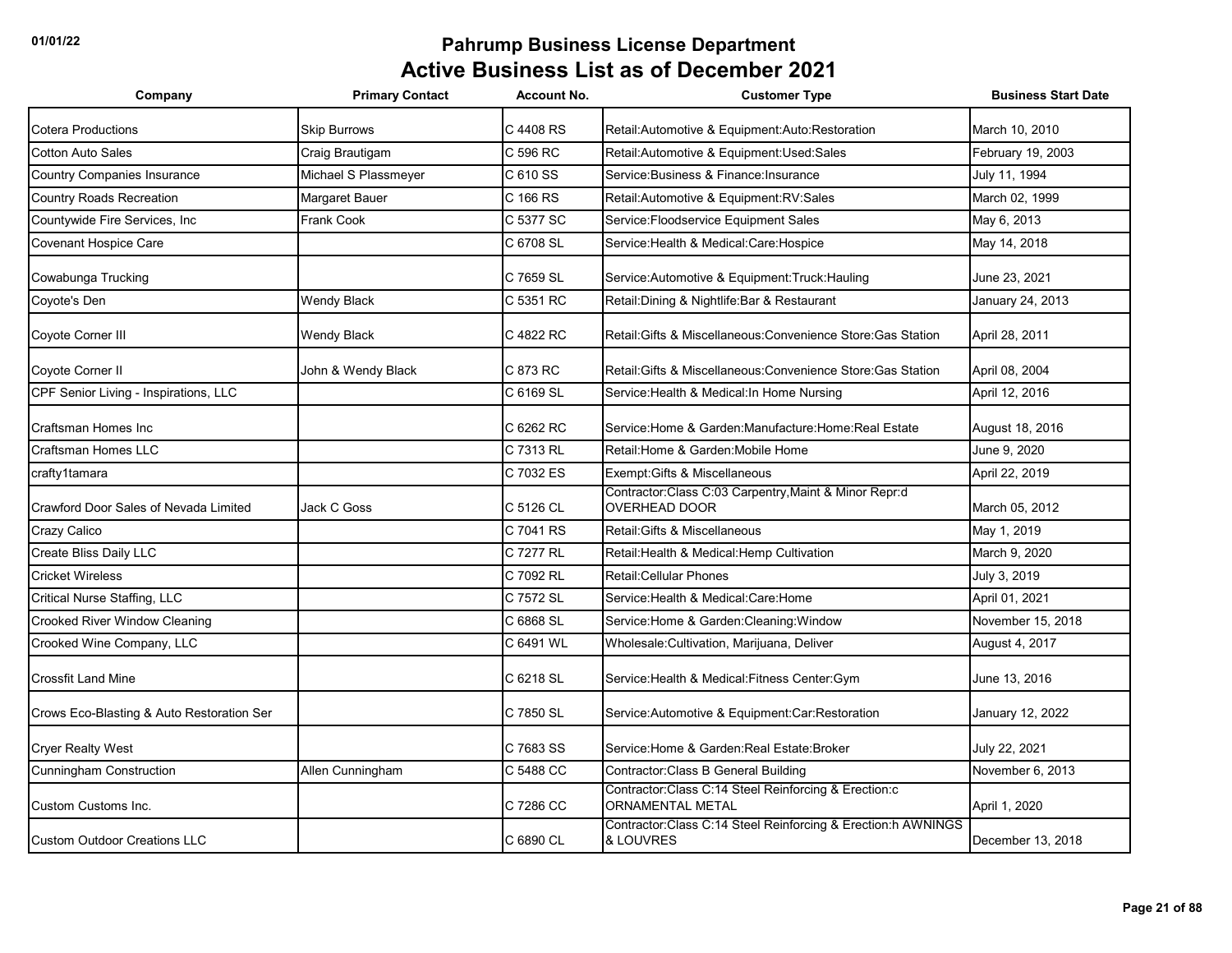| Company                                  | <b>Primary Contact</b> | <b>Account No.</b> | <b>Customer Type</b>                                                           | <b>Business Start Date</b> |
|------------------------------------------|------------------------|--------------------|--------------------------------------------------------------------------------|----------------------------|
| <b>Cutting Edge Designs</b>              |                        | C 6499 SL          | Retail: Arts & Entertainment: Design: Graphic                                  | August 11, 2017            |
| Cutting Edge Lawn Care LLC               | Danny Schueller        | C 4531 SL          | Service: Home & Garden: Lawn Care Maintenance                                  | August 06, 2010            |
| CV Inspections, LLC                      |                        | C 7849 SL          | Service: Home & Garden: Real Estate: Inspections: Residential                  | December 30, 2021          |
| CVS Pharmacy #8789                       | Kevin V Daniel         | C 2906 RL          | Service: Health & Medical: Pharmaceutical                                      | May 26, 2006               |
| CW Nevada, LLC                           | Tim Smits Van Oyen     | C 5890 WL          | Wholesale: Cultivation, Marijuana                                              | April 01, 2015             |
| CW Nevada, LLC                           |                        | C 6408 WL          | Wholesale: Production, Marijuana                                               | April 7, 2017              |
| D & B Services, LLC                      |                        | D 6439 RL          | Retail:Automotive & Equipment:Motorcycle                                       | May 25, 2017               |
| D & D Manufacturing                      | R Gangadharan          | D 230 WS           | Wholesale: Home & Garden: Trusses: Manufacture: Walls                          | March 18, 1996             |
| D & J Electrical Services LLC            | <b>Janice Ames</b>     | D 505 CL           | Contractor: Class C:02 Electrical Contracting                                  | August 28, 1997            |
| D & L Roofing, LLC                       |                        | D 6576 CL          | Contractor: Class C: 15 Roofing & Siding                                       | November 27, 2017          |
| D & P Mini Storage LLC                   | David C Stalker        | D 315 SL           | Service: Moving: Storage: Mini Storage                                         | June 28, 1994              |
| D.R. Horton, Inc.                        |                        | D 7785 CC          | Contractor: Class B General Building: 02 RESIDNTIAL & SML<br><b>COMMERCIAL</b> | October 26, 2021           |
| D <sub>2</sub> Design                    | Denise D Fortin        | D 169 SS           | Service: Arts & Entertainment: Design: Graphic                                 | March 04, 1999             |
| Dairy Queen/Orange Julius Treat Center   | <b>Nellie Grossell</b> | D 4369 SL          | Retail: Dining & Nightlife: Ice Cream                                          | January 28, 2010           |
| Dan Bradley Glass Shop, Inc.             | Dan Bradley            | D 955 CC           | Contractor: Class C:08 Glass & Glazing Contracting                             | November 04, 1998          |
| Dan Vanostaeyen                          | Dan A Vanostaeyen      | D 235 WS           | Wholesale: Automotive & Equipment: Sales                                       | April 15, 1996             |
| Dana Kepner Company, Inc.                | <b>Bill Levy</b>       | D 3547 WC          | Wholesale: Home & Garden: Pipe: Waterworks Distributor                         | August 23, 2007            |
| Danbri Cleaning Services                 | Cynthia Casey          | D 193 ES           | Exempt: Handyman                                                               | March 29, 2002             |
| Daniel C. Mc Arthur, Ltd                 | Dan Mc Arthur          | D 467 SC           | Service: Business & Finance: Accounting                                        | February 27, 2000          |
| Daniel Spencer Handyman Shed Pros & More |                        | D 6782 HS          | Handyman                                                                       | July 17, 2018              |
| Darrell L Martin                         | Darrell Martin         | D 4894 HS          | Handyman                                                                       | July 07, 2011              |
| Dave's Handyman                          | David Albright         | D 5212 HS          | Handyman                                                                       | June 26, 2012              |
| David Johnson Trucking LLC               | Rebecca Johnson        | D 5851 SL          | Service: Automotive & Equipment: Truck                                         | February 18, 2015          |
| David M Vander Veldt, OD                 | David Vander Veldt     | D 1858 SS          | Service: Health & Medical: Vision: Optometrist                                 | August 27, 2004            |
| David Vanderbeek LLC                     | David Vanderbeek       | D 5607 SL          | Service: Health & Medical: Counseling                                          | April 21, 2014             |
| Davy's Locker                            | David C Patten         | D 420 SC           | Service: Moving: Storage: Mini Storage                                         | October 10, 1994           |
| Dawn Sisti, LMT                          |                        | D 7222 ES          | Service: Health & Medical: Massage: Therapist                                  | December 20, 2019          |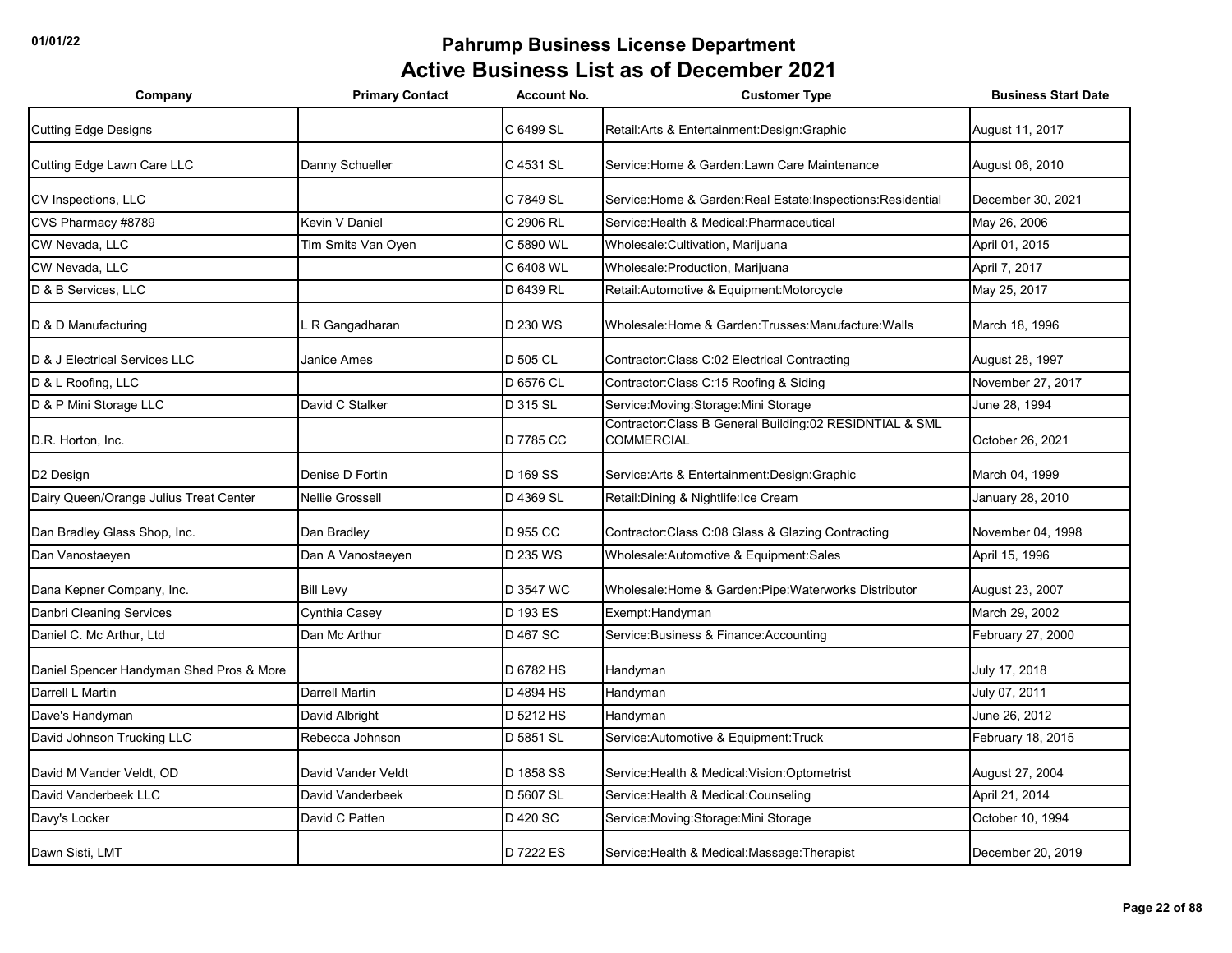| Company                                   | <b>Primary Contact</b> | <b>Account No.</b> | <b>Customer Type</b>                                                         | <b>Business Start Date</b> |
|-------------------------------------------|------------------------|--------------------|------------------------------------------------------------------------------|----------------------------|
| DC Building Group LLC                     |                        | D 7687 CL          | Contractor: Class B General Building                                         | July 30, 2021              |
| DCES. LLC                                 |                        | D 7836 CL          | Contractor: Class C:02 Electrical Contracting                                | December 20, 2021          |
| DD Scuba Diving & Tank Inspections LLC    |                        | D 7592 SL          | Service: Home & Garden: Inspection                                           | April 22, 2021             |
|                                           |                        |                    |                                                                              |                            |
| Dean's Guns                               | Dean Henderix          | D 341 RS           | Retail: Gifts & Miscellaneous: Weapons: Guns & accessories                   | May 11, 2000               |
| Dean Day dba Day Engineering              |                        | D 6033 SS          | Service: Business & Finance: Consulting: Business                            | October 28, 2015           |
| Death Valley Marketplace LLC              |                        | D 7755 RL          | Retail: Arts & Entertainment: Adult: Gifts & Souvenirs                       | October 07, 2021           |
| Death Valley Skateboard Company           |                        | D 7623 RS          | Retail: Gifts & Miscellaneous: Weapons: Firearms: Ammo &<br>Accessories      | May 18, 2021               |
| Deb's Mini Farm LLC                       |                        | D 6434 RL          | Service: Home & Garden: Farming                                              | May 17, 2017               |
| Deborah A Booth                           |                        | D 7522 SS          | Service: Travel & Transportation                                             | February 09, 2021          |
| DeCroff Storage Units Inc.                | Michael DeCroff        | D 586 SC           | Service: Moving: Storage                                                     | May 04, 2000               |
| <b>Delbert Thomas Newkirk</b>             | <b>Tom Newkirk</b>     | D 5406 CS          | Contractor:Class C:21 Refrigerate & Air-Condition:d<br><b>MAINTENANCE</b>    | June 26, 2013              |
| Delta Electric LLC                        |                        | D 7490 CL          | Contractor: Class C:02 Electrical Contracting                                | December 28 2020           |
| DEMI&D, LLC                               |                        | D 7707 CL          | Contractor:Class B General Building:02 RESIDNTIAL & SML<br><b>COMMERCIAL</b> | August 13, 2021            |
| Denali Builders, Inc                      | <b>Richard Ramberg</b> | D 5276 CC          | Contractor                                                                   | September 13, 2013         |
| Denny's #8560                             | Vince Eupierre         | D 4962 RL          | Retail: Dining & Nightlife: Family Dining                                    | September 09, 2011         |
| Denver Hager Pahrump Real Estate          |                        | D 7349 SS          | Service: Home & Garden: Real Estate: Agent                                   | July 31, 2020              |
| Dependable Iron Works                     | Joe Burns              | D 903 RS           | Service:Automotive & Equipment:Welding                                       | June 11, 2004              |
| <b>Desert Amusement</b>                   | Joseph Johnson         | D 5509 SC          | Service: Arts & Entertainment: Arcade                                        | April 22, 2014             |
| Desert Backflow LLC                       |                        | D 7527 SL          | Service: Home & Garden: Water: system operations                             | February 11, 2021          |
| Desert Basin Gallery LLC                  |                        | D 6735 RL          | Retail: Gifts & Miscellaneous                                                | June 6, 2018               |
| Desert Basin Therapeutic Massage/Wellness |                        | D 6736 SL          | Service: Health & Medical: Massage: Therapist: Mobile                        | June 6, 2018               |
| Desert Cane LLC                           |                        | D 6894 RC          | Retail: Dining & Nightlife: Beverage: Distillery                             | December 13, 2018          |
| Desert Concrete, LLC                      | Hermelinda Rodriguez   | D 4858 CL          | Contractor: Class C:05 Concrete Contracting                                  | June 13, 2011              |
| Desert Container Sales                    |                        | D 7096 SS          | Service: Moving: Storage: Shipping Containers                                | July 10, 2019              |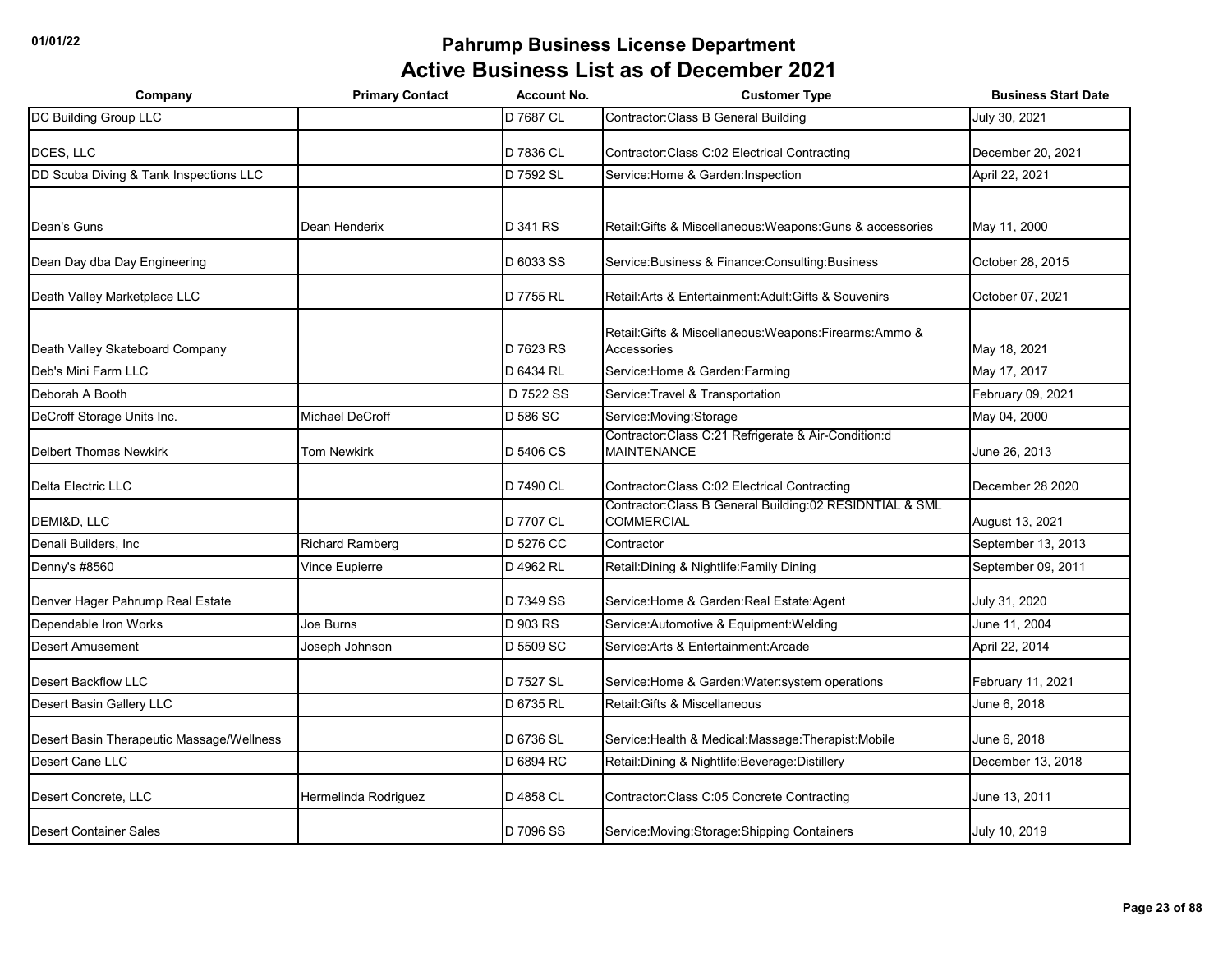| Company                                   | <b>Primary Contact</b>    | <b>Account No.</b> | <b>Customer Type</b>                                                               | <b>Business Start Date</b> |
|-------------------------------------------|---------------------------|--------------------|------------------------------------------------------------------------------------|----------------------------|
| Desert Dent Co.                           | James T Maxey             | D 429 SC           | Service: Automotive & Equipment: Car: Repair: Ding & Dent<br>Removal               | April 30, 1999             |
| Desert Dog Dojo LLC                       |                           | D 7762 SL          | Service: Arts & Entertainment: Martial Arts School                                 | October 08, 2021           |
| Desert Greens 2001 Homeowners Association | Wayne H Miller            | D 4235 NC          | Non-Profit: Homeowners Association                                                 | August 27, 2009            |
| Desert Haven Society, Inc.                |                           | D 6163 NC          | Non-Profit: Animal Shelter                                                         | April 08, 2016             |
| Desert Heat Food & Beverage Delivery      |                           | D 7157 ES          | Service: Dining & Nightlife: Delivery                                              | September 20, 2019         |
| Desert Oak Homes                          | Frank Kocvara             | D 4252 CC          | Contractor: Class B General Building                                               | February 24, 2009          |
| <b>Desert Pet Acupuncture</b>             |                           | D 5945 SS          | Service: Animal: Health Care                                                       | June 17, 2015              |
| Desert Plastering LLC                     | Linda Rodriguez           | D 3061 CL          | Contractor:Class C:18 Masonry                                                      | September 13, 2006         |
| Desert Pool Supply                        |                           | D 7613 RL          | Retail:Sports:Pool:Supplies                                                        | May 05, 2021               |
| <b>Desert Property Maintenance</b>        |                           | D 6779 HS          | Handyman, small repair                                                             | July 13, 2018              |
| <b>Desert Radiology</b>                   |                           | D 6532 SC          | Service: Health & Medical: Medical                                                 | September 21, 2017         |
| Desert River PCA                          |                           | D 7293 ES          | Exempt: Health & Medical                                                           | April 24, 2020             |
| Desert Rock Handyman                      |                           | D 7744 HS          | Handyman, small repair                                                             | September 29, 2021         |
| <b>Desert Sanitation</b>                  | <b>Christine Murphy</b>   | D 929 SC           | Service: Home & Garden: Portable toilets & septic pumpi                            | July 14, 2003              |
| Desert Sign LLC                           | <b>Christine Murphy</b>   | D 5085 SL          | Service: Media: Advertising: Billboard                                             | January 26, 2012           |
| Desert Springs Pools and Spas, Inc.       | Jason Norgan              | D 3249 CC          | Contractor: Class A General Engineering: 10 COMMERCIAL &<br><b>RESIDNTIAL POOL</b> | February 16, 2007          |
| Desert Steel, LLC                         |                           | D 6628 CL          | Contractor: Class C: 14 Steel Reinforcing & Erection                               | February 12, 2018          |
| <b>Desert Strings Embroidery</b>          | Dennis & Sharon Warrick   | D 121 ES           | Retail: Arts & Entertainment: Embroidery                                           | September 29, 1997         |
| Desert Towing, LLC                        | Paul or Desiree Ostrenger | D 3454 SL          | Service: Automotive & Equipment: Truck: Tow                                        | June 19, 2007              |
| <b>Desert Treasures</b>                   |                           | D 6042 RL          | Retail: Beauty & Fashion: Second Hand: Thrift Store                                | November 16, 2015          |
| Desert Utilities, Inc.                    | Ericka O.                 | D 3007 SC          | Service:Home & Garden:Utilities:Water & wastewater                                 | August 07, 2006            |
| Desert Valley Beads and Arts              |                           | D 7637 RS          | Retail: Arts & Entertainment: Art Supplies & Crafts                                | May 27, 2021               |
| Desert Valley Chiropractic                | MaryAnn Morris            | D 310 SS           | Service: Health & Medical: Chiropractic Office                                     | June 26, 1995              |
| Desert Valley Contracting Inc             |                           | D 7176 CC          | Contractor: Class B General Building: 02 RESIDNTIAL & SML<br><b>COMMERCIAL</b>     | October 14, 2019           |
| <b>Desert View Dental</b>                 | Arin Lousignont           | D 5455 SC          | Service: Health & Medical: Dental                                                  | September 05, 2013         |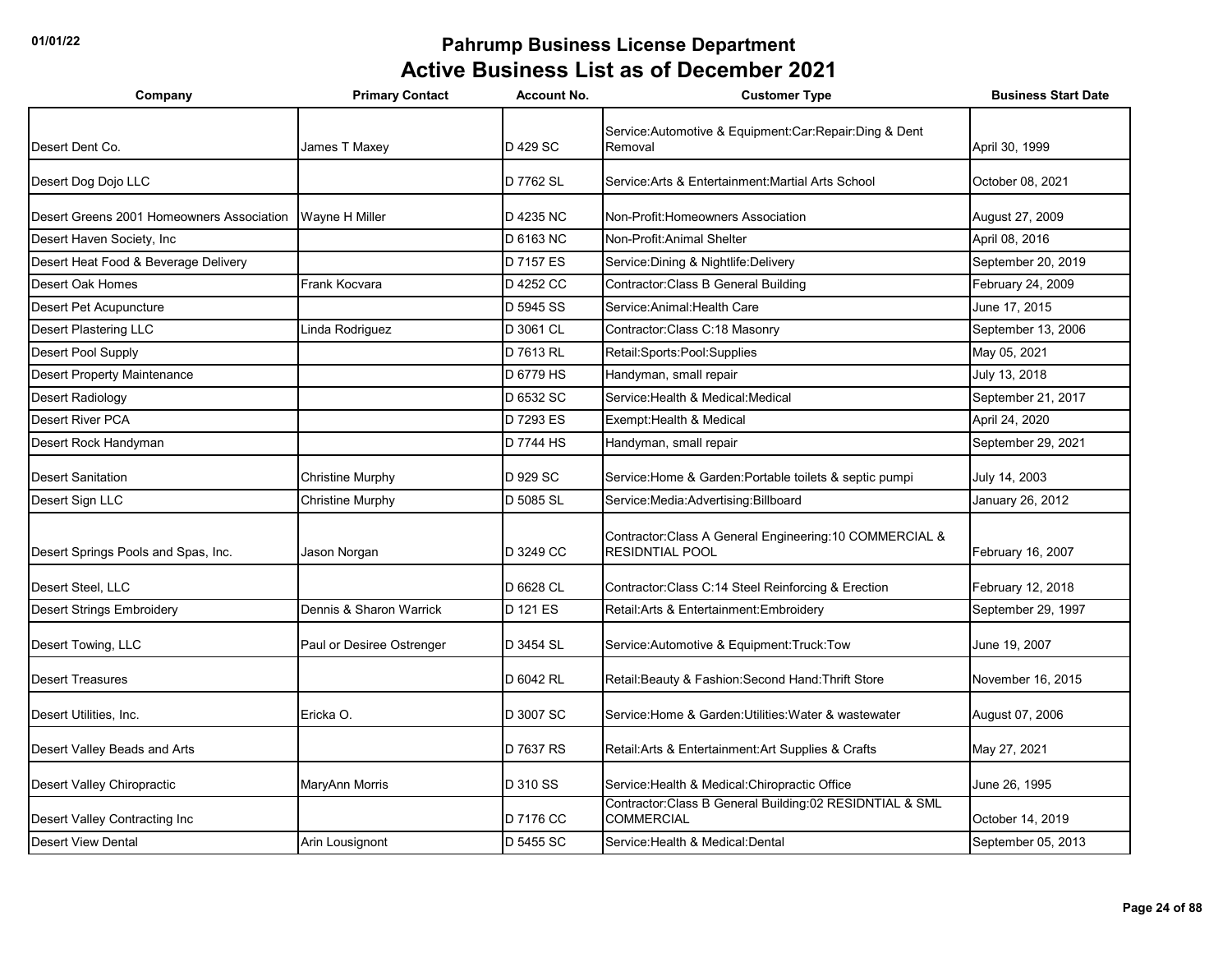| Company                                   | <b>Primary Contact</b>  | <b>Account No.</b> | <b>Customer Type</b>                                                           | <b>Business Start Date</b> |
|-------------------------------------------|-------------------------|--------------------|--------------------------------------------------------------------------------|----------------------------|
| <b>Desert View Hospital</b>               |                         | D 6286 SLX         | Exempt: Health & Medical: Medical Billing                                      | October 13, 2016           |
| Desert View Regional Medical Center       | Accounts Payable        | D 2851 SLX         | Service: Health & Medical                                                      | April 19, 2006             |
| <b>Desert Water Filtration LLC</b>        |                         | D 6977 RL          | Retail: Home & Garden: Water: Treatment Systems                                | March 7, 2019              |
| Desert West Development, Inc.             |                         | D 7115 CC          | Contractor: Class B General Building: 02 RESIDNTIAL & SML<br><b>COMMERCIAL</b> | August 6, 2019             |
| Designed In Stone Jewelry                 |                         | D 6861 ES          | Retail: Beauty & Fashion: Jewelry: Handmade                                    | November 6, 2018           |
| Desmoni Plumbing Inc.                     | Marla Desmoni           | D 3750 CC          | Contractor:Class C:01 Plumbing &Heating Contractng:d<br><b>PLUMBING</b>        | December 03, 2007          |
| <b>Deuk Dental</b>                        | Kevin Deuk              | D 761 SC           | Service: Health & Medical: Dental: Office                                      | March 05, 2003             |
| <b>DG Tractor Service</b>                 |                         | D 7808 SL          | Service: Automotive & Equipment: Tractor                                       | November 16, 2021          |
| Diamond Concrete Cutting, L.L.C.          |                         | D 7632 CL          | Contractor: Class C:05 Concrete Contracting                                    | May 25, 2021               |
| Diamond Metaltech Inc                     |                         | D 7330 SC          | Retail: Automotive & Equipment: Machine: Sheet Metal<br>Manufacture            | July 13, 2020              |
| Diamondback Land Surveying, LLC           | Lisa Keenan             | D 4750 SL          | Service: Home & Garden: Civil Engineering: Land Surveying                      | March 04, 2011             |
| Diane Medeiros Independent Beauty Consult |                         | D 7103 ES          | Exempt:Consultant                                                              | July 19, 2019              |
| Dielco Crane Service, Inc.                | <b>Richard Forsythe</b> | D 5000 CC          | Service: Automotive & Equipment: Crane: Rental                                 | October 21, 2011           |
| Digital Storm Photography                 |                         | D 7081 SS          | Service: Arts & Entertainment: Event Photography                               | June 11, 2019              |
| <b>Dirty Addictions Motorsports</b>       |                         | D 7722 RS          | Retail: Automotive & Equipment: Motor Sports Sales &<br>Maintenanc             | August 27, 2021            |
| <b>Distinctive Patios LLC</b>             |                         | D 7726 CL          | Contractor:Class C:14 Steel Reinforcing & Erection:h AWNINGS<br>& LOUVRES      | August 31, 2021            |
| DJB Gas Services, Inc.                    |                         | D 7242 RC          | Retail: Automotive & Equipment: Steel: Welding & Steel Sales                   | January 17, 2020           |
| DNG Automatic Gates, LLC                  | Janice Williams         | D 5314 CL          | Contractor: Class C:02 Electrical Contracting                                  | November 16, 2012          |
| <b>DNT Handyman Service</b>               | James Doherty           | D 4704 ES          | Handyman                                                                       | February 04, 2011          |
| Do It Right Handyman Services LLC         |                         | D 7360 HL          | Handyman, small repair                                                         | August 12, 2020            |
| Dogg Dayz Mobile Grooming LLC             |                         | D 7657 SL          | Service:Animal:Dog:Grooming:Mobile                                             | June 23, 2021              |
| <b>DOGGY DREAM GROOMERS LLC</b>           |                         | D 7581 SL          | Service: Animal: Dog & Cat: Grooming                                           | April 12, 2021             |
| Doghouse Repair                           | <b>Phillip Rogers</b>   | D 2589 RC          | Retail: Automotive & Equipment: VW: Sales & Parts                              | November 28, 2005          |
| Dollar General #15044                     | Shawn R Bartlett        | D 5689 RL          | Retail: Arts & Entertainment: Adult: Gifts & Souvenirs                         | July 25, 2014              |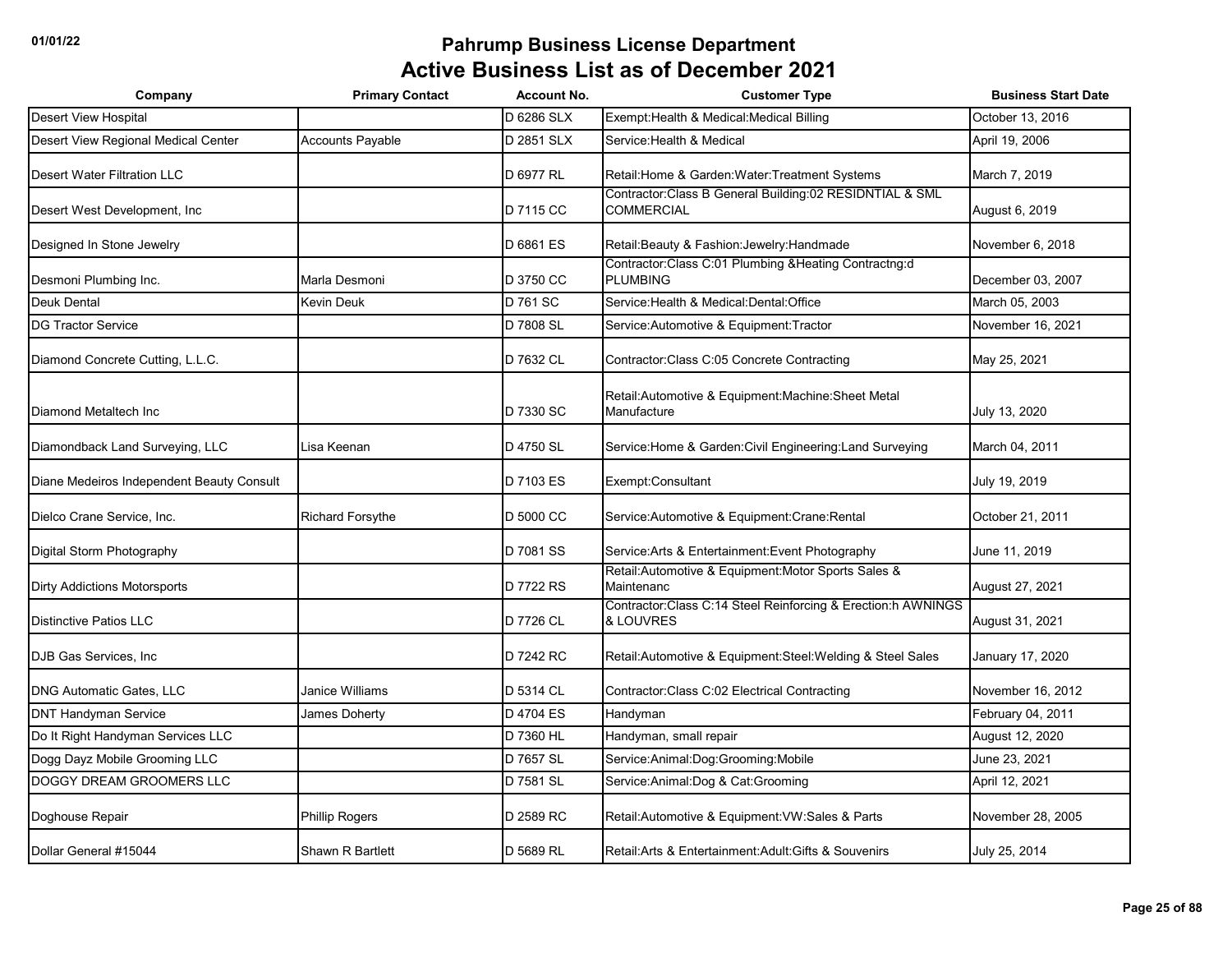| Company                                   | <b>Primary Contact</b> | <b>Account No.</b> | <b>Customer Type</b>                                                         | <b>Business Start Date</b> |
|-------------------------------------------|------------------------|--------------------|------------------------------------------------------------------------------|----------------------------|
| Dollar Loan Center                        | <b>Cody Goulding</b>   | D 3929 SL          | Service: Business & Finance: Check Cash, Payday Loan<br>NRS604A              | April 21, 2008             |
| Dollar Tree #5899                         | Tennine Gerald         | D 5889 RC          | Retail: Gifts & Miscellaneous                                                | March 31, 2015             |
| Dominos- AMD Pizza LLC                    |                        | D 6178 RL          | Retail: Dining & Nightlife: Pizza                                            | April 19, 2016             |
| Don Sheffield                             |                        | D 6641 ES          | Exempt:Automotive & Equipment:Equipment:Repairs &<br>Fabrication             | February 26, 2018          |
| Done Right Plumbing, Inc                  |                        | D 6278 CC          | Contractor:Class C:01 Plumbing & Heating Contractng                          | September 30, 2016         |
| Donut Depot                               | Marcelina Gonzalez     | D 3466 RS          | Retail: Dining & Nightlife: Donut & Coffee Shop                              | June 26, 2007              |
| Door to Door Gurus                        |                        | D 7663 ES          | Exempt: Home & Garden: Mobile Delivery Services                              | June 28, 2021              |
| Dorothy Russell                           | Dorothy Russell        | D 5380 ES          | Retail: Arts & Entertainment: Misc                                           | May 13, 2013               |
| Dos Bros, Inc.                            |                        | D 7361 CC          | Contractor:Class B General Building:02 RESIDNTIAL & SML<br><b>COMMERCIAL</b> | August 17, 2020            |
| Dotty's #103                              | Carmalen Gillilan      | D 5514 RC          | Retail: Dining & Nightlife: Tavern                                           | December 17, 2013          |
| Dotty's                                   | <b>Richard Estey</b>   | D 729 RC           | Retail: Dining & Nightlife: Tavern                                           | September 05, 2003         |
| Dotty's #33                               | Michael Eide           | D 3744 RC          | Retail: Dining & Nightlife: Tavern                                           | November 28, 2007          |
| Doug Birch                                | Doug Birch             | D 5487 ES          | Exempt:Handyman                                                              | November 6, 2013           |
| Douglas S. Maughan, CPA Professional Corp | Douglas S Maughan      | D 1050 SC          | Service: Business & Finance: Certified Public Accountant                     | December 09, 2003          |
| Doug's One Stop Repair Shop               | Douglas A Gomes        | D 633 SS           | Service: Home & Garden: equipment repair-mobil                               | December 23, 2002          |
| Dr. Joseph J. Bradley, M.S., D.C.         |                        | D 6999 SL          | Service: Health & Medical: Chiropractic Office                               | March 26, 2019             |
| Dr. Nancy Sylvanie, Inc                   | Nancy Sylvanie         | D 5452 NC          | Non-Profit; autism education                                                 | August 30, 2013            |
| Dr. Ronald Pak, PsyD LLC                  |                        | D 7786 SL          | Service:Health & Medical:Rehabilitative Mental Health                        | October 26, 2021           |
| Dragonfly Tranquility LLC                 |                        | D 6849 RL          | Retail: Health & Medical: Food & Vitamins                                    | October 23, 2018           |
| Dream Big Too, LLC.                       |                        | D 7675 SL          | Service:Home & Garden:Manufacture:Home:Real Estate                           | July 13, 2021              |
| Drew's Tire Pros & Automotive             |                        | D 6677 SL          | Service: Automotive & Equipment                                              | March 29, 2018             |
| <b>DRI Tech Corporation</b>               | Jo McKittrick          | D 4284 CC          | Contractor: Class C:15 Roofing & Siding: a ROOFING                           | October 14, 2009           |
| Droppin' Bombs                            |                        | D 7782 RS          | Retail: Gifts & Miscellaneous: Handmade: Soaps, lotions, body<br>butter, etc | October 22, 2021           |
| <b>DS Farms LTD</b>                       |                        | D 7185 WC          | Retail: Health & Medical: Hemp Cultivation                                   | October 21, 2019           |
|                                           |                        |                    |                                                                              |                            |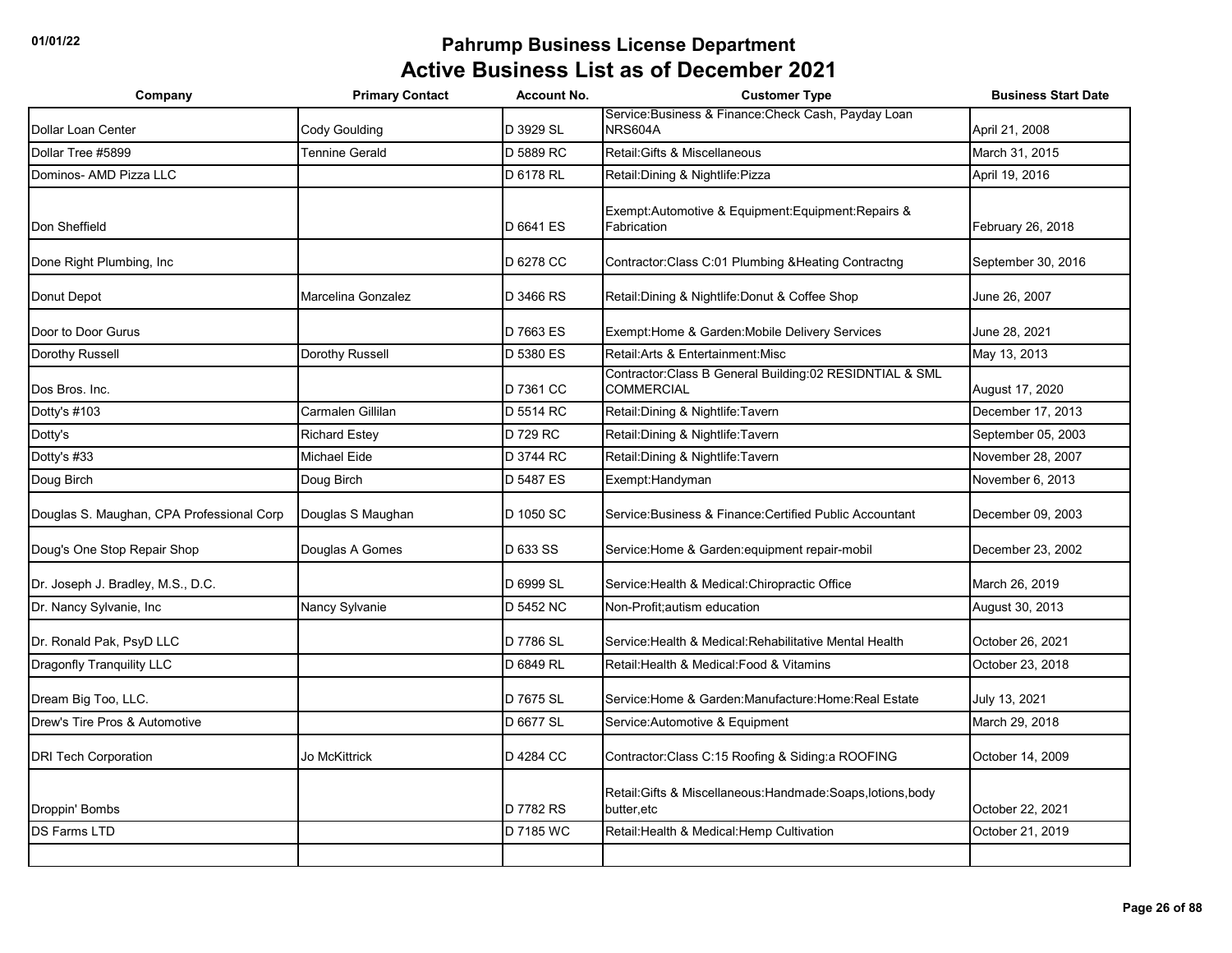| Company                                   | <b>Primary Contact</b> | <b>Account No.</b> | <b>Customer Type</b>                                                                          | <b>Business Start Date</b> |
|-------------------------------------------|------------------------|--------------------|-----------------------------------------------------------------------------------------------|----------------------------|
| E & E Fire Protection LLC                 | Lance Griffith         | E 5080 CL          | Contractor:Class C:01 Plumbing &Heating Contractng:b FIRE<br><b>SPRINKLERS</b>                | January 23, 2012           |
| Eagle Fire Protection & Hood Cleaning Ser |                        | E 7578 CL          | Contractor: Class C:41 Fire Protection Contracting: b FIXED FIRE<br><b>EXTINGUISHING SYST</b> | April 12, 2021             |
| Eagle Innovators LLC                      |                        | E 6392 CL          | Contractor: Class B General Building: 02 RESIDNTIAL & SML<br><b>COMMERCIAL</b>                | March 9, 2017              |
| Eagle One Construction LLC                |                        | E 7844 CL          | Contractor: Class B General Building                                                          | December 30, 2021          |
| EagleLift, Inc.                           |                        | E 7647 CC          | Contractor: Class A General Engineering: 22 UNCLASSIFIED                                      | June 08, 2021              |
| Earth Resource Group                      |                        | E 6507 CS          | Contractor: Class A General Engineering                                                       | August 16, 2017            |
| East West Essentials Companies LLC        |                        | E 6927 SL          | Retail: Health & Medical: Satellite Office                                                    | January 22, 2019           |
| Easyclean USA, LLC                        |                        | E 6370 SL          | Service: Home & Garden: Cleaning: Residential: Commercial                                     | February 16, 2017          |
| Eberhard Southwest Roofing, Inc.          | Kari Jacobson          | E 3183 CC          | Contractor: Class C: 15 Roofing & Siding                                                      | December 27, 2006          |
| Ecells                                    |                        | E 6986 RC          | Retail: Home & Garden: Appliances, Home Electronics: Batteries                                | March 18, 2019             |
| Eco Electric                              |                        | E 7354 CL          | Contractor: Class C:02 Electrical Contracting                                                 | August 7, 2020             |
| ecoATM, LLC                               |                        | E 7219 SL          | Service: Computers & Electronics: Kiosk Exchange                                              | December 16, 2019          |
| ecoATM, LLC                               |                        | E 7074 SL          | Service: Computers & Electronics: Kiosk Exchange                                              | June 4, 2019               |
| EcoGen Pest Control LLC                   |                        | E 7728 SL          | Service: Animal: Pest Control                                                                 | August 31, 2021            |
| Eden Body Care, LLC                       |                        | E 7269 RL          | Retail: Beauty & Fashion: Beauty Supply                                                       | February 28, 2020          |
| EDS Electronics, Inc.                     | Barbara Burgamy        | E 4315 CC          | Contractor:Class C:02 Electrical Contracting:c FIRE<br><b>DETECTION</b>                       | November 17, 2009          |
| Edward Homes, Inc                         | <b>Brock Metzka</b>    | E 97 CC            | Contractor: Class B General Building: 02 RESIDNTIAL & SML<br><b>COMMERCIAL</b>                | October 12, 1999           |
| <b>Edward Jones</b>                       |                        | E 6211 SP          | Service: Business & Finance: Broker                                                           | June 2, 2016               |
| <b>Edzo's Automotive</b>                  | Edzo Duynstee          | E 376 SS           | Retail:Automotive & Equipment:Parts                                                           | August 02, 1995            |
| EINOART, INC                              |                        | E 6435 RC          | Retail: Arts & Entertainment: Artwork                                                         | May 18, 2017               |
| El Cancun Restaurant                      |                        | E 6323 SS          | Service:restaurant                                                                            | December 6, 2016           |
| El Jefe's #1                              | Alma D Hernandez       | E 5693 SS          | Service: Dining & Nightlife                                                                   | July 31, 2014              |
| El Jefe's #2                              | Alma Hernandez         | E 4355 RS          | Retail: Dining & Nightlife: Mexican                                                           | May 28, 2009               |
| El Taco Town                              |                        | E 6757 SS          | Retail: Dining & Nightlife: Fast Food: mobile                                                 | June 22, 2018              |
| Electricode LLC                           |                        | E 6897 CL          | Contractor: Class C:02 Electrical Contracting                                                 | December 18, 2018          |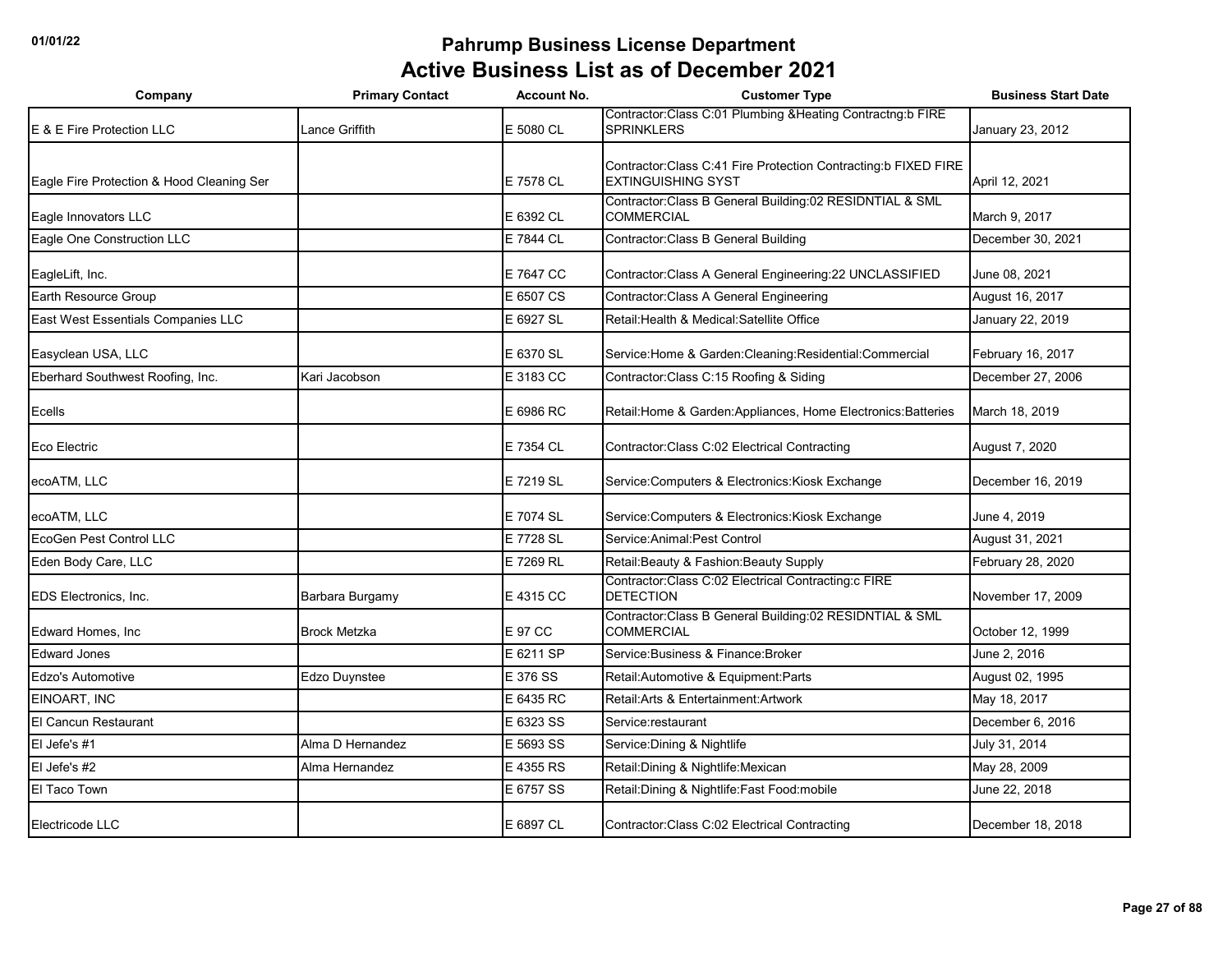| Company                                | <b>Primary Contact</b>      | <b>Account No.</b> | <b>Customer Type</b>                                                                      | <b>Business Start Date</b> |
|----------------------------------------|-----------------------------|--------------------|-------------------------------------------------------------------------------------------|----------------------------|
| <b>Elemental Plumbing</b>              |                             | E 7815 CC          | Contractor: Class C:01 Plumbing & Heating Contractng:d<br><b>PLUMBING</b>                 | December 02, 2021          |
| Elevation Solar, LLC                   |                             | E 6820 CL          | Contractor: Class C:02 Electrical Contracting                                             | September 7, 2018          |
| Elite At Mountain Falls Golf Club, LLC |                             | E 6359 SL          | Service: Arts & Entertainment: Golf: Course                                               | February 8, 2017           |
| Elite Brothers Construction LLC        |                             | E 7664 CL          | Contractor:Class B General Building:02 RESIDNTIAL & SML<br><b>COMMERCIAL</b>              | June 29, 2021              |
| Elite Fire Protection, Inc.            |                             | E 6150 CC          | Contractor: Class C:41 Fire Protection Contracting: a<br><b>AUTOMATIC FIRE SPRINKLERS</b> | March 25, 2016             |
| Elizabeth Kruger-LaFollette            | Elizabeth Kruger-LaFollette | E 2503 SS          | Service: Health & Medical: Instructor: Personal: Yoga, Pilates, &<br>wellness             | September 29, 2005         |
| Ellis Electrical, LLC                  |                             | E 7854 CL          | Contractor: Class C:02 Electrical Contracting                                             | January 7, 2022            |
| <b>Ellysian Press</b>                  | Mary E Welson               | E 5583 EP          | Retail: Arts & Entertainment: Books                                                       | March 10, 2014             |
| Emerald Maintenance Co.                |                             | E 6381 ES          | Exempt:Handyman                                                                           | February 28, 2017          |
| Emmalee's Pawn and Emporium            | Bonnie Lee White            | E 58 RS            | Retail: Gifts & Miscellaneous: Weapons: Guns & Ammo                                       | February 13, 2001          |
| Empire Air Conditioning & Heating, LLC | <b>Charles Kostelaz</b>     | E 4443 SL          | Contractor:Class C:21 Refrigerate & Air-Condition:b AIR-<br><b>CONDITIONING</b>           | April 15, 2010             |
| Empire Solar Group LLC                 |                             | E 6865 CL          | Contractor: Class C:02 Electrical Contracting                                             | November 13, 2018          |
| Enck's Import & Domestic Auto Repair   | Paul Enck                   | E 891 SL           | Service: Automotive & Equipment: Car: Foreign & Domestic: Repair August 29, 1996          |                            |
| Encompass Health Home Health           |                             | E 5904 SL          | Service: Health & Medical: Care: Home                                                     | April 21, 2015             |
| <b>ENCOR SOLAR LLC</b>                 |                             | E 7535 CL          | Contractor: Class C:02 Electrical Contracting                                             | February 23, 2021          |
| <b>England Septic</b>                  | Carl F England, Jr          | E 525 SS           | Service: Home & Garden: Septic Pumping service                                            | July 19, 2002              |
| Enjoyable Travel                       |                             | E 7285 ES          | Service: Travel & Transportation: Travel: Agency                                          | March 13, 2020             |
| Enrique's Handyman Service             |                             | E 7701 HS          | Handyman, small repair                                                                    | August 13, 2021            |
| Enterprise Rent-A-Car                  | Kristen Tschopp             | E 631 SL           | Service: Automotive & Equipment: Auto Rental                                              | May 26, 2000               |
| <b>Enviro Maxx Pest Control</b>        |                             | E 7310 SL          | Service: Animal: Pest Control                                                             | June 2, 2020               |
| Envise, Inc.                           |                             | E 6050 CC          | Contractor: Class B General Building                                                      | November 30, 2015          |
| Erin P. McAdams Electrical Services    | Erin P McAdams              | E 925 CS           | Contractor: Class C:02 Electrical Contracting                                             | September 14, 1998         |
| Escapee's Co-op of NV, Inc Pair-A-Dice | Douglas R Howard            | E 2564 NC          | Non-Profit: Co-op RV Park                                                                 | November 07, 2005          |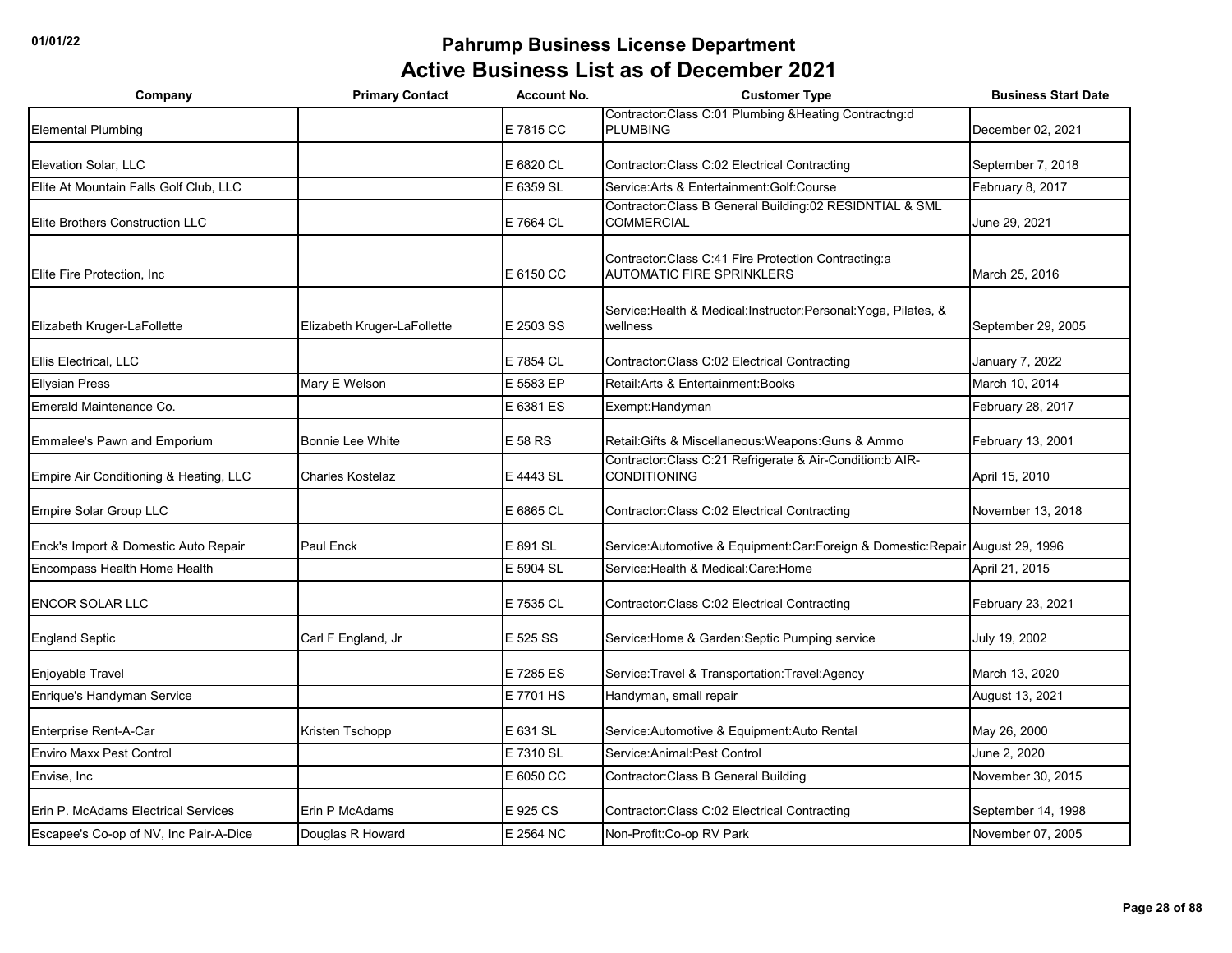| Company                                   | <b>Primary Contact</b>    | <b>Account No.</b> | <b>Customer Type</b>                                               | <b>Business Start Date</b> |
|-------------------------------------------|---------------------------|--------------------|--------------------------------------------------------------------|----------------------------|
| Estates 411                               |                           | E 6566 SS          | Service: Home & Garden: Estate: Property Liquidation Services      | November 8, 2017           |
| Euphoria Wellness LLC                     |                           | E 7818 WL          | Wholesale: Production, Marijuana                                   | December 07, 2021          |
| Evans Recreation Installation, Inc.       | Doug Evans                | E 3562 CC          | Contractor: Class C:25 Fence & Equipping Playground                | September 12, 2007         |
| <b>Everest Construction LLC</b>           |                           | E 7710 CL          | Contractor: Class B General Building                               | August 13, 2021            |
| Evers Enterprises, LLC                    |                           | E 6442 RL          | Retail: Automotive & Equipment: Car                                | May 26, 2017               |
| Evolution Strength & Fitness              |                           | E 7238 SL          | Service: Health & Medical: Fitness Center: Gym                     | January 17, 2020           |
| Excel Plumbing, LLC                       | <b>Jill Powers</b>        | E 5515 CL          | Contractor                                                         | December 17, 2013          |
| <b>Exclusively Yours</b>                  | James Lipski              | E 2689 HS          | Handyman                                                           | January 31, 2006           |
| Extended Power, Inc.                      |                           | E 7805 CC          | Contractor: Class C:02 Electrical Contracting                      | November 12, 2021          |
| EZ Dental Pahrump, Inc.                   | Peter Doan                | E 4912 SC          | Service: Health & Medical: Dental: Office                          | July 25, 2011              |
| <b>EZY Maintenance</b>                    | Gregory D Forsberg, Jr    | E 117 SS           | Service: Home & Garden: Landscaping                                | October 08, 1996           |
| F.A.I.T.H. Wellness Services Incorporated |                           | F 7810 NC          | Non-Profit:Community                                               | November 17, 2021          |
| <b>Facilities Protection Systems</b>      |                           | F 6979 CC          | Contractor: Class C:02 Electrical Contracting                      | March 8, 2019              |
| <b>Factory Home Center</b>                | Gerald Schulte            | F 5656 RC          | Retail: Home & Garden: Manufacture: Home: Sales                    | June 09, 2014              |
| Fairway Independent Mortgage Corporation  |                           | F 7384 SC          | Service: Business & Finance: Loan: Origination Mortgages, credit r | October 6, 2020            |
| <b>Faith Construction</b>                 |                           | F 6770 CS          | Contractor: Class C:06 Erecting Signs                              | July 10, 2018              |
| Faith for Action INC                      |                           | F 7399 NC          | Non-Profit: Health & Medical: Provide essentials to others         | October 9, 2020            |
| <b>Faith Simunick</b>                     |                           | F 6543 SS          | Service: Home & Garden: Real Estate: Agent                         | October 2, 2017            |
| <b>Falcon Services</b>                    | Teofilo Molina            | F4806 SS           | Handyman                                                           | April 11, 2011             |
| Family Dollar #31679                      |                           | F 6441 RC          | Retail                                                             | May 26, 2017               |
| Family Dollar #31680                      |                           | F 6436 RC          | Retail                                                             | May 19, 2017               |
| Family Dollar, Inc #5175                  | <b>Chelise Williams</b>   | F 2737 RC          | Retail: Gifts & Miscellaneous: General Merchandise                 | February 22, 2006          |
| Family Dollar Inc #8576                   | Chelice Williams          | F 5041 RC          | Retail: Gifts & Miscellaneous: Market                              | December 08, 2011          |
| Farinata Italian Style Pizza              |                           | F 7312 SL          | Retail: Dining & Nightlife: Italian                                | June 8, 2020               |
| Farrell-Bartakian Family Chiropractic LLC | Kimberly Farrell-Bartakia | F 005 SL           | Service: Health & Medical: Chiropractic                            | November 02, 2000          |
| Fast Glass, Inc.                          | Clay Jorgensen            | F 4290 CC          | Contractor: Class C:08 Glass & Glazing Contracting                 | October 22, 2009           |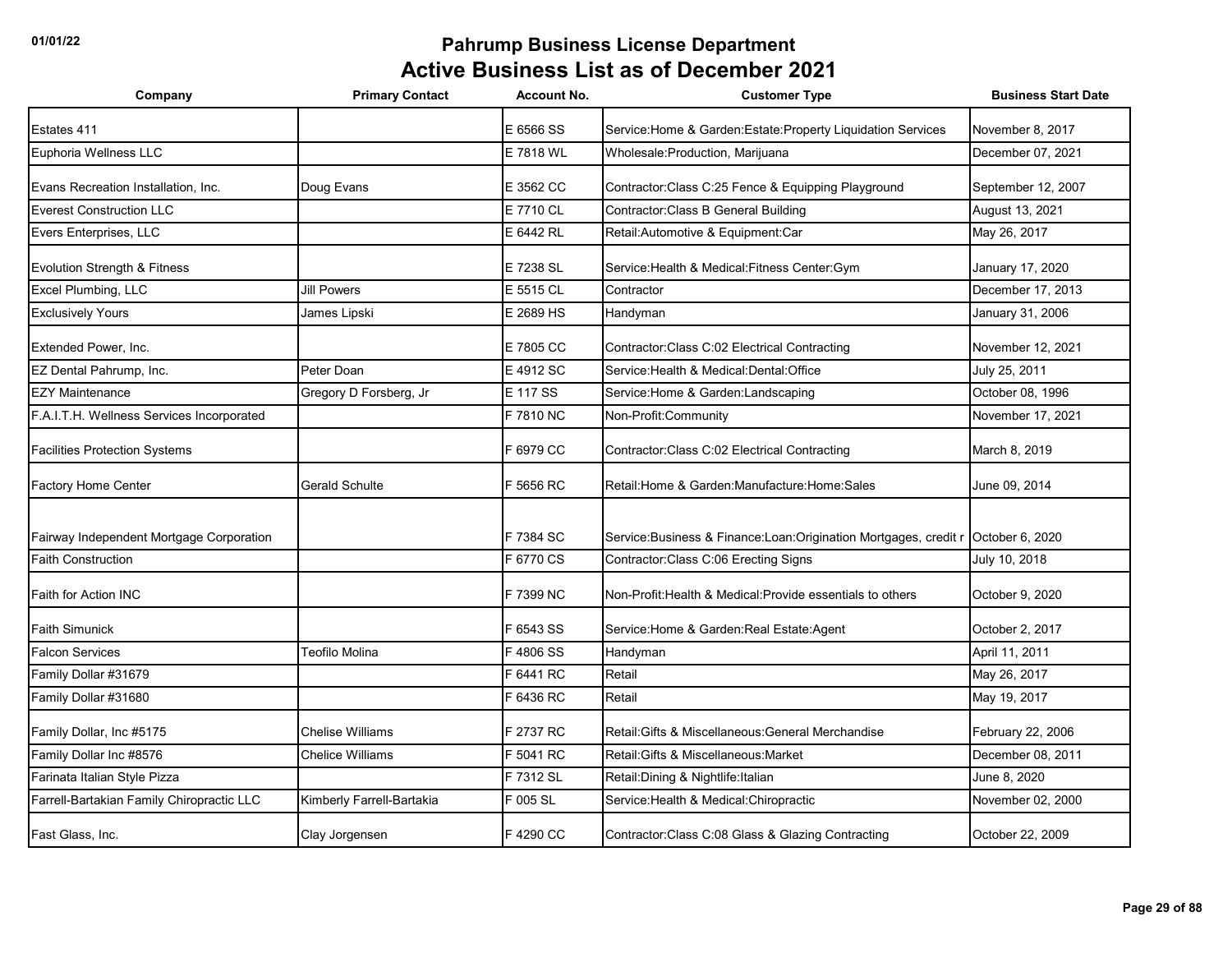| Company                               | <b>Primary Contact</b>    | <b>Account No.</b> | <b>Customer Type</b>                                                                     | <b>Business Start Date</b> |
|---------------------------------------|---------------------------|--------------------|------------------------------------------------------------------------------------------|----------------------------|
| FBC Mortgage, LLC                     |                           | F 7066 SL          | Service: Business & Finance: Loan                                                        | May 30, 2019               |
| Fencing Specialists, Inc.             |                           | F 6079 CC          | Contractor: Class C:14 Steel Reinforcing & Erection: c<br><b>ORNAMENTAL METAL</b>        | January 15, 2016           |
| <b>Festive Home Decor LLC</b>         |                           | F 7042 RL          | Retail: Gifts & Miscellaneous: Handmade                                                  | May 1, 2019                |
| <b>Fidelity National Title Agency</b> | <b>Heather Whelan</b>     | F 5400 SC          | Service: Business & Finance: Escrow Agency                                               | June 17, 2013              |
| Fire Protection Provided by Mesa, LLC | <b>Blythe T Van Hoove</b> | F 5777 CL          | Contractor: Class A General Engineering                                                  | December 04, 2014          |
| First Choice Home Health Care, LLC    |                           | F 7273 SL          | Service: Health & Medical: Care: Home                                                    | March 5, 2020              |
| First Choice Pregnancy Center         | Sue Roa                   | F 3615 NC          | Non-Profit: Community: Pregnancy Resource Center                                         | November 01, 2007          |
| First Choice Realty, LLC              |                           | F 6650 SL          | Service: Home & Garden: Manufacture: Home: Real Estate                                   | March 6, 2018              |
| First Quality Roofing and Tile        |                           | F 7625 CC          | Contractor: Class C:15 Roofing & Siding                                                  | May 18, 2021               |
| <b>Fisher Yard Services</b>           |                           | D 7139 SS          | Service: Home & Garden: Yard Maintenance                                                 | September 10, 2019         |
| Fitness For 10                        | <b>Brad Main</b>          | F 5418 SC          | Service: Health & Medical: Fitness Center                                                | July 10, 2013              |
| Fix it Handyman Service               |                           | F 6231 HS          | Handyman                                                                                 | July 19, 2016              |
| Flat Broke Garage                     |                           | F 7628 SS          | Service: Automotive & Equipment: Car: Mechanic: Mobile                                   | May 19, 2021               |
| Flawless Home Inspections, LLC        |                           | F 7205 CL          | Service: Home & Garden: Inspection                                                       | December 5, 2019           |
| Flower Lady USA                       |                           | F 7841 RS          | Retail:Computers & Electronics:Internet:Sales:Floral                                     | December 30, 2021          |
| flowerladyusa.com                     |                           | F 7402 RS          | Retail: Gifts & Miscellaneous: Floral                                                    | October 13, 2020           |
| Floyd's Construction Inc.             | Julie Moore               | F 100 CC           | Contractor: Class A General Engineering                                                  | June 21, 1994              |
| <b>Flying Fur</b>                     | Autumn Barclay            | F 2791 SS          | Service: Animal: Dog & Cat: Grooming                                                     | March 15, 2006             |
| FMD Freitas Mobile Dyno               |                           | F 7263 SS          | Service: Automotive & Equipment: Mobile Dynometer                                        | February 13, 2020          |
| FN Investments, Inc                   |                           | F 6014 CC          | Contractor: Class A General Engineering                                                  | September 29, 2015         |
| <b>Focus Distribution LLC</b>         |                           | F 6554 SL          | Service: Distribution, Cannabis                                                          | October 20, 2017           |
| <b>Focus Fire Protection LLC</b>      |                           | F 6831 CL          | Contractor: Class C:41 Fire Protection Contracting:a<br><b>AUTOMATIC FIRE SPRINKLERS</b> | September 28, 2018         |
| Focus Water Management, LLC           |                           | F 7778 SL          | Service:Business & Finance:Consulting:Business:Development &<br>Management               | October 19, 2021           |
| <b>FORCEPRO</b>                       |                           | F 7740 WC          | Wholesale: Gifts & Miscellaneous: Weapons: Firearms &<br>Accessories                     | September 28, 2021         |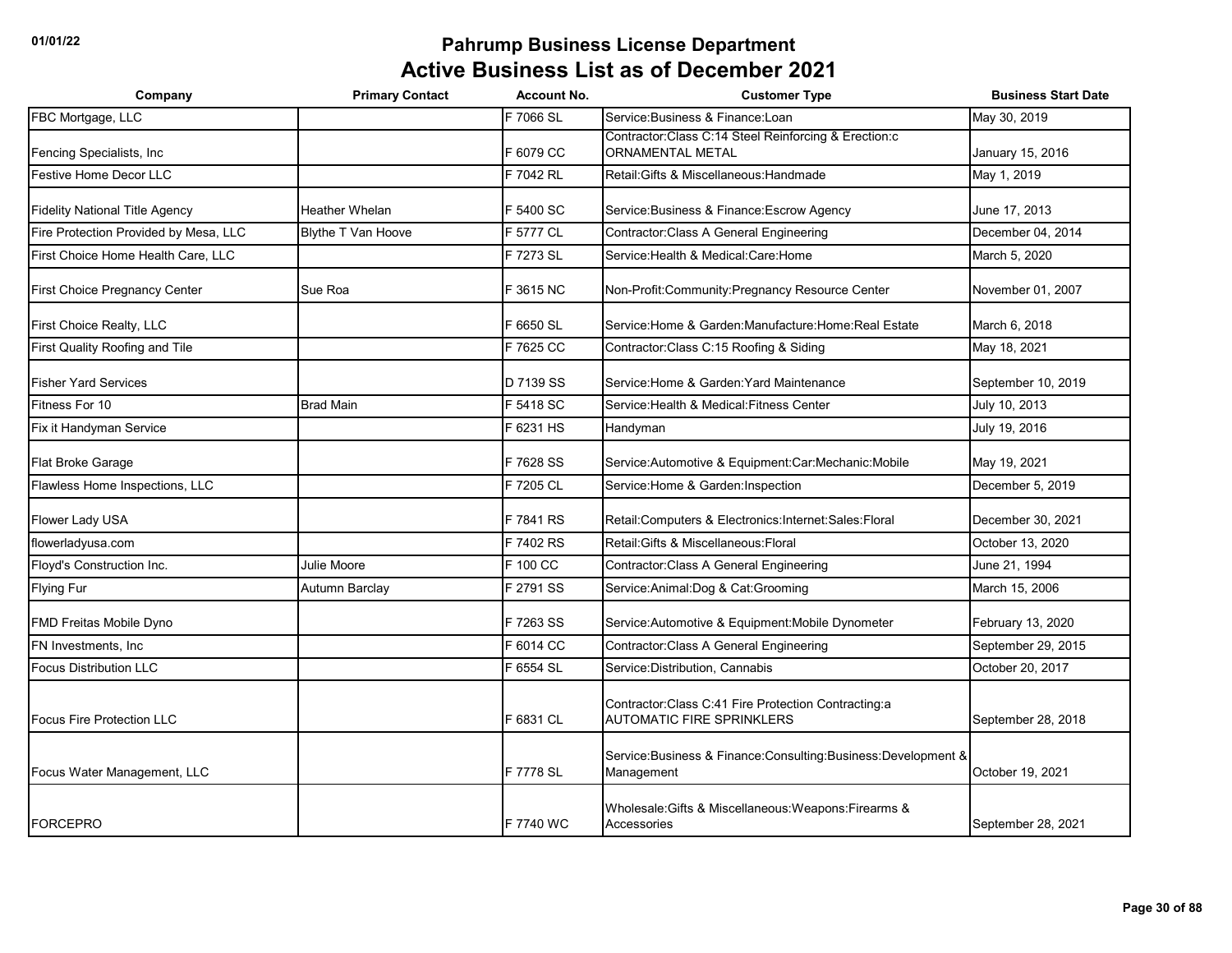| Company                                | <b>Primary Contact</b> | <b>Account No.</b> | <b>Customer Type</b>                                                                   | <b>Business Start Date</b> |
|----------------------------------------|------------------------|--------------------|----------------------------------------------------------------------------------------|----------------------------|
| Forensic Construction Consulting Group |                        | F 7508 CS          | Contractor: Class B General Building: 02 RESIDNTIAL & SML<br><b>COMMERCIAL</b>         | January 22, 2021           |
| <b>Forever Untamed</b>                 |                        | F 7565 SS          | Service: Beauty & Fashion: Salon: Hair & Nail                                          | March 29, 2021             |
| <b>Four Summits Web Services</b>       |                        | F 7038 ES          | Exempt:Computers & Electronics:Internet:Web Services                                   | April 30, 2019             |
| <b>Fowler Electric LTD</b>             |                        | F 6368 CL          | Contractor: Class C:02 Electrical Contracting                                          | February 15, 2017          |
| Fox Homes                              |                        | F 7531 CL          | Contractor: Class B General Building: 02 RESIDNTIAL & SML<br><b>COMMERCIAL</b>         | February 16, 2021          |
| <b>Foxter Music</b>                    |                        | F 6250 RS          | Retail: Arts & Entertainment: Music                                                    | August 8, 2016             |
| <b>Franklin Family Taxes</b>           |                        | F 7792 ES          | Exempt: Business & Finance                                                             | November 03, 2021          |
| Free Bail Bonds LLC                    |                        | F 6821 SL          | Service: Business & Finance: Legal: Bail Bond                                          | September 11, 2018         |
| Freedom Care, LLC                      |                        | F 7485 SL          | Service: Health & Medical: Care: Hospice                                               | 12/15/2020                 |
| Freedom Forever Nevada                 |                        | F 6759 CL          | Contractor: Class C:02 Electrical Contracting                                          | June 27, 2018              |
| Freedom Reins Ranch, Inc               | Julie Schmidt          | F 5570 NC          | Non-Profit: Animal: Horse Club                                                         | February 18, 2014          |
| Frehner Masonry, Inc.                  | Tina L Bond            | F 3012 CC          | Contractor:Class C:18 Masonry                                                          | August 14, 2006            |
| Fresh Binz                             |                        | F 7760 SL          | Service: Home & Garden: Cleaning                                                       | October 07, 2021           |
| Fresh Bite Food & Spirits              |                        | F 7395 RL          | Retail: Dining & Nightlife                                                             | October 8, 2020            |
| Fresh Image Salon                      |                        | F 6388 SS          | Service: Beauty & Fashion: Salon                                                       | March 7, 2017              |
| Fresh Start LLC                        |                        | F 7777 SL          | Service: Home & Garden: Short Term Rental Property                                     | October 18, 2021           |
| Front Sight Cafe                       |                        | F 7516 SL          | Retail: Dining & Nightlife: Frozen Food Truckload Sales                                | February 08, 2021          |
| <b>Front Sight Resorts</b>             | <b>Mike Meacher</b>    | F 281 RCX          | Retail: Gifts & Miscellaneous: Weapons: Guns & Ammo                                    | December 31, 2001          |
| <b>Frontier Family Dental</b>          | Pamela Patten          | F 2622 SC          | Service: Health & Medical: Dental: Office & Mobile Services                            | December 28, 2005          |
| Frontier Mechanical, L.C.              |                        | F 7731 CL          | Contractor:Class C:01 Plumbing & Heating Contractng                                    | September 01, 2021         |
| <b>FTLB LLC</b>                        |                        | F 6911 RL          | Retail: Health & Medical: Hemp Cultivation                                             | January 3, 2019            |
| FTLB LLC                               |                        | F 6994 RL          | Retail: Health & Medical: Hemp Extraction Facility                                     | March 22, 2019             |
| Full Circle Events Inc                 |                        | F 7245 RC          | Retail: Arts & Entertainment: Temporary Tent Rentals                                   | January 31, 2020           |
| <b>Full Throttle Excavating</b>        |                        | F 6838 CL          | Contractor: Class A General Engineering: 12 EXCVT, GRADNG,<br><b>TRNCH &amp; SRFCE</b> | October 10, 2018           |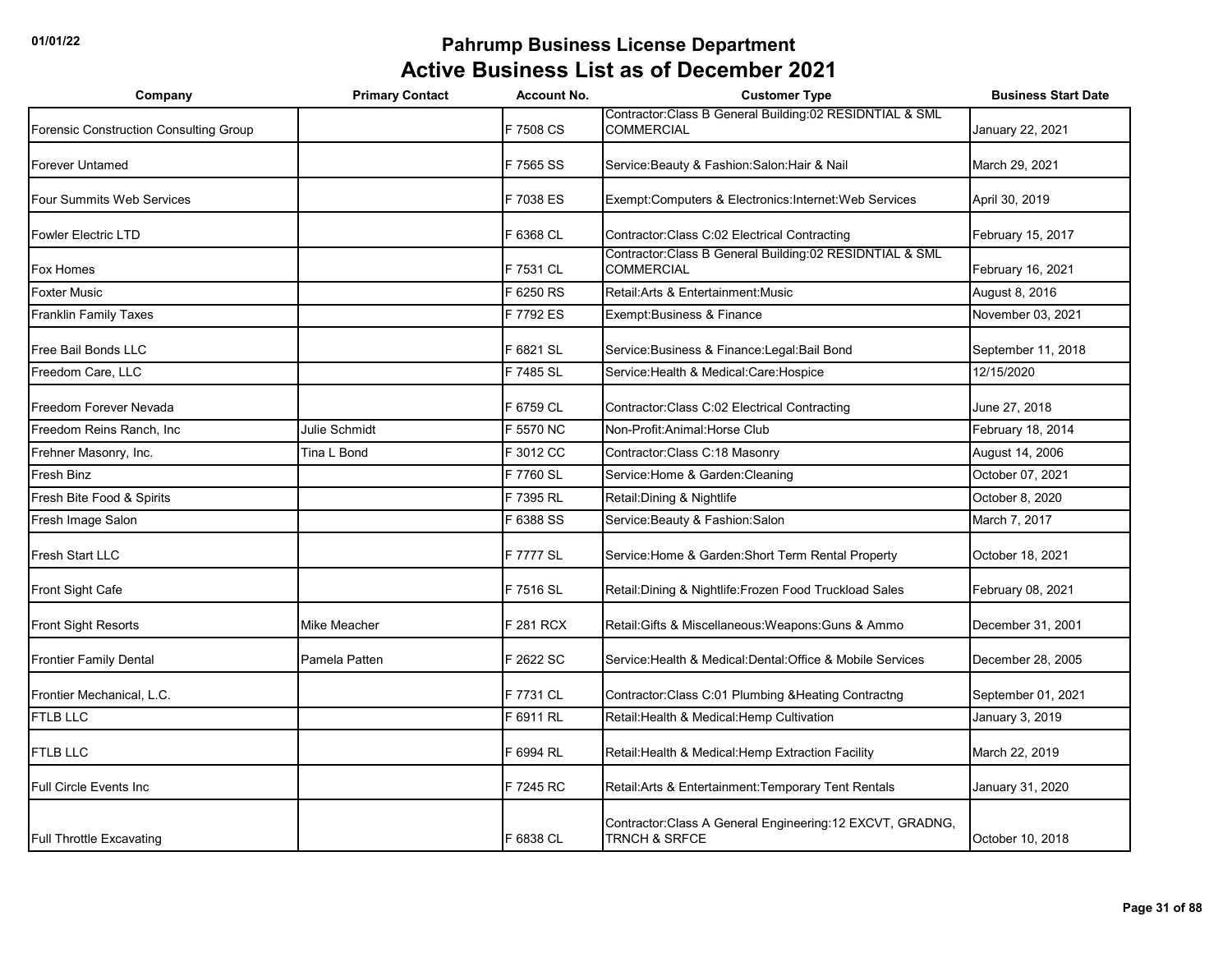| Company                            | <b>Primary Contact</b> | <b>Account No.</b> | <b>Customer Type</b>                                                                   | <b>Business Start Date</b> |
|------------------------------------|------------------------|--------------------|----------------------------------------------------------------------------------------|----------------------------|
| <b>Full Throttle Performance</b>   |                        | F 6885 SL          | Service: Automotive & Equipment: Car: Repair                                           | December 11, 2018          |
| Fully Loaded Guns & Ammo LLC       |                        | F 6285 RL          | Retail: Gifts & Miscellaneous: Weapons: Firearms                                       | October 12, 2016           |
| Fur FX                             | <b>Sherry Dalton</b>   | F 5687 SS          | Service:Animal:Dog:Grooming                                                            | July 21, 2014              |
| Furgotten Friends Dog Rescue Inc.  | Jane Young             | F 5036 NC          | Non-Profit: Animal: Dog Rescue                                                         | December 02, 2011          |
| Furniture Warehouse, LLC           | Loida Nacpil           | F 5712 RL          | Retail: Gifts & Miscellaneous: Store                                                   | August 28, 2014            |
| Fusion Sign & Design, Inc.         |                        | F 7751 CC          | Contractor: Class C:06 Erecting Signs                                                  | October 01, 2021           |
| G and A Touch-Up LLC               |                        | G 6892 SL          | Service: Automotive & Equipment: Car: Detailing: Mobile                                | December 13, 2018          |
| <b>G B Construction INC</b>        |                        | G 7492 CC          | Contractor:Class B General Building:02 RESIDNTIAL & SML<br><b>COMMERCIAL</b>           | December 28, 2020          |
| G3 Solar LLC                       |                        | G 7311 CL          | Contractor: Class C:02 Electrical Contracting                                          | June 5, 2020               |
| Gala & Luna Soaps                  |                        | G 7787 RS          | Retail: Gifts & Miscellaneous: Handmade: Soaps                                         | October 26, 2021           |
| Games People Play                  | <b>Sherry Dalton</b>   | G 2974 RS          | Retail:Computers & Electronics:Internet:Sales:Games                                    | July 14, 2006              |
| Gamez Care LLC                     | <b>Gordon Campbell</b> | G 5781 SL          | Service: Health & Medical: Care                                                        | December 11, 2014          |
| Ganda Concrete                     | Anna Rivera            | G 3076 CC          | Contractor: Class C:05 Concrete Contracting                                            | September 29, 2006         |
| Garda CL West, Inc.                |                        | G 6718 SC          | Service: Automotive & Equipment: Car: Armored: Transport                               | May 21, 2018               |
| <b>Gary Thomas Stout</b>           |                        | G 6889 ES          | Exempt: Handyman                                                                       | December 12, 2018          |
| <b>GATA HF LLC</b>                 |                        | G 6904 RL          | Retail: Health & Medical: Hemp Manufacturing & Extraction                              | December 31, 2018          |
| <b>GB Home Improvement</b>         |                        | G 6846 ES          | Exempt: Handyman                                                                       | October 23, 2018           |
| <b>GBS Construction, LLC</b>       | <b>Kathy Ewell</b>     | G 4326 CL          | Contractor: Class A General Engineering: 12 EXCVT, GRADNG,<br><b>TRNCH &amp; SRFCE</b> | December 04, 2009          |
| GCW, INC                           | James Duddlesten       | G 4408 SC          | Service: Home & Garden: Civil Engineering: Surveying                                   | July 24, 2009              |
| <b>GDS Enterprises</b>             | Gerald D Schulte       | G 602 SC           | Service: Home & Garden: Manufacture: Home: Setup                                       | June 16, 1999              |
| <b>GE Electrical Services, LLC</b> |                        | G 6856 CL          | Contractor: Class C:02 Electrical Contracting                                          | November 2, 2018           |
| Gene Addington                     |                        | G 7688 HS          | Handyman, small repair                                                                 | July 30, 2021              |
| <b>General Energy LLC</b>          |                        | G 7392 CL          | Contractor: Class C:02 Electrical Contracting                                          | October 2, 2020            |
| General Issue Usa, LLC             | George Vroenen         | G 5599 RL          | Retail                                                                                 | April 08, 2014             |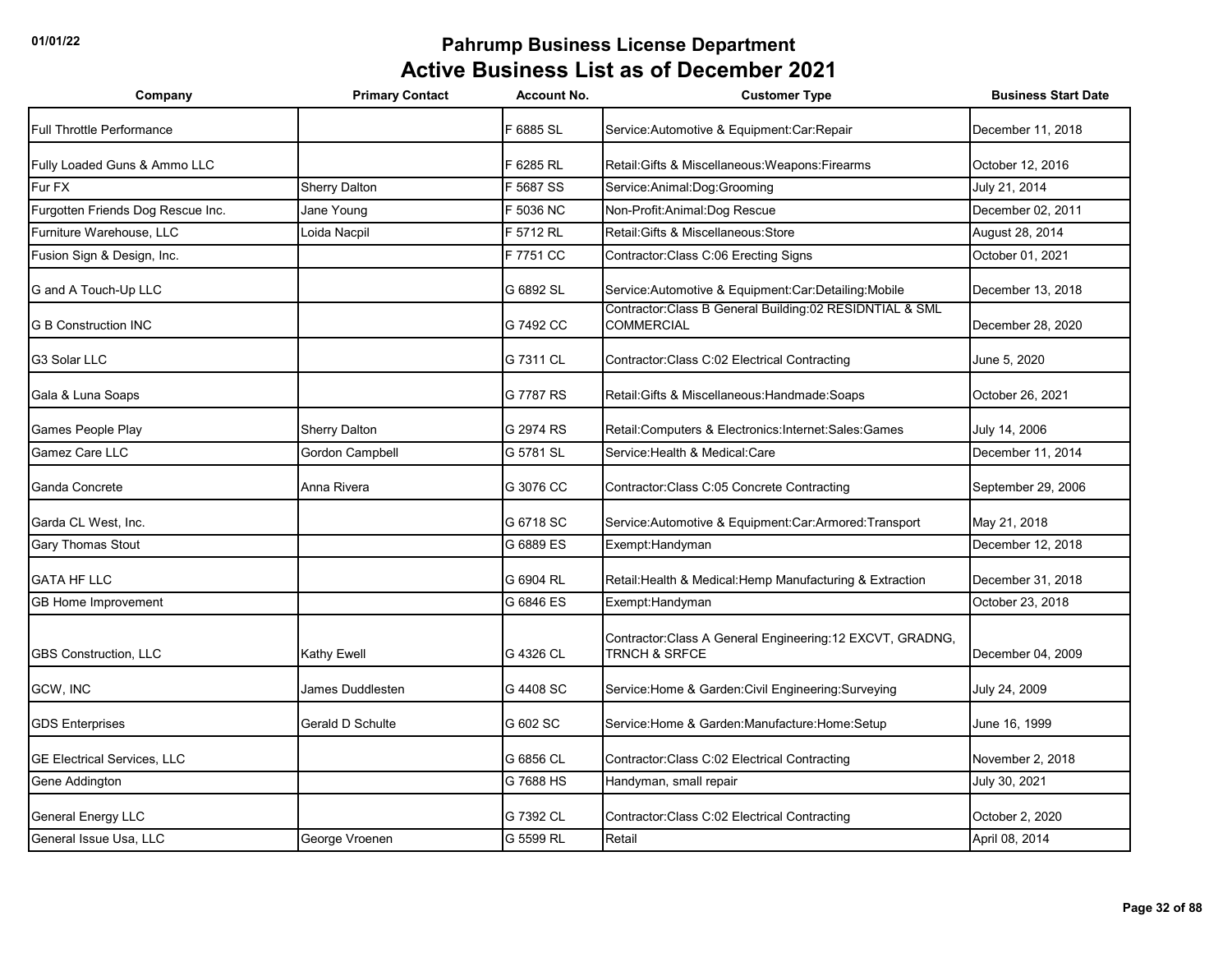| Company                                     | <b>Primary Contact</b> | <b>Account No.</b> | <b>Customer Type</b>                                                               | <b>Business Start Date</b> |
|---------------------------------------------|------------------------|--------------------|------------------------------------------------------------------------------------|----------------------------|
| Genesis Concrete Concepts                   |                        | G 7788 CL          | Contractor: Class C:08 Glass & Glazing Contracting                                 | October 26, 2021           |
| <b>Genuine Pest Control</b>                 | Casey White            | G 5895 SC          | Exempt: Home & Garden                                                              | April 06, 2015             |
| George D Leaks, O.D., LTD                   | George D Leaks         | G 550 SC           | Service: Health & Medical: Vision: Optometrist & eyewear<br>dispensin              | April 28, 1995             |
| George McMillan                             | George McMillan        | G 5859 SS          | Contractor: Class C:04 Painting & Decorating                                       | March 03, 2015             |
| GeoTek, Inc.                                | Erik Polakowski        | G 4263 SC          | Service: Home & Garden: Environmental: Geotechnical<br>Engineering                 | March 05, 2009             |
| Geraldine Beckett                           |                        | G 7091 ES          | Service: Health & Medical: Life Coaching over the phone                            | July 2, 2019               |
| <b>Get Bent Fabricating</b>                 |                        | G 6124 SS          | Service: Home & Garden: Civil Engineering: Surveying,<br>Architectural, Mecha      | March 01, 2016             |
| Get Right Barbershop                        |                        | G 7420 SS          | Retail: Beauty & Fashion: Salon: Hair                                              | 11/17/2020                 |
| <b>Get Solarize</b>                         |                        | G 7171 CL          | Contractor: Class C:02 Electrical Contracting                                      | October 8, 2019            |
| Getcha Sum Ice                              |                        | G 7599 RS          | Retail:Dining & Nightlife:Ice:Shaved:Mobile                                        | April 26, 2021             |
| Gevas Defense                               |                        | G 6605 ES          | Retail: Gifts & Miscellaneous: Weapons: Firearms: Sales &<br>Services              | January 12, 2018           |
| <b>Ghostlight Consulting &amp; Services</b> |                        | G 7350 SL          | Service: Arts & Entertainment: Event Planning                                      | August 5, 2020             |
| <b>GHS Security (Nevada) LLC</b>            | Robert Ro              | G 5899 RL          | Retail: Computers & Electronics                                                    | April 08, 2015             |
| Glade Wilgar & Sons Glass Co., LLC          | Lisa Oaks              | G 4721 CL          | Contractor: Class C:08 Glass & Glazing Contracting                                 | February 11, 2011          |
| Glitz Salon & Boutique                      |                        | G 6839 SS          | Service: Beauty & Fashion: Salon                                                   | October 11, 2018           |
| Global Exchange                             | <b>Steven Paulus</b>   | G 2461 RS          | Wholesale:Automotive & Equipment:Sales                                             | September 08, 2005         |
| <b>GM Financial</b>                         | Alicia Richeson        | G 4718 SC          | Service: Automotive & Equipment: Motor Vehicle Finance                             | February 11, 2011          |
| <b>GM Financial Leasing</b>                 | Alicia Richeson        | G 4720 SC          | Service: Automotive & Equipment: Motor Vehicle Leasing                             | February 11, 2011          |
| <b>GMC Financial</b>                        | Alicia Richeson        | G 4719 SC          | Service: Automotive & Equipment: Motor Vehicle Finance                             | February 11, 2011          |
| <b>GMC Financial Leasing</b>                | Alicia Richeson        | G 5809 LO          | Wholesale:Automotive & Equipment:Driving School:Lease of<br>vehicles to Bragg-Smit | January 15, 2015           |
| GNC Holdings, LLC                           |                        | G 7829 RL          | Retail: Health & Medical: Food & Vitamins                                          | December 20, 2021          |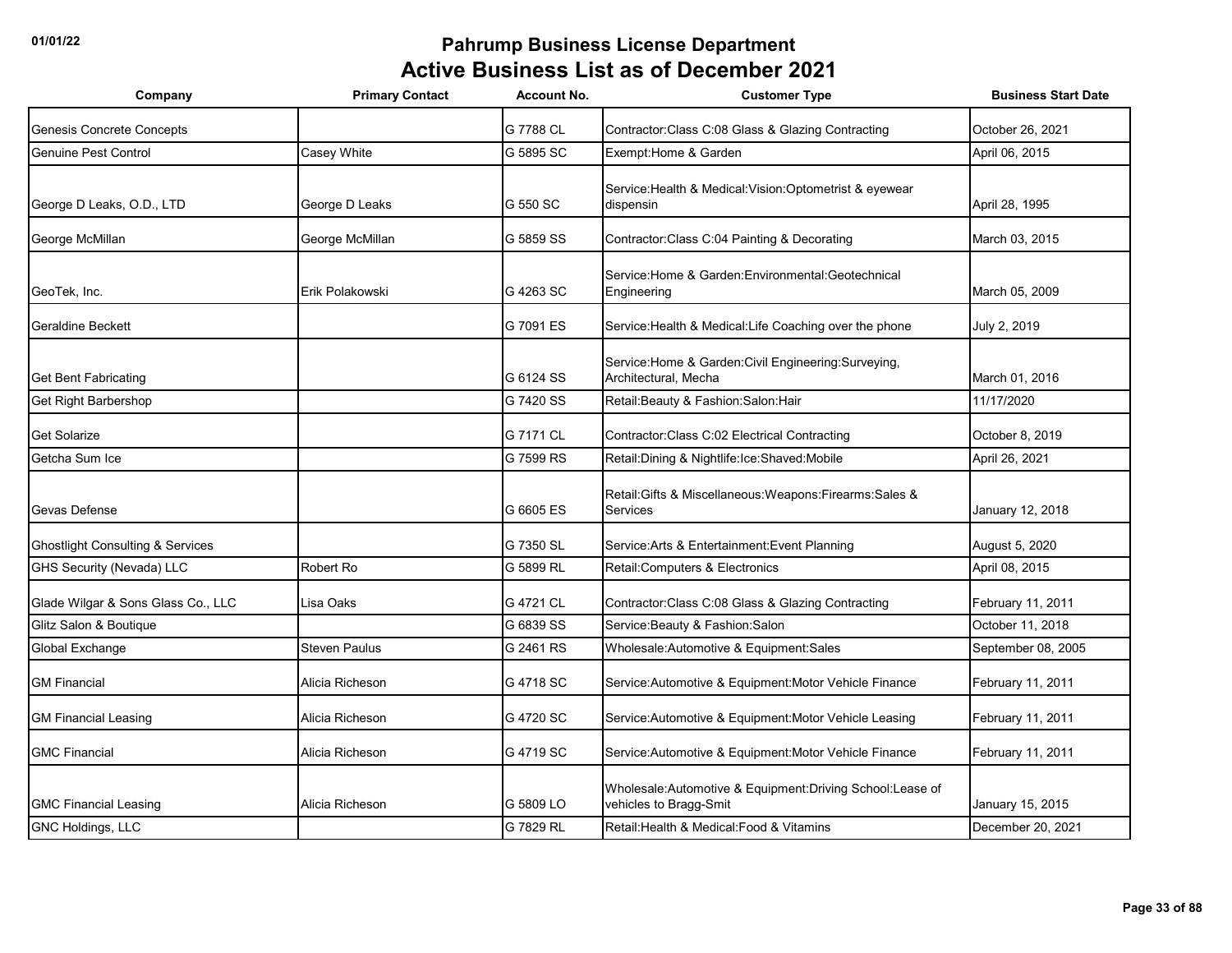| Company                                  | <b>Primary Contact</b> | <b>Account No.</b> | <b>Customer Type</b>                                                                   | <b>Business Start Date</b> |
|------------------------------------------|------------------------|--------------------|----------------------------------------------------------------------------------------|----------------------------|
|                                          |                        |                    |                                                                                        |                            |
| GNP Pahrump, LLC                         |                        | R 6219 RL          | Service: Business & Finance: Consulting: Business: Development                         | June 16, 2016              |
| Goins Insurance Agency, LLC              |                        | G 6134 SL          | Service: Business & Finance: Insurance                                                 | March 10, 2016             |
| Gold Town Casino                         | Ranae Holmes           | G 5113 RLX         | Retail: Dining & Nightlife: Casino Restaurant                                          | February 22, 2012          |
| golfcartnv.com                           | <b>Gary Brodbeck</b>   | G 5624 RS          | Retail:Sports:Golf:Cars, used sales & Service                                          | May 01, 2014               |
| Good Samaritan PCA                       |                        | G 7391 SL          | Service: Health & Medical: Care: Personal Assistance                                   | October 1, 2020            |
| <b>Good Spirits Distributing</b>         |                        | G 5995 WL          | Wholesale: Dining & Nightlife: Beverage: Liquor & Wine                                 | September 08, 2015         |
| <b>Goodheart Medical Group LLC</b>       |                        | G 6661 SL          | Service: Health & Medical: Care: Facility                                              | March 14, 2018             |
| <b>Goodwill Store/ Donation Center</b>   | Alyn Reeves            | G 5357 NC          | Retail: Beauty & Fashion: Second Hand: Thrift Store                                    | April 8, 2013              |
| <b>Got Knots Massage</b>                 |                        | G 6989 SS          | Service: Health & Medical: Massage                                                     | March 19, 2019             |
| Gothic Landscaping, Inc.                 | Chris Chapman          | G 4400 CC          | Contractor: Class A General Engineering                                                | July 20, 2009              |
| <b>Gotto Construction</b>                |                        | G 6798 CS          | Contractor:Class B General Building:02 RESIDNTIAL & SML<br><b>COMMERCIAL</b>           | August 2, 2018             |
| Gotto Excavating                         |                        | G 6947 CS          | Contractor: Class A General Engineering: 12 EXCVT, GRADNG,<br><b>TRNCH &amp; SRFCE</b> | February 7, 2019           |
| <b>GPRP Distributors LLC</b>             |                        | G 7037 SL          | Service: Distribution, Cannabis                                                        | April 26, 2019             |
| Gr8 K9s                                  | <b>Henry Pfiester</b>  | G 944 ES           | Service: Animal: Dog: Training, Obedience, Toilet                                      | August 18, 1999            |
| GraEagle Construction & Development, LLC | <b>Becky Quinn</b>     | G 3237 CL          | Contractor: Class B General Building: 02 RESIDNTIAL & SML<br><b>COMMERCIAL</b>         | February 05, 2007          |
| <b>Graffiti Vinyl Works</b>              |                        | G 7824 ES          | Exempt:Computers & Electronics                                                         | December 13, 2021          |
| Gravitas Nevada LTD                      |                        | G 7113 WL          | Wholesale: Production, Marijuana: Delivery                                             | August 6, 2019             |
| Great Basin Drilling Company of Nevada   | Thomas E Daun          | G 155 CC           | Contractor: Class C:23 Drill Wells & Install Pumps                                     | November 03, 1994          |
| Great Basin Water Co.                    | <b>Rick Durham</b>     | G 789 SC           | Service: Home & Garden: Utilities: Water & wastewater                                  | March 17, 2003             |
| Great Computer Deals, Game Corner        | Chris Osborne          | G 4740 RL          | Retail: Computers & Electronics                                                        | February 28, 2011          |
| <b>Green Acres Ranch LLC</b>             |                        | G 7184 SL          | Retail: Health & Medical: Hemp Cultivation                                             | October 21, 2019           |
| Green CO2 of Las Vegas, LLC              |                        | G 6445 RL          | Retail: Dining & Nightlife: Pizza: Delivery                                            | May 26, 2017               |
| Green Lawn Maintenance                   | Alma A Maldonado       | G 4104 HS          | Handyman                                                                               | October 06, 2008           |
| <b>Green Life Productions LLC</b>        | Mike Floyd             | G 5894 WL          | Wholesale: Cultivation, Marijuana                                                      | April 02, 2015             |
| Green Pines RV Park Pahrump NV, LLC      |                        | G 7737 SL          | Service:RV park                                                                        | September 17, 2021         |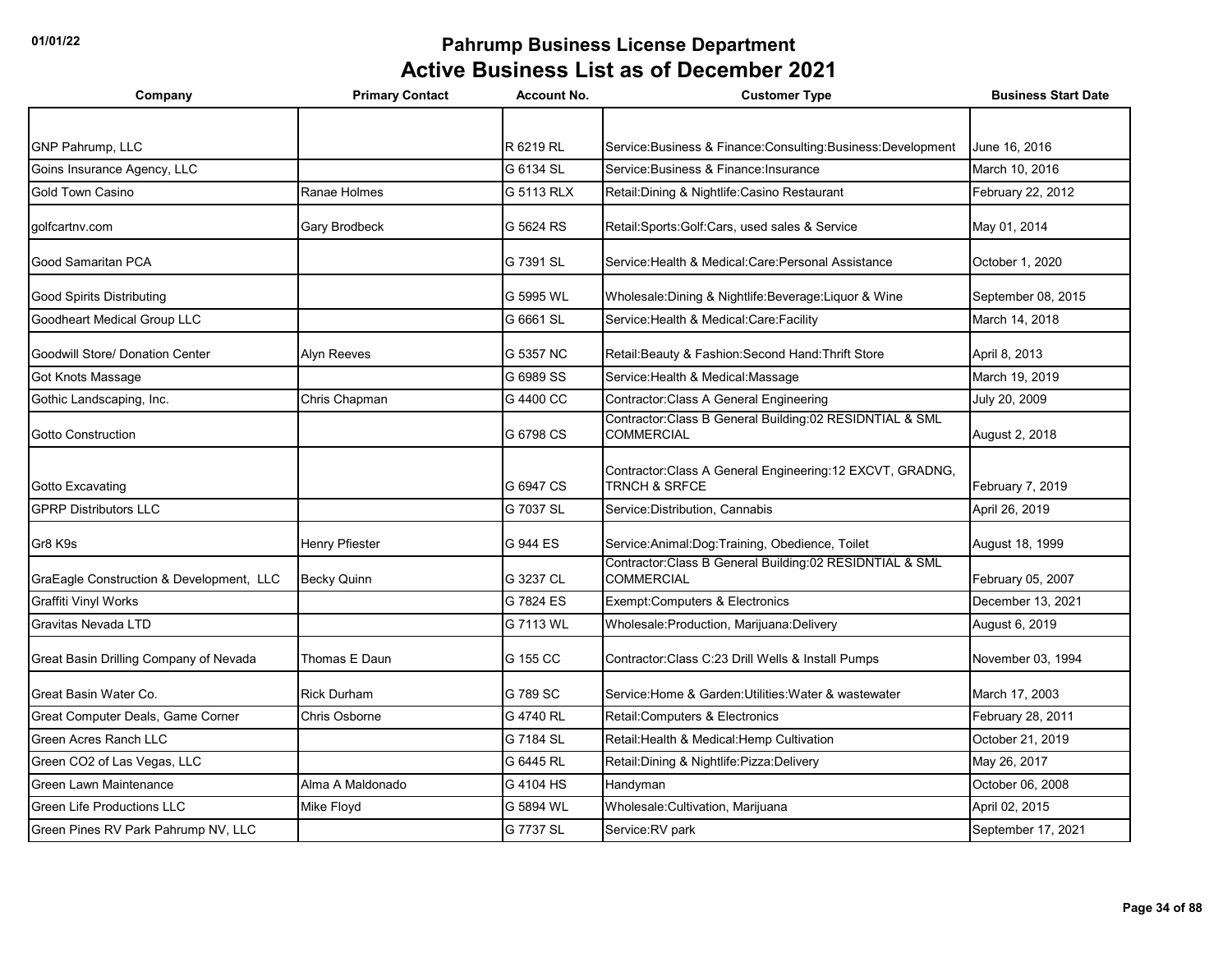| Company                                   | <b>Primary Contact</b> | <b>Account No.</b> | <b>Customer Type</b>                                                           | <b>Business Start Date</b> |
|-------------------------------------------|------------------------|--------------------|--------------------------------------------------------------------------------|----------------------------|
| Green Side Up LLC                         |                        | G 7615 SL          | Service: Home & Garden: Landscape Maintenance                                  | May 13, 2021               |
| Green Valley Grocery                      | Richard T Crawford     | G 431 RC           | Retail: Gifts & Miscellaneous: Convenience Store                               | October 08, 2001           |
| Green Valley Pools, Inc.                  |                        | G 7424 CC          |                                                                                | 11/16/2020                 |
| Greenbrian Guns                           | Jeremiah Duda          | G 5522 ES          | Retail: Gifts & Miscellaneous: Weapons: Firearms: Sales                        | January 2, 2014            |
| Greenmart of Nevada NLV, LLC              |                        | G 6781 WL          | Wholesale: Cultivation, Marijuana, Deliver                                     | July 17, 2018              |
| Greg's Handyman Service                   |                        | G 7839 HS          | Handyman, small repair                                                         | December 27, 2021          |
| Greystone Nevada, LLC                     |                        | G 6848 CL          | Contractor: Class B General Building: 02 RESIDNTIAL & SML<br><b>COMMERCIAL</b> | October 23, 2018           |
| Griffith Taylor Management LLC            |                        | G 7025 SL          | Service: Business & Finance: Management and Marketing                          | April 18, 2019             |
| Grime Busters Janitorial                  | Lisa Webb              | G 947 SS           | Service: Home & Garden: Cleaning: Janitorial                                   | July 28, 2003              |
| Groomingdale's                            | Sami L Drain           | G 481 SS           | Service: Animal: Dog: Grooming                                                 | October 02, 1995           |
| <b>Groover Realty</b>                     |                        | G 6298 SC          | Service: Home & Garden: Real Estate: Broker                                    | October 27, 2016           |
| <b>Guaranteed Plumbing LLC</b>            |                        | G 7604 CL          | Contractor: Class C:01 Plumbing & Heating Contractng                           | April 29, 2021             |
| <b>Guardian Protection Services Inc.</b>  |                        | G 6237 CC          | Service: Home & Garden: Security: Monitor                                      | July 29, 2016              |
| Gunny's Air Conditioning And Heating Corp | James S Arntz          | G 4331 CC          | Contractor: Class C:21 Refrigerate & Air-Condition                             | December 09, 2009          |
| <b>GVS Construction LLC</b>               |                        | G 7768 CL          | Contractor: Class C:02 Electrical Contracting:g<br><b>PHOTOVOLTAICS</b>        | October 11, 2021           |
| GWGA, LLC                                 |                        | G 6406 WL          | Wholesale: Cultivation, Marijuana                                              | April 6, 2017              |
| H & M Pipe & Supply, Inc.                 | Howard M Fried         | H 125 WC           | Wholesale: Home & Garden: Pipe: Supplies, valves, & fittings                   | November 01, 1994          |
| H & R Block                               |                        | H 6245 SC          | Service: Business & Finance: Bookkeeping: Income Tax<br>Preparation: Mobile    | August 19, 2016            |
| H and S Concrete                          | David Hodge            | H 1975 CC          | Contractor: Class C:05 Concrete Contracting                                    | November 03, 2004          |
| H2O Barbershop LLC                        |                        | H 7713 SL          | Service: Beauty & Fashion: Barber                                              | August 23, 2021            |
| Hall's Custom NV Inc.                     |                        | H 7812 HC          | Handyman, small repair                                                         | November 30, 2021          |
| Handcrafted by PJ                         | <b>Patty Dillin</b>    | H 5384 ES          | Retail: Arts & Entertainment: Crafts                                           | March 12, 2013             |
| Handy Harwood                             |                        | H 7165 SS          | Service: Home & Garden: Electrical Low Voltage                                 | October 3, 2019            |
| Handyworks LLC                            |                        | H 7626 HL          | Handyman, small repair                                                         | May 18, 2021               |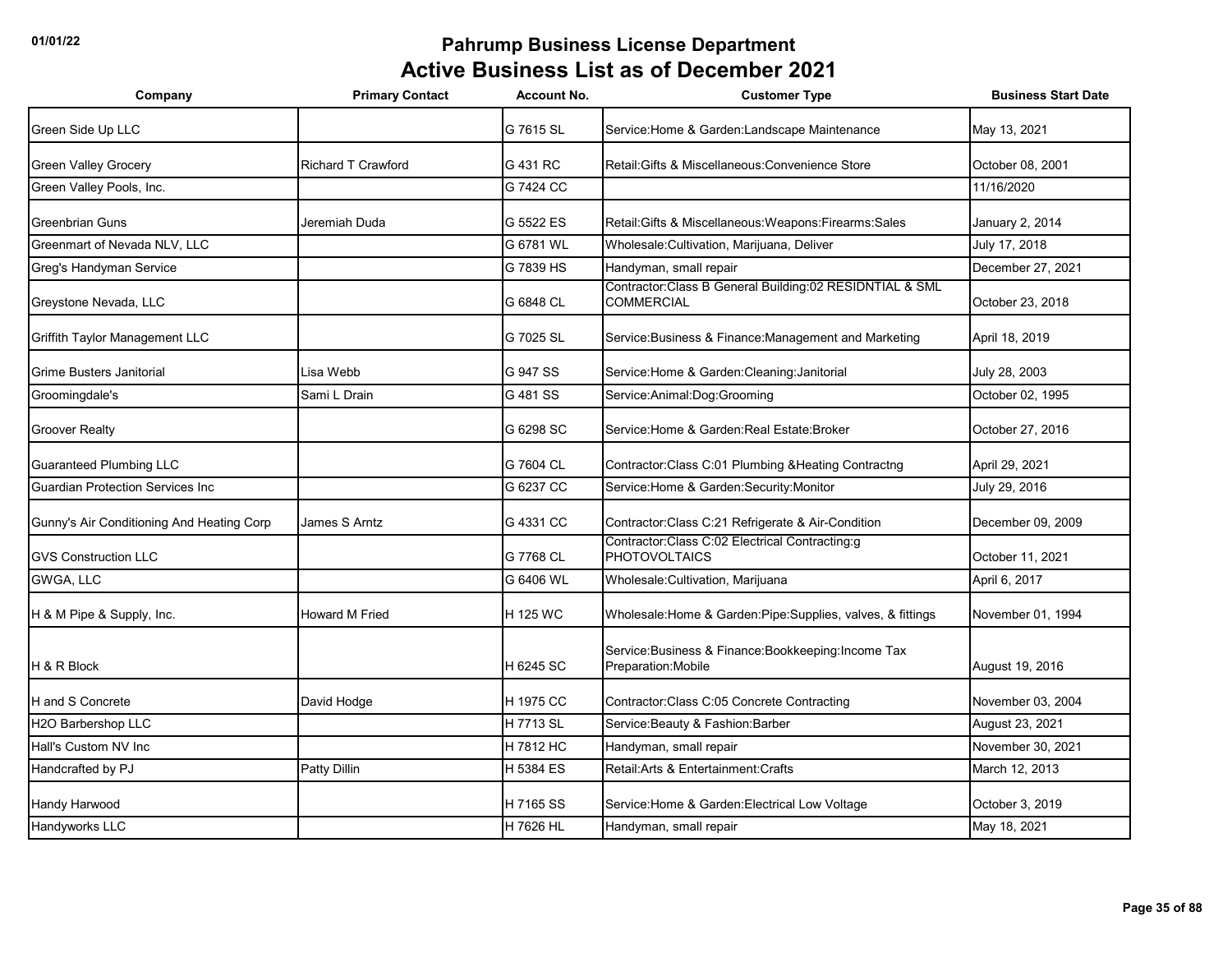| Company                                 | <b>Primary Contact</b> | <b>Account No.</b> | <b>Customer Type</b>                                                                     | <b>Business Start Date</b> |
|-----------------------------------------|------------------------|--------------------|------------------------------------------------------------------------------------------|----------------------------|
| Happy Hoof Beats Equestrian Center      |                        | H 6461 SS          | Service: Animal: Horse: Lesons, Leasing, Training, Haul                                  | June 22, 2017              |
| <b>Happy House Cleaning</b>             | <b>Shelly Manas</b>    | H 5506 SS          | Service: Home & Garden: Cleaning: Housekeeping                                           | December 05, 2013          |
| Happy Hydroponics Supply                |                        | H 6066 RL          | Retail: Gifts & Miscellaneous: Floral: Flower Sales & delivery                           | December 17, 2015          |
| Happy Nails & Tan                       |                        | H 7324 SS          | Service: Beauty & Fashion: Salon: Nail & tanning                                         | June 29, 2020              |
| Hardin & Sons, Inc                      | <b>Michael Hardin</b>  | H 655 CC           | Contractor:Class A General Engineering:07 EXCAVATING &<br><b>GRADING</b>                 | April 09, 1998             |
| Hargis Electric, Inc                    | Ryan La Haye           | H 860 CC           | Contractor: Class C:02 Electrical Contracting                                            | January 06, 1998           |
| Harmony Fire Protection, Inc            | Christina Looney       | H 123 CC           | Contractor: Class C:41 Fire Protection Contracting:a<br><b>AUTOMATIC FIRE SPRINKLERS</b> | October 20, 1999           |
| Harmony Home Health                     |                        | H 6952 SC          | service, home health                                                                     | February 12, 2019          |
| Harmony Hospice                         |                        | H 6695 SL          | Service: Health & Medical: Care: Hospice                                                 | April 20, 2018             |
| Harris Farms LLC                        |                        | H 7150 WL          | Retail: Health & Medical: Hemp Cultivation                                               | September 13, 2019         |
| Harris Las Vegas, LLC                   |                        | H 7170 CL          | Contractor:Class C:01 Plumbing & Heating Contractng                                      | October 7, 2019            |
| Harris LTD                              | Hollis L Harris        | H 205 SP           | Retail: Home & Garden: Real Estate                                                       | August 17, 1994            |
| Harris Rebar Las Vegas Inc              | Jeff Larson            | H 4877 CC          | Contractor: Class C:14 Steel Reinforcing & Erection:a<br><b>REINFORCING STEEL</b>        | June 21, 2011              |
| Hartlauer Manufacturing, LLC            | Lisa Hastlauer         | H 5571 CC          | Contractor                                                                               | February 19, 2014          |
| Harvey's Barber Shop                    | Norma E De La O        | H 5674 SS          | Service: Beauty & Fashion: Barber                                                        | July 02, 2014              |
| <b>Harwood Creative</b>                 |                        | H 7164 RS          | Retail: Arts & Entertainment: Design: Graphic: Tee Shirt                                 | October 3, 2019            |
| <b>HCP Medical Group Red Rock Peds</b>  | Jessie J James         | H 4790 SC          | Service: Health & Medical: Pediatric Physician                                           | March 31, 2011             |
| <b>Healing Touch</b>                    |                        | H 7278 ES          | Service: Health & Medical: Massage                                                       | March 9, 2020              |
| Healing Within Massage                  |                        | H 6357 SS          | Service: Health & Medical: Massage                                                       | February 8, 2017           |
| Healthcare Builders, Inc                |                        | H 6282 CC          | Contractor: Class B General Building: 02 RESIDNTIAL & SML<br><b>COMMERCIAL</b>           | October 10, 2016           |
| HealthCare Partners Med Grp Pahrump MOB |                        | H 6511 SC          | Service: Health & Medical                                                                | August 22, 2017            |
| Hearing Centers of Nevada               |                        | H 6874 SL          | Retail: Health & Medical: Medical Supplies & Transport: Hearing<br>Aids                  | November 29, 2018          |
| Wellness Wagon NV                       |                        | <b>W7413SL</b>     | Service: Beauty & Fashion: Salon: Mobile Salon                                           | November 4, 2020           |
| <b>Heathers Farm House</b>              |                        | N 6926 SL          | Service: Home & Garden: Property Management                                              | January 22, 2019           |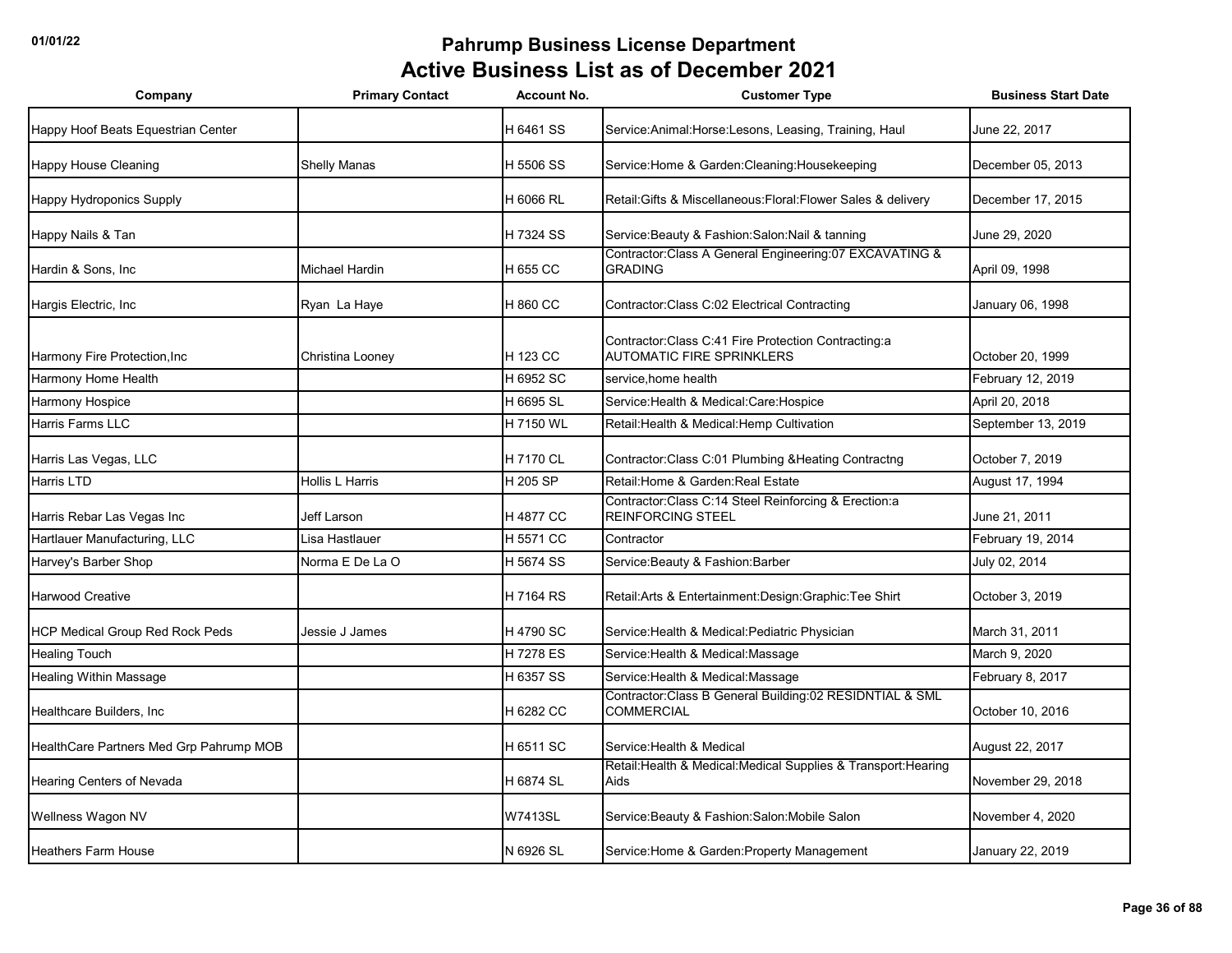| Company                                 | <b>Primary Contact</b> | <b>Account No.</b> | <b>Customer Type</b>                                                                            | <b>Business Start Date</b> |
|-----------------------------------------|------------------------|--------------------|-------------------------------------------------------------------------------------------------|----------------------------|
| Heavens Interior Handyman               |                        | H 6419 HS          | Handyman, small repair                                                                          | April 26, 2017             |
| <b>HEDUCONSULTING LLC</b>               |                        | H 7079 RL          | Retail: Computers & Electronics: Internet: EBay sales                                           | June 7, 2019               |
| Helena Agri-Enterprises, LLC            |                        | H 6750 RL          | Retail: Home & Garden: Hay fields: Agricultural                                                 | June 21, 2018              |
| <b>Helix Electric</b>                   | Kathi McCain           | H 4220 CL          | Contractor: Class C:02 Electrical Contracting                                                   | January 29, 2009           |
| Henderson Roofing & Patio, LLC          | John Mathisen          | <b>H28 CL</b>      | Contractor: Class C:03 Carpentry, Maint & Minor Repr                                            | November 20, 2001          |
| Henri Specialties Co., Inc., of Nevada  | James Gormley          | H 4902 CC          | Contractor: Class C:26 Institutional Contracting: b BLDING<br><b>ACCESSORIE &amp; SPECIALTY</b> | July 14, 2011              |
| Henry Garcia LLC                        | Henry Garcia           | H 5822 SL          | Service: Home & Garden: Real Estate: Agent                                                      | January 29, 2015           |
| Henry Garcia LLC - 1                    | Julie Garcia           | H 5823 SL          | Service: Home & Garden: Real Estate: Agent                                                      | January 29, 2015           |
| Herbst Acquisitions, LLC (ATM-#143)     | Jennifer De Rosa       | H 5038 SL          | Service: Business & Finance: ATM Machine                                                        | December 02, 2011          |
| Herbst Acquisitions, LLC (ATM Lakeside) | Jennifer DeRosa        | H 5037 SL          | Service: Business & Finance: ATM Machine                                                        | December 02, 2011          |
| Hi Tech Muffler                         | Sulochana Brown        | H 2809 RS          | Retail: Muffler & Exhaust: Repair & Sales                                                       | March 22, 2006             |
| High Desert Hair Designs                | Margaret A Venable     | H 132 SS           | Service: Beauty & Fashion: Cosmetologist                                                        | January 30, 1997           |
| High Desert Water Systems, LLC          |                        | H 7169 SL          | Retail: Home & Garden: Purification: Water treatment sales &<br>consult                         | October 7, 2019            |
| High Impact Sign & Design               | <b>Todd Leany</b>      | H 500 CS           | Contractor: Class C:06 Erecting Signs                                                           | April 18, 1995             |
| Highway Striping & Signs, LLC           | <b>Jason Bartel</b>    | H 4522 CL          | Contractor: Class A General Engineering: 08 SEALNG & STRIPNG<br><b>ASPHLTC SRFC</b>             | July 22, 2010              |
| Hirschi Masonry, LLC                    | <b>Chad Hirschi</b>    | H 4339 CL          | Contractor: Class C: 18 Masonry                                                                 | December 18, 2009          |
| HK - Industries                         |                        | H 6017 RL          | Retail: Gifts & Miscellaneous                                                                   | October 02, 2015           |
| Holiday Inn Express - Pahrump (LLC)     |                        | H 6005 RL          | Retail: Hotel                                                                                   | September 17, 2015         |
| Hollywood Speed of Sounds               | <b>Darrel Burris</b>   | H 3259 RS          | Retail: Gifts & Miscellaneous: General Merchandise                                              | February 22, 2007          |
| Home Gallery Furniture                  |                        | H 5977 RC          | Retail: Home & Garden: Furniture                                                                | August 07, 2015            |
| Home Networks, Electric & Solar, Inc    |                        | H 7595 CC          | Contractor: Class C:02 Electrical Contracting                                                   | April 22, 2021             |
| Home Repair Handyman Service            | Paul H Skidmore, Jr.   | H 3323 HS          | Handyman                                                                                        | April 03, 2007             |
| Homer's Bug Company, LLC                | Debbie Rush            | H 060 SL           | Service: Animal: Pest Control                                                                   | January 10, 2001           |
| <b>Homestead Animal Hospital</b>        | <b>Maninder Herr</b>   | H 4080 RL          | Service: Animal: Veterinary: Hospital                                                           | August 27, 2008            |
| <b>Homestead Furniture</b>              |                        | H 6196 RS          | Retail: Home & Garden: Furniture                                                                | May 11, 2016               |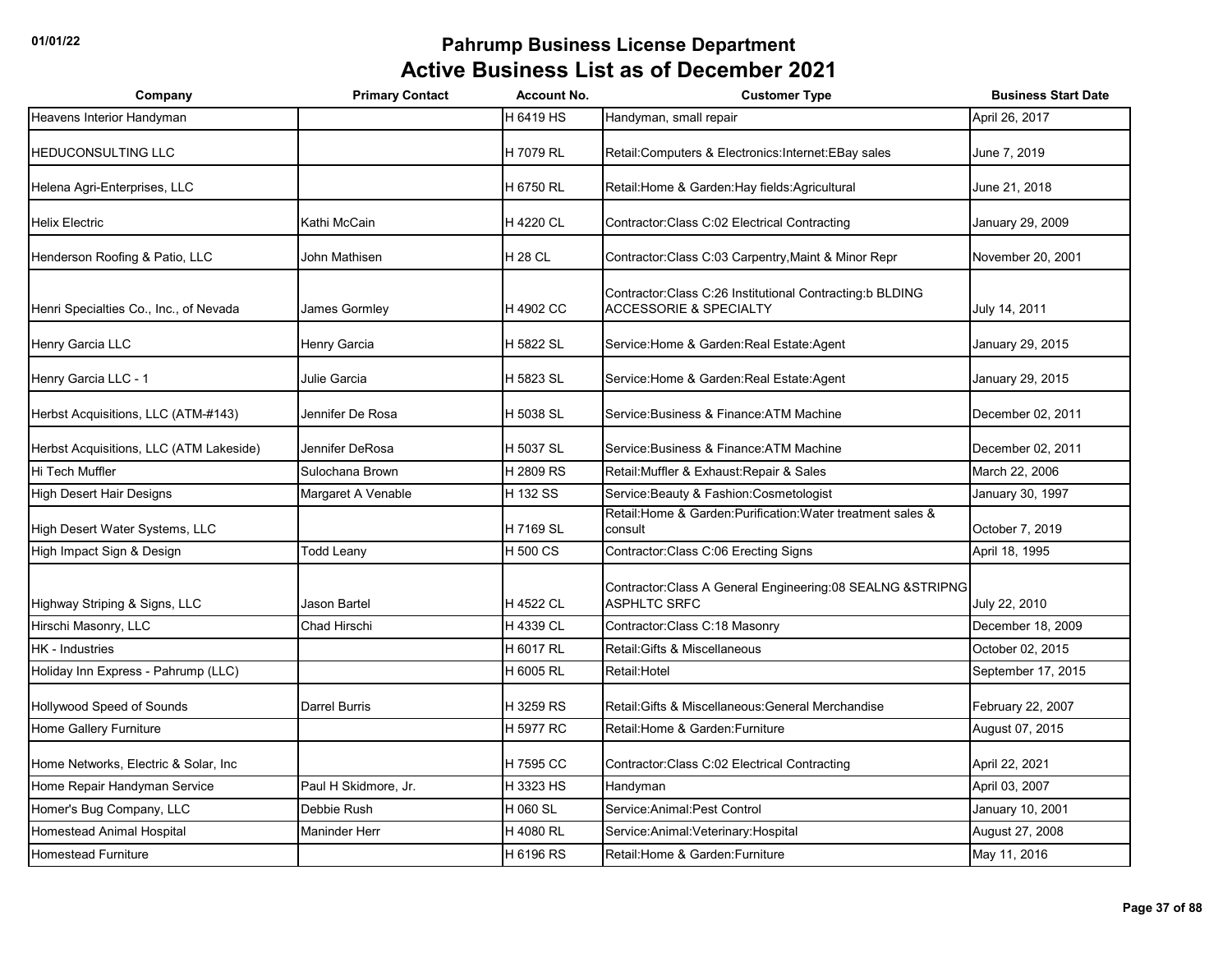| Company                                 | <b>Primary Contact</b> | <b>Account No.</b> | <b>Customer Type</b>                                                           | <b>Business Start Date</b> |
|-----------------------------------------|------------------------|--------------------|--------------------------------------------------------------------------------|----------------------------|
| Homestead Storage                       | Terry Dwy              | H 4642 SL          | Service:Moving:Storage:Self                                                    | November 29, 2010          |
| HomeTeam Pest Defense, LLC              | Don Darilek            | H 2168 CL          | Service: Animal: Pest Control                                                  | March 25, 2005             |
| Honeybee Home                           | Patricia Rippie        | H 636 SC           | Service: Health & Medical: Care: Facility: Senior                              | June 05, 2000              |
| Hope Cancer Care of Nevada              |                        | H 7089 SC          | Service: Health & Medical: Oncology                                            | July 3, 2019               |
| <b>HOPE Compassionate Healthcare</b>    | Lawson C Richter       | C 3493 SC          | Service: Health & Medical: Medical: OB/GYN                                     | July 19, 2007              |
| Horace Langford                         | Horace Langford        | H 5721 ES          | Exempt: Arts & Entertainment: Photographer                                     | September 08, 2014         |
| Horizon Equipment Services, Inc.        |                        | H 7198 SC          | Service: Automotive & Equipment: Equipment Storage                             | December 5, 2019           |
| Horizon Fire Protection, Inc.           |                        | H 7287 CC          | Contractor:Class C:01 Plumbing &Heating Contractng:b FIRE<br><b>SPRINKLERS</b> | April 6, 2020              |
| Horizon Market 1                        |                        | H 6287 RL          | Retail: Gifts & Miscellaneous: Convenience Store: Gas Station                  | October 13, 2016           |
| Horizon Market 2                        |                        | H 6288 RL          | Retail: Gifts & Miscellaneous: Convenience Store: Gas Station                  | October 13, 2016           |
| Horizon Market 3                        |                        | H 6289 RL          | Retail: Gifts & Miscellaneous: Convenience Store: Gas Station                  | October 13, 2016           |
| Horizon Market 4                        |                        | H 6290 RL          | Retail: Gifts & Miscellaneous: Convenience Store: Gas Station                  | October 13, 2016           |
| Horizon Market 5                        |                        | H 6291 RL          | Retail: Gifts & Miscellaneous: Convenience Store: Gas Station                  | October 13, 2016           |
| Horizon Market 6                        |                        | H 6292 RL          | Retail: Gifts & Miscellaneous: Convenience Store: Gas Station                  | October 13, 2016           |
| <b>Horizons Wellness</b>                |                        | H 6194 SS          | Service: Health & Medical: Hypnotherapist                                      | May 10, 2016               |
| Hosanna Mission Church of God in Christ |                        | H 6309 NC          | Non-Profit:Community:Church                                                    | November 4, 2016           |
| Hot Desert Landscaping, LLC             |                        | H 6412 SL          | Service: Home & Garden: Landscape Maintenance                                  | April 12, 2017             |
| <b>HouseMaster</b>                      |                        | H 7378 SC          | Service: Home & Garden: Inspection                                             | September 10, 2020         |
| Howe HG / Howe Consulting               | <b>Fletcher Howe</b>   | H 5413 SL          | Service: equipment repair-mobil                                                | July 5, 2013               |
| Howfine Handyman Services               |                        | H 7064 HS          | Handyman                                                                       | May 20, 2019               |
| HP Enterprises, Inc.                    | <b>Patrick Roberts</b> | H 2893 CC          | Contractor: Class B General Building: 02 RESIDNTIAL & SML<br><b>COMMERCIAL</b> | May 16, 2006               |
| HTA Plumbing & Mechanical, Inc.         |                        | H 7049 CC          | Contractor:Class C:01 Plumbing & Heating Contractng                            | May 7, 2019                |
| Cigarette Cigar Plus                    |                        | C 7489 RL          | Retail: Gifts & Miscellaneous: Tobacco & accessories                           | 12/24/2020                 |
| Hubbster Apparel & Embroidery           |                        | H 5969 SS          | Exempt: Gifts & Miscellaneous                                                  | July 23, 2015              |
| Humana Pharmacy, Inc.                   |                        | H 6533 SC          | Service: Health & Medical: Pharmaceutical                                      | September 26, 2017         |
| Hyrcutz by Sarah                        |                        | H 7323 SS          | Service: Beauty & Fashion: Salon: Hair                                         | June 29, 2020              |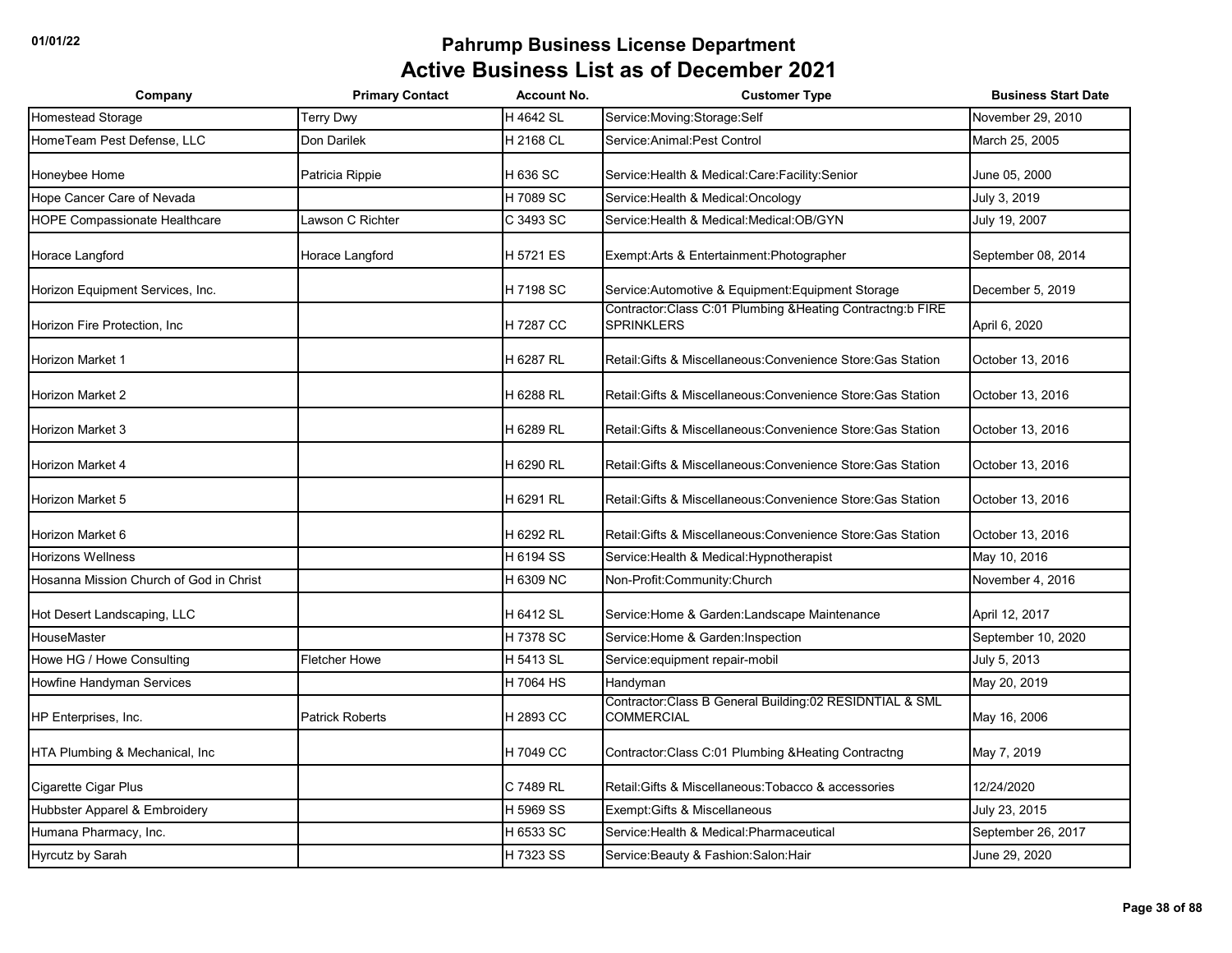| Company                                    | <b>Primary Contact</b> | <b>Account No.</b> | <b>Customer Type</b>                                                    | <b>Business Start Date</b> |
|--------------------------------------------|------------------------|--------------------|-------------------------------------------------------------------------|----------------------------|
| i-threadz                                  |                        | 7498 RS            | Retail: Beauty & Fashion: Clothing: Internet only                       | January 6, 2021            |
| & S Concrete Inc                           |                        | 7271 CC            | Contractor: Class C:05 Concrete Contracting                             | March 3, 2020              |
| I.H.R.N & Prospecting & Mining Supplies    |                        | 7105 SL            | Retail: Health & Medical: Production & Cultivation                      | July 24, 2019              |
| <b>ICON POWER LLC</b>                      |                        | 7019 CL            | Contractor: Class C:02 Electrical Contracting                           | April 9, 2019              |
| Impact Fire Services, LLC                  |                        | 7653 SL            | Service: Home & Garden: Engineering: Fire Protection                    | June 16, 2021              |
| Impact Sign & Graphics of Nevada LLC       |                        | 6797 CL            | Contractor:Class C:06 Erecting Signs:a OUTDOOR<br><b>ADVERTISING</b>    | August 2, 2018             |
| Impressions                                | Patricia A Cox         | 305 RS             | Retail: Home & Garden: Door & Window: Window: Treatment                 | July 07, 1994              |
| In the Bonus Room                          | Irais Romero-Campbell  | 4762 SS            | Service: Beauty & Fashion: Salon                                        | March 15, 2011             |
| Industrial Light and Power                 | Andrew James           | 5289 CL            | Contractor: Class C:02 Electrical Contracting                           | October 1, 2012            |
| Infinity Energy Inc.                       |                        | 7557 CC            | Contractor: Class C:02 Electrical Contracting                           | March 23, 2021             |
| Infinity Heating & Cooling                 |                        | 6867 CC            | Contractor: Class C:21 Refrigerate & Air-Condition                      | November 19, 2018          |
| Infinity Hospice Care                      | Darren Bertram         | 5097 SL            | Service: Health & Medical: Care: Hospice                                | February 03, 2012          |
| Insurance, Financial & Retirement Services |                        | 5962 SL            | Service:Business & Finance:Insurance                                    | July 14, 2015              |
| <b>Integrity Concrete LLC</b>              |                        | 7718 CL            | Contractor: Class C:05 Concrete Contracting                             | August 26, 2021            |
| Integrity Flooring LLC                     |                        | 7661 CL            | Contractor: Class C: 20 Tiling                                          | June 28, 2021              |
| Integrity Recruiters Inc                   | <b>Bobbie K Stifle</b> | 1052 SC            | Service: Business & Finance: Employment: Executive Recruiting           | December 12, 2003          |
| Integrity Taxi LLC                         | James Jimmerson        | 5411 SL            | Service;taxi                                                            | July 3, 2013               |
| Intellecom Communications Inc              |                        | 6255 CC            | Service: Business & Finance: Consulting: Construction                   | August 15, 2016            |
| Interface Security Systems, LLC            | Kenneth W Obermeyer    | 4447 SL            | Contractor:Class C:02 Electrical Contracting:c FIRE<br><b>DETECTION</b> | April 19, 2010             |
| Interior Logic Group Property Services     |                        | 6710 CC            | Contractor:Class C:16 Finishing Floors:a COVERING FLOORS                | May 16, 2018               |
| Interior Specialists, Inc.                 |                        | 5916 CC            | Contractor: Class A General Engineering                                 | April 29, 2015             |
| Intermountain Wind and Solar LLC           |                        | 6686 CL            | Contractor: Class C:02 Electrical Contracting                           | April 18, 2018             |
| International Security Network, Inc.       |                        | 6401 SC            | Service: Home & Garden: Security                                        | March 28, 2017             |
| <b>INTROFLIGHTS</b>                        |                        | 7061 SS            | Service: Community: Instructor: Flight Instructor                       | May 17, 2019               |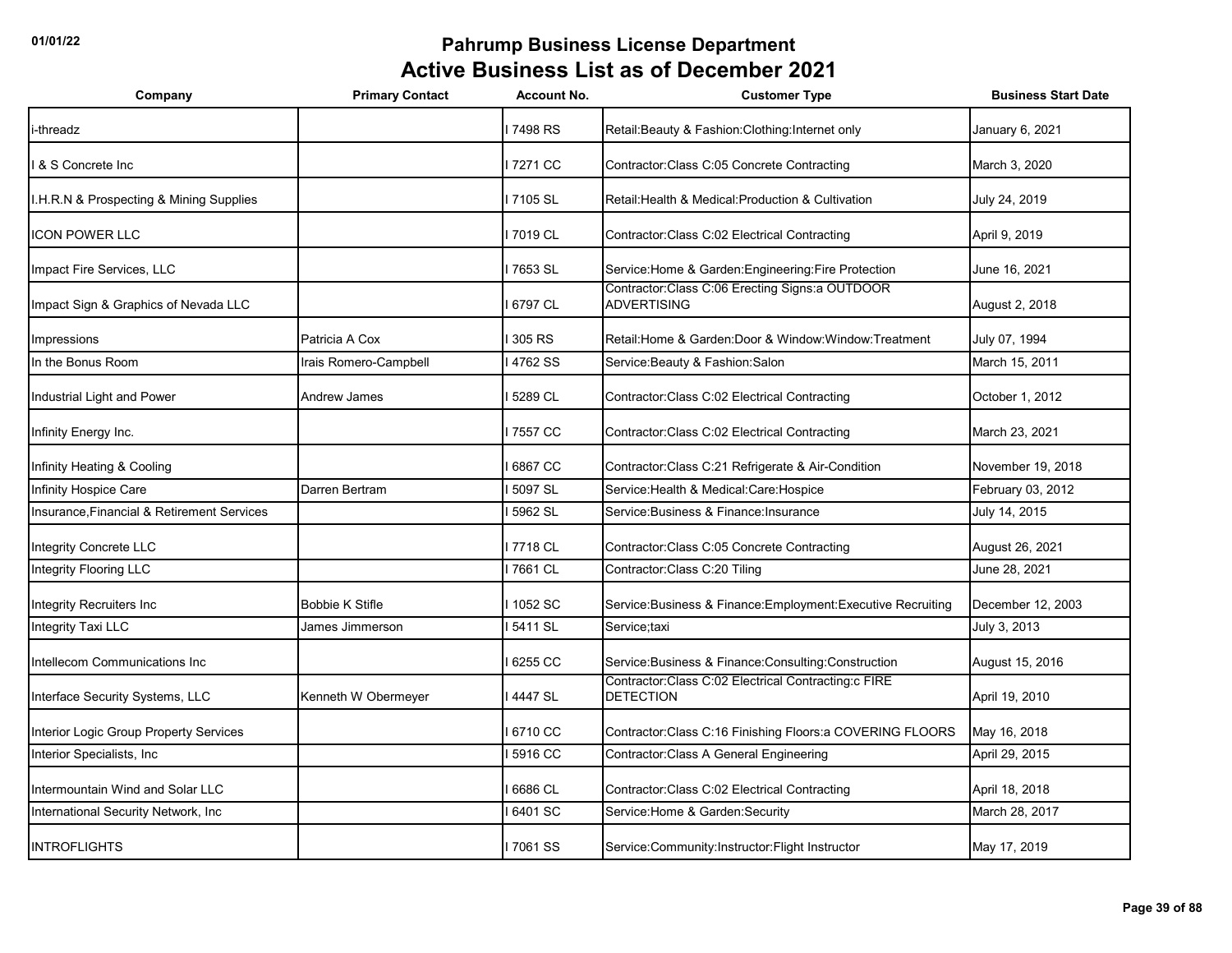| Company                             | <b>Primary Contact</b> | <b>Account No.</b> | <b>Customer Type</b>                                                                    | <b>Business Start Date</b> |
|-------------------------------------|------------------------|--------------------|-----------------------------------------------------------------------------------------|----------------------------|
| <b>Invictus Personal Protection</b> |                        | 6655 SS            | Service:Community:Educational Instructor                                                | March 8, 2018              |
| <b>ION Developer LLC</b>            |                        | 7820 CL            | Contractor: Class C:02 Electrical Contracting                                           | December 08, 2021          |
| Ionix Smart Solutions, LLC          |                        | 7711 CL            | Contractor:Class C:02 Electrical Contracting                                            | August 13, 2021            |
| <b>IQC Southwest LLC</b>            |                        | 7593 SL            | Service: Business &<br>Finance: Consulting: Management: Construction, Structural inspec | April 22, 2021             |
| Irene's Casino                      | Michael DeBauche       | 3157 RC            | Service:Arts & Entertainment:Casino                                                     | December 01, 2006          |
| It Is Finished Ministries           | Dennis Boylan          | 4890 NC            | Non-Profit:Community:Bible Teaching                                                     | July 05, 2011              |
| IZ Design Studio                    |                        | 7405 SL            | Service: Home & Garden: Architectural                                                   | October 19, 2020           |
| J & T Transportation LLC            |                        | J 7748 SL          | Service: Automotive & Equipment: Car: Repair: Towing                                    | September 29, 2021         |
| <b>J&amp;J Contracting LLC</b>      |                        | J 7335 CC          | Contractor:Class B General Building:02 RESIDNTIAL & SML<br><b>COMMERCIAL</b>            | July 15, 2020              |
| J & J Recordkeeping                 | Jim Schweigerdt        | J 5475 ES          | Exempt                                                                                  | October 17, 2013           |
| J & K Mobile Repair                 | Kenneth A Karels       | J 2407 SS          | Service: Automotive & Equipment: Car: Repair: Mobile                                    | July 29, 2005              |
| J & R Builders Inc                  |                        | J 6828 CC          | Contractor: Class B General Building                                                    | September 25, 2018         |
| J & R Garage Door Inc               | Rafael Chavez          | J 2224 CC          | Contractor: Class C:03 Carpentry, Maint & Minor Repr:d<br><b>OVERHEAD DOOR</b>          | April 25, 2005             |
| J & T Cleaners                      | Tammy Wright           | J 4549 SS          | Service: Beauty & Fashion: Dry Cleaning                                                 | August 30, 2010            |
| J M Concrete LLC                    | James Monroe           | J 2927 CL          | Contractor: Class C:05 Concrete Contracting                                             | June 09, 2006              |
| J Mar Customs, LLC                  | Joseph B Marquez       | J 4068 RL          | Retail: Automotive & Equipment: Motorcycle: Sales & Service                             | August 18, 2008            |
| J or J Welder LLC                   |                        | J 6644 CL          | Contractor: Class C                                                                     | February 27, 2018          |
| J.G. Plumbing LLC                   |                        | J 7400 CL          | Contractor:Class C:01 Plumbing & Heating Contractng                                     | October 9, 2020            |
| J.M.C. Roofing LLC                  |                        | J 7153 CL          | Contractor: Class C: 15 Roofing & Siding: a ROOFING                                     | September 17, 2019         |
| Jack's Appliances                   |                        | J 7702 SC          | Service: Automotive & Equipment: Appliance: Repair                                      | August 13, 2021            |
| Jack in the Box #7276               |                        | J 6536 RC          | Retail: Dining & Nightlife: Fast Food, Drive in                                         | September 26, 2017         |
| Jack's Appliances                   | Maria Santos           | J 5155 RC          | Service: Automotive & Equipment: Appliance: Repair                                      | April 16, 2012             |
| Jack's Mini Storage                 | Charlene M Brandt      | J 2497 SS          | Service: Moving: Storage: Self                                                          | September 26, 2005         |
| Jackson Hewitt Tax Service          | Linda Aguas            | J 454 SC           | Service: Business & Finance: Bookkeeping: Income Tax<br>Preparation                     | November 28, 2001          |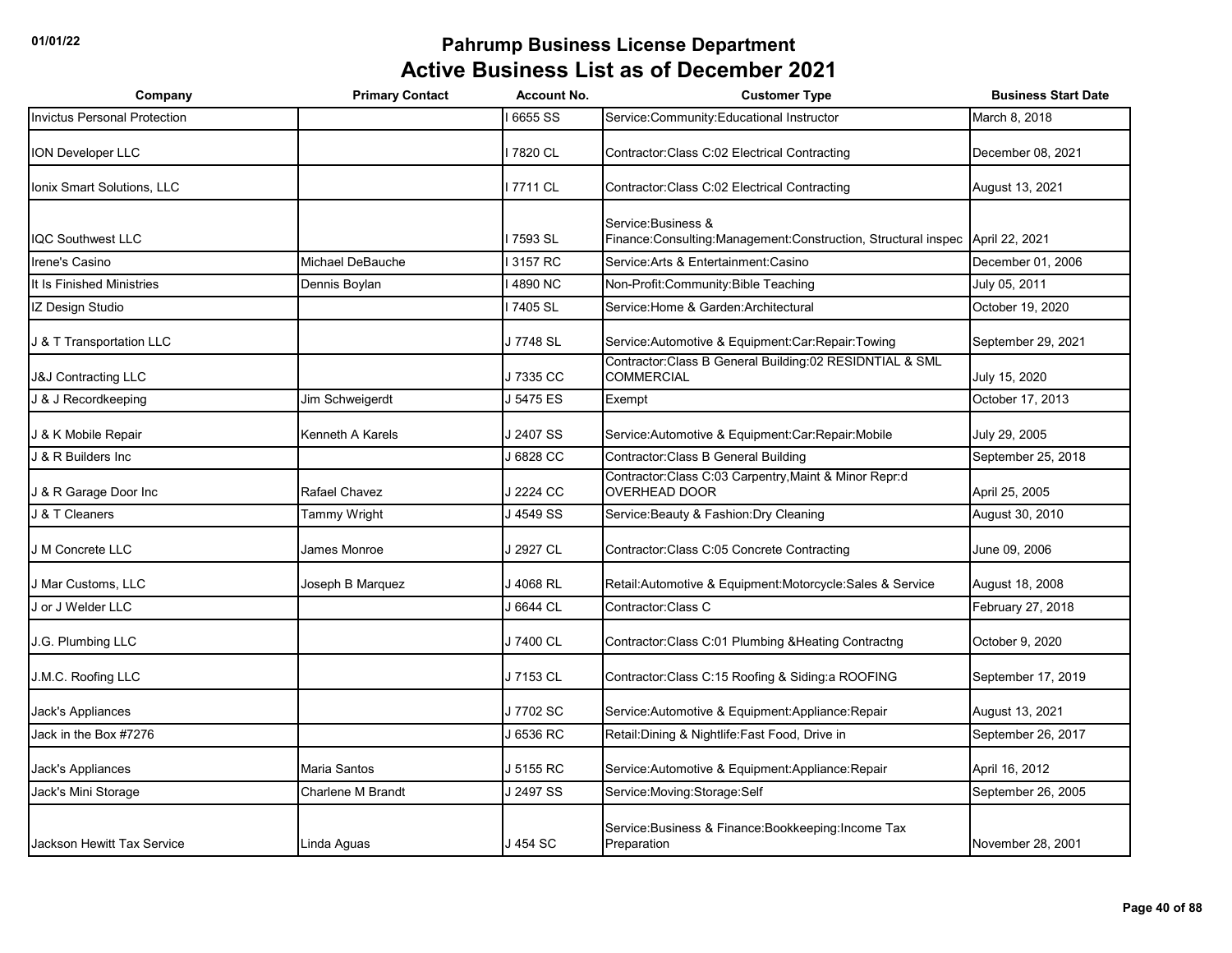| Company                                   | <b>Primary Contact</b> | <b>Account No.</b> | <b>Customer Type</b>                                                      | <b>Business Start Date</b> |
|-------------------------------------------|------------------------|--------------------|---------------------------------------------------------------------------|----------------------------|
|                                           |                        |                    | Service: Business & Finance: Bookkeeping: Income Tax                      |                            |
| Jackson Hewitt Tax Service II             | Linda Aguas            | J 3293 SC          | Preparation                                                               | March 14, 2007             |
| Jaco Construction Inc                     |                        | J 6588 SC          | Service                                                                   | December 18, 2017          |
| <b>JAS Framing LLC</b>                    |                        | J 7372 CL          | Contractor: Class C:03 Carpentry, Maint & Minor Repr                      | August 27, 2020            |
| Java Junkies 3                            |                        | J 6983 RL          | Retail: Dining & Nightlife: Beverage: Coffee                              | March 15, 2019             |
| Jay's Plumbing & Service                  |                        | J 7194 CC          | Contractor: Class C:01 Plumbing & Heating Contractng                      | December 12, 2019          |
| Jay Arthur Hoggan Consulting LLC          |                        | J 7651 CL          | Contractor: Class C:02 Electrical Contracting                             | June 11, 2021              |
| <b>JAYFAM LLC</b>                         |                        | J 7267 RL          | Retail: Dining & Nightlife: Sushi Market                                  | February 27, 2020          |
| Jaylee Fence, LLC                         |                        | J 6666 CL          | Contractor: Class C:25 Fence & Equipping Playground                       | May 10, 2018               |
| <b>JB Aircraft Services LLC</b>           |                        | J 6834 SL          | Service: Aircraft Service & Repair                                        | October 3, 2018            |
| <b>JBM Construction, Inc.</b>             |                        | J6025 CC           | Contractor: Class A General Engineering                                   | October 15, 2015           |
| Jean Reynolds                             | Jean Reynolds          | J 5749 ES          | Exempt:Arts & Entertainment                                               | October 16, 2014           |
| Jeanne's Hot Dog                          | Bobby Jean Wright      | J 5816 SL          | Retail: Dining & Nightlife: Roadside                                      | January 23, 2015           |
| Jefferson's, Books & Accessories LLC      |                        | J 7827 EL          | Exempt: Gifts & Miscellaneous                                             | December 13, 2021          |
| <b>JELLYFISH JEWELRY</b>                  |                        | J 7574 ES          | Retail: Beauty & Fashion: Jewelry                                         | April 02, 2021             |
| Jerry Jackson Physical Therapy            |                        | J 7530 SS          | Service: Health & Medical: Physical Therapy                               | March 18, 2021             |
| Jesse McCullough Agency                   | Jesse McCullough       | J 5500 SS          | Service: Business & Finance: Insurance                                    | November 22, 2013          |
| Jessica Irelan Photography                |                        | J 6462 SS          | Retail: Arts & Entertainment: Photographer                                | June 23, 2017              |
| Jesus, The Gift Of God Deliverance Church |                        | J7210 NC           | Non-Profit:Community:Church                                               | December 12, 2019          |
| Jewelry By Michael                        | Michael Alvarado       | J 5815 RS          | Retail: Arts & Entertainment: Boutique                                    | January 20, 2015           |
| Jewelry of Romance by Laura               |                        | J 7404 RS          | Retail: Beauty & Fashion: Jewelry                                         | October 19, 2020           |
| Jim Pike Well Drilling LLC                | Jimmie L Pike          | J 100 SL           | Contractor: Class A General Engineering                                   | June 22, 1994              |
| Jim The Tai Chi Guy                       | <b>Jim Howland</b>     | J 5874 ES          | Exempt: Arts & Entertainment                                              | March 17, 2015             |
| Jim's Plumbing Inc.                       | Rose W Holmes          | J 140 CC           | Contractor: Class C:01 Plumbing & Heating Contractng:d<br><b>PLUMBING</b> | June 30, 1994              |
| <b>JJW Detailing</b>                      |                        | J7202 ES           | Service: Automotive & Equipment: Car: Detailing: Mobile                   | December 05, 2019          |
| <b>JLR Off-Road Training</b>              | Jimmy Lewis            | J 4729 SC          | Service:Automotive & Equipment:Motorcycle safety training                 | February 15, 2011          |
| <b>JM Remodel LLC</b>                     | Jesus M Rodriguez      | J 5784 SL          | Service: Home & Garden: Cleaning                                          | December 16, 2014          |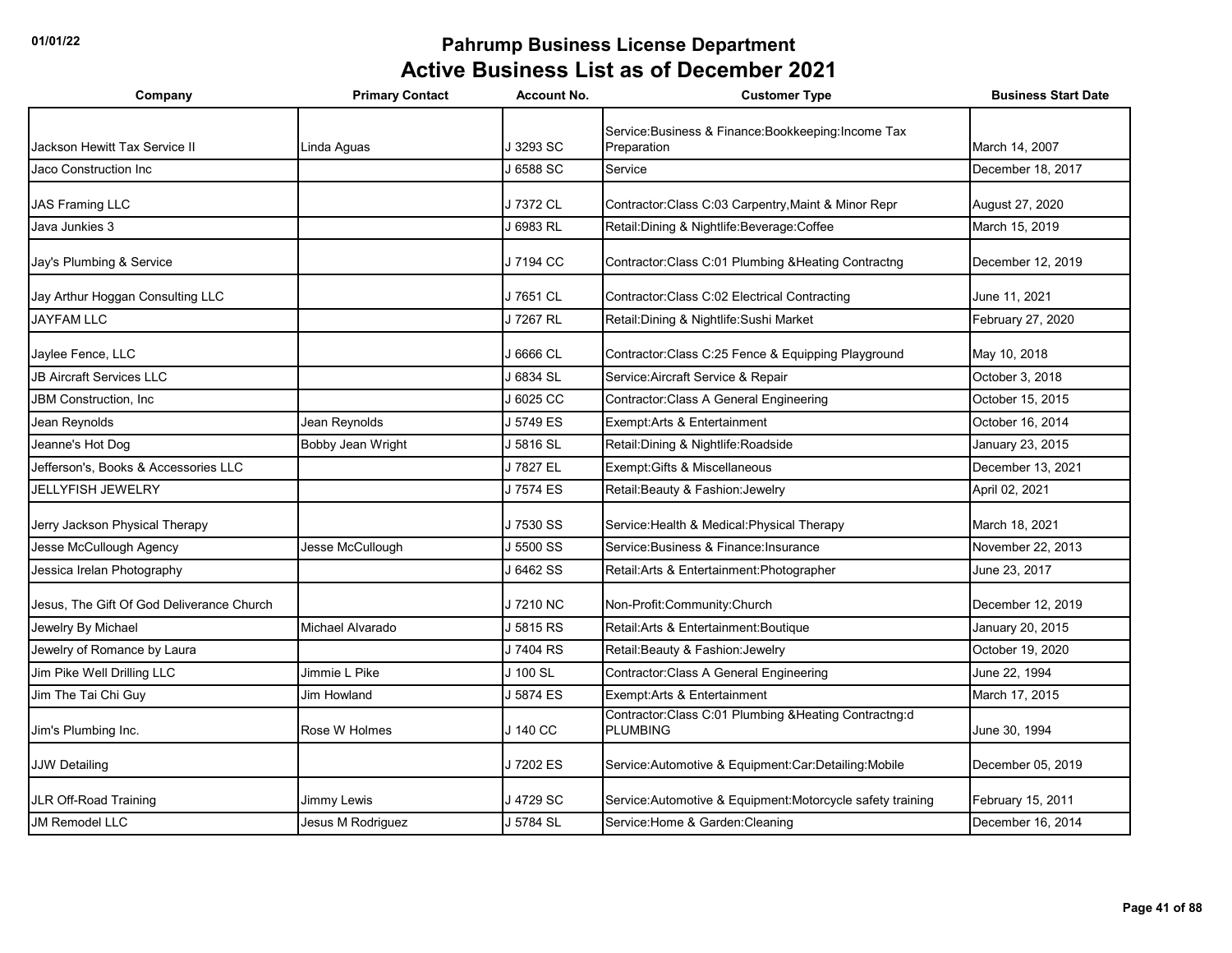| Company                                 | <b>Primary Contact</b>      | <b>Account No.</b> | <b>Customer Type</b>                                                                             | <b>Business Start Date</b> |
|-----------------------------------------|-----------------------------|--------------------|--------------------------------------------------------------------------------------------------|----------------------------|
| JMAC Plumbing & Air Conditioning, LLC   | Annette Larsen              | J 5847 CL          | Contractor: Class A General Engineering: 19 PIPELINE &<br><b>CONDUITS</b>                        | February 13, 2015          |
| Joan Bird                               | Joan Bird                   | J 5667 ES          | Retail: Arts & Entertainment: Crafts                                                             | June 24, 2014              |
| Joe's Yard Work                         | Joe Barlow                  | J 5586 SS          | Service: Home & Garden: Lawn Care Maintenance                                                    | March 12, 2014             |
| JoePools LLC                            |                             | J 7346 SC          | Contractor: Class A General Engineering: 10 COMMERCIAL &<br>RESIDNTIAL POOL: a RESIDENTIAL POOLS | July 27, 2020              |
| Joe's Handyman Service                  | Joe Duncan                  | J 3281 HS          | Handyman                                                                                         | March 06, 2007             |
| Joe's Sanitation Service                | Damon Shea                  | J 2913 CC          | Service: Home & Garden: Septic Pumping service                                                   | May 31, 2006               |
| John 3 16 Handyman and Lawn Maintenance |                             | J 6012 HS          | Exempt:Handyman:Lawn Maintenance                                                                 | September 23, 2015         |
| Johnathan Robello Services              |                             | J 7128 HS          | Handyman, small repair                                                                           | August 15, 2019            |
| Johnny's                                | Juan Carlo Ramirez Cruz     | J 5759 SS          | Service: Dining & Nightlife: Restaurant Equip Service & Main                                     | October 29, 2014           |
| Johnny's Taco Shop                      |                             | J 6738 SL          | Service: Dining & Nightlife                                                                      | June 11, 2018              |
| Johnny Boy Ranch Products               | Tom Oganesoff               | J 148 WS           | Wholesale:Home & Garden:Environmental:Agriculture:Manure                                         | November 09, 2003          |
| Johnson Brothers of Nevada Inc          |                             | J 6826 WC          | Wholesale: Dining & Nightlife: Wine Beer & Spirits                                               | September 19, 2018         |
| Johnson Controls Fire Protection LP     |                             | J 6747 CP          | Contractor: Class C:41 Fire Protection Contracting                                               | June 19, 2018              |
| Johnson Controls Security Solutions LLC | <b>Licensing Department</b> | l 624 RC           | Contractor:Class C:02 Electrical Contracting:c FIRE<br><b>DETECTION</b>                          | June 22, 1999              |
| JonAire                                 | John J Benedict             | J 89 CC            | Contractor: Class C:21 Refrigerate & Air-Condition                                               | January 02, 2003           |
| Jones Media, LLC                        |                             | J 6146 CL          | Contractor: Class C:06 Erecting Signs                                                            | March 23, 2016             |
| Journal Technologies, Inc               | <b>Allie Dudley</b>         | J 5059 SC          | Service:Computers & Electronics:Consulting:Software:installation<br>and training                 | January 04, 2012           |
| Journey To Recovery                     |                             | J 6125 SL          | Service: Health & Medical: Drug & Alcohol                                                        | March 01, 2016             |
| JP Trucking & Services LLC              | Jason Pike                  | J 4950 SL          | Service: Automotive & Equipment: Truck: Haul gravel                                              | September 01, 2011         |
| JS & S, Inc                             | Raymond Jemison             | J 5863 SC          | Service: Home & Garden: Environmental                                                            | March 03, 2015             |
| Juan Carlos Zepeda Pina                 |                             | J 7387 ES          | Service: Home & Garden: Landscape Maintenance                                                    | September 23, 2020         |
| Juanita's House Keeping                 | Candelaria Amado Villa      | J 5734 SS          | Service: Home & Garden: Cleaning                                                                 | September 30, 2014         |
| <b>Judith's Creation</b>                |                             | J7537 ES           | Exempt:Food                                                                                      | February 24, 2021          |
| Judy's Fashion-Girl Wigs                | Judy Kay Piland             | J 590 RS           | Retail: Beauty & Fashion: Wigs                                                                   | August 15, 2002            |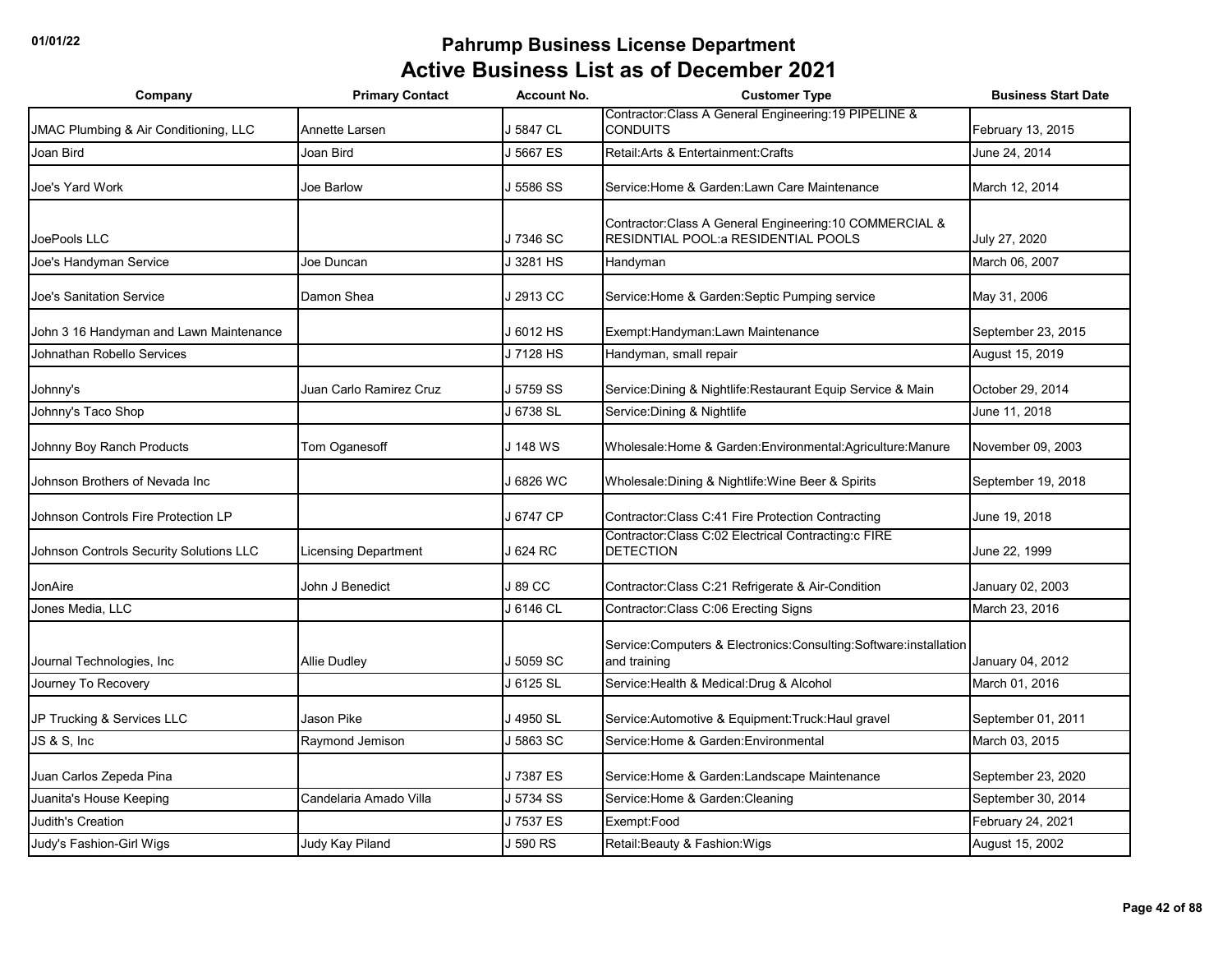| Company                                  | <b>Primary Contact</b>        | <b>Account No.</b> | <b>Customer Type</b>                                                           | <b>Business Start Date</b> |
|------------------------------------------|-------------------------------|--------------------|--------------------------------------------------------------------------------|----------------------------|
| Just Hormone Therapy                     |                               | J 7833 SS          | Service: Health & Medical: Physical Therapy                                    | December 15, 2021          |
| Just In Time Too                         | Jane Tyrka                    | J 5661 RS          | Retail: Arts & Entertainment: Antique: Buy Sell Trade Restore                  | June 18, 2014              |
| Justice AV Solutions, Inc.               | eslie Schneidtmiller          | J 4980 CC          | Contractor:Class C:02 Electrical Contracting:d LOW VOLTAGE<br><b>SYSTEMS</b>   | September 27, 2011         |
| K-7 Pizza & Lounge                       | Raja & Patricia K Gangadharan | K 601 RS           | Retail: Dining & Nightlife: Pizza                                              | January 08, 2004           |
| K-7 Pizza&Lounge DBA K-7 Bed & Breakfast | Patty Gangadharan             | K 5356 RS          | Retail: Travel & Transportation: Bed & Breakfast                               | February 1, 2013           |
| K-9 Coach                                | Moriah Azoulai                | K 5875 ES          | Exempt:Animal:Training:Dog                                                     | March 17, 2015             |
| K-C Maintenance, Inc.                    |                               | K 6723 CC          | Contractor: Class B General Building: 02 RESIDNTIAL & SML<br><b>COMMERCIAL</b> | May 24, 2018               |
| Kalb Industries of Nevada, LTD.          |                               | K 7791 CC          | Contractor: Class B General Building                                           | November 01, 2021          |
| Kamp K-9 and Kitties Too LLC             |                               | K 7127 SL          | Service: Animal: Dog: Boarding & Grooming                                      | August 13, 2019            |
| Karen Spalding                           | Karen Spalding                | K 5538 SS          | Service: Home & Garden: Real Estate: Agent                                     | January 16, 2014           |
| Kartco LLC                               | Dean Kartman                  | K 5467 RL          | Retail:Community:Mail:Order                                                    | October 3, 2013            |
| Katherine Louise McArtor                 |                               | K 6279 SS          | Service: Beauty & Fashion                                                      | October 06, 2016           |
| Katherine McLeroy                        |                               | K 7204 SS          | Service: Animal: Dog: Breeder                                                  | December 5, 2019           |
| Kathi L Campbell LLC                     |                               | K 7078 SL          | Service: Home & Garden: Real Estate: Agent                                     | June 7, 2019               |
| <b>KCI Technologies Inc</b>              |                               | K 6778 CC          | Contractor: Class A General Engineering: 07 EXCAVATING &<br><b>GRADING</b>     | July 17, 2018              |
| Keep It Kleen                            | Shawn Mendoza                 | K4602 ES           | Retail: Home & Garden: Pressure Washing                                        | October 12, 2010           |
| Keith Kohorst LTD                        | Keith A Kohorst               | K 240 SC           | Service: Health & Medical: Vision: Optometrist                                 | July 18, 1994              |
| Kelleher Home Inspections LLC            |                               | K 7600 SL          | Service: Home & Garden: Inspection                                             | April 28, 2021             |
| <b>Keller Construction Company</b>       | Susan J Marshall              | <b>K14 CC</b>      | Contractor:Class B General Building:02 RESIDNTIAL & SML<br><b>COMMERCIAL</b>   | April 04, 2001             |
| Kelly-Harrison, Inc.                     |                               | K 7752 CC          | Contractor: Class B General Building                                           | October 01, 2021           |
| Kelly Management Group, LLC              | Kathryn Kelly                 | K 3768 CL          | Service: Home & Garden: Professional Building: Own & Manage                    | December 24, 2007          |
| Kenneth R Nelson Construction, LLC       | Kenneth R Nelson              | K 2335 CL          | Contractor:Class B General Building:02 RESIDNTIAL & SML<br><b>COMMERCIAL</b>   | June 27, 2005              |
| Kentucky Fried Chicken                   |                               | K 7840 RL          | Retail: Dining & Nightlife: Fast Food                                          | December 30, 2021          |
| Kenzevich Excavating, LLC                |                               | K 5980 CC          | Contractor: Class C:27 Individual Sewerage                                     | August 12, 2015            |
| Keystone Counseling & Consulting LLC     |                               | K 6998 SL          | Service: Health & Medical: Mental Health Outpatient                            | March 26, 2019             |
| <b>Keystone Enterprises</b>              |                               | K 7803 CC          | Contractor:Class C:18 Masonry                                                  | November 12, 2021          |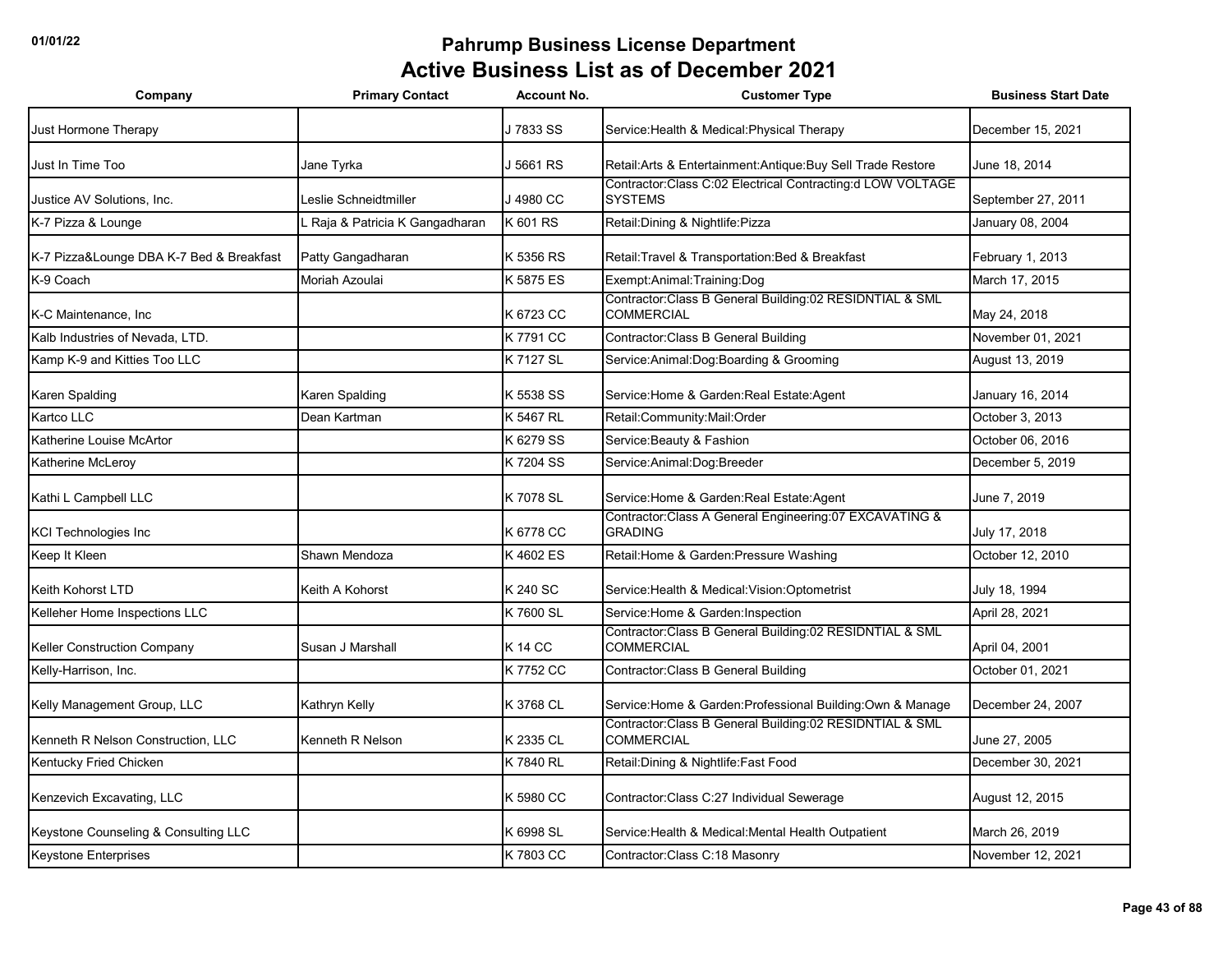| Company                                 | <b>Primary Contact</b> | <b>Account No.</b> | <b>Customer Type</b>                                                            | <b>Business Start Date</b> |
|-----------------------------------------|------------------------|--------------------|---------------------------------------------------------------------------------|----------------------------|
| KHMP-TV                                 | Julie Cooper           | K 1962 NC          | Non-Profit:Community:Television Station                                         | November 05, 2004          |
| Kidney Specialists of Southern Nevada   | Alvia Westgarth        | K 4537 RC          | Retail: Health & Medical: Medical Office                                        | August 13, 2010            |
| Kid's Konnection                        | Denise Stout           | K 3483 SS          | Service: Community: Child Care: Day Care                                        | July 11, 2007              |
| Kill A Watt LLC                         | Steven Khoury          | K 4690 CL          | Contractor:Class C:02 Electrical Contracting                                    | January 28, 2011           |
| Kim & Connelly Enterprises Incorporated |                        | K 6034 CC          | Contractor:Class B General Building:02 RESIDNTIAL & SML<br><b>COMMERCIAL</b>    | November 02, 2015          |
| Kimberly's Jams & Jellies               |                        | K 7569 SS          | Retail: Dining & Nightlife: Cottage Foods                                       | March 31, 2021             |
| <b>KimDon Kreations</b>                 |                        | K 7640 RL          | Retail: Arts & Entertainment: Photographer                                      | June 02, 2021              |
| Kinetico Quality Water Systems          | Frank Jeske            | K 3557 CC          | Contractor: Class C:30 Install Equip to Treat Water                             | August 30, 2007            |
| Klean 1 LLC                             | Olga Kurakina          | K 4468 SL          | Service: Home & Garden: Cleaning: Janitorial                                    | May 13, 2010               |
| K-NYE Ninety Five point one FM          | Karen Jackson          | K 455 SC           | Service: Media: Radio Station                                                   | November 29, 2001          |
| Kona Ice Trilogy LLC                    | James Karr             | K 5367 RL          | Retail: Dining & Nightlife: Ice: Shaved: Mobile                                 | April 19, 2013             |
| Kosan Crisplant Missouri Inc            |                        | K 7566 SC          | Service Distributing Gas                                                        | March 31, 2021             |
| KPVM - TV 41 Inc.                       | Vernon R VanWinkle     | K 865 SC           | Service: Computers & Electronics: Television Broadcastings statio June 13, 1997 |                            |
| <b>KR Construction, LLC</b>             |                        | K 7013 CL          | Contractor: Class C:03 Carpentry, Maint & Minor Repr                            | April 4, 2019              |
| <b>Krafty Krauser</b>                   | Linda Kraus DeLaMare   | K 4853 RS          | Retail: Arts & Entertainment: Crafts                                            | June 09, 2011              |
| KRE8CHANGE-Pahrump                      |                        | K 6713 ES          | Exempt; Environmental Consulting                                                | May 17, 2018               |
| <b>Kustom Kolors LLC</b>                | Darren Mather          | K 4455 SL          | Retail: Automotive & Equipment: Auto: Body Shop                                 | April 28, 2010             |
| L & S Heating and Air Conditioning LLC  |                        | . 7766 CL          | Contractor: Class C:21 Refrigerate & Air-Condition                              | October 11, 2021           |
| . & J Services, LLC                     | Larry Smith            | 3526 SL            | Service: Home & Garden: Pool: Cleaning & Maintenance                            | August 08, 2007            |
| . & S Yard Maintenance                  | Jose O Lopez           | 4932 HS            | Handyman                                                                        | August 11, 2011            |
| <b>G</b> Builders                       |                        | 6967 CC            | Contractor: Class B General Building: 02 RESIDNTIAL & SML<br><b>COMMERCIAL</b>  | February 28, 2019          |
| G Concrete, Inc.                        |                        | 6144 CC            | Contractor:Class B General Building:05 PREFABRICATD STEEL<br><b>STRUCTURE</b>   | March 23, 2016             |
| G Steel                                 |                        | 6143 CC            | Contractor: Class B General Building: 05 PREFABRICATD STEEL<br><b>STRUCTURE</b> | March 23, 2016             |
| LA Auto Center                          |                        | 7407 SS            | Service:Automotive & Equipment:Car:Mechanic:Repair shop                         | October 21, 2020           |
| La Fonda Latin Cuisine                  |                        | 6420 SS            | Service:restaurant                                                              | April 28, 2017             |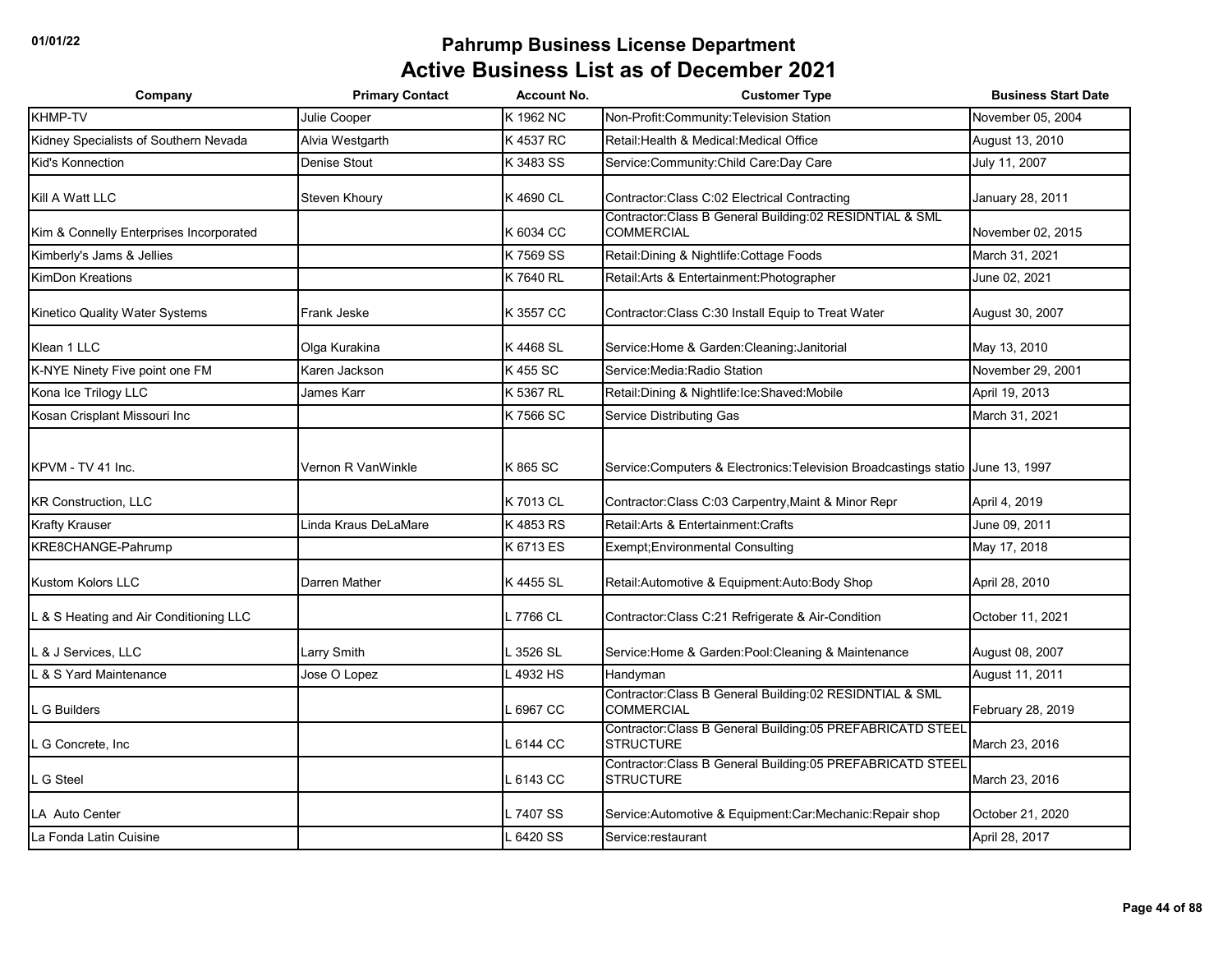| Company                                  | <b>Primary Contact</b>        | <b>Account No.</b> | <b>Customer Type</b>                                                         | <b>Business Start Date</b> |
|------------------------------------------|-------------------------------|--------------------|------------------------------------------------------------------------------|----------------------------|
| Laboratory Corporation of America        | Vicki Hunt                    | 2784 SC            | Service: Health & Medical: Clinical Laboratory                               | November 28, 2005          |
|                                          |                               |                    |                                                                              |                            |
| Lakeside Casino & RV Park                | Ranae Holmes                  | .5114 RLX          | Retail:Arts & Entertainment:Casino/Bar/Lounge/Restaurant/RV                  | February 22, 2012          |
| Lalo's landscaping                       | Jose Eduar Hernandez Masa     | 5574 SS            | Service: Home & Garden: Civil Engineering: Land Surveying                    | February 24, 2014          |
| Land Art Landscaping                     | <b>Frank Eberflus</b>         | 2527 CS            | Contractor: Class C:10 Landscape Contracting                                 | October 13, 2005           |
| Landscape Restoration                    | Juan Lopez                    | 5733 SS            | Service: Home & Garden: Lawn Maintenance & Auto Detaili                      | September 30, 2014         |
| Lane Ream                                | Lane Ream                     | 5637 RS            | Retail: Gifts & Miscellaneous: online sales only                             | May 22, 2014               |
| Larry Moody                              |                               | .7120 ES           | Retail: Gifts & Miscellaneous: online sales only                             | August 6, 2019             |
| Larsen Defense                           | Erik Larsen                   | 5743 ES            | Service:Community:Instructor:Firearms                                        | October 09, 2014           |
| Las Vegas Connects                       |                               | .7781 CC           | Contractor: Class C:02 Electrical Contracting                                | October 20, 2021           |
| Las Vegas Kitchen Cabinet Services       |                               | 6535 HS            | Handyman                                                                     | September 26, 2017         |
| Las Vegas Paving Corp                    |                               | 6239 CC            | Contractor: General                                                          | July 29, 2016              |
| Las Vegas Prestige Plumbing              |                               | 6248 CL            | Contractor:Class C:01 Plumbing & Heating Contractng                          | August 5, 2016             |
| Las Vegas Wellness and Compassion LLC    |                               | 6411 WL            | Wholesale: Cultivation, Marijuana, Deliver                                   | April 12, 2017             |
| Laskowski Construction                   | G Thoma Laskowski             | $-151$ CS          | Contractor:Class B General Building:02 RESIDNTIAL & SML<br><b>COMMERCIAL</b> | December 20, 1999          |
| Lato & Petrova CPA's LTD.                | Irina Petrova                 | 3142 SL            | Service: Business & Finance: Certified Public Accountant                     | November 17, 2006          |
| Law Office of Robin M Holseth LLC        |                               | . 7004 SL          | Service: Business & Finance: Legal: Law Office                               | March 27, 2019             |
| Law Offices Lillian J Sondgeroth Donohue | Esq Lillian J Sondgeroth Dono | 3982 SS            | Service: Business & Finance: Legal: Law Office                               | June 02, 2008              |
| Law Offices of Carl M Joerger            | Carl M Joerger                | 1084 SS            | Service: Business & Finance: Legal: Attorney: Law Office                     | March 16, 2005             |
| Layton Tree Service, LLC                 |                               | 6333 SL            | Service: Home & Garden: Tree: Trimmer                                        | December 28, 2016          |
| LC Engineering LLC                       |                               | 7368 SL            | Service: Home & Garden: Engineering                                          | August 20, 2020            |
| <b>LDM Cleaners LLC</b>                  |                               | 7302 SL            | Service: Home & Garden: Cleaning: Residential & Commercial                   | May 13, 2020               |
| Lee Cox dba Fritzie Cox                  | Lee Cox                       | 5597 ES            | Exempt: Arts & Entertainment: Artist                                         | April 03, 2014             |
| Lee Funeral Home & Cremation Service     | Eric J Lee                    | 3097 SL            | Service:Community:Cemetery:Funeral & Cremation Service, Re                   | October 13, 2006           |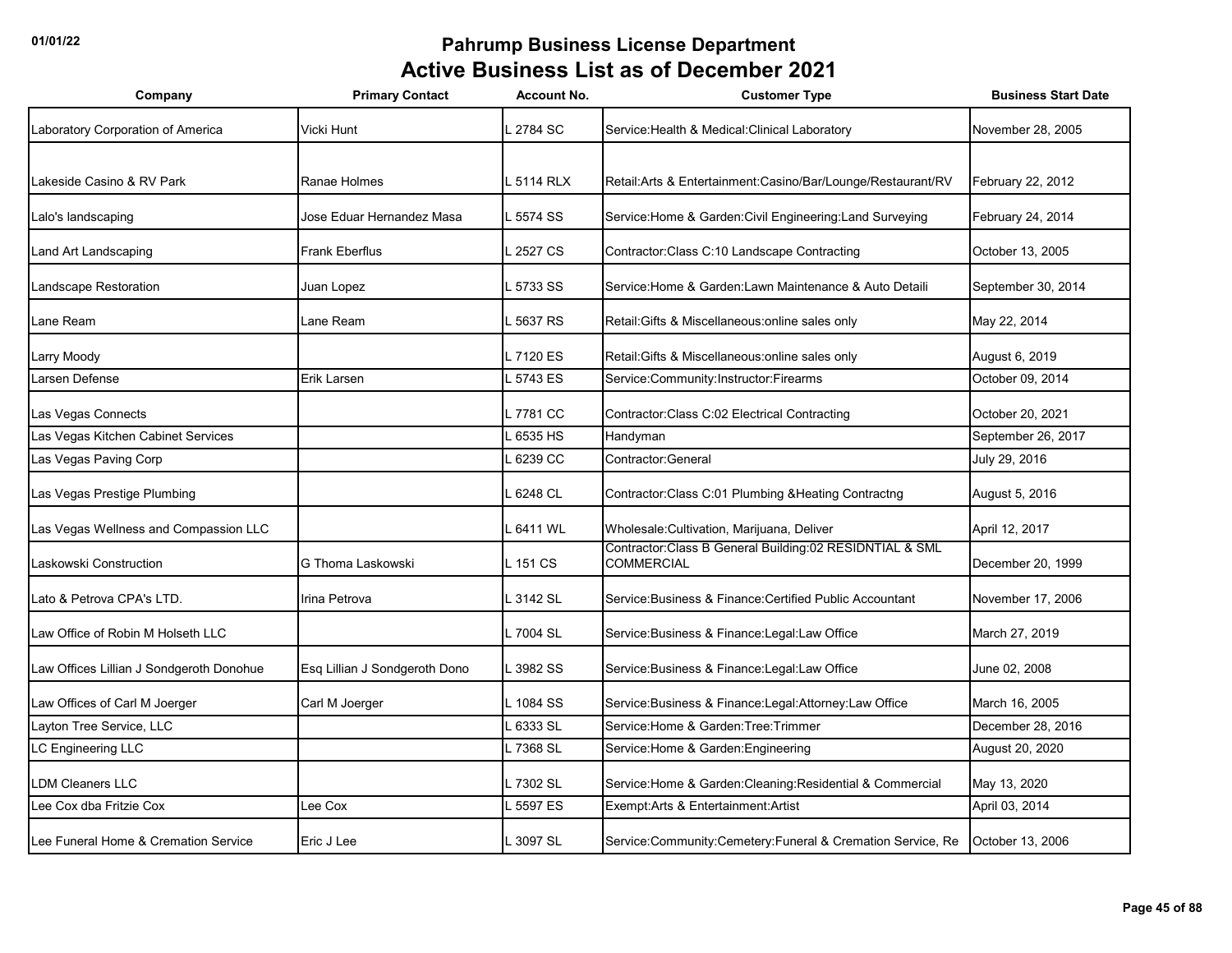| Company                              | <b>Primary Contact</b> | <b>Account No.</b> | <b>Customer Type</b>                                                               | <b>Business Start Date</b> |
|--------------------------------------|------------------------|--------------------|------------------------------------------------------------------------------------|----------------------------|
| Legacy Air                           |                        | L 7409 CC          | Contractor:Class C:21 Refrigerate & Air-Condition                                  | October 23, 2020           |
| Legacy Transit LLC                   |                        | L 7650 SL          | Service: Health & Medical: Medical Transportation                                  | June 11, 2021              |
| egion Solar Power                    |                        | L 7520 CL          | Contractor: Class C:02 Electrical Contracting                                      | February 09, 2021          |
| eisure Auto & Truck Sales            | arraine Leisure        | L 721 RS           | Retail:Automotive & Equipment:Used:Sales                                           | August 20, 2003            |
| Leming and Associates Inc            |                        | 6801 SC            | Service: Business & Finance: Bookkeeping: Income Tax<br>Preparation                | August 6, 2018             |
| Lennox National Account Services LLC |                        | .7534 CL           | Contractor:Class C:21 Refrigerate & Air-Condition:b AIR-<br><b>CONDITIONING</b>    | February 22, 2021          |
| Leonard The Firewood Man             |                        | L 7749 ES          | Exempt: Home & Garden                                                              | September 29, 2021         |
| Leslie's Swimming Pool Supplies      | Derek Peper            | L 114 RC           | Retail:Sports:Pool:Supplies                                                        | June 08, 2001              |
| Let's Chalk About It!                |                        | L 7171 RS          | Retail: Home & Garden: Home Decoration & unique gifts                              | October 7, 2019            |
| Let's Talk Graphics                  | Shane Coursen          | 4292 SS            | Service: Computers & Electronics: Internet: Website: Building &<br>hosting         | April 01, 2009             |
| Lexi Cleaning Services               | Maria Trejo Flores     | 5123 ES            | Service: Home & Garden: Cleaning: Housekeeping                                     | March 05, 2012             |
| Liberty Creek Hospice, LLC           |                        | L 7241 SL          | Service: Health & Medical: Care: Hospice                                           | January 17, 2020           |
| Liberty Ice, LLC                     |                        | $-6612$ WL         | Wholesale: Dining & Nightlife: Ice                                                 | January 19, 2018           |
| Red Rock LLC dba Liberty Tax         |                        | L 7421 SC          | Service: Business & Finance: Income Tax Preparation                                | 11/19/2020                 |
| Lifeguard Pool Maint.                |                        | 6451 CL            | Contractor: Class A General Engineering: 10 COMMERCIAL &<br><b>RESIDNTIAL POOL</b> | June 14, 2017              |
| Lighthouse Gift Shop                 | Judith A Ostermiller   | L 4742 RS          | Retail: Home & Garden: Home Decoration                                             | February 28, 2011          |
| Lil Dawg Amps & Pickups              |                        | L 7072 ES          | Exempt:Arts & Entertainment:Musical Instruments                                    | June 3, 2019               |
| INCARE, Inc.                         | Donald R Crisp         | 420 RC             | Retail: Health & Medical: Oxygen and Durable Medical Equi                          | March 19, 1998             |
| Linda Mahner                         | Linda Mahner           | 5681 ES            | Exempt: Arts & Entertainment                                                       | July 14, 2014              |
| Line x Line Realty                   |                        | 6159 SL            | Service: Home & Garden: Real Estate: Broker                                        | April 04, 2016             |
| Liquor & Tobacco Express             | Rajinder Raju          | 4828 RC            | Retail: Gifts & Miscellaneous: Tobacco products & liquor                           | May 04, 2010               |
| Lisa Bond Real Estate LLC            | Lisa Bond              | 5794 SL            | Service: Home & Garden: Real Estate                                                | January 07, 2015           |
| Lisia McCarty                        |                        | 6944 SS            | Service: Home & Garden: Real Estate: Agent                                         | February 4, 2019           |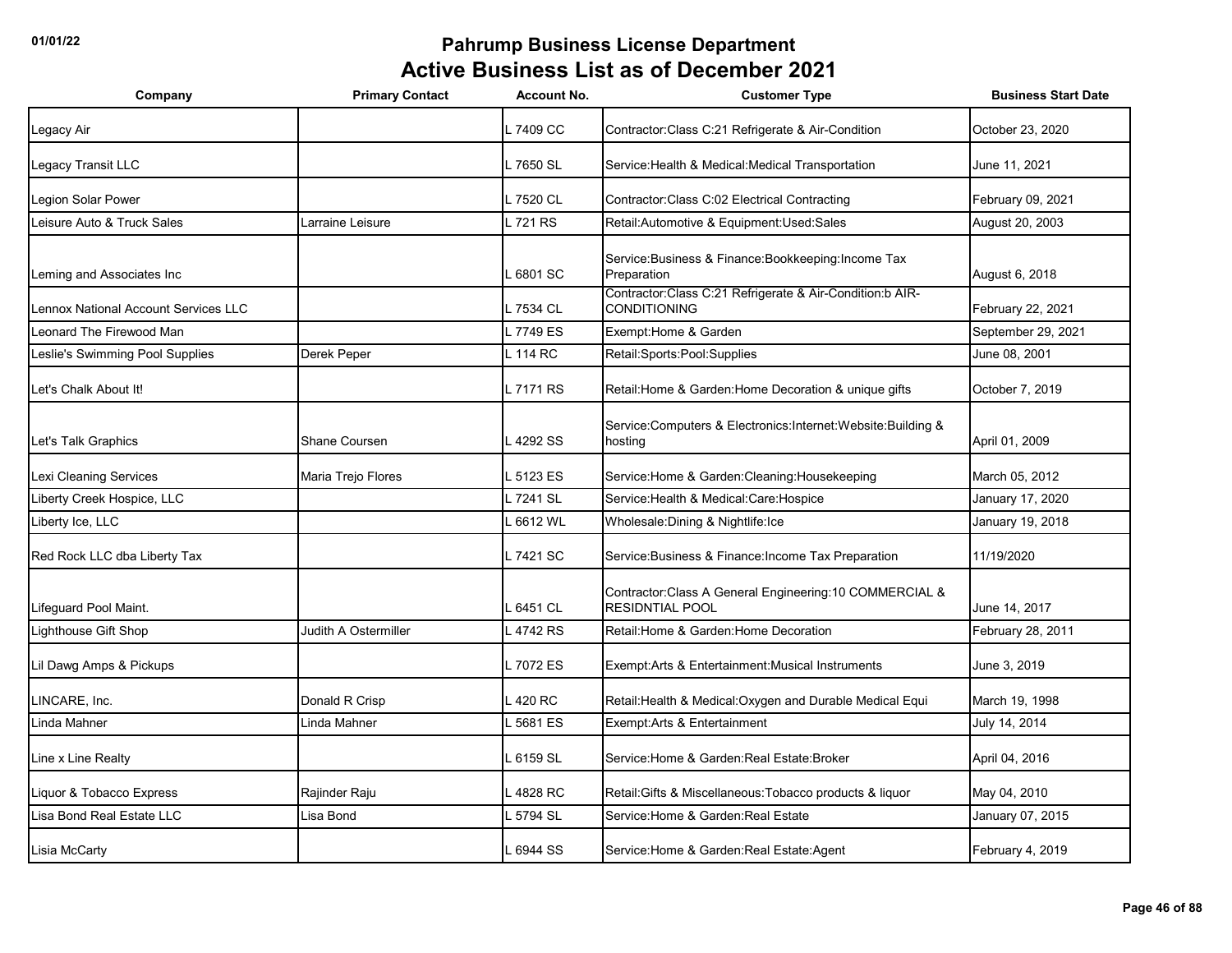| Company                                   | <b>Primary Contact</b> | <b>Account No.</b> | <b>Customer Type</b>                                                              | <b>Business Start Date</b> |
|-------------------------------------------|------------------------|--------------------|-----------------------------------------------------------------------------------|----------------------------|
| Little Caesars                            |                        | .7182 RL           | Retail: Dining & Nightlife: Pizza: Carryout only                                  | October 16, 2019           |
| Little Star Academy and Child Care, LLC   |                        | 6257 SC            | Service:Community:Child Care                                                      | September 12, 2016         |
| Living Free Health and Fitness, NonProfit |                        | 6568 NC            | Non-Profit: Health & Medical                                                      | November 8, 2017           |
| Lloyd Peugh Agency Inc.                   |                        | .6610 SC           | Service: Business & Finance: Insurance: Agency                                    | January 16, 2018           |
| <b>LMR Enterprises</b>                    | Lisa A Ballan          | 978 SS             | Service: Arts & Entertainment: Design: Graphic & Web                              | August 28, 2003            |
| LOANDEPOT.COM, LLC                        |                        | - 7494 SL          | Service: Business & Finance: Loan: Origination Mortgages, credit r                | December 28, 2020          |
| Lomax Wedding Films                       |                        | 7739 SS            | Service: Arts & Entertainment: Event Photography: Wedding                         | September 28, 2021         |
| Looks With Style II, LLC                  | Jean Whelan            | 4202 RL            | Retail: Beauty & Fashion: Salon: Full service                                     | January 09, 2009           |
| Loomis                                    | <b>Patrick Brown</b>   | 3496 SL            | Service: Automotive & Equipment: Car: Armored                                     | July 20, 2007              |
| Low, Low Liquor & Mini Mart               |                        | .7163 RL           | Retail: Gifts & Miscellaneous: Convenience Store                                  | October 3, 2019            |
| Lowlife Tattoo Company                    |                        | 6574 SS            | Retail: Beauty & Fashion: Tattoo                                                  | November 21, 2017          |
| Loyal Order of Moose                      | Larry Marshall         | $L$ 110 NC         | Non-Profit:Community:Benevolent Order                                             | June 22, 1994              |
| Lucky Z House and Office Cleaning Service |                        | 7783 SS            | Service: Home & Garden: Cleaning: Housekeeping                                    | October 22, 2021           |
| Lux Motors, LLC                           |                        | 6785 RL            | Retail: Automotive & Equipment: Auto                                              | July 19, 2018              |
| <b>LV Criminal Defense</b>                |                        | .6102 SL           | Service: Business & Finance: Consulting: Law firms                                | February 05, 2016          |
| LV Iron & Steel                           |                        | .7585 CC           | Contractor: Class C:14 Steel Reinforcing & Erection: b<br><b>STRUCTURAL STEEL</b> | April 14, 2021             |
| LV Service Solutions LLC                  |                        | 6486 CL            | Contractor:Class C:21 Refrigerate & Air-Condition:b AIR-<br><b>CONDITIONING</b>   | July 24, 2017              |
| Lyfe is Beautiful LLC                     |                        | _7571 SL           | Service: Health & Medical: Rehabilitative Mental Health                           | April 02, 2021             |
| Lynn M Tynan Lyft Driver                  |                        | L 7188 ES          | Service: Lyft Driver                                                              | November 4, 2019           |
| M & J Janitorial Service                  | Jesus Ceja             | M 4063 SS          | Service: Home & Garden: Cleaning: Janitorial                                      | August 12, 2008            |
| M & K Heating & Cooling Services          |                        | M 7241 CC          | Contractor: Class C:21 Refrigerate & Air-Condition                                | January 17, 2020           |
| M and M Landcare                          |                        | M 6505 SP          | Service: Home & Garden: Landscape Maintenance                                     | August 17, 2017            |
| M & R Landscaping                         | Roy Rivera             | M 4320 CL          | Contractor: Class C:10 Landscape Contracting                                      | November 20, 2009          |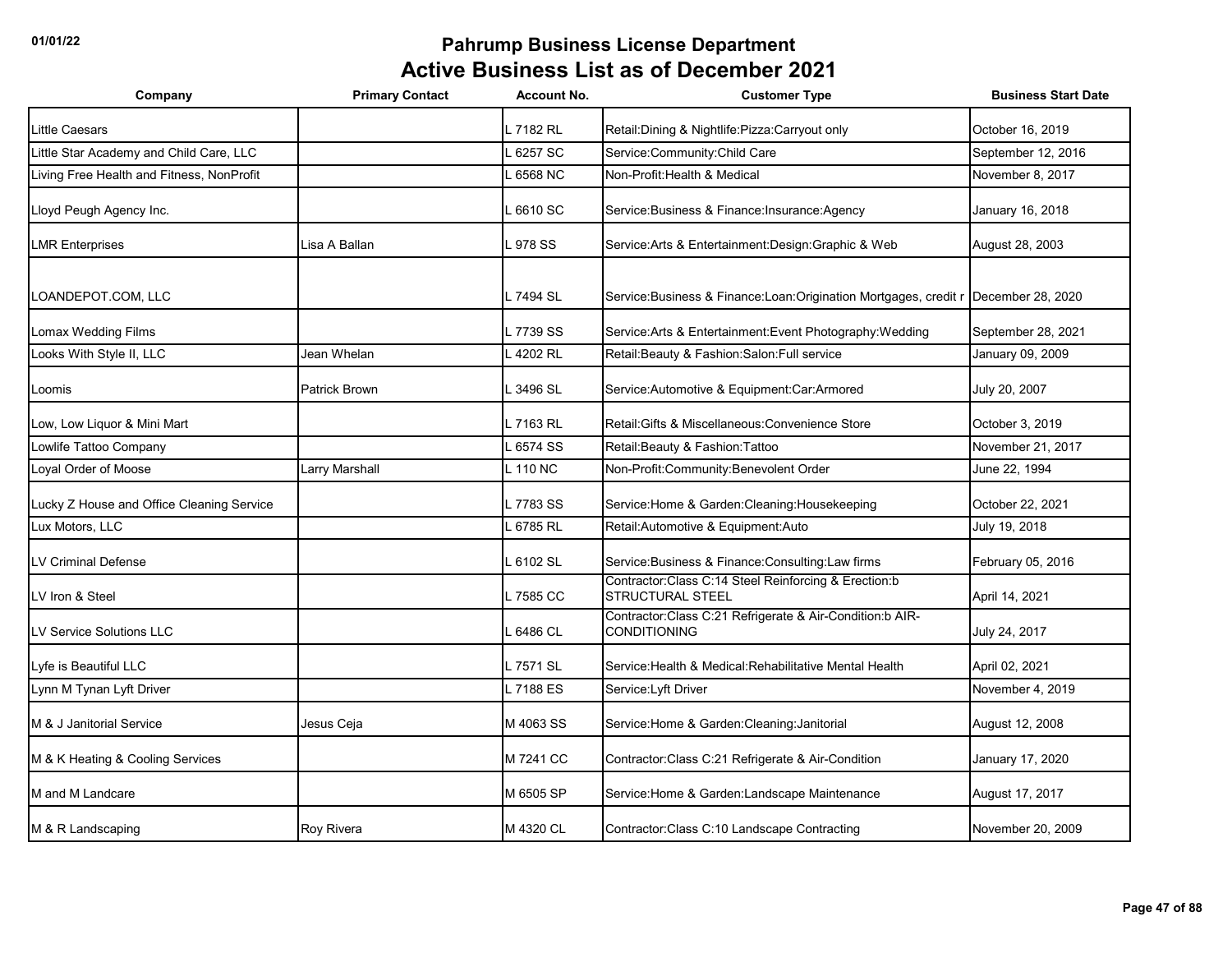| Company                                   | <b>Primary Contact</b>    | <b>Account No.</b> | <b>Customer Type</b>                                                           | <b>Business Start Date</b> |
|-------------------------------------------|---------------------------|--------------------|--------------------------------------------------------------------------------|----------------------------|
| $M + S$ Electric                          |                           | M 6546 CC          | Contractor: Class C:02 Electrical Contracting                                  | October 5, 2017            |
| M. Roberson, M.D., P.C.                   |                           | M 7056 SC          | Service: Health & Medical                                                      | May 14, 2019               |
| MacAuto LLC                               |                           | M 7642 RL          | Retail:Automotive & Equipment:Used:Sales                                       | June 07, 2021              |
| Mackovski Builders                        |                           | M 7602 CS          | Contractor: Class B General Building: 02 RESIDNTIAL & SML<br><b>COMMERCIAL</b> | May 07, 2021               |
| <b>MACKS Mountain Shaved Ice</b>          |                           | M 7314 RS          | Retail: Dining & Nightlife: Ice: Shaved: Mobile                                | June 9, 2020               |
| Maddog Traditional Archery, LLC           |                           | M 5928 RL          | Retail: Gifts & Miscellaneous                                                  | May 18, 2015               |
| <b>Mag Aviation Fuel</b>                  |                           | M 6527 RP          | Retail: Aviation: Aviation Fuel. Self-Serve                                    | September 20, 2017         |
| Magers MetalArt & Consulting LLC          |                           | M 7216 SL          | Retail: Arts & Entertainment: Crafts: Metal                                    | December 13, 2019          |
| Magic Broom Cleaning Co.                  |                           | M 7644 SS          | Service: Home & Garden: Cleaning: Housekeeping                                 | June 07, 2021              |
| Magic Hands Massage                       |                           | M 7560 SC          | Service: Health & Medical: Reflexology, Massage Therapy, &                     | March 24, 2021             |
| Mail, Messages & More                     | Andrew A Morici           | M 2006 RS          | Service:Community:Mail:Courier:Packages & letters                              | November 30, 2004          |
| Majestic View Realty                      | Andra Braden              | M 5573 SC          | Service: Home & Garden: Real Estate: Broker                                    | February 21, 2014          |
| Make Over Studio                          |                           | M 7275 SP          | Retail: Beauty & Fashion: Salon                                                | March 9. 2020              |
| <b>Make Studios LLC</b>                   |                           | M 7631 CL          | Contractor: Class B General Building: 02 RESIDNTIAL & SML<br>COMMERCIAL        | May 21, 2021               |
| Maldonado's Handyman Lawn Maintenance     | Carmen Maldonado          | M 2191 HS          | Handyman                                                                       | April 06, 2005             |
| Mammoth Underground, LLC                  | Kathy Bergman             | M 4347 CL          | Contractor: Class C:02 Electrical Contracting                                  | May 21, 2009               |
| Marcelino's Healing Arts                  | <b>Marcelino Martinez</b> | M 441 SS           | Service: Health & Medical: Massage                                             | September 12, 1995         |
| Marci Wells                               |                           | M 6220 SS          | Service: Home & Garden: Real Estate: Agent                                     | June 15, 2016              |
| Maria's Taco Shop                         |                           | M 6984 RS          | Retail: Dining & Nightlife: Mexican: Take Out                                  | March 15, 2019             |
| Marianne Hazelitt D.O. Professional Assoc |                           | M 6742 SC          | Service: Health & Medical: Care                                                | June 14, 2018              |
| <b>Marilu Scott</b>                       |                           | M 6949 ES          | Service: Business & Finance: Income Tax Preparation & Audit                    | February 8, 2019           |
| Marinus A Van Muyden                      | Marinus A Van Muyden      | M 3867 EX          | Exempt: Arts & Entertainment: Woodworking & Crafts                             | March 18, 2008             |
| Mark's Gutter Service & Repair            |                           | M 7305 ES          | Service: Home & Garden: Manufacture: Home: Installation                        | May 19, 2020               |
| Mark's Service Center LLC                 | Mark Costanzo             | M 2086 RL          | Retail: Home & Garden: Janitorial & Maintenance                                | August 22, 2003            |
| Markovitch & Associates, Inc.             | Kathy Markovitch          | M 2549 SC          | Service: Business & Finance: Bookkeeping                                       | October 27, 2005           |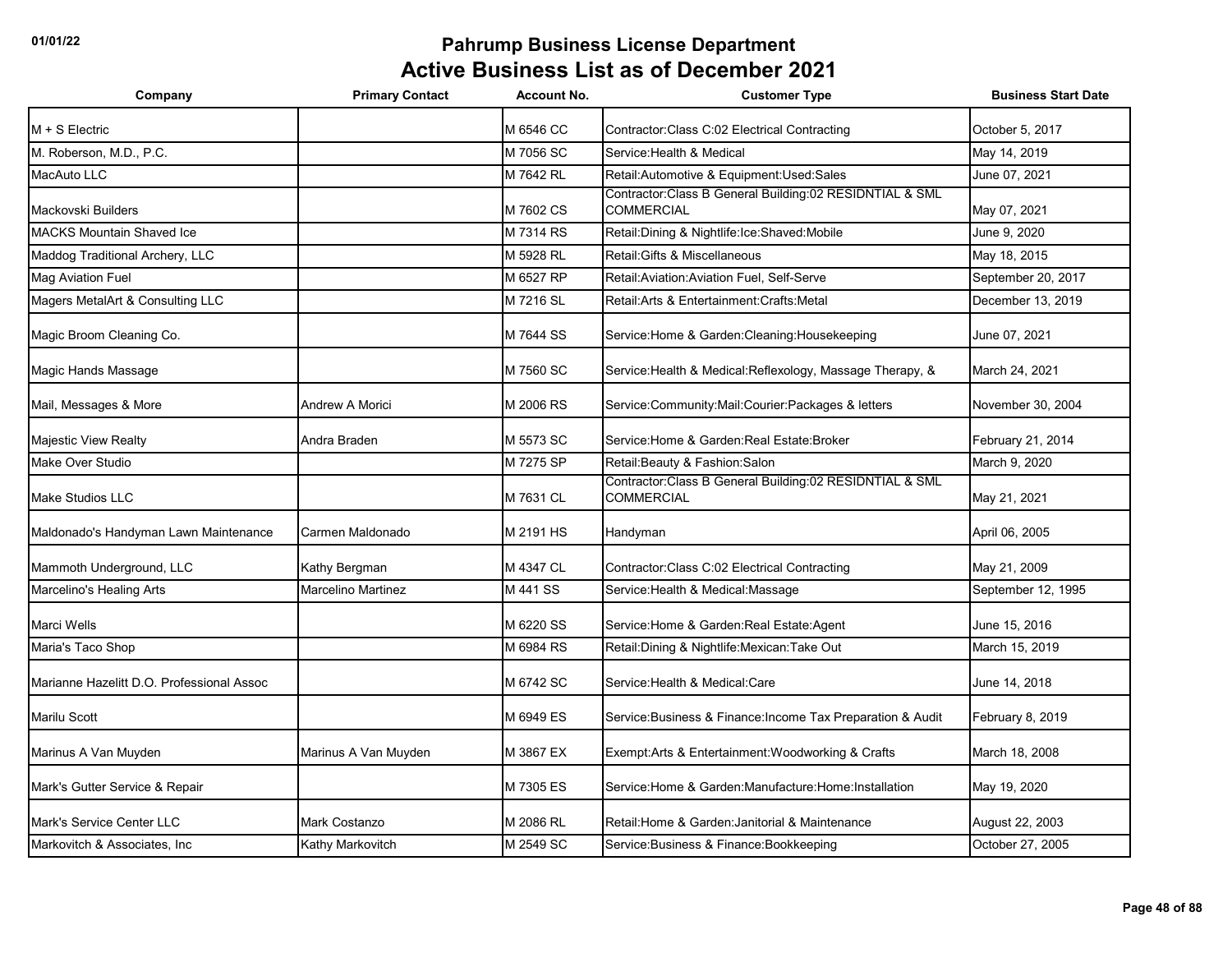| Company                                  | <b>Primary Contact</b>  | <b>Account No.</b> | <b>Customer Type</b>                                                               | <b>Business Start Date</b> |
|------------------------------------------|-------------------------|--------------------|------------------------------------------------------------------------------------|----------------------------|
| Martin Harris Construction, LLC          | Frank Martin            | M 5835 CL          | Contractor: Class A General Engineering                                            | February 05, 2015          |
| <b>Martin Motnik</b>                     | Martin Motnik           | M 4564 SS          | Service: Arts & Entertainment: Music: Musician                                     | September 10, 2010         |
| Martins Handyman Improvements Service    |                         | M 7381 ES          | Exempt:Handyman                                                                    | September 14, 2020         |
| Martin's RV & Auto Repair                | <b>Eduardo Oliveros</b> | M 4258 RS          | Service: Automotive & Equipment: RV: Repair & Service                              | September 22, 2009         |
| <b>Marty Greenfield</b>                  | Marty Greenfield        | M 4943 SS          | Service: Beauty & Fashion: Jewelry: Consultation & Appraisals                      | August 25, 2011            |
| Mary K Lewis                             | Mary K Lewis            | M 5732 ES          | Exempt: Arts & Entertainment                                                       | September 23, 2014         |
| Maserios Landscape Maintenance           | Mario E Serna           | M 2532 HL          | Handyman                                                                           | October 17, 2005           |
| Master Kenneth S. Niess' Kung-Fu Academy |                         | M 7853 ES          | Exempt: Arts & Entertainment                                                       | January 13, 2022           |
| <b>Mastercraft Electronics Inc</b>       | Ivan Gati               | M 5778 CC          | Contractor: Class C:02 Electrical Contracting                                      | December 04, 2014          |
| Mastertech Computers Corporation         |                         | M 7051 SC          | Service: Computers & Electronics                                                   | May 8, 2019                |
| Mathew F. Ursua, LLC                     |                         | M 7144 RL          | Retail: Home & Garden: Real Estate                                                 | September 10, 2019         |
| Matrix NV, LLC                           |                         | M 6446 WL          | Wholesale: Cultivation, Marijuana, Deliver                                         | May 31, 2017               |
| Maughan Photography                      | Doug Maughan            | M 4338 SC          | Service: Media: Advertising                                                        | May 11, 2009               |
| Maui Pools, Inc.                         |                         | M 6627 CC          | Contractor: Class A General Engineering: 10 COMMERCIAL &<br><b>RESIDNTIAL POOL</b> | February 12, 2018          |
| Maureen Patricia & Thomas Van Atkins     |                         | M 5935 ES          | Exempt:Media:Advertising                                                           | June 04, 2015              |
| Maverik, Inc.                            | Kenneth Rash            | M 4835 RC          | Retail: Gifts & Miscellaneous: Convenience Store: Gas Station                      | May 12, 2011               |
| Maynestreet L.L.C.                       |                         | M 7250 SL          | Service:Computers & Electronics:Internet:Website:Design,<br>Consulting, Hosting, & | February 3, 2020           |
| Mayola Luster                            | Mayola Luster           | M 5313 ES          | Retail: Health & Medical: Medical Supplies & Transport                             | November 14, 2012          |
| Mazlo Transport LLC                      | Amanda Mazlo            | M 4460 SL          | Service: Automotive & Equipment: Auto Transport                                    | April 29, 2010             |
| MB Clean-Up Services                     |                         | M 6580 SS          | Service: Home & Garden: Cleaning: Residential & Commercial                         | December 5, 2017           |
| MB Unlimited, LLC                        |                         | M 6719 HL          | Handyman                                                                           | May 21, 2018               |
| McAngus Western Wear                     | Gayle L McCaslin        | M 190 WS           | Wholesale:Design/Manufacture Clothing                                              | August 02, 1995            |
| <b>MCC Enterprises LLC</b>               |                         | M 6829 SL          | Service: Home & Garden: Real Estate: Agent                                         | September 25, 2018         |
| McCarthy Building Companies, Inc.        | Rob Fournier            | M 4501 CC          | Contractor: Class AB General Building & Eng                                        | June 22, 2010              |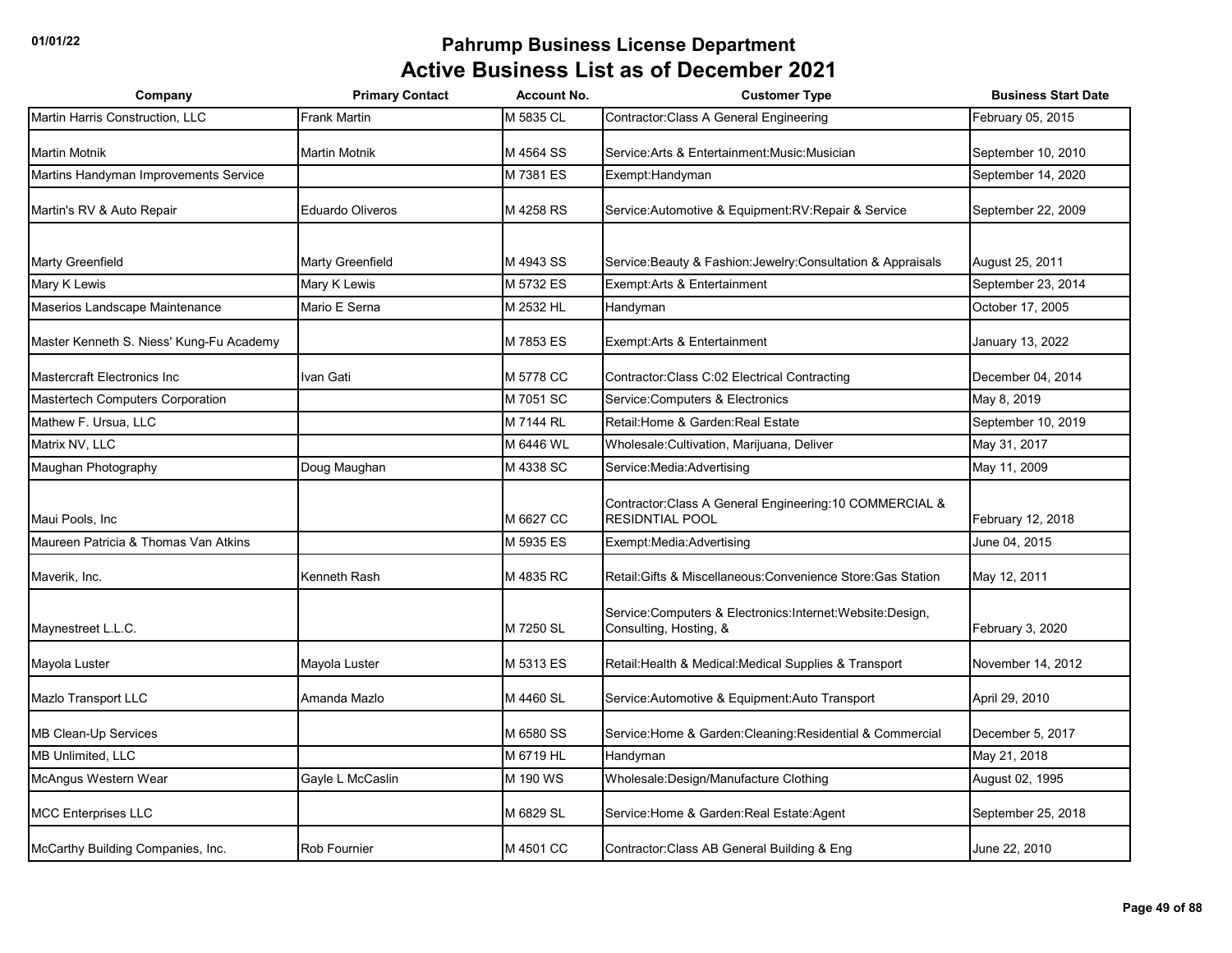| Company                                  | <b>Primary Contact</b>   | <b>Account No.</b> | <b>Customer Type</b>                                                         | <b>Business Start Date</b> |
|------------------------------------------|--------------------------|--------------------|------------------------------------------------------------------------------|----------------------------|
| McDonald's                               |                          | M 6121 SL          | Service: Dining & Nightlife                                                  | February 24, 2016          |
| McGuire's Just For Paws Mobile Pet Salon |                          | M 7075 SS          | Service:Animal:Dog:Grooming:Mobile                                           | June 6, 2019               |
| McIntosh Communications Inc.             | Patricia McIntosh        | M 470 RC           | Retail: Computers & Electronics: Cell: Sales & service                       | July 25, 1996              |
| <b>McMillan Painting Contractors</b>     | John McMillan            | M 5617 CP          | Contractor                                                                   | April 25, 2014             |
| <b>McSwains Artistic Metal Works</b>     |                          | M 7093 RS          | Retail: Arts & Entertainment: Crafts: Metal                                  | July 9, 2019               |
| Meadows Bank                             | <b>Chris R Swendseid</b> | M 4288 SC          | Service: Business & Finance: Bank: Commercial                                | October 21, 2009           |
| Meadows Home Health Services, LLC        |                          | M 7160 SL          | service, home health                                                         | September 26, 2019         |
| <b>Medical Air Services Association</b>  | Michael Page             | M 5797 SS          | Service: Health & Medical: Counseling                                        | January 12, 2015           |
| Medora Cleaning Services LLC             |                          | M 7178 SL          | Service: Home & Garden: Cleaning: Carpet: Floor care                         | October 16, 2019           |
| <b>Mendoza Services</b>                  |                          | M 6021 SS          | Exempt: Handyman                                                             | October 08, 2015           |
| Merchants Building Maintance, LLC        |                          | M 6226 SC          | Service: Home & Garden: Cleaning: Janitorial                                 | July 06, 2016              |
| Mercy Air Service, Inc                   | Jody Landa               | M 462 SC           | Service: Health & Medical: Air ambulance                                     | December 12, 2001          |
| Merica Mobile Detailing LLC              |                          | M 7611 SL          | Service: Automotive & Equipment: Car: Detailing: Mobile                      | May 03, 2021               |
| Metro Fire Equipment Inc                 |                          | M 6545 CC          | Contractor: Class C:41 Fire Protection Contracting                           | October 4, 2017            |
| <b>MEZA MECHANICAL LLC</b>               |                          | M 7518 CL          | Contractor: Class C:21 Refrigerate & Air-Condition                           | fEBRUARY 09, 2021          |
| Michael A. Billiter                      | Michael A Billiter       | M 2178 SS          | Service: Automotive & Equipment: Car: Mechanic: Repair shop                  | March 30, 2005             |
| Michael A. Billiter (Handyman)           | Michael A Billiter       | M 2177 HS          | Handyman                                                                     | March 30, 2005             |
| Michael Strain Builders, Inc.            |                          | M 7083 CC          | Contractor:Class B General Building:02 RESIDNTIAL & SML<br><b>COMMERCIAL</b> | June 17, 2019              |
| Miguel's Jerky                           | Maria Nunez              | M 3901 RS          | Retail: Dining & Nightlife: Roadside                                         | April 09, 2008             |
| <b>Milgard Manufacturing</b>             | Cambria Allen            | M 2891 CC          | Contractor: Class C:08 Glass & Glazing Contracting                           | May 15, 2006               |
| Mind Your Books Education Inc            |                          | M 7152 NC          | Service:Community:Tutoring:Service                                           | September 13, 2019         |
| Minicozzi Law Offices                    | Michelle Thorn           | M 785 SC           | Service: Business & Finance: Legal: Attorney: Law Office                     | March 27, 1997             |
| Miracle-Ear                              |                          | M 7036 SL          | Service: Health & Medical: Hearing Aids                                      | April 24, 2019             |
| Miracle Clean                            | <b>Brittony Capron</b>   | M 5133 SS          | Service: Home & Garden: Cleaning                                             | March 12, 2012             |
| Miracles of Madness Incorporated         |                          | M 7548 NC          | Non-Profit:Community                                                         | March 12, 2021             |
| Misc Business License                    |                          | Misc               | <b>Misc</b>                                                                  | <b>Misc</b>                |
| Misc Office                              |                          | Misc               | Misc                                                                         | <b>Misc</b>                |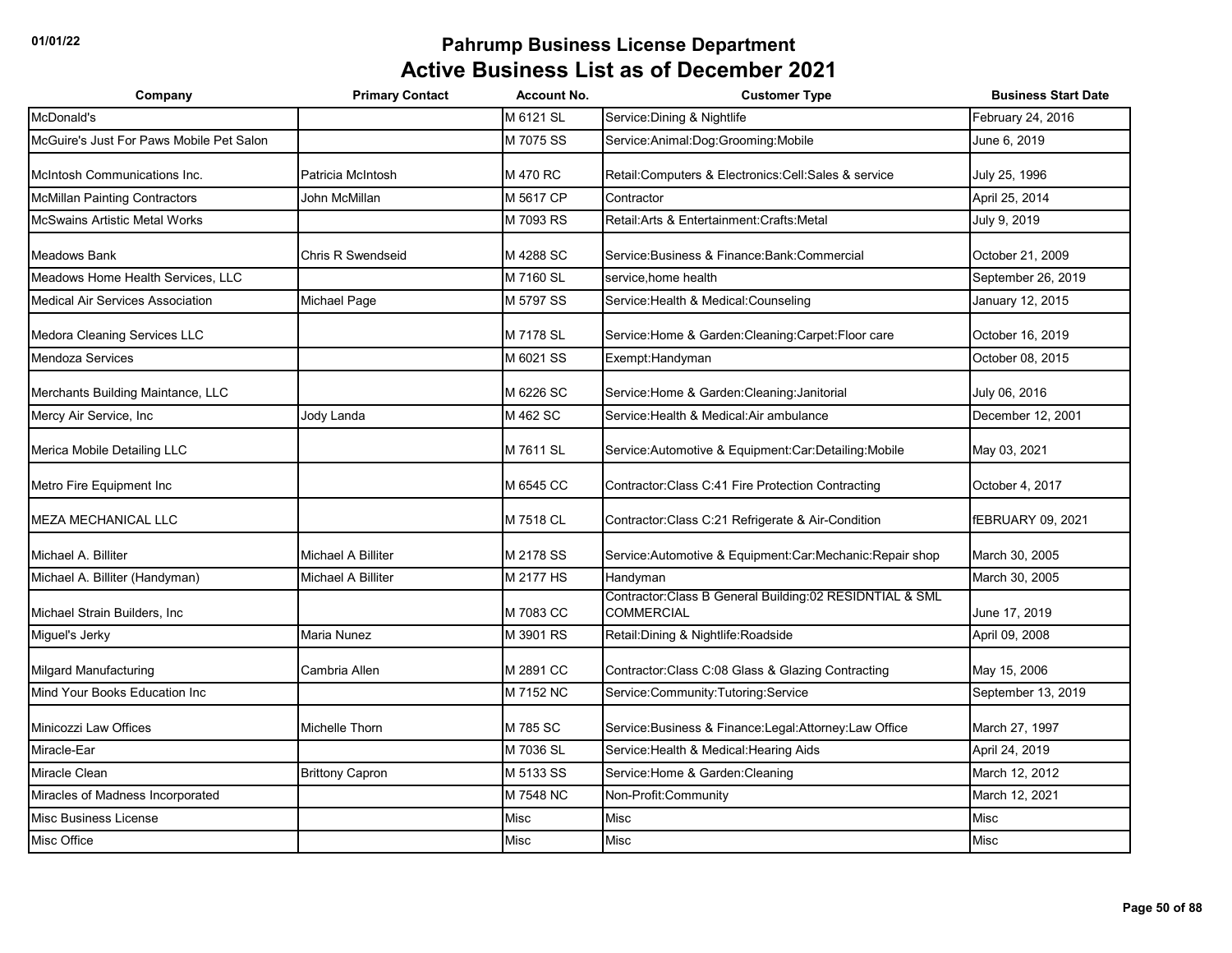| Company                            | <b>Primary Contact</b> | <b>Account No.</b> | <b>Customer Type</b>                                                               | <b>Business Start Date</b> |
|------------------------------------|------------------------|--------------------|------------------------------------------------------------------------------------|----------------------------|
| Mission West Pools and Spas        |                        | M 7257 CS          | Contractor: Class A General Engineering: 10 COMMERCIAL &<br><b>RESIDNTIAL POOL</b> | February 13, 2020          |
| Mix It Up Academy LLC              |                        | M 7674 SL          | Service:Arts & Entertainment:Martial Arts School                                   | July 13, 2021              |
| MJ Handyman                        |                        | M 6103 ES          | Exempt: Handyman                                                                   | February 10, 2016          |
| MK House Consulting, Inc.          |                        | M 7842 CC          | Contractor: Class B General Building: 02 RESIDNTIAL & SML<br><b>COMMERCIAL</b>     | December 30, 2021          |
| <b>MO Construction, LLC</b>        |                        | M 7304 CL          | Contractor: Class B General Building: 02 RESIDNTIAL & SML<br>COMMERCIAL            | May 15, 2020               |
| Moapa Valley Builders LLC          |                        | M 7495 CL          | Contractor: Class B General Building: 02 RESIDNTIAL & SML<br><b>COMMERCIAL</b>     | January 4, 2021            |
| Mobile Locksmith Too               |                        | M 7658 SC          | Service: Home & Garden: Locksmith: Mobile                                          | June 23, 2021              |
| Mode by GM Financial               |                        | M 7608 SC          | Service: Automotive & Equipment: Motor Vehicle Finance                             | April 29, 2021             |
| Mode by GM Financial Leasing       |                        | M 7609 SC          | Service: Automotive & Equipment: Motor Vehicle Leasing                             | April 29, 2021             |
| Modern Aspect Design               | Louise King            | 5447 SP            | Service: Graphic, Design                                                           | August 26, 2013            |
| Mohave Dermatology                 |                        | M 6447 SC          | Service: Health & Medical: Dermatologist                                           | February 21, 2017          |
| Mojave Desert Honey Company        |                        | M 7059 WL          | Retail: Beauty & Fashion: Beauty Supply                                            | May 17, 2019               |
| Molina's Carwash                   | Ventura Herna Molina   | M 5705 SS          | Service: Automotive & Equipment: Car: Wash                                         | August 25, 2014            |
| Mom's Diner                        | Larry Chumley          | M 4356 RC          | Retail: Dining & Nightlife: Diner                                                  | May 28, 2009               |
| Mom and Pop Caregiving Agency, Inc |                        | M 7320 SC          | Service: Health & Medical: Care: Personal Assistance                               | June 15, 2020              |
| Mona Lisa Dickerson, LLC           |                        | M 5993 SL          | Service: Business & Finance: Broker                                                | September 08, 2015         |
| Montes Landscaping                 |                        | M 7003 ES          | Service: Home & Garden: Landscaping                                                | March 28, 2019             |
| Montgomery's Restoration           |                        | M 6519 ES          | Exempt:Handyman                                                                    | September 6, 2017          |
| Morales Construction, Inc.         | <b>Megan Morales</b>   | M 3125 CC          | Contractor: Class A General Engineering                                            | November 09, 2006          |
| Moreno Electric LLC                |                        | M 7342 CL          | Contractor: Class C:02 Electrical Contracting                                      | July 22, 2020              |
| Morse Electric, Inc.               |                        | M 6141 CC          | Contractor: Class A General Engineering: 02 HIGHWAYS                               | March 16, 2016             |
| Motivational Systems, Inc.         | Linda Forman           | M 2951 CC          | Contractor: Class C:06 Erecting Signs                                              | June 27, 2006              |
| Motley Mutts Mobile Grooming       |                        | M 7176 SL          | Service: Animal: Dog: Grooming: Mobile                                             | October 16, 2019           |
| Motorsport Adventures LLC          |                        | M 6784 SL          | Service: Travel & Transportation: Guided Tours                                     | July 18, 2018              |
| Motts Bounce House Rentals         | <b>Steve Mott</b>      | M 4827 ES          | Service: Arts & Entertainment: Bounce House Rental                                 | May 02, 2011               |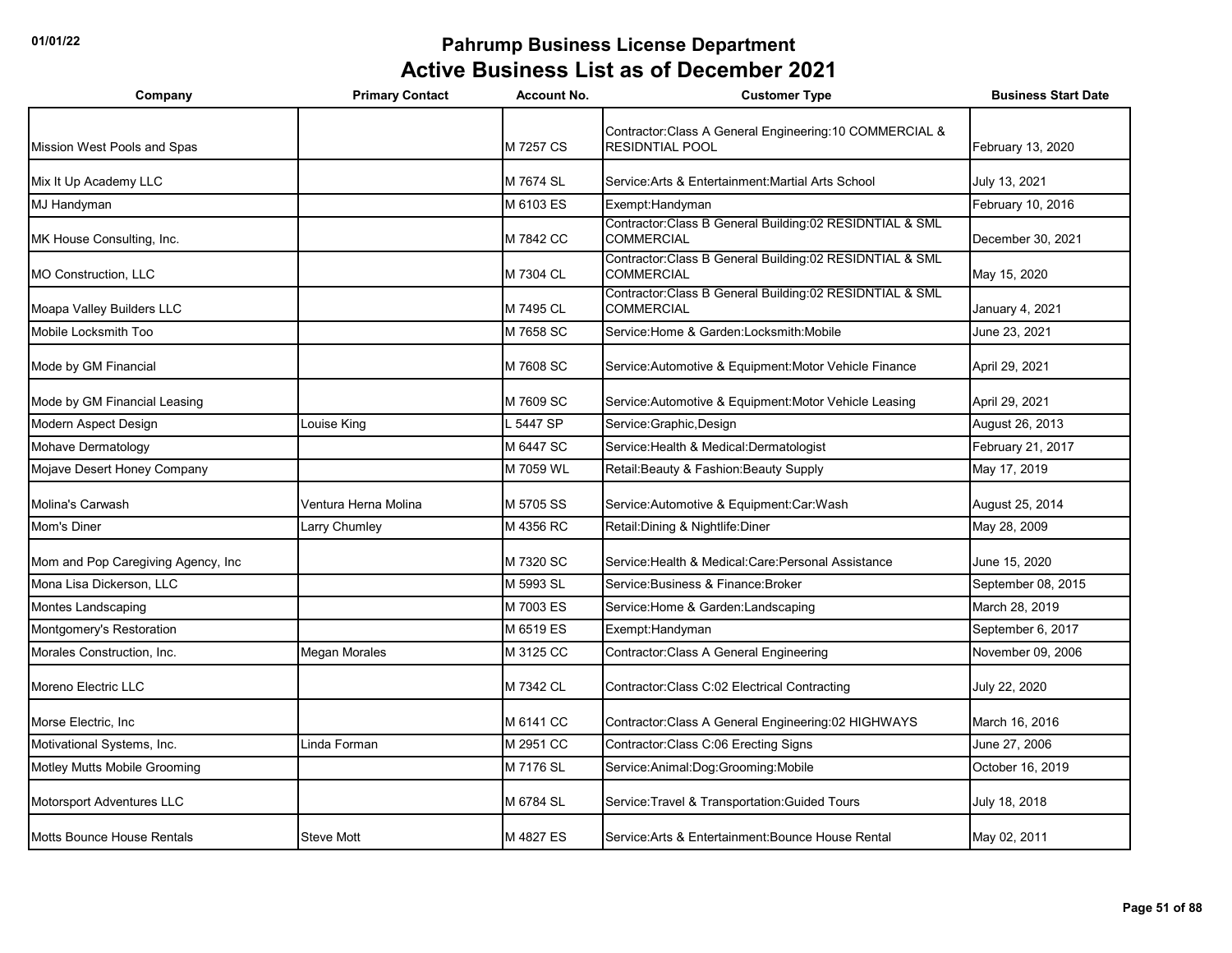| Company                             | <b>Primary Contact</b> | <b>Account No.</b> | <b>Customer Type</b>                                                    | <b>Business Start Date</b> |
|-------------------------------------|------------------------|--------------------|-------------------------------------------------------------------------|----------------------------|
| Mountain Falls Golf Club            | <b>Terry Connelly</b>  | M 1948 SL          | Service:Sports:Golf                                                     | October 18, 2004           |
| Mountain Falls Golf Club (Pro Shop) | Terry Connelly         | M 1949 RL          | Retail:Sports:Golf:Supplies                                             | October 18, 2004           |
| Mountain Falls, LLC                 | Denise Meeker          | M 1947 CL          | Service: Home & Garden: Real Estate: Development                        | October 18, 2004           |
| <b>Mountain Pine Construction</b>   |                        | M 6360 CC          | Contractor: Class A General Engineering                                 | February 8, 2017           |
| Mountain West Lawyers               | <b>Gary Godfrey</b>    | M 5401 SC          | Service: Business & Finance: Legal: Attorney                            | June 18, 2013              |
| Mourning Star Tattoo Parlour        |                        | M 7356 SL          | Service: Beauty & Fashion: Tattoo                                       | August 10, 2020            |
| <b>MP</b> Construction Inc.         | Mauro Pereira          | M 5201 CC          | Contractor: Class C:03 Carpentry, Maint & Minor Repr                    | June 7, 2012               |
| Mr. FixIT                           |                        | M 7544 HS          | Handyman, small repair                                                  | March 05, 2021             |
| <b>MRC Rentals</b>                  | Marilyn Champlin       | M 4327 SS          | Service: Automotive & Equipment: Heavy Equipment Rental                 | December 07, 2009          |
| MrDogbees LLC                       |                        | M 7802 RL          | Retail: Arts & Entertainment: Woodworking                               | November 12, 2021          |
| Mrs. Clean and Shine                |                        | M 6030 ES          | Exempt: House Cleaning                                                  | October 26, 2015           |
| <b>Muller Construction</b>          |                        | M 6822 CL          | Contractor: Class A General Engineering                                 | September 11, 2018         |
| Murphy Electric, Inc.               | Joseph A Murphy, III   | M 2671 CC          | Contractor: Class C:02 Electrical Contracting                           | January 25, 2006           |
| Musicklan Enterprises, LLC          | <b>Brian Musick</b>    | M 3186 RL          | Retail: Computers & Electronics: Internet: Sales                        | December 29, 2006          |
| Musicklan Investments LLC           | Sherri L Musick        | M 4214 SL          | Service: Home & Garden: Real Estate: Investing                          | January 23, 2009           |
| <b>MW Stained Glass Werks</b>       | Donna Miller           | M 5700 ES          | Exempt: Arts & Entertainment                                            | August 11, 2014            |
| MXR Imaging, Inc.                   |                        | M 6717 RC          | Retail: Health & Medical: Equipment                                     | May 18, 2018               |
| My Handy Man                        | James Cavan Myers      | M 4975 HS          | Handyman                                                                | September 23, 2011         |
| My Hearing Centers, LLC             |                        | M 7773 RL          | Retail: Health & Medical: Medical Supplies & Transport: Hearing<br>Aids | October 12, 2021           |
| My Thai                             | Maneerat Simpson       | M 3299 RC          | Retail: Dining & Nightlife: Thai Food                                   | March 15, 2007             |
| Nad Engineering Inc.                |                        | N 7776 SC          | Service: Home & Garden: Civil Engineering                               | October 18, 2021           |
| NAILS~SPA etc                       |                        | N 7332 SS          | Service: Beauty & Fashion: Salon: Nails, Pedicures & Sales              | July 13, 2020              |
| Nancy Walton                        | Nancy Walton           | N 5628 ES          | Exempt:Arts & Entertainment                                             | May 06, 2014               |
| Nathan Adelson Hospice              | Shelly Heppler         | N 102 NC           | Non-Profit: Health & Medical: Care for the terminally ill               | November 30, 1999          |
| National Construction Rentals, Inc. | Maria Mendoza          | N 3230 SC          | Service: Automotive & Equipment: Rental of Construction Equip           | January 30, 2007           |
| National Entertainment Network LLC  | Jennifer Hoon          | N 5332 RL          | Retail: Automotive & Equipment: Vending Machine                         | December 17, 2012          |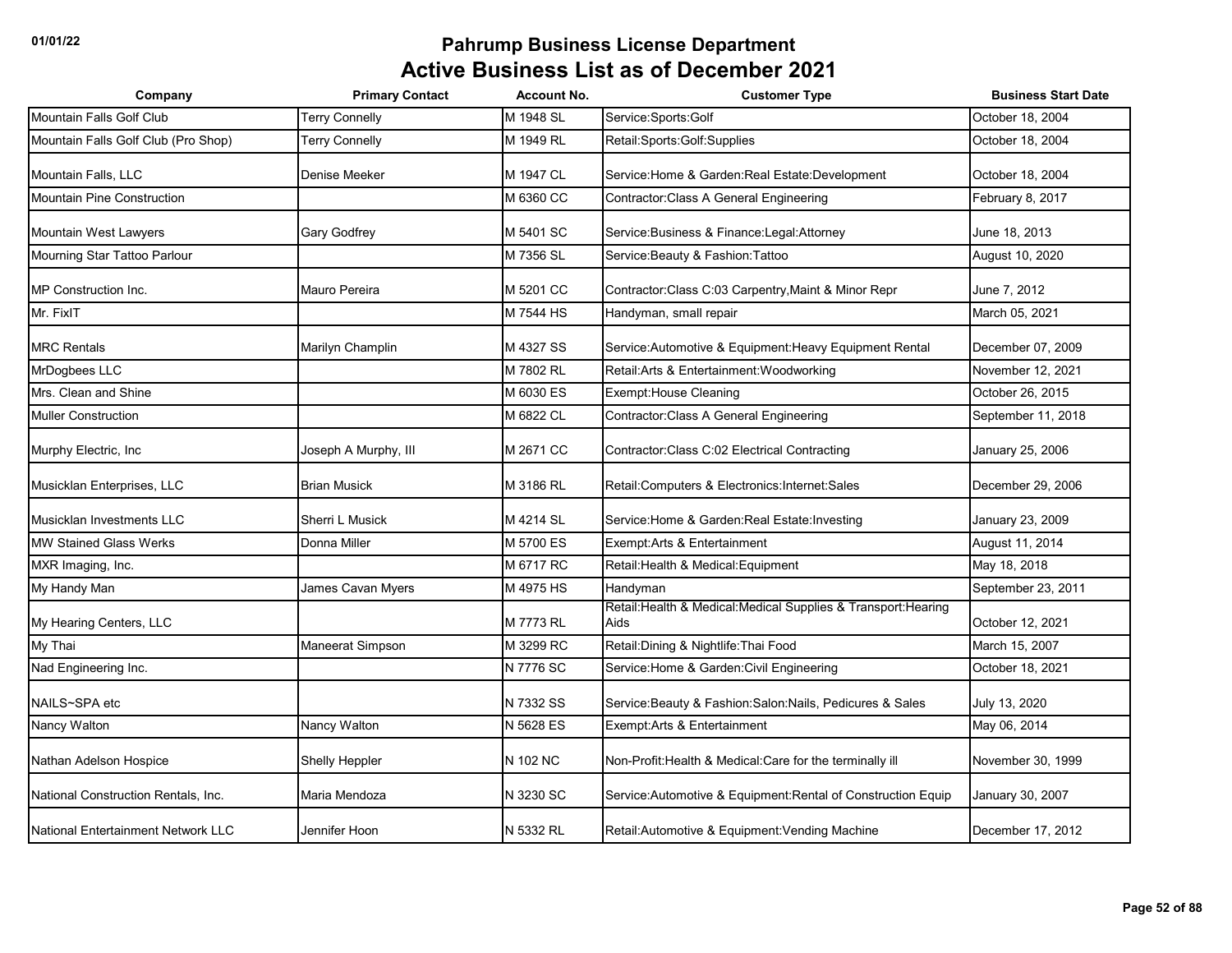| Company                               | <b>Primary Contact</b>   | <b>Account No.</b> | <b>Customer Type</b>                                                                                      | <b>Business Start Date</b> |
|---------------------------------------|--------------------------|--------------------|-----------------------------------------------------------------------------------------------------------|----------------------------|
| National Retail Services Group, INC.  |                          | N 7660 CC          | Contractor: Class B General Building: 02 RESIDNTIAL & SML<br><b>COMMERCIAL</b>                            | June 25, 2021              |
| National Signs, LLC                   | <b>Rick Minoski</b>      | N 3123 CL          | Contractor: Class C:06 Erecting Signs                                                                     | November 09, 2006          |
| <b>National Trench Safety</b>         | Shelly Bangerter         | N 5382 RL          | Retail: Automotive & Equipment: Equipment: Rental & Sales                                                 | March 8, 2013              |
| Nationwide Pool Design, LLC           |                          | N 5949 CL          | Contractor: Class A General Engineering: 10 COMMERCIAL &<br>RESIDNTIAL POOL: d POOLS & SPAS OF FIBERGLASS | June 22, 2015              |
| NCMM, LLC                             |                          | N 6525 WL          | Wholesale: Recreational Marijuana                                                                         | September 13, 2017         |
| NCMM, LLC                             |                          | N 6329 WL          | Wholesale: Cultivation, Marijuana                                                                         | December 14, 2016          |
| NCMM, LLC                             |                          | N 6328 WL          | Wholesale: Cultivation, Marijuana                                                                         | December 14, 2016          |
| NectarTek LLC                         |                          | N 6900 WL          | Retail: Health & Medical: Hemp Manufacturing & Extraction                                                 | December 20, 2018          |
| Nedco Supply                          | Dana Orr                 | N 215 WC           | Wholesale:Automotive & Equipment:Electrical Distributor                                                   | June 07, 1995              |
| <b>NeFertiti Fashion LLC</b>          |                          | N 7183 RL          | Retail: Beauty & Fashion: Clothing                                                                        | October 18, 2019           |
| Nelbud Services Group, INC            |                          | N 6221 CC          | Contractor: Class C:41 Fire Protection Contracting                                                        | June 17, 2016              |
| Nelson Hiniker Striping Inc           | Peter Hiniker            | N 5347 CC          | Contractor: Class A General Engineering: 02 HIGHWAYS                                                      | January 17, 2013           |
| Nelson Surveying, LLC                 | <b>Boyd Nelson</b>       | N 3212 SL          | Service: Home & Garden: Civil Engineering: Surveying                                                      | January 17, 2007           |
| <b>NeNe's Beauty Supply</b>           |                          | N 7327 RS          | Retail: Beauty & Fashion: Beauty Supply                                                                   | July 2, 2020               |
| Neroathletics                         |                          | N 6760 RL          | Retail: Beauty & Fashion: Clothing                                                                        | June 28, 2018              |
| <b>NES Fitness &amp; Wellness</b>     |                          | N 7266 SS          | Service: Health & Medical: Instructor: Personal                                                           | February 27, 2020          |
| <b>NETGIRL Enterprises Web Design</b> | Patricia Grooms          | N 1046 SS          | Service: Computers & Electronics: Internet: Website: Design &<br>Hostina                                  | November 26, 2003          |
| Nevada Bell                           | <b>Ruthann Contreras</b> | N 310 SC           | Service: Computers & Electronics: Communications                                                          | August 08, 1994            |
| Nevada Beverage Company II            | Nikki Wagner             | N 625 RC           | Retail: Gifts & Miscellaneous: Gift                                                                       | February 20, 1998          |
| Nevada Beverage Company               | Daniel Hanneke           | N 165 WC           | Wholesale: Dining & Nightlife: Beverage: Liquor & Wine                                                    | September 19, 1994         |
| Nevada Beverage Group LLC             |                          | N 7367 WL          | Wholesale: Dining & Nightlife: Beverage: Bottling Company                                                 | August 19, 2020            |
| Nevada Dance Centre                   |                          | N 6269 SS          | Service: Arts & Entertainment, Dance Stud                                                                 | September 21, 2016         |
| Nevada Desert Lounge                  |                          | N 6870 RS          | Retail: Dining & Nightlife: Bar                                                                           | November 20, 2018          |
| Nevada Desert Lounge                  |                          | N 6922 RS          | Retail: Dining & Nightlife: Bar                                                                           | January 16, 2019           |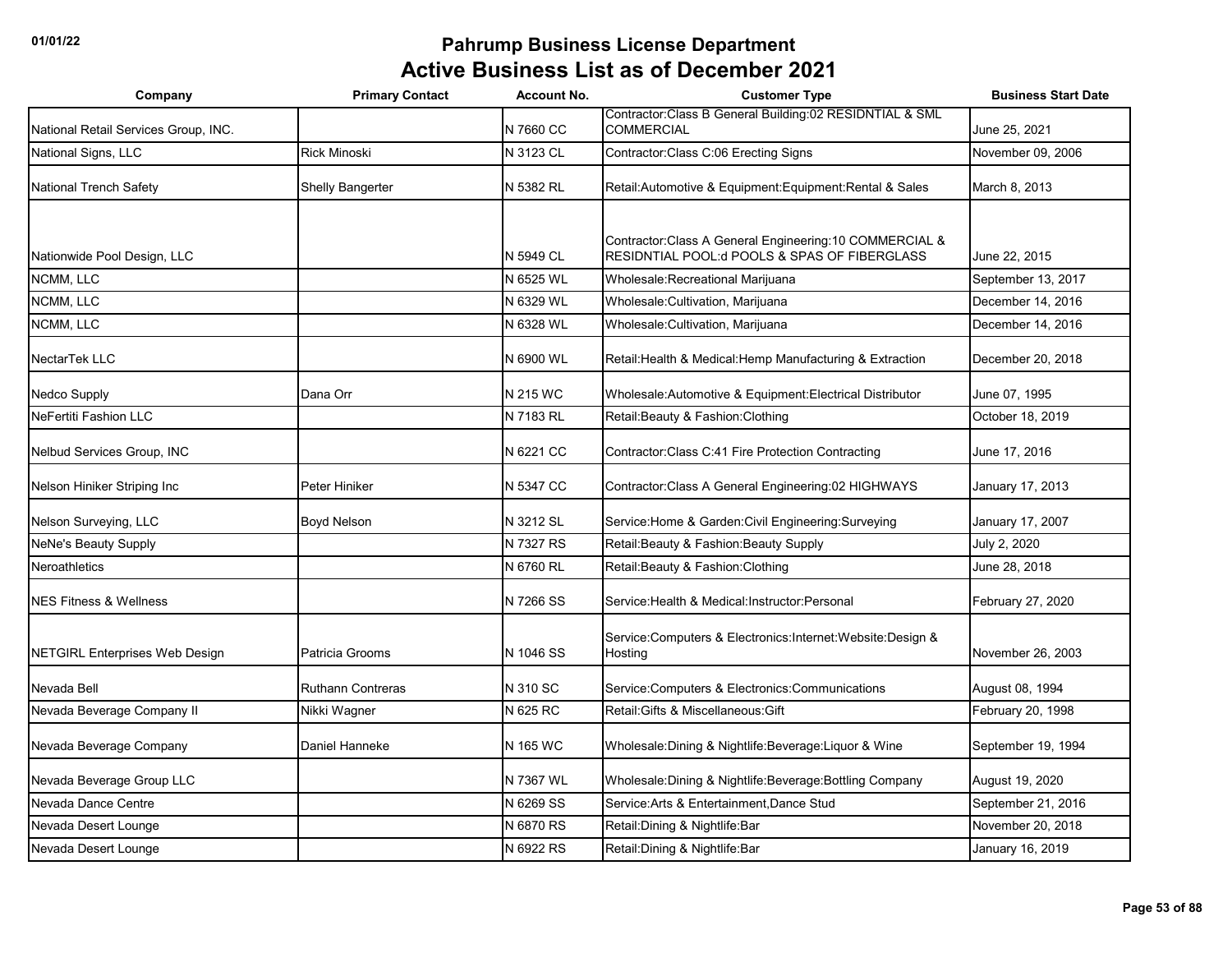| Company                                   | <b>Primary Contact</b> | <b>Account No.</b> | <b>Customer Type</b>                                                           | <b>Business Start Date</b> |
|-------------------------------------------|------------------------|--------------------|--------------------------------------------------------------------------------|----------------------------|
| Nevada Eye Physicians                     |                        | N 6674 SC          | Service: Health & Medical: Vision                                              | March 23, 2018             |
| Nevada Geo-Tech. Inc                      | Michael J Sullivan     | N 021 SC           | Service: Home & Garden: Soil Testing, Pad certification                        | November 27, 2000          |
| Nevada Gun Works                          | Fe Grayblas            | N 5584 RC          | Retail: Gifts & Miscellaneous: Weapons: Firearms: Manufacturing                | March 11, 2014             |
| Nevada Heart and Vascular Center Resh LLP |                        | N 7383 SP          | Service: Health & Medical: Medical: Cardiologist                               | September 14, 2020         |
| Nevada Homes LLC                          |                        | N 7352 CL          | Contractor: Class B General Building: 02 RESIDNTIAL & SML<br><b>COMMERCIAL</b> | August 6, 2020             |
| Nevada Hospice Care, LLC                  |                        | N 7134 SL          | Exempt: Health & Medical                                                       | September 4, 2019          |
| Nevada Legal Press                        | Jeremiah J Donovan     | N 754 SC           | Service: Media: Newspaper                                                      | July 16, 1999              |
| Nevada Natural Medicines, LLC             |                        | N 7180 WL          | Wholesale: Cultivation & Production; Marij                                     | October 17, 2019           |
| Nevada Organic Remedies LLC               |                        | N 6745 WL          | Wholesale: Cultivation, Marijuana, Deliver                                     | June 15, 2018              |
| Nevada Orthotics & Prosthetics            | Michelle Peluaga       | N 5457 SC          | Service; Orthotics, Prosthetics                                                | September 11, 2013         |
| Nevada Quality Rock Inc                   | Jim Wulfenstein        | N 856 RC           | Retail: Home & Garden: Sand & Gravel                                           | March 23, 2004             |
| Nevada Realty                             |                        | N 5925 SC          | Service: Home & Garden: Real Estate                                            | May 13, 2015               |
| <b>NEVADA SERV CO</b>                     |                        | N 7525 CL          | Contractor: Class C:21 Refrigerate & Air-Condition                             | February 10, 2021          |
| Nevada Solar Group                        |                        | N 7480 CC          | Retail: Home & Garden: Solar Systems Sales                                     | 12/08/2020                 |
| Nevada Standardbred Association, Inc.     |                        | N 7617 NC          | Non-Profit: Business & Finance                                                 | May 17, 2021               |
| Nevada State Bank                         | Judy A Chambers        | N 510 RC           | Service: Business & Finance: Bank: Commercial                                  | January 20, 1998           |
| Nevada Title and Payday Loans, Inc        | Karen Alciatore        | N 5327 SL          | Service: Business & Finance: Loan: Payday                                      | December 11, 2012          |
| Nevada Treasure RV Resort                 |                        | N 6879 SL          | Service: Travel & Transportation: RV: RV park-bar-restaurant-spa-<br>bowl      | December 4, 2018           |
| Nevada West Mobile Home Park, LLC         | lan Zuniga             | N 3745 SL          | Service: Home & Garden: Mobile Home: Park                                      | November 29, 2007          |
| Nevada Western Heritage Foundation        | Lyn Shirky             | N 4614 NC          | Non-Profit: Arts & Entertainment: Event Promoter                               | October 21, 2010           |
| Nevari Air                                | Dean Cabiles           | N 4811 CC          | Contractor: Class C:21 Refrigerate & Air-Condition                             | April 15, 2011             |
| NEVCO Air Conditioning & Sheet Metal      | Danny L Parrott        | N 780 CC           | Contractor: Class C:21 Refrigerate & Air-Condition                             | August 21, 1997            |
| Never Forgotten Animal Society Inc        |                        | N 7576 NC          | Non-Profit: Animal: Dog Rescue                                                 | April 08, 2021             |
| Neverland Nursery & Navigational Academy  |                        | N 6276 SS          | Service: Community: Child Care: Day Care: 4 or less                            | September 27, 2016         |
| New Beginnings Counseling Centers         |                        | N 6990 SL          | Service: Health & Medical: Counseling Services-Education                       | March 18, 2019             |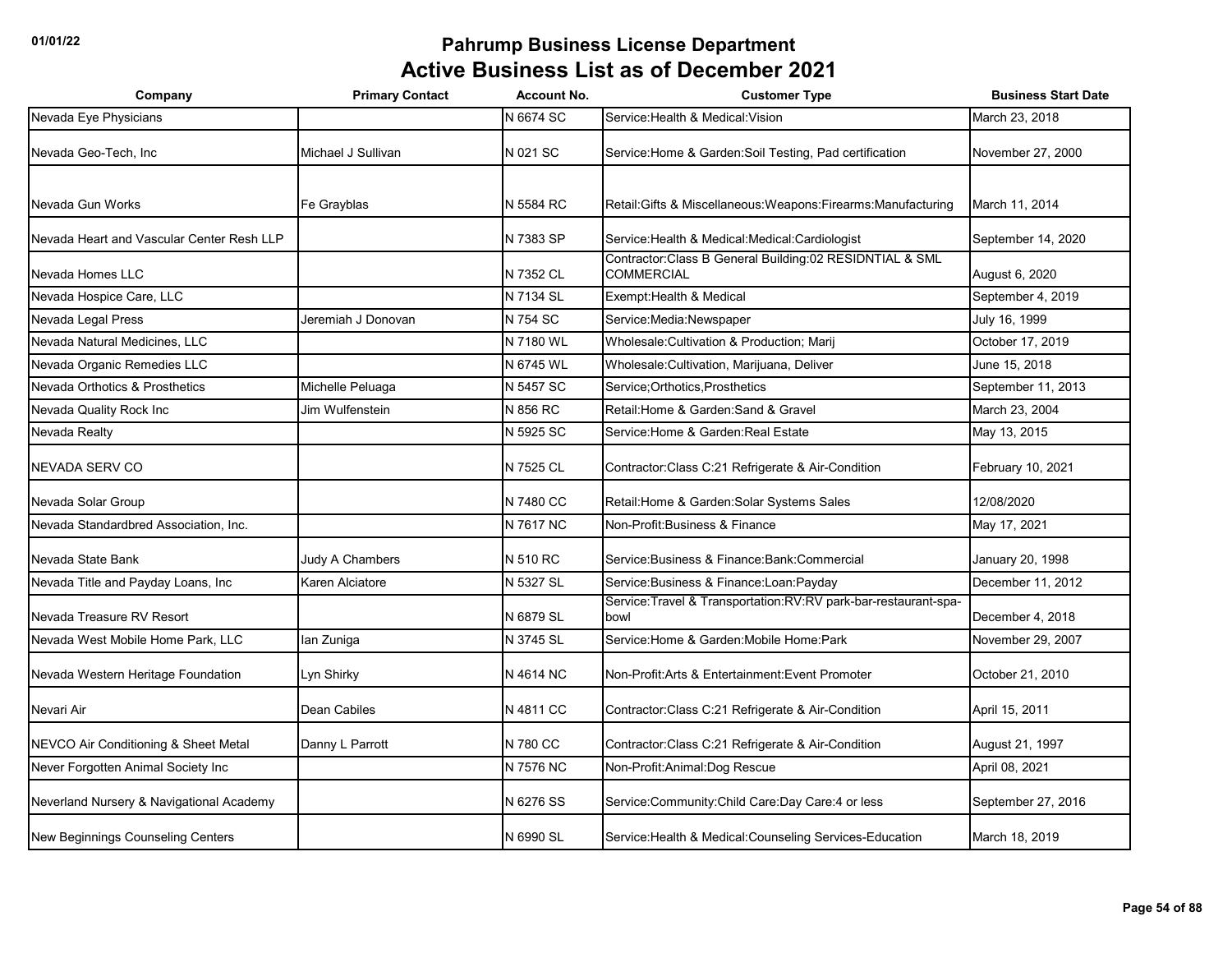| Company                                             | <b>Primary Contact</b> | <b>Account No.</b> | <b>Customer Type</b>                                                         | <b>Business Start Date</b> |
|-----------------------------------------------------|------------------------|--------------------|------------------------------------------------------------------------------|----------------------------|
| NEW FOCUS COUNSELING CENTER OF<br><b>NEVADA LLC</b> |                        | N 7504 SL          | Service: Health & Medical: Counseling                                        | January 14, 2021           |
| New Perspectives Behavioral Health LLC              |                        | N 7542 SL          | Service: Health & Medical: Rehabilitative Mental Health                      | March 04, 2021             |
| New You Salon and Spa                               |                        | N 7684 SS          | Service: Beauty & Fashion: Salon: Hair                                       | July 22, 2021              |
| NEXT CHAPTER THERAPY LLC                            |                        | N 7514 SL          | Service: Health & Medical: Behavioral Health Service                         | January 29, 2021           |
| Next Level Door & Millwork, Inc                     |                        | N 7005 CC          | Contractor: Class C:03 Carpentry, Maint & Minor Repr                         | April 1, 2019              |
| NextGen Integrated Solutions                        |                        | N 6310 CL          | Contractor: Class C:02 Electrical Contracting                                | November 04, 2016          |
| NextStep Consulting Engineers, LLC                  |                        | T 7207 SL          | Service: Home & Garden: Civil Engineering                                    | December 6, 2019           |
| Nicco's Pizza                                       | Rebecca Sorensen       | N 5577 SL          | Service: Dining & Nightlife                                                  | March 03, 2014             |
| Nicco Construction LLC                              |                        | N 6796 CL          | Contractor: Class B General Building                                         | July 31, 2018              |
| Nickmar Pricemarking LLC                            |                        | N 6793 RL          | Retail: Business & Finance: Office: Supply & Delivery                        | July 26, 2018              |
| No Loose Ends Salon                                 |                        | N 6988 SS          | Service: Beauty & Fashion: Salon: Hair & Nail                                | March 18, 2019             |
| No To Abuse/Family to Family                        | Celia P Garrity        | N 3019 NC          | Non-Profit:Community:Crisis Center                                           | August 18, 2006            |
| Norvic Demolition, Inc.                             | <b>Billy Vasavez</b>   | N 4627 CC          | Contractor: Class A General Engineering: 13 WRECKING<br><b>BUILDINGS</b>     | November 12, 2010          |
| Nourishing Concepts                                 |                        | N 7573 RS          | Retail: Health & Medical: Nutrition & Weight Loss Program                    | April 01, 2021             |
| NRC Concrete and Landscape, LLC                     |                        | N 5947 CC          | Contractor: Class A General Engineering                                      | June 18, 2015              |
| Nu Tone, Inc.                                       | Leilani Armstrong      | N 4763 CC          | Contractor:Class B General Building:02 RESIDNTIAL & SML<br><b>COMMERCIAL</b> | March 15, 2011             |
| Nuclear Care Partners, LLC                          |                        | N 6321 SL          | Service: Health & Medical: Care: Home                                        | December 6, 2016           |
| Nye Communities Coalition, Inc                      | Tammy Moore            | N 2247 NC          | Non-Profit:Community:Drug, alcohol prevention                                | May 06, 2005               |
| Nye County Construction, LLC                        | Hafen                  | N 125 CL           | Contractor: Class A General Engineering                                      | October 30, 1999           |
| Nye County Consultants Association                  |                        | N 7412 SC          | Service:Consultant                                                           | October 28, 2020           |
| Nye County Crematory                                | Eric J Lee             | N 537 SC           | Service:Community:Cemetery:Cremation Service                                 | August 22, 2002            |
| <b>Nye County Notary</b>                            | Patricia Sienko        | N 5541 ES          | Service: Business & Finance: Notary                                          | January 21, 2014           |
| Nye County Veterinary Hospital                      | Dondi R Biermeyer      | N 525 SS           | Service: Animal: Veterinary: Hospital                                        | July 06, 1994              |
| Nye Emporium                                        |                        | N 7597 RS          | Retail: Beauty & Fashion: Second Hand: Thrift Store                          | April 26, 2021             |
| Nye Farm Tech, Ltd.                                 |                        | N 6431 WL          | Wholesale: Cultivation, Marijuana                                            | May 11, 2017               |
| Nye Natural Medicinal Solutions                     |                        | N 6407 WL          | Wholesale: Production, Marijuana                                             | April 7, 2017              |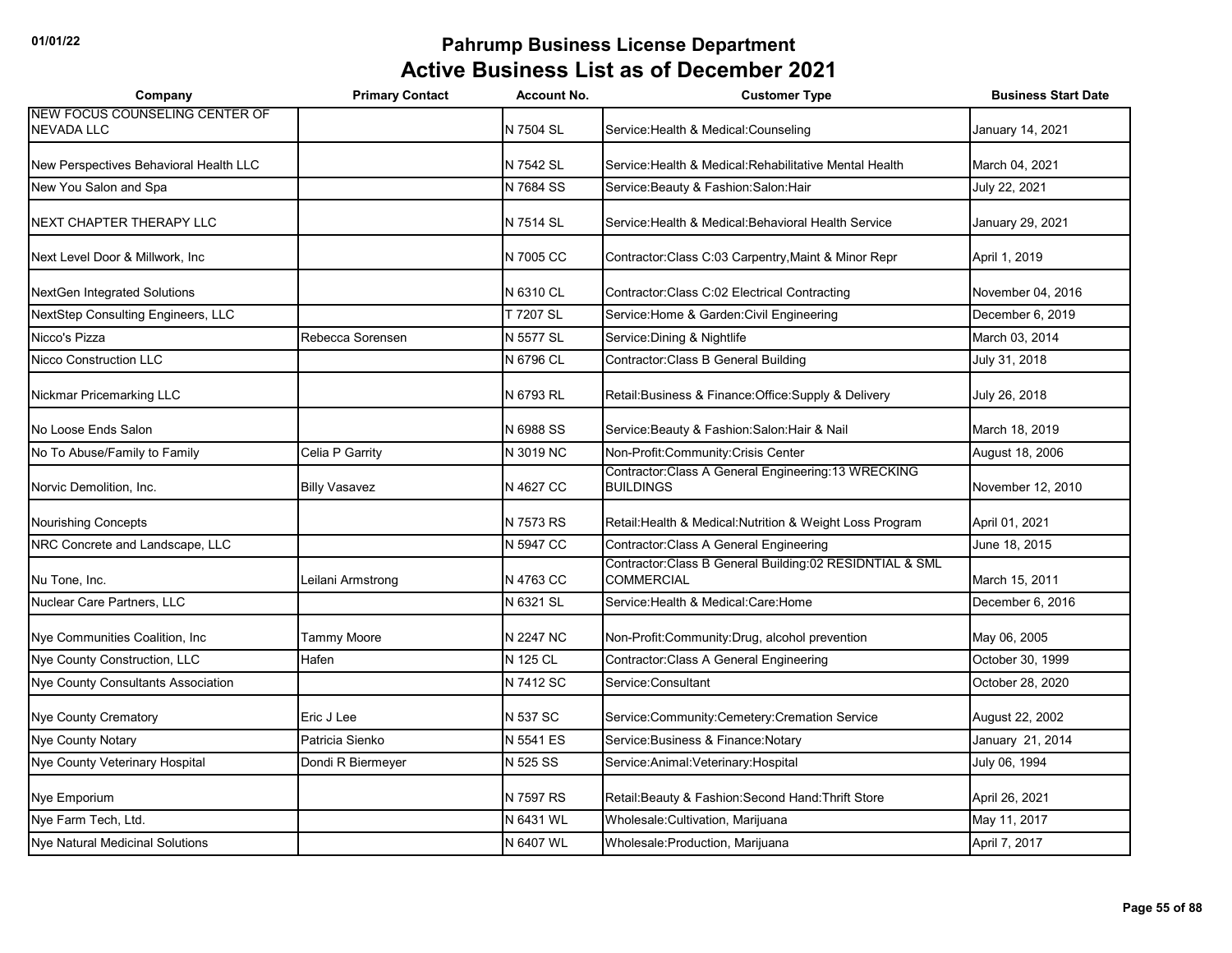| Company                                | <b>Primary Contact</b>  | <b>Account No.</b> | <b>Customer Type</b>                                          | <b>Business Start Date</b> |
|----------------------------------------|-------------------------|--------------------|---------------------------------------------------------------|----------------------------|
| Nye Natural Medicinal Solutions, LLC   |                         | N 6416 WL          | Wholesale: Cultivation, Marijuana                             | April 24, 2017             |
| O' Happy Bread LLC                     |                         | O 6617 RL          | Retail: Dining & Nightlife: Bakery                            | January 26, 2018           |
| O'Reilly Auto Parts #3648              | <b>Christie Meadors</b> | O 2509 RC          | Retail: Automotive & Equipment: Parts: Accessories            | October 03, 2005           |
| O'Brien's Bar & Grill                  |                         | O 7309 SS          | Service: Dining & Nightlife                                   | June 1, 2020               |
| O K Monroe Firearms Training LLC       | <b>Basil Monroe</b>     | O 5873 SL          | Service: Home & Garden: Security                              | March 17, 2015             |
| Oasis Landscaping LLC                  | Ernesto Apolinar        | O 4624 SL          | Handyman                                                      | November 04, 2010          |
| Office Depot Business Services Grp     | Attn: Tax Department    | O 154 RC           | Retail: Business & Finance: Office: Supply & Delivery         | September 29, 1999         |
| Office Managing Services, LLC          | <b>Michael Reiner</b>   | O 5217 SL          | Service: Automotive & Equipment: Consultant: Office Managment | July 1, 2012               |
| OG Farms LLC                           |                         | O 7547 WL          | Retail: Health & Medical: Hemp Product Sales                  | April 12, 2021             |
| OhJah Japanese Steak House             | Zhi Gang Wang           | O 4488 RC          | Retail: Dining & Nightlife: Japanese                          | June 04, 2010              |
| Ohana Home Care, LLC                   |                         | O 6348 SL          | Service: Health & Medical: Care                               | January 26, 2017           |
| <b>Ohana Matters LLC</b>               |                         | O 7043 WL          | Retail: Health & Medical: Hemp Extraction Facility            | May 2, 2019                |
| Old Republic Title Company of Nevada   |                         | O 7030 SC          | Service: Business & Finance: Title: Agency                    | April 19, 2019             |
| Old West Market                        |                         | O 6463 RL          | Retail: Gifts & Miscellaneous: Convenience Store              | June 26, 2017              |
| Olsen Livestock                        | Shaun Olsen             | O 1140 SS          | Service: Animal: Domestic & Livestock                         | April 15, 2004             |
| Olson's Maintenance & Repairs LLC      |                         | O 6788 SL          | Service: Home & Garden: Maintenance                           | July 23, 2018              |
| Olson Erectors, Inc.                   | Gary R Olson            | O 4413 CC          | Contractor: Class C:03 Carpentry, Maint & Minor Repr          | July 30, 2009              |
| Olson Iron, Inc                        | <b>Gary Olson</b>       | O 2606 CC          | Contractor: Class C: 14 Steel Reinforcing & Erection          | December 08, 2005          |
| On Guard Fire Protection               |                         | O 7717 CC          | Contractor: Class C: 41 Fire Protection Contracting           | August 26, 2021            |
| One Hour Air Conditioning              | Jason Ring              | O 3960 CL          | Contractor: Class C:21 Refrigerate & Air-Condition            | May 15, 2008               |
| One Hour Electric                      |                         | O 7635 CL          | Contractor: Class C:02 Electrical Contracting                 | May 26, 2021               |
| Operation Helping America, Inc         |                         | O 6389 NC          | Non-Profit: Thrift Store                                      | March 8, 2017              |
| OPI                                    | Ted Zimmerman           | O 795 RC           | Retail: Business & Finance: Copiers                           | October 01, 1996           |
| Opportunity Village                    |                         | O 7735 NC          | Non-Profit:Community:Disability support group                 | September 14, 2021         |
| Opti-Guard Pest & Termite Control, LLC | Davon J Spears          | O 5796 SL          | Service: Animal: Pest Control                                 | January 08, 2015           |
| OptimuMedicine LLC                     |                         | O 7264 SL          | Service: Health & Medical: Ambulance Service                  | February 19, 2020          |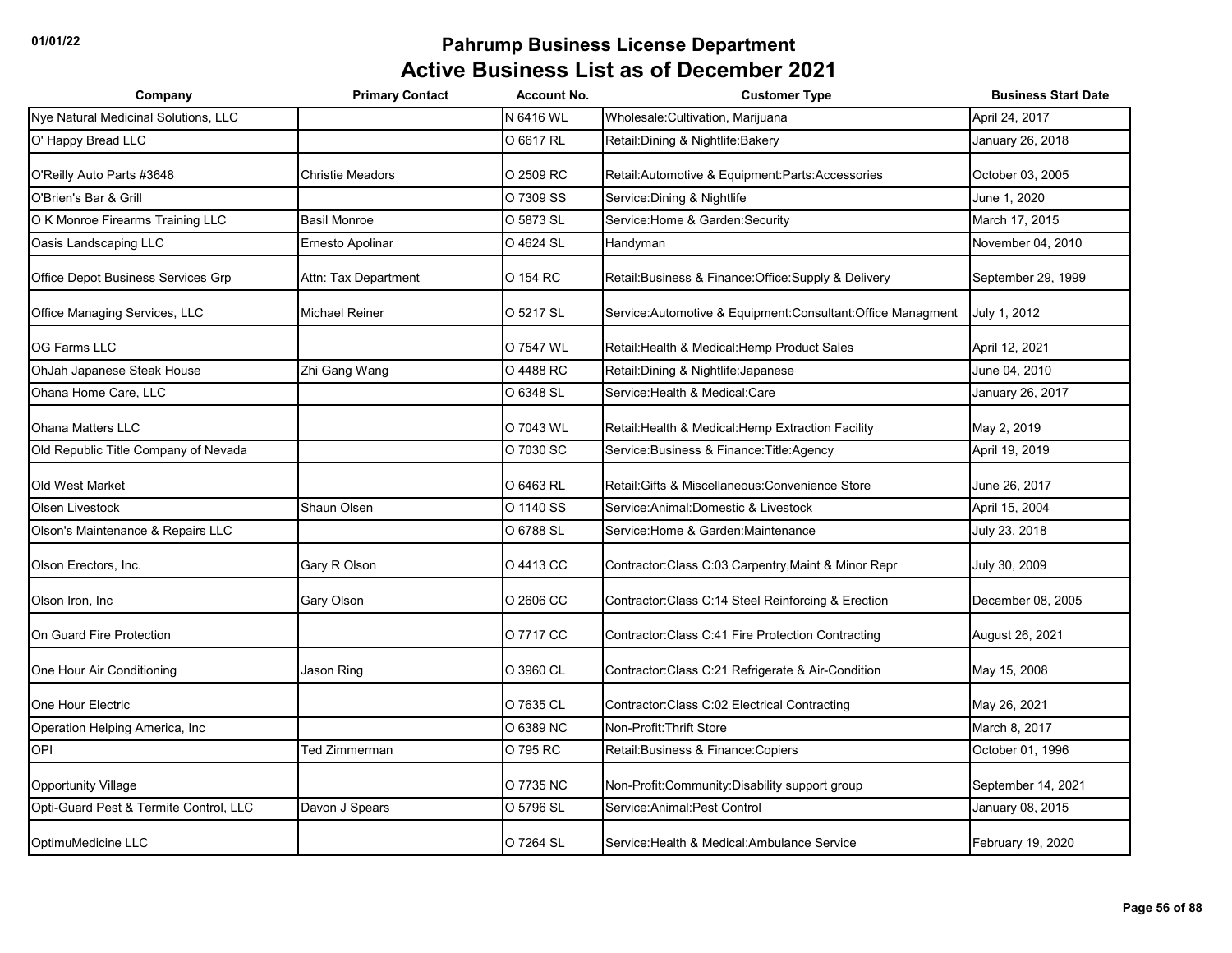| Company                                  | <b>Primary Contact</b> | <b>Account No.</b> | <b>Customer Type</b>                                                            | <b>Business Start Date</b> |
|------------------------------------------|------------------------|--------------------|---------------------------------------------------------------------------------|----------------------------|
| Oranda's Water Gardens                   | Louis A Woodland       | O 780 RS           | Retail: Home & Garden: Water garden supplies & plants                           | March 11, 1997             |
| <b>Orkin Pest Control</b>                | John Fontanini         | O 650 SC           | Service: Animal: Pest Control                                                   | December 06, 1995          |
| Our Beauty Bar                           |                        | O 7357 SL          | Service: Beauty & Fashion: Salon                                                | August 11, 2020            |
| <b>Outlaw Pyrotechnics</b>               | Kelly Bernard          | O 1161 RS          | Retail: Arts & Entertainment: Fireworks: Class C                                | May 14, 2004               |
| Outrun Racing LLC                        |                        | O 6916 SL          | Service: Automotive & Equipment: Car: Mechanic: Mobile                          | January 16, 2019           |
| Over the Hump Advertising                |                        | O 6925 SS          | Service:Media:Newspaper                                                         | January 22, 2019           |
| P-Town Air Inc.                          | Toni Hernandez         | P 3993 CC          | Contractor:Class C:21 Refrigerate & Air-Condition:b AIR-<br><b>CONDITIONING</b> | June 17, 2008              |
| P-Town Smoke 'N' More                    |                        | P 6373 RL          | Retail: Beauty & Fashion: Clothing                                              | February 21, 2017          |
| P & S Locksmith Services                 | Phillip H Otellio      | P 718 SS           | Service: Home & Garden: Locksmith: Residental & Commerical                      | October 05, 1998           |
| P. Town Deliveries                       |                        | P 6951 ES          | Exempt: Home & Garden: Mobile Delivery Services                                 | February 12, 2019          |
| P1 Group, Inc                            |                        | P 6006 CC          | Contractor: Class C:01 Plumbing & Heating Contractng                            | September 18, 2015         |
| P3 Health Partners Medical Group         |                        | P 6893 SC          | Service: Health & Medical: Physician Service Primary Care                       | December 13, 2018          |
| Pahrump Arts Council (PAC)               | <b>PAC Treasurer</b>   | P 150 NC           | Non-Profit:Arts & Entertainment                                                 | July 28, 1994              |
| Pahrump Auto Body & Glass, Inc.          | Dianna Rice            | P 875 SC           | Retail: Automotive & Equipment: Auto: Body Shop                                 | October 10, 1994           |
| Pahrump Cardiology and Family Practice   |                        | P 7303 SL          | Service: Health & Medical: Medical: Cardiologist                                | May 14, 2020               |
| Pahrump Cardiology and Family Practice 2 |                        | P 7743 SL          | Service: Health & Medical: Medical: Cardiologist                                | September 28, 2021         |
| Pahrump Cardiology and Family Practice 3 |                        | P 7789 SL          | Service: Health & Medical: Family: Practice                                     | October 26, 2021           |
| Pahrump Care Pharmacy                    |                        | P 7612 RC          | Retail: Health & Medical: Prescription Drugs                                    | May 13, 2021               |
| Pahrump Circle K                         |                        | P 7358 RL          | Retail: Gifts & Miscellaneous: Convenience Store: Gas Station                   | August 11, 2020            |
| Pahrump Community Church, Inc            | Michael Roy Bell       | P 2539 NC          | Non-Profit:Community:Church                                                     | October 24, 2005           |
| Pahrump Community Church Preschool       | M Roy Bell             | P 2102 NC          | Non-Profit:Community:Preschool                                                  | January 16, 2002           |
| Pahrump Creative Imagery                 |                        | P 6367 ES          | Exempt:Arts & Entertainment:Photographer                                        | February 15, 2017          |
| Pahrump Dermatology                      | Jeffrey R Gunter       | P 212 SC           | Service: Health & Medical: Medical                                              | November 13, 1996          |
| Pahrump Dermatology & Skin Cancer        | Mark Halls Tahery      | P 5631 SC          | Service: Health & Medical: Dermatologist                                        | May 06, 2014               |
| Pahrump Dialysis Center                  | Jamie Beyer            | P 189 SC           | Service: Health & Medical: Dialysis                                             | September 13, 1999         |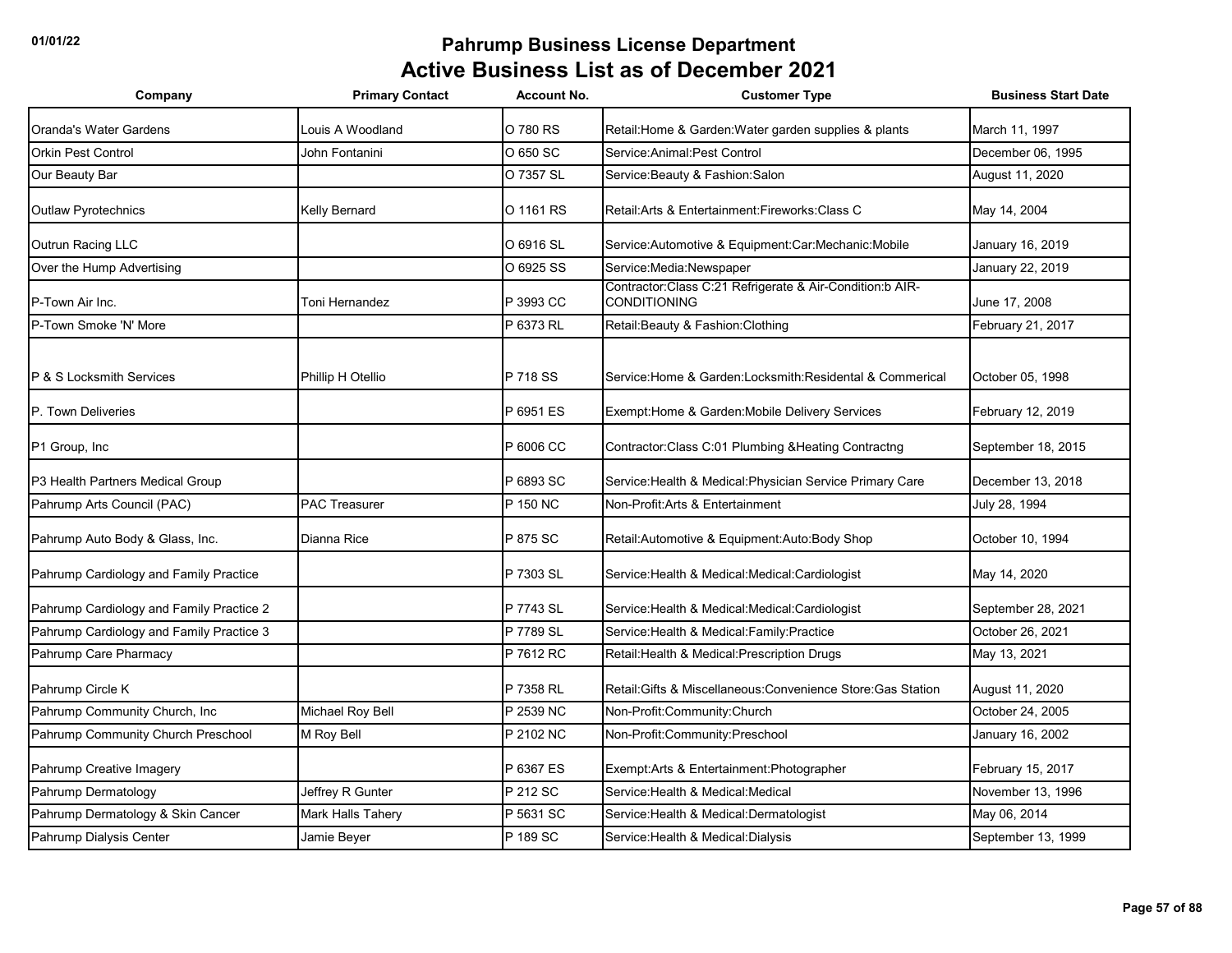| Company                                | <b>Primary Contact</b> | <b>Account No.</b> | <b>Customer Type</b>                                                    | <b>Business Start Date</b> |
|----------------------------------------|------------------------|--------------------|-------------------------------------------------------------------------|----------------------------|
| Pahrump Disability Outreach Program    | David Boruchowitz      | P 4526 NC          | Non-Profit:Community:Disability support group                           | July 28, 2010              |
| Pahrump Family Dental                  | Maria Schwinkendorf    | P 2400 SC          | Service: Health & Medical: Dental: Office                               | July 26, 2005              |
| Pahrump Family Mortuary, LLC           | Mildred Janssen        | P 424 SL           | Service:Community:Cemetery:Mortuary & Creamatory                        | April 29, 1999             |
| Pahrump Golf, LLC                      |                        | P 6886 SL          | Service: Business & Finance: Business Management                        | December 12, 2018          |
| Pahrump Grooming LLC                   |                        | P 7723 SL          | Service: Animal: Dog & Cat: Grooming                                    | August 27, 2021            |
| Pahrump Gun & Ammo LLC                 |                        | P 7685 RL          | Retail: Gifts & Miscellaneous: Weapons: Firearms: Ammo &<br>Accessories | July 27, 2021              |
| Pahrump Gunfighters                    | Patricia Curtis        | P 4681 NC          | Non-Profit: Arts & Entertainment: Historical Re-enactment               | January 14, 2011           |
| Pahrump Health & Rehabilitation Center | Patti Groth            | P 502 SL           | Service: Health & Medical: Nursing Facility                             | December 24, 2000          |
| Pahrump Healthcare                     |                        | P 7577 SL          | Service: Health & Medical                                               | April 08, 2021             |
| Pahrump Honey Company                  | Donald W Charleboix    | P 4500 RS          | Retail: Dining & Nightlife: Honey Sales                                 | June 22, 2010              |
| Pahrump Life Magazine                  | Ronald L Frazier       | P 4583 RL          | Service:Media:Advertising:Publishing                                    | September 27, 2010         |
| Pahrump Liquidations                   |                        | P 7550 RS          | Retail: Gifts & Miscellaneous: Store                                    | March 23, 2021             |
| Pahrump Lodge 2796 BPO Elks            | Fred Beeman            | P 4105 NC          | Non-Profit:Community:Benevolent Order                                   | October 07, 2008           |
| Pahrump Nugget Hotel & Gambling Hall   | George O'Hara          | P 3110 RLX         | Service: Arts & Entertainment: Casino & Hotel                           | October 31, 2006           |
| Pahrump Oral Surgery                   | Jay Selznick, MD       | P 3043 RC          | Service: Health & Medical: Dental: Oral Surgery Medical Practice        | August 31, 2006            |
| Pahrump Photography, LLC               | Elena Arms             | P 4991 SL          | Retail: Arts & Entertainment: Photo: Studio                             | April 17, 2011             |
| Pahrump Pistachios LLC                 |                        | P 6339 RL          | Retail                                                                  | January 10, 2017           |
| Pahrump Podiatry                       | Nina Montoya           | P 4753 SC          | Service: Health & Medical: Podiatric                                    | March 08, 2011             |
| Pahrump Print                          | Kenneth R Mounce       | S 886 RC           | Retail: Business & Finance: Printing                                    | August 04, 1999            |
| Pahrump Rentals, Inc.                  | Karen M Thomas         | P 496 RC           | Retail: Automotive & Equipment: Equipment: Rental & Sales               | July 08, 1994              |
| Pahrump RV Park                        |                        | P 6372 SL          | Service:RV park                                                         | February 17, 2017          |
| Pahrump Sanitation                     | Lynn Hibdon            | P 612 SS           | Service: Home & Garden: Septic Pumping service                          | July 25, 1997              |
| Pahrump Second-Hand Deals LLC          |                        | P 7583 RL          | Retail: Beauty & Fashion: Second Hand                                   | April 12, 2021             |
| Pahrump Senior Center, Inc.            | Ola Smith              | P 127 NC           | Non-Profit:Community:Senior Center                                      | September 11, 2002         |
| Pahrump Social Powwow, Inc.            | Paula Elefante         | P 5007 NC          | Non-Profit: Arts & Entertainment: Event Promoter                        | October 25, 2011           |
| Pahrump Station Laundromat             | Raymond J Wulfenstein  | P 32 SC            | Service: Beauty & Fashion: Laundromat                                   | December 04, 2000          |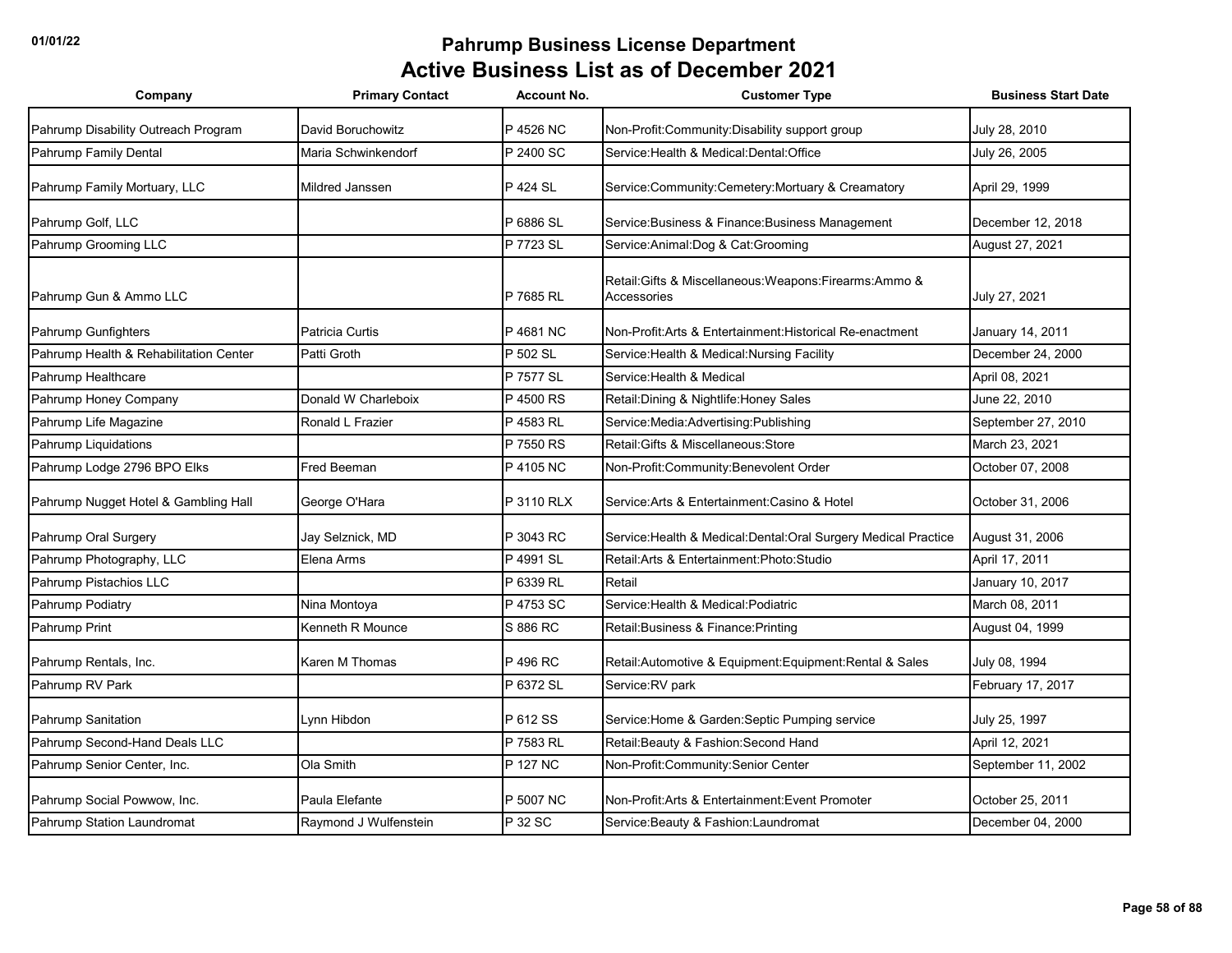| Company                                   | <b>Primary Contact</b> | <b>Account No.</b> | <b>Customer Type</b>                                                            | <b>Business Start Date</b> |
|-------------------------------------------|------------------------|--------------------|---------------------------------------------------------------------------------|----------------------------|
| Pahrump Utility Company, Inc.             | Gregory T Hafen II     | P 4945 SC          | Service: Home & Garden: Utilities: Water & wastewater                           | August 30, 2011            |
| Pahrump Valley Adult Softball Association |                        | P 5914 NC          | Non-Profit:Community:Athletic League                                            | April 28, 2015             |
| Pahrump Valley Air Conditioning           | <b>Richard Hargis</b>  | P 3720 CS          | Contractor:Class C:21 Refrigerate & Air-Condition:b AIR-<br><b>CONDITIONING</b> | November 05, 2007          |
| Pahrump Valley Auto Plaza, LLC            | John L Gibbons         | P 868 RL           | Retail: Automotive & Equipment: New & Used: Sales                               | April 06, 2004             |
| Pahrump Valley Battery LLC                |                        | P 5978 RL          | Retail:Automotive & Equipment:Parts                                             | August 11, 2015            |
| Pahrump Valley Carpet Care, LLC           | Jim Molt               | P 3302 SL          | Service: Home & Garden: Cleaning: Carpet: Upholstery                            | March 19, 2007             |
| Pahrump Valley Chamber of Commerce        | Salli Kerr             | P 3333 NC          | Non-Profit:Community:Development                                                | April 06, 2007             |
| Pahrump Valley Counseling                 | Ramona Sanchez         | P 5163 SL          | Service: Health & Medical: Counseling                                           | April 24, 2012             |
| Pahrump Valley Disposal                   | Tina Rieger            | P 151 SC           | Service: Health & Medical: Waste Pick up & disposal                             | June 06, 1988              |
| Pahrump Valley Disposal, Inc. #2          | John Shea              | P 4596 SC          | Retail: Automotive & Equipment: Salvage & Recycling                             | October 11, 2010           |
| Pahrump Valley Glass                      | Steven D Neal          | P 4947 CL          | Contractor: Class C:08 Glass & Glazing Contracting                              | August 30, 2011            |
| Pahrump Valley Gravel                     | Christine Murphy       | P 230 RS           | Retail: Home & Garden: Landscaping Material                                     | June 30, 1994              |
| Pahrump Valley Irrigation                 |                        | P 7656 SS          | Service: Home & Garden: Lawn Care Maintenance                                   | June 21, 2021              |
| Pahrump Valley Jr High School Rodeo Club  |                        | P 6464 NC          | Non-Profit:Community:Club                                                       | June 26, 2017              |
| Pahrump Valley Lions Club                 | Joyce E Campbell       | P 5671 NC          | Non-Profit:Community:Charitable Organization                                    | June 30, 2014              |
| Pahrump Valley Plumbing, LLC              | Scott Cox              | P 5528 CL          | Contractor:Class C:01 Plumbing &Heating Contractng:d<br><b>PLUMBING</b>         | January 07, 2014           |
| Pahrump Valley Properties                 |                        | P 5905 SL          | Service: Business & Finance: Broker                                             | April 21, 2015             |
| Pahrump Valley Recycling                  | Chuck Bailey           | P 4475 WC          | Service: Community: Recycling Paper & Aluminum                                  | May 21, 2010               |
| Pahrump Valley Recycling-1                | Chuck Bailey           | P 5441 WC          | Wholesale;recycling;metal                                                       | August 14, 2013            |
|                                           |                        |                    |                                                                                 |                            |
| Pahrump Valley Roasters #1                | Mary Ann Wiberg        | P 4115 WC          | Retail:Dining & Nightlife:Beverage:Coffee:Roasting Facility                     | October 17, 2008           |
| Pahrump Valley Speedway                   | <b>Chad Broadhead</b>  | P 4487 RS          | Retail: Arts & Entertainment: Speedway                                          | June 04, 2010              |
| Pahrump Valley Storage                    |                        | P 7274 SL          | Service: Moving: Storage: Mini Storage                                          | March 5, 2020              |
| Pahrump Valley Times                      | Marie Wujek            | P 2172 RP          | Service:Media:Newspaper                                                         | January 08, 2003           |
| Pahrump Valley United Methodist Church    | Judy Franklin          | P 4449 NC          | Non-Profit:Community:Church                                                     | April 20, 2010             |
| Pahrump Valley Winery                     | Gretchen Loken         | P 2435 RC          | Retail: Dining & Nightlife: Winery                                              | August 18, 2005            |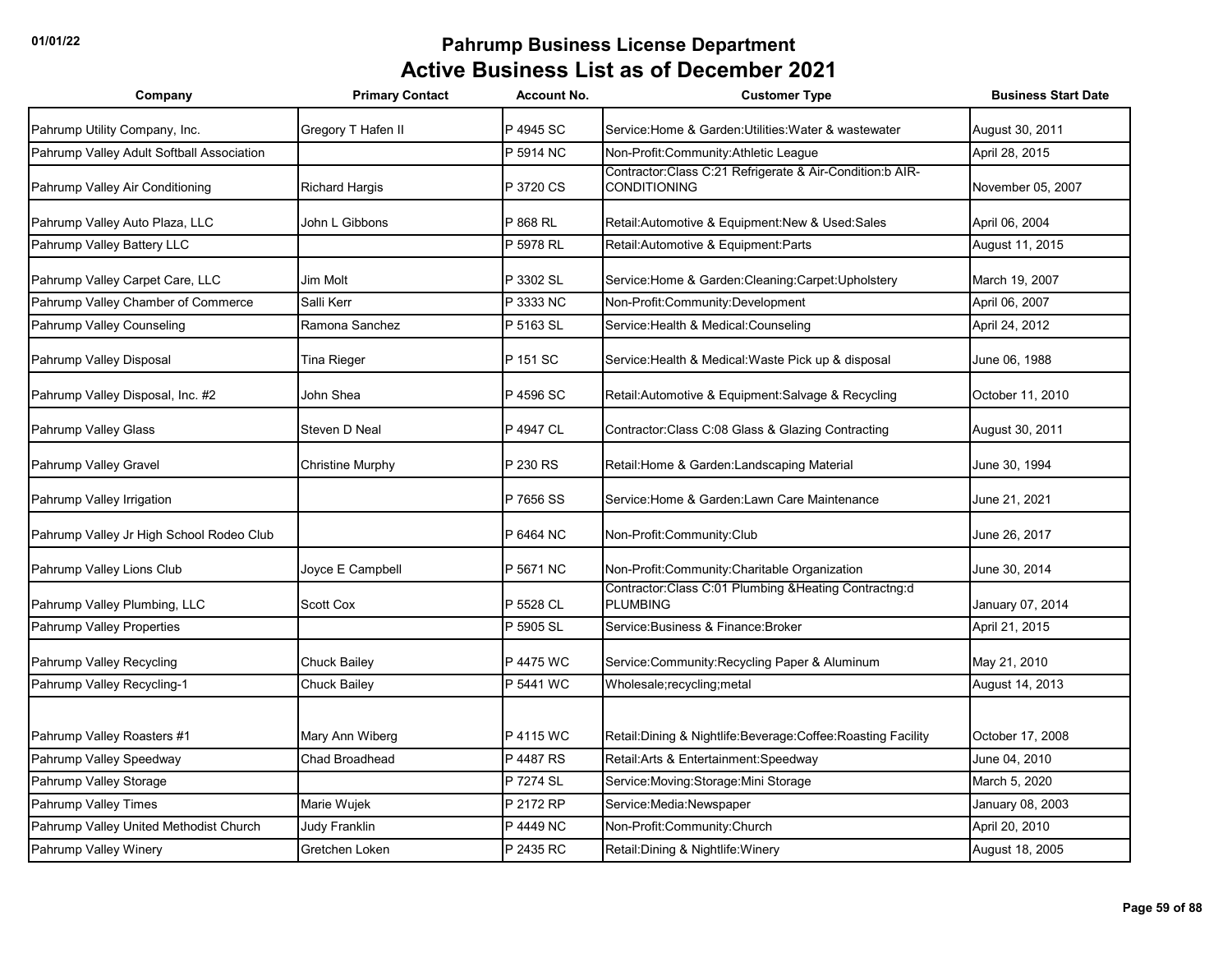| Company                                 | <b>Primary Contact</b>  | <b>Account No.</b> | <b>Customer Type</b>                                                                                     | <b>Business Start Date</b> |
|-----------------------------------------|-------------------------|--------------------|----------------------------------------------------------------------------------------------------------|----------------------------|
| Pahrump Youth Softball Association      |                         | P 7847 EC          | <b>Exempt:Sporting Opportunities</b>                                                                     | December 30, 2021          |
| PAIN IN THE PIPE PLUMBING, LLC          |                         | P 7503 CL          | Contractor: Class C:01 Plumbing & Heating Contractng                                                     | January 14, 2021           |
| <b>Palatial Patio Covers LLC</b>        |                         | P 7750 CL          | Contractor:Class C:14 Steel Reinforcing & Erection:h AWNINGS<br>& LOUVRES                                | October 01, 2021           |
| Paldi Steel Services, Inc.              | Rodney Paldi            | P 4421 CC          | Contractor:Class C:14 Steel Reinforcing & Erection:b<br><b>STRUCTURAL STEEL</b>                          | August 13, 2009            |
| Palmeira Home Health                    |                         | P 6142 SL          | Service: Health & Medical: Care: Home: Reidential for under 10<br>Seniors                                | March 17, 2016             |
| Pams Long Term Storage                  | Pamela C Barnett        | P 510 ES           | Service: Moving: Storage                                                                                 | June 20, 2002              |
| Pampered Pups Grooming Salon & Spa      |                         | P 6528 ES          | Service:Animal:Dog:Grooming                                                                              | September 20, 2017         |
| <b>Panchev Construction</b>             |                         | P 6945 CS          | Contractor:Class B General Building:02 RESIDNTIAL & SML<br><b>COMMERCIAL</b>                             | February 6, 2019           |
| Panda Express #971                      | John F Theuer           | P 1789 RC          | Retail: Dining & Nightlife: Chinese: Dine in & take out                                                  | July 09, 2004              |
| Paper Stacks LLC                        |                         | P 7558 WL          | Retail: Dining & Nightlife: Cottage Foods                                                                | March 23, 2021             |
| Paquita's Tacos                         |                         | P 6950 RS          | Retail: Dining & Nightlife: Fast Food: mobile                                                            | February 11, 2019          |
| <b>PAR Electrical Contractors, Inc.</b> | <b>Marilyn Demarest</b> | P 3767 CC          | Contractor: Class C:02 Electrical Contracting                                                            | December 24, 2007          |
| <b>Paradise Amusements Inc</b>          |                         | P 7260 RC          | Retail: Arts & Entertainment: Carnival                                                                   | February 18, 2020          |
| Paradise Management                     |                         | P 7365 SL          | Service: Health & Medical: Care: Personal Assistance                                                     | August 19, 2020            |
| Parker's Kawasaki                       | Dawn Mayer              | P 2997 RL          | Retail: Automotive & Equipment: Motorcycle: ATV                                                          | July 28, 2006              |
| Passick Pools, LLC                      |                         | P 7477 CL          | Contractor: Class A General Engineering: 10 COMMERCIAL &<br>RESIDNTIAL POOL:d POOLS & SPAS OF FIBERGLASS | 11/20/2020                 |
| Patio Covers 4 Less LLC                 |                         | P 7351 CL          | Contractor:Class C:14 Steel Reinforcing & Erection:h AWNINGS<br>& LOUVRES                                | August 6, 2020             |
| Patrick's Signs, Inc                    | Taylor Lamb             | P 5223 CS          | Contractor: Class C:06 Erecting Signs                                                                    | July 09, 2012              |
| Patriot Contractors, LLC                | Marty Cook              | P 4271 CL          | Contractor: Class A General Engineering                                                                  | September 30, 2009         |
| Paul M Healey CPA LTD                   | Paul Healey             | P 4983 SC          | Service: Business & Finance: Certified Public Accountant                                                 | October 03, 2011           |
| Paver Sealing Pros LLC                  |                         | P 7324 CL          | Contractor: Class C:04 Painting & Decorating: a PAINTING                                                 | June 29, 2020              |
| <b>PC</b> Enterprises                   |                         | P 7607 SS          | Retail: Automotive & Equipment: Salvage & Recycling                                                      | April 29, 2021             |
| PCI Sand & Gravel                       |                         | P 6837 SL          | Retail: Home & Garden: Septic Tanks: Manufacture & Delivery                                              | October 10, 2018           |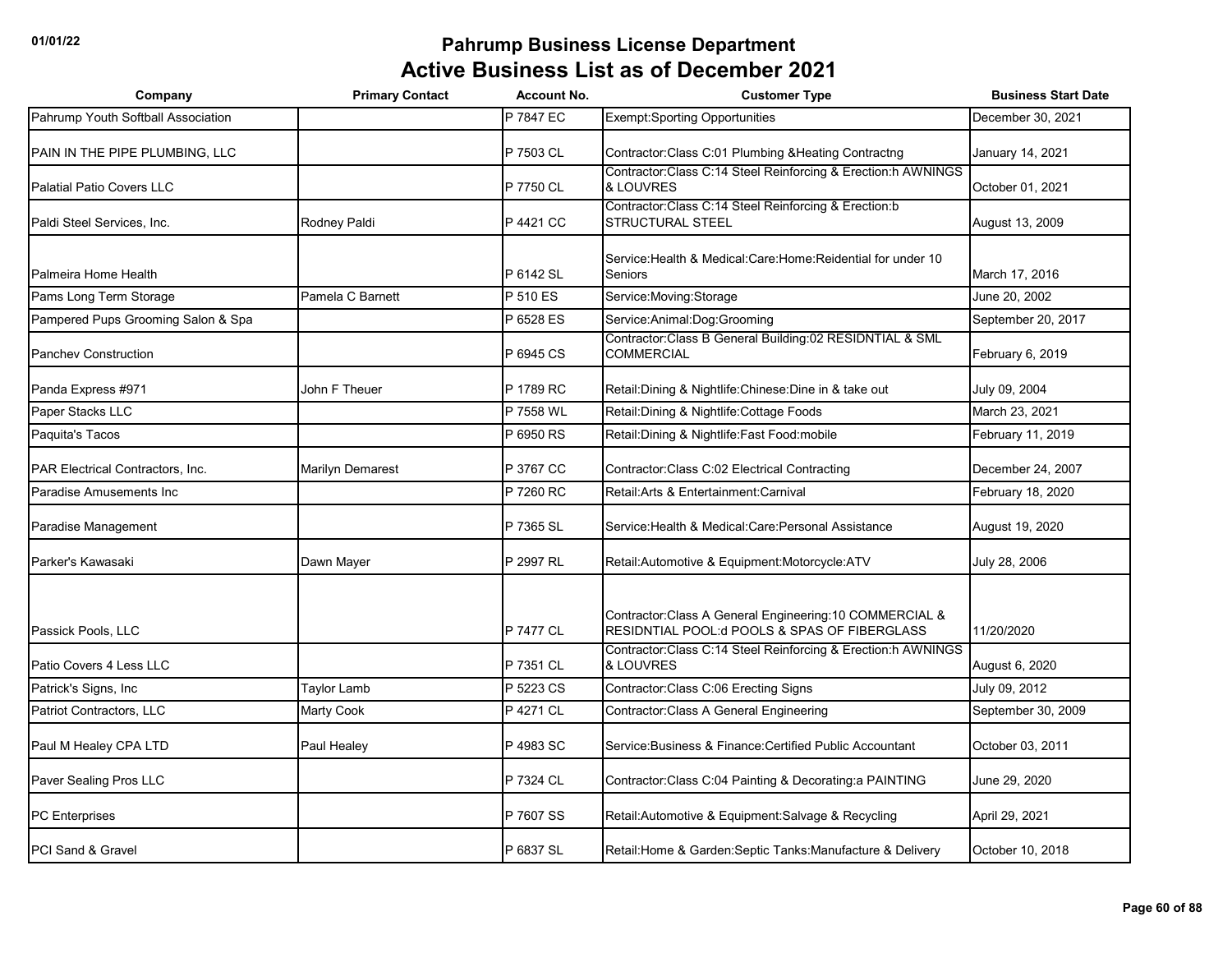| Company                                   | <b>Primary Contact</b> | <b>Account No.</b> | <b>Customer Type</b>                                                                     | <b>Business Start Date</b> |
|-------------------------------------------|------------------------|--------------------|------------------------------------------------------------------------------------------|----------------------------|
| <b>Peacock Station Foods</b>              |                        | P 7077 ES          | Retail: Gifts & Miscellaneous                                                            | June 7, 2019               |
| Peak Pool Plastering, Inc.                | John LaBreche          | P 2639 CC          | Contractor: Class A General Engineering: 10 COMMERCIAL &<br><b>RESIDNTIAL POOL</b>       | January 05, 2006           |
| <b>Penney Construction LLC</b>            | <b>Will Penney</b>     | P 5673 CL          | Contractor: Class A General Engineering: 07 EXCAVATING &<br><b>GRADING</b>               | June 30, 2014              |
| Pennie's Pix                              | Pennie Rosco           | P 2188 RS          | Retail: Arts & Entertainment: Photo: Studio                                              | April 04, 2005             |
| Penny Electric, LLC                       | Kim Hysell             | P 5199 CL          | Contractor: Class C:02 Electrical Contracting                                            | June 4, 2012               |
| Pentagon Plumbing & Air Conditioning Inc. |                        | P 7069 CC          | Contractor: Class C:01 Plumbing & Heating Contractng                                     | May 31, 2019               |
| Pepsi Bottling Group                      | Teri Mavis             | P 4262 RL          | Retail: Dining & Nightlife: Beverage                                                     | March 04, 2009             |
| Perfect Home Products                     | <b>Eric Slusher</b>    | P 4463 CP          | Contractor:Class C:14 Steel Reinforcing & Erection:h AWNINGS<br>& LOUVRES                | May 03, 2010               |
| Performance Auto                          |                        | P 6376 SS          | Service: Automotive & Equipment: Car: Tire                                               | February 23, 2017          |
| Performance Builders Inc                  |                        | P 6395 CC          | Contractor: Class C:17 Lathing & Plastering                                              | March 23, 2017             |
| Performance Concrete, LLC                 | Ray Boucher            | P 5559 CL          | Contractor: Class C:05 Concrete Contracting                                              | February 06, 2014          |
| Performance Yacht Rigging                 |                        | P 7714 SL          |                                                                                          | August 23, 2021            |
| Perspective Home Health, Inc.             | Christopher Estiandan  | P 4536 SC          | Service: Health & Medical: In Home Nursing                                               | August 13, 2010            |
| Pet Waste Cleanup                         |                        | P 6371 SS          | Service: Animal                                                                          | February 16, 2017          |
| Pete's Meats & Treats                     | Peter Ellis            | P 5819 SL          | Retail: Dining & Nightlife: Fast Food: mobile                                            | January 26, 2015           |
| Pete King Commercial, LLC                 | Angela Velez           | P 4003 CL          | Contractor: Class C:04 Painting & Decorating                                             | June 24, 2008              |
| Peter's Carpet Cleaning                   | Pete Constantacos      | P 949 SS           | Service: Home & Garden: Cleaning: Carpet: Upholstery                                     | August 01, 2003            |
| Pete's Auto Clinic                        | Angie Escudero         | P 4409 RS          | Retail: Automotive & Equipment: Repair                                                   | July 27, 2009              |
| Pets Are Worth Saving                     |                        | P 6140 NC          | Non-Profit:Animal                                                                        | March 16, 2016             |
| <b>Phantom Fireworks</b>                  | Bruce J Zoldan         | P 564 RC           | Retail: Arts & Entertainment: Fireworks: Class C                                         | May 24, 2002               |
| Phil's Computer Service                   |                        | P 7682 SS          | Service: Computers & Electronics: Repair & Maintenance: Mobile                           | July 22, 2021              |
| Phillip G Greene                          | Jennifer E Greene      | P 168 ES           | Exempt: Handyman: Lawn Maintenance                                                       | February 20, 1998          |
| Phoenix Fire Protection, LLC              | Tim Myszkowski         | P 4276 CL          | Contractor: Class C:41 Fire Protection Contracting:a<br><b>AUTOMATIC FIRE SPRINKLERS</b> | October 02, 2009           |
| Phone Zone                                |                        | P 6048 RL          | Retail                                                                                   | November 30, 2015          |
| Physicians Choice Home Health Care        | Nicola Fox             | P 2879 SC          | Service: Health & Medical: Care: Home: Provider                                          | April 19, 2006             |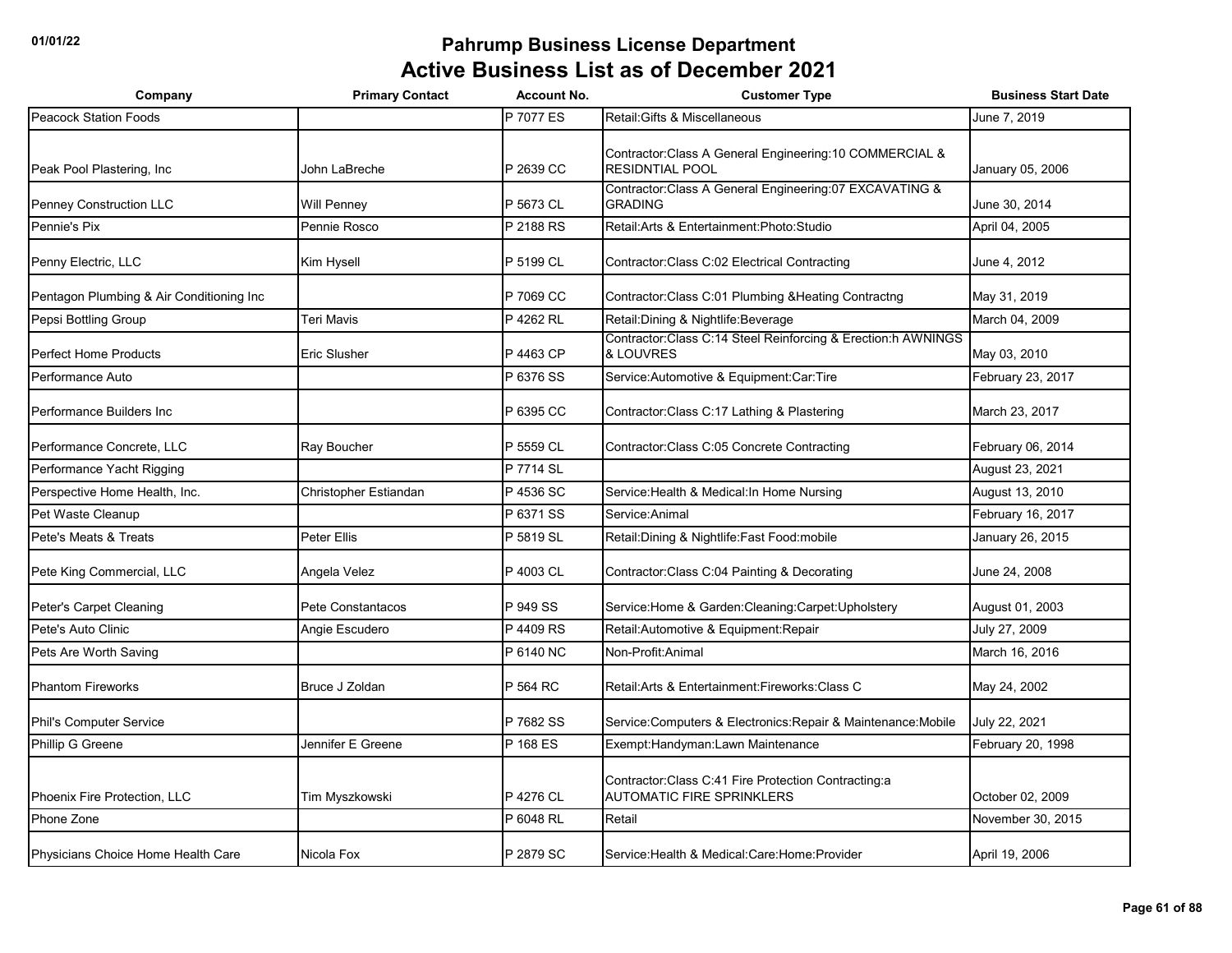| Company                           | <b>Primary Contact</b> | <b>Account No.</b> | <b>Customer Type</b>                                                                                                 | <b>Business Start Date</b> |
|-----------------------------------|------------------------|--------------------|----------------------------------------------------------------------------------------------------------------------|----------------------------|
| PI Media                          |                        | P 6714 SL          | Service: Business & Finance: Digital Marketing Agency                                                                | May 17, 2018               |
| Pioneer Overhead Door             | Ronald S Nelsen        | P 3430 CC          | Contractor:Class C:03 Carpentry, Maint & Minor Repr:d<br><b>OVERHEAD DOOR</b>                                        | June 04, 2007              |
| Pioneer Territory CASA, Inc.      | Willi Baer             | P 5046 NC          | Non-Profit:Community:Court Appointed Advocates                                                                       | December 13, 2011          |
| Pipeline Micro Holdings Inc       |                        | P 7044 SC          | Service: Business & Finance                                                                                          | May 2, 2019                |
| Pitbull Pest Control. Inc.        | Kelly Dunn             | P 3791 SC          | Service: Animal: Pest Control                                                                                        | January 16, 2008           |
| Pizza Hut Of Pahrump              | <b>Bryant Peterson</b> | P 5493 RL          | Retail: Dining & Nightlife: Bar & Restaurant                                                                         | November 14, 2013          |
| Pizza Tower LLC                   |                        | P 7837 RL          | Retail: Dining & Nightlife: Italian                                                                                  | December 21, 2021          |
| PJ Fire & Security Monitoring     | <b>Patrick Conte</b>   | P 5208 SC          | Service: Monitor System and Fire Alarms                                                                              | June 13, 2012              |
| PJ's Photography                  | Tina Runnion           | P 2246 ES          | Service: Arts & Entertainment: Photo                                                                                 | December 09, 2005          |
| Ploughbody Associates LLC         |                        | P 7564 SL          | Service: Health & Medical                                                                                            | March 24, 2021             |
| Plumbing Kings LLC                |                        | P 6700 CL          | Contractor:Class C:01 Plumbing &Heating Contractng:d<br><b>PLUMBING</b>                                              | April 25, 2018             |
| <b>PMD Ventures</b>               |                        | P 7318 SL          | Service: Health & Medical: Psychiatric Service-Out Patient                                                           | June 12, 2020              |
| PMI-Solutions, LLC                |                        | P 6643 SL          | Service:Community:Mail                                                                                               | February 22, 2018          |
| Polar Air Heating & Cooling       |                        | P 6312 CC          | Contractor:Class C:21 Refrigerate & Air-Condition:b AIR-<br><b>CONDITIONING</b>                                      | November 17, 2016          |
| Polished by Mrs. Parker           |                        | P 7838 SS          | Service: Beauty & Fashion: Salon: Nail                                                                               | December 27, 2021          |
| Pools R Us LLC                    |                        | P 7047 CL          | Contractor: Class A General Engineering: 10 COMMERCIAL &<br><b>RESIDNTIAL POOL</b>                                   | May 7, 2019                |
| Poppy the Pizza Guys              |                        | P 7619 RL          | Retail: Dining & Nightlife: Fast Food: mobile                                                                        | May 17, 2021               |
| Port of Subs, Inc. Store 94       |                        | P 7551 RC          | Retail: Dining & Nightlife: Fast Food                                                                                | March 18, 2021             |
| Porticade Construction LLC        |                        | P 7301 CL          | Contractor: Class C:02 Electrical Contracting                                                                        | May 11, 2020               |
| Post and Place                    |                        | P 7419 ES          | Exempt: Arts & Entertainment: Photographer                                                                           | 11/13/2020                 |
| Pour House                        |                        | P 6254 SC          | Service: Dining & Nightlife                                                                                          | September 1, 2016          |
| Power Plus                        |                        | P 7624 CL          | Contractor: Class C:02 Electrical Contracting                                                                        | May 18, 2021               |
| <b>Powerhouse Retail Services</b> |                        | P 7283 CL          | Contractor:Class B General Building:02 RESIDNTIAL & SML<br><b>COMMERCIAL</b>                                         | March 13, 2020             |
| <b>PPAS-LV. LLC</b>               |                        | P 6364 CL          | Contractor: Class A General Engineering: 10 COMMERCIAL &<br><b>RESIDNTIAL POOL: d POOLS &amp; SPAS OF FIBERGLASS</b> | February 14, 2017          |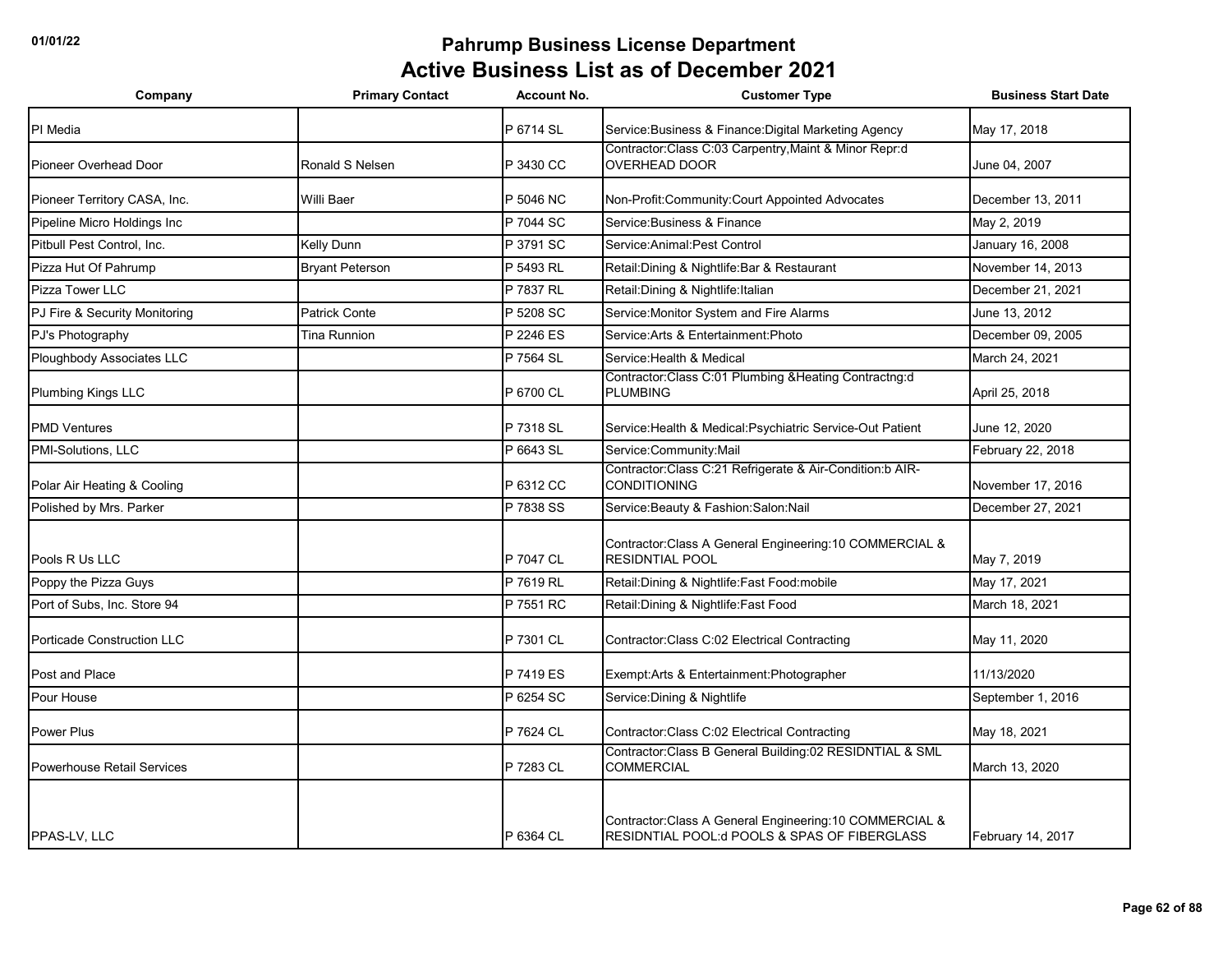| Company                                 | <b>Primary Contact</b>  | <b>Account No.</b> | <b>Customer Type</b>                                                                    | <b>Business Start Date</b> |
|-----------------------------------------|-------------------------|--------------------|-----------------------------------------------------------------------------------------|----------------------------|
| PPP, LLC                                |                         | P 7720 SL          | Service: Home & Garden: Property Management                                             | August 26, 2021            |
| Precious Care Agency, LLC               |                         | P 6046 SL          | Service: Health & Medical: Care: Home: Non-Medical                                      | November 20, 2015          |
| Precious Slut Tattoo Company            | Tracy Coates            | P 584 RL           | Retail: Beauty & Fashion: Tattoo: Body Piercing, novelty retail                         | July 26, 2002              |
| Precision Electric, Inc.                | <b>Michelle Strison</b> | P 4420 CC          | Contractor: Class C:02 Electrical Contracting                                           | March 23, 2010             |
| Precision Roofing Inc                   |                         | P 7736 CC          | Contractor: Class C: 15 Roofing & Siding                                                | September 16, 2021         |
| <b>Preferred Electric LLC</b>           | Ken Eastwood            | P 5728 CL          | Contractor: Class A General Engineering: 09 PIERS &<br><b>FOUNDATIONS</b>               | September 16, 2014         |
| Preferred RV Resort Owners Association  | James Horton            | P 320 NC           | Non-Profit: Co-op RV Park                                                               | August 08, 1994            |
| <b>Premier Homes Direct</b>             |                         | J 7510 SL          | Service:Home & Garden:Real Estate:Investing                                             | January 22, 2021           |
| <b>Premier Solar Solutions LLC</b>      |                         | P 6844 CL          | Contractor: Class C:02 Electrical Contracting                                           | October 22, 2018           |
| Premium Sunrooms & Outdoor Living, Inc. |                         | P 7588 CC          | Contractor: Class B General Building: 05 PREFABRICATD STEEL<br><b>STRUCTURE</b>         | April 16, 2021             |
| Prestige Custom Cabinets LLC            | Carmela Stalker         | P 4323 CL          | Contractor:Class C:03 Carpentry, Maint & Minor Repr:b FINISH<br><b>CARPENTRY</b>        | April 29, 2009             |
| Prestige Ultrasound                     |                         | P 7561 SL          | Service: Health & Medical: Medical: Mobile Medical Services                             | March 24, 2021             |
| Prestigious Community Care Services     |                         | P 7101 SL          | Service: Health & Medical: Wellness Events Coordinator                                  | July 18, 2019              |
| Prestigious Personal Care Services      |                         | P 7100 SL          | Service: Health & Medical: Care                                                         | July 18, 2019              |
| Prevent bad health.com                  |                         | P 7491 ES          | Retail: Computers & Electronics: Internet: Sales: Health & Skin<br><b>Care Products</b> | December 28, 2020          |
| Price Is Right                          | Marilu Scott            | P 157 SS           | Service: Moving: Storage: Mini Storage: RV                                              | January 12, 1999           |
| Pride Communications, Inc.              |                         | P 6540 CC          | Service: Automotive & Equipment: Truck: Dump: Rental                                    | September 29, 2017         |
| Priority 1, LLC                         |                         | P 6206 SL          | Service: Home & Garden: Maintenance                                                     | May 24, 2016               |
| Pro-Line Painting Inc                   | Paul Hirt               | P 2049 CC          | Contractor: Class C:04 Painting & Decorating: a PAINTING                                | January 05, 2005           |
| Pro Media, LLC                          |                         | P 7580 SL          | Service: Arts & Entertainment: Design: Graphic & Web                                    | April 12, 2021             |
| Pro Nails                               | Lam Ngoc Van            | P 4913 RS          | Service: Beauty & Fashion: Salon: Nail                                                  | July 26, 2011              |
| <b>Pro Tech Air LLC</b>                 |                         | P 7693 CL          | Contractor: Class C:21 Refrigerate & Air-Condition                                      | August 03, 2021            |
| ProCare Hospice Of Nevada, LLC          | Amber Perelgut          | P 5486 SL          | Service: Health & Medical: Care: Hospice                                                | November 6, 2013           |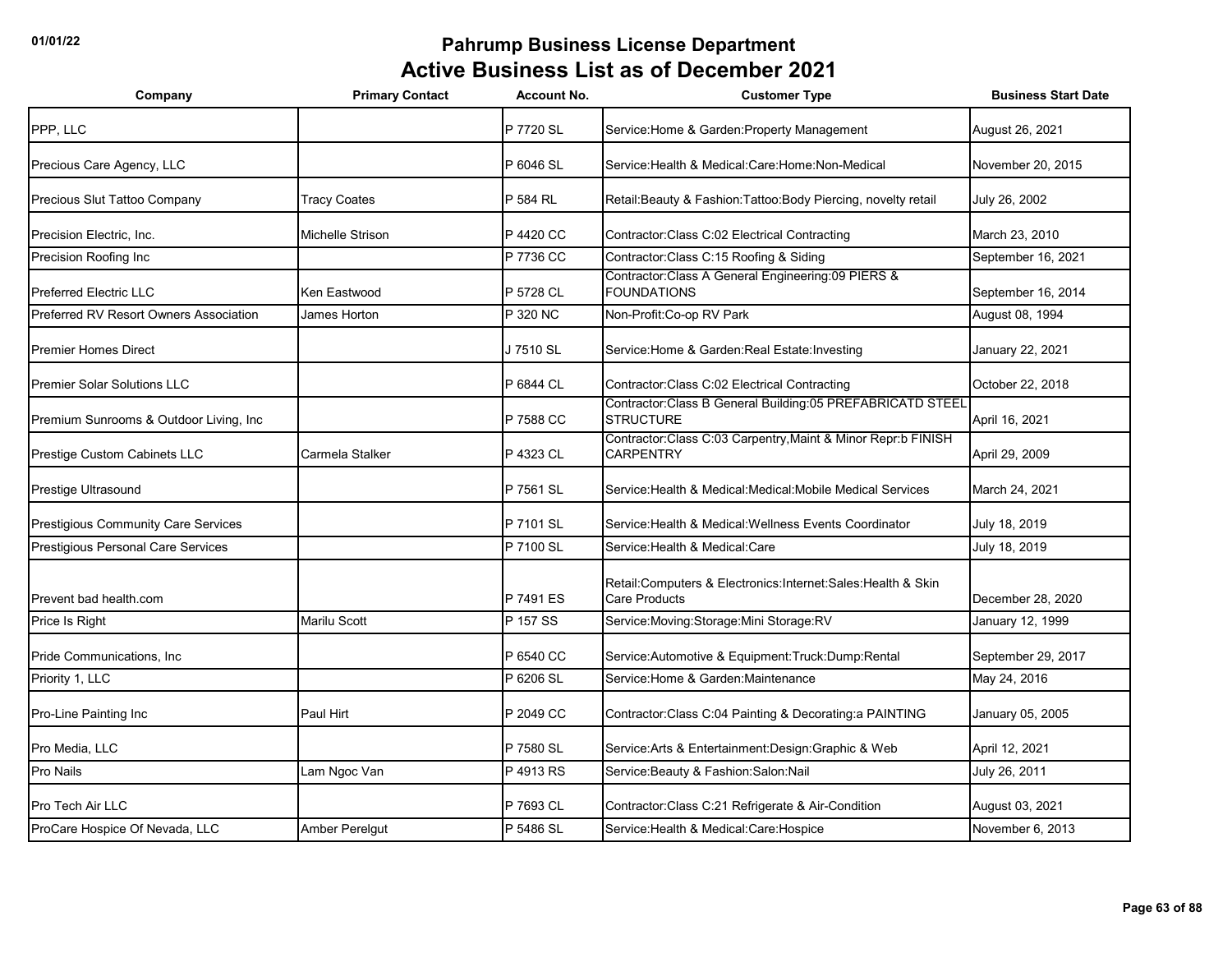| Company                                   | <b>Primary Contact</b>  | <b>Account No.</b> | <b>Customer Type</b>                                                         | <b>Business Start Date</b> |
|-------------------------------------------|-------------------------|--------------------|------------------------------------------------------------------------------|----------------------------|
| Professional Roofing Services             |                         | P 7715 CL          | Contractor: Class C:15 Roofing & Siding: a ROOFING                           | August 24, 2021            |
| Proficient Patio Covers & Backyard Design | Jessica Lane            | P 4619 CC          | Contractor:Class C:14 Steel Reinforcing & Erection:h AWNINGS<br>& LOUVRES    | October 28, 2010           |
| Proline Roofing                           |                         | P 7843 CC          | Contractor: Class C:15 Roofing & Siding                                      | December 30, 2021          |
| Property Management Behind the Scenes     |                         | P 7771 SS          | Service: Home & Garden: Property Management                                  | October 12, 2021           |
| <b>Protect Your Home</b>                  |                         | P 6744 CC          | Contractor:Class C:02 Electrical Contracting:c FIRE<br><b>DETECTION</b>      | June 15, 2018              |
| <b>Proud Electrical Services</b>          |                         | P 7425 CC          | Contractor: Class C:02 Electrical Contracting                                | 11/24/2020                 |
| Provenza-Neth Properties, LLC             | Elizabeth Provenza-Neth | P 455 SL           | Retail: Home & Garden: Real Estate: Sales                                    | February 03, 2000          |
| Provenza Realty                           | Donna Lamm              | P 500 SS           | Retail: Home & Garden: Real Estate: Sales                                    | August 14, 2000            |
| <b>Prudential Overall Supply</b>          | Merriam Wong            | P 214 SC           | Service: Beauty & Fashion: Laundry Service                                   | October 05, 1999           |
| Psychic of Pahrump                        | Fatima Stevens          | P 3550 SS          | Service: Arts & Entertainment: Psychic: Services                             | August 24, 2007            |
| <b>Pumpkinberry Designs</b>               |                         | P 6350 ES          | Retail: Gifts & Miscellaneous: Handmade: Items                               | January 26, 2017           |
| Purcell Tire NW, Inc                      | <b>Ashley Akers</b>     | D 125 RC           | Retail: Automotive & Equipment: Tire: Repair & sales                         | June 30, 1994              |
| Purple Sage Indexing                      |                         | P 6341 ES          | Service, Indexing                                                            | January 12, 2017           |
| Purple Tulip Quilts & More                |                         | P 7745 RS          | Retail: Arts & Entertainment: Crafts                                         | September 29, 2021         |
| Q10AA Farms                               | LI Yiqiang              | Q 5725 WS          | Wholesale: Home & Garden: Farming                                            | September 11, 2014         |
| Qik Utilities Systems, LLC                |                         | Q 7639 RL          | Retail: Computers & Electronics: Repair & Sales                              | June 01, 2021              |
| Quality Auto Repair LLC                   | Chad Broadhead          | Q 5699 SL          | Service: Automotive & Equipment: Air conditioning: Repair                    | August 8, 2014             |
| <b>Quality Choice Construction</b>        |                         | Q 7665 CS          | Contractor: Class B General Building                                         | June 29, 2021              |
| <b>Quality Detailing</b>                  |                         | Q 7249 ES          | Exempt: Automotive & Detailing                                               | February 3, 2020           |
| <b>Quality Iron</b>                       |                         | Q 7806 CC          | Contractor: Class C:14 Steel Reinforcing & Erection:b<br>STRUCTURAL STEEL    | November 12, 2021          |
| <b>Quality Movers</b>                     |                         | Q 7622 ES          | Service: Moving: Storage                                                     | May 17, 2021               |
| <b>Quality Signs and Designs</b>          |                         | Q 6920 RP          | Retail: Arts & Entertainment: Signs                                          | January 16, 2019           |
| Quest Diagnostics Incorporated            | Sharon Cardoso          | Q 2429 SC          | Service: Health & Medical: Specimen procurement                              | August 16, 2005            |
| Quick Save Storage & Mini Market          | Arnold Muotka           | Q 396 RS           | Retail: Gifts & Miscellaneous: Convenience Store: Mini Market                | May 19, 2000               |
| Quickdry Response LLC                     |                         | Q 7730 CL          | Contractor:Class B General Building:02 RESIDNTIAL & SML<br><b>COMMERCIAL</b> | August 31, 2021            |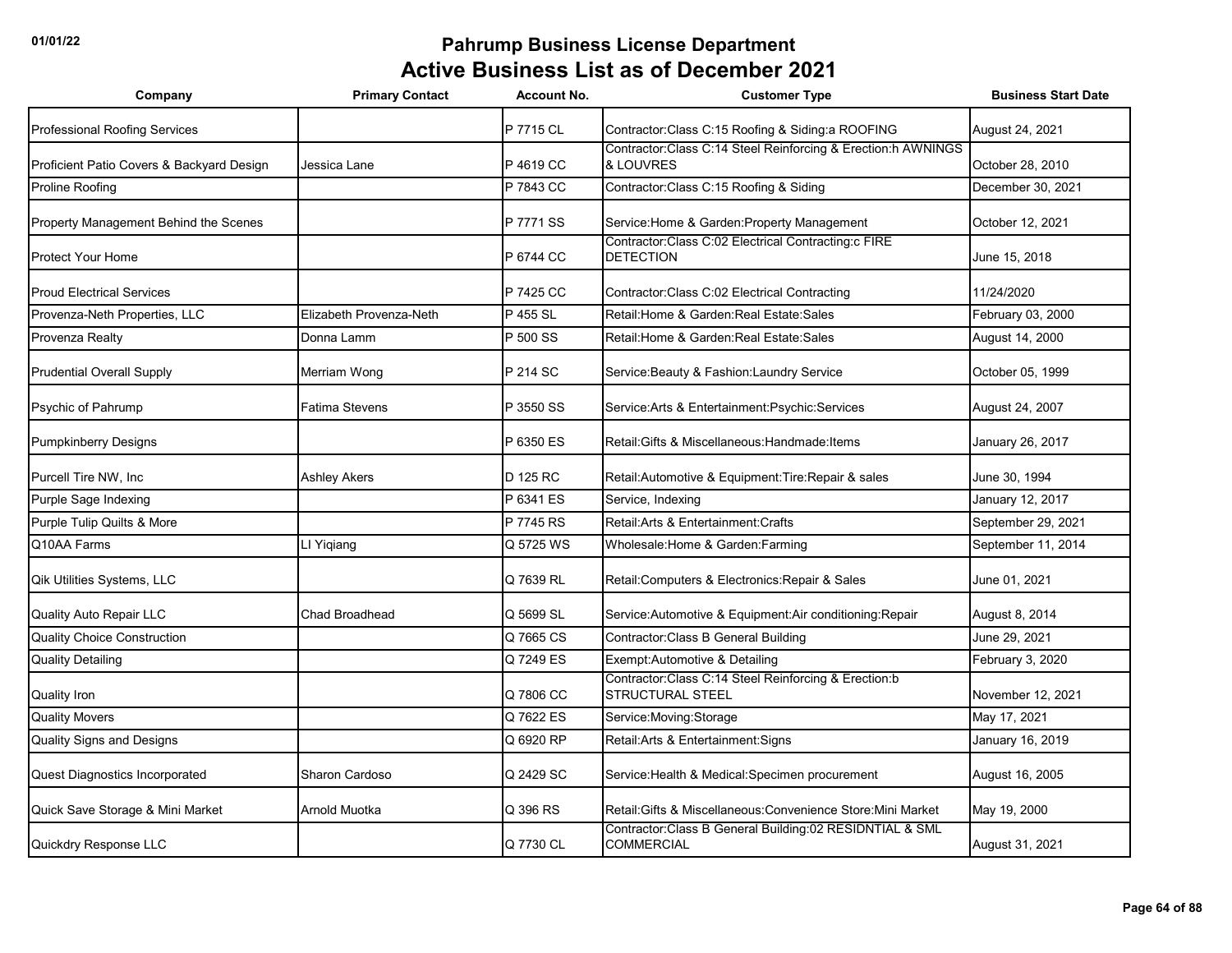| Company                        | <b>Primary Contact</b> | <b>Account No.</b> | <b>Customer Type</b>                                                              | <b>Business Start Date</b> |
|--------------------------------|------------------------|--------------------|-----------------------------------------------------------------------------------|----------------------------|
| R & J Carpet and Tile Cleaning |                        | R 7068 SS          | Service: Home & Garden: Cleaning: Carpet: Floor care                              | May 29, 2019               |
| R & K Concrete Cutting Inc     | Donald Pike            | R 5322 CC          | Contractor: Class B General Building                                              | November 30, 2012          |
| R & K Development              |                        | R 6342 CC          | Contractor: Class B General Building                                              | January 13, 2017           |
| R&O Construction Company       |                        | R 7289 CC          | Contractor: Class B General Building                                              | April 10, 2020             |
| R & R Electric, Inc.           |                        | R 6946 CC          | Contractor: Class C:02 Electrical Contracting                                     | February 7, 2019           |
| R & S Precision Sports LLC     | <b>Russ Bunting</b>    | R 2047 RL          | Retail:Sports:Bicycle & Sporting Goods:Sales, service, &<br>accessories           | January 03, 2005           |
| R C Construction               |                        | R 7345 CL          | Contractor: Class B General Building: 02 RESIDNTIAL & SML<br>COMMERCIAL           | July 24, 2020              |
| R.A.M.M Corporation            | Monte Brown            | R 3925 CC          | <b>Contractor:Class A General Engineering</b>                                     | April 18, 2008             |
| R. E. Horner Realty            | Robert E Horner        | R 1170 SL          | Retail: Home & Garden: Real Estate: Sales                                         | June 04, 2004              |
| R.L. Gunworks                  |                        | R 7334 ES          | Exempt: Gifts & Miscellaneous: Gunsmithing                                        | July 14, 2020              |
| RadCo Construction LLC         |                        | R 7172 CL          | Contractor:Class B General Building:02 RESIDNTIAL & SML<br><b>COMMERCIAL</b>      | October 10, 2019           |
| Rafael Construction, Inc.      |                        | R 7199 CC          | Contractor: Class B General Building                                              | November 27, 2019          |
| <b>Rafael Framers</b>          |                        | H 6248 CC          | Contractor: Class C:03 Carpentry, Maint & Minor Repr                              | August 23, 2016            |
| Rain Man, LLC                  |                        | R 7828 SL          | Service: Home & Garden: Real Estate: Rental & Land<br>Development                 | December 13, 2021          |
| Rakeman Plumbing, Inc.         |                        | R 7355 CC          | Contractor: Class C:01 Plumbing & Heating Contractng                              | August 10, 2020            |
| Ralph L Hushbeck               | Ralph L Hushbeck       | R 5601 SS          | Service: Business & Finance: Broker                                               | April 15, 2014             |
| Ramirez Handyman Services      | Victor Ramirez         | R 5881 HS          | Handyman, small repair                                                            | March 26, 2015             |
| Rans Consignment               |                        | R 7024 RS          | Retail: Gifts & Miscellaneous: consignment store                                  | April 15, 2019             |
| <b>Raven Gifts</b>             |                        | R 7645 RS          | Retail: Arts & Entertainment: Antique                                             | June 08, 2021              |
| Ray Feaster                    | Ray Feaster            | R 3360 CS          | Contractor: Class C:21 Refrigerate & Air-Condition: b AIR-<br><b>CONDITIONING</b> | April 20, 2007             |
| Ray L. Turner                  |                        | R 6571 CS          | Contractor: Class C:05 Concrete                                                   | November 16, 2017          |
| <b>RCI Engineering</b>         | John Land              | R 4158 SC          | Service: Home & Garden: Civil Engineering: Surveying                              | November 21, 2008          |
| RCT, Inc. Storage              | <b>Constance Tate</b>  | R 345 SC           | Service: Moving: Storage: Self                                                    | December 28, 1999          |
| Realty Executives In Action    | Norma Jean Opatik      | R 4911 SL          | Retail: Home & Garden: Real Estate                                                | July 25, 2011              |
| Ream Drilling LLC              |                        | R 7798 CL          | Contractor:Class C:23 Drill Wells & Install Pumps                                 | November 10, 2021          |
| Rebecca H Oikawa, LMFT, LADC   | Rebecca Oikawa         | R 5420 SS          | Service                                                                           | July 11, 2013              |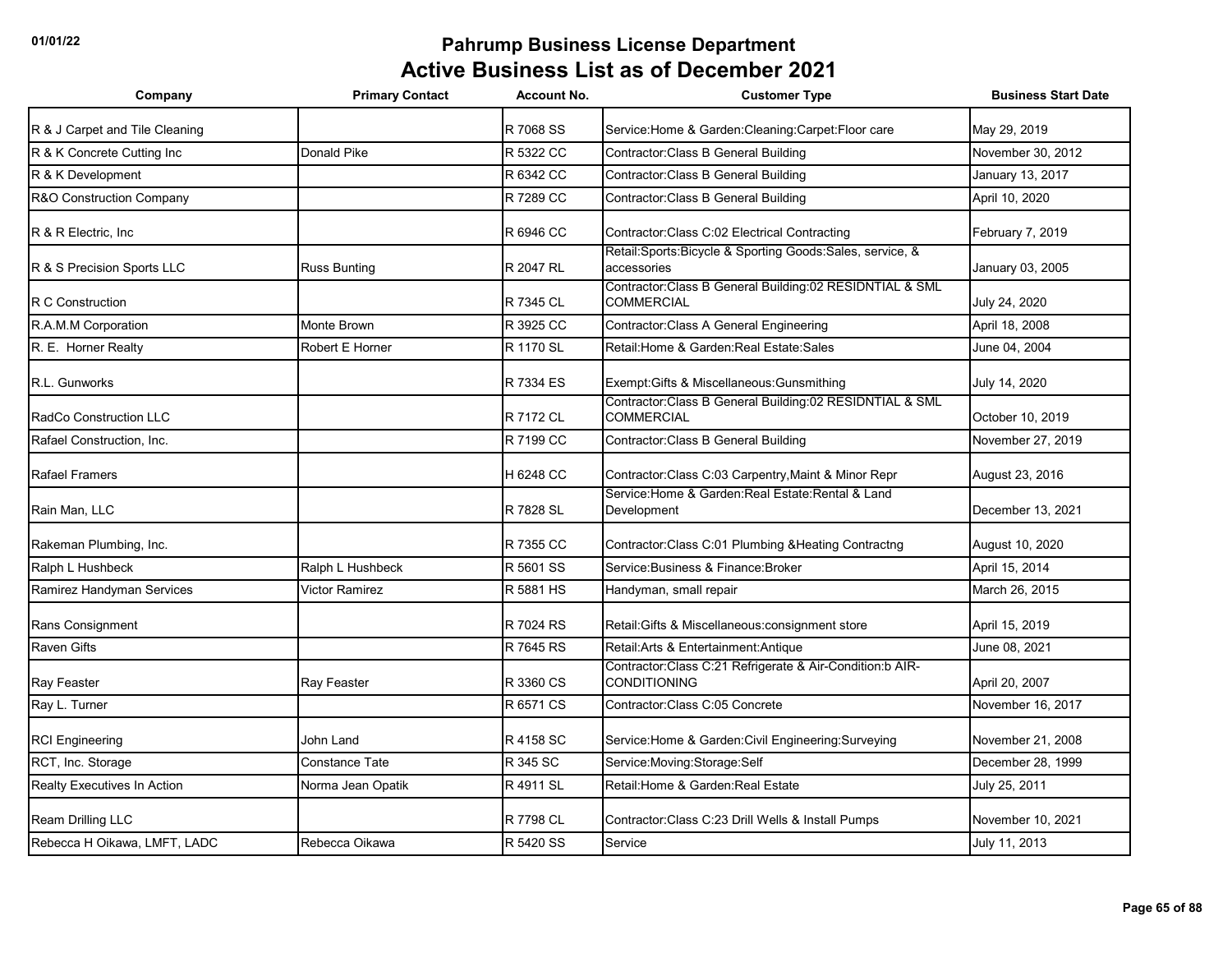| Company                             | <b>Primary Contact</b> | <b>Account No.</b> | <b>Customer Type</b>                                                         | <b>Business Start Date</b> |
|-------------------------------------|------------------------|--------------------|------------------------------------------------------------------------------|----------------------------|
| Rebel #48                           |                        | R 6089 SC          | Service: Dining & Nightlife: Delivery: Groceries                             | January 27, 2016           |
| Rebel #78                           |                        | R 6090 SC          | Service: Dining & Nightlife: Delivery: Groceries                             | January 27, 2016           |
| Rebfed K9 Kare                      | Regina Zeitlin         | R 5345 ES          | Service: Animal: Dog: In home care                                           | January 17, 2013           |
| Rebuilding Together Southern Nevada |                        | R 7401 NC          | Non-Profit: Home & Garden: Home Repair, Qualifying Program                   | October 12, 2020           |
| Red Apple Fireworks Co, Ltd.        |                        | R 6459 RL          | Retail: Arts & Entertainment: Fireworks                                      | June 21, 2017              |
| <b>Red Barn Tack</b>                |                        | R 6809 RP          | Retail: Animal: Horse: Tack & Horse Supplies                                 | August 15, 2018            |
| Red Cap Acoustics, Inc.             |                        | R 6272 CC          | Contractor:Class C:04 Painting & Decorating:g ACOUSTICAL<br>TILE.            | September 21, 2016         |
| Red Rock Threads, Inc.              | <b>Stacy McDougall</b> | R 5471 RC          | Retail: Gifts & Miscellaneous: General Merchandise                           | October 10, 2013           |
| <b>Red Rocket Development</b>       |                        | R 6823 SL          | Service: Business & Finance: Consulting                                      | September 12, 2018         |
| Red Sky BBQ & Catering              | Carmelita Mahunik      | R 2331 RS          | Retail: Dining & Nightlife: Catering                                         | June 24, 2005              |
| Red Star Fence Company              |                        | R 7746 CL          | Contractor: Class AB General Building & Eng                                  | September 29, 2021         |
| Redbox Automated Retail, LLC.       |                        | R 7201 RL          | Retail: Arts & Entertainment: Video: Rentals & Sales                         | 12/05/2019                 |
| Redbox Automated Retail, LLC        | <b>Travis Winkler</b>  | R 3594 RL          | Service: Arts & Entertainment: Unmanned Rental Kiosk Movies                  | October 15, 2007           |
| Redbox Automated Retail LLC (#6)    | <b>Travis Winkler</b>  | R 4919 RL          | Service: Arts & Entertainment: Unmanned Rental Kiosk Movies                  | July 29, 2011              |
| Redbox Automated Retail #7          | <b>Travis Winkler</b>  | R 5095 RL          | Service: Arts & Entertainment: Unmanned Rental Kiosk Movies                  | February 03, 2012          |
| <b>Redmond Fencing LLC</b>          |                        | R 7539 CL          | Contractor: Class C:25 Fence & Equipping Playground                          | March 01, 2021             |
| Redtree Development Group LLC       |                        | R 7393 CL          | Contractor:Class B General Building:02 RESIDNTIAL & SML<br><b>COMMERCIAL</b> | October 2, 2020            |
| <b>Reflections Healthcare</b>       |                        | R 6468 SL          | Service: Health & Medical                                                    | July 7, 2017               |
| Regenerate Massage Inc              |                        | R 7131 SC          | Service: Health & Medical: Massage: Therapist                                | August 21, 2019            |
|                                     |                        |                    |                                                                              |                            |
| Regular Dude Defense                |                        | R 7562 ES          | Retail: Gifts & Miscellaneous: Weapons: Guns & accessories                   | March 31, 2021             |
| Reika Retail LLC                    |                        | R 7695 SL          | Service: Business & Finance: Consulting: Business: Development               | August 03, 2021            |
| Reliance Fire Protection, Inc.      |                        | R 7708 CC          | Contractor: Class C:41 Fire Protection Contracting                           | August 13, 2021            |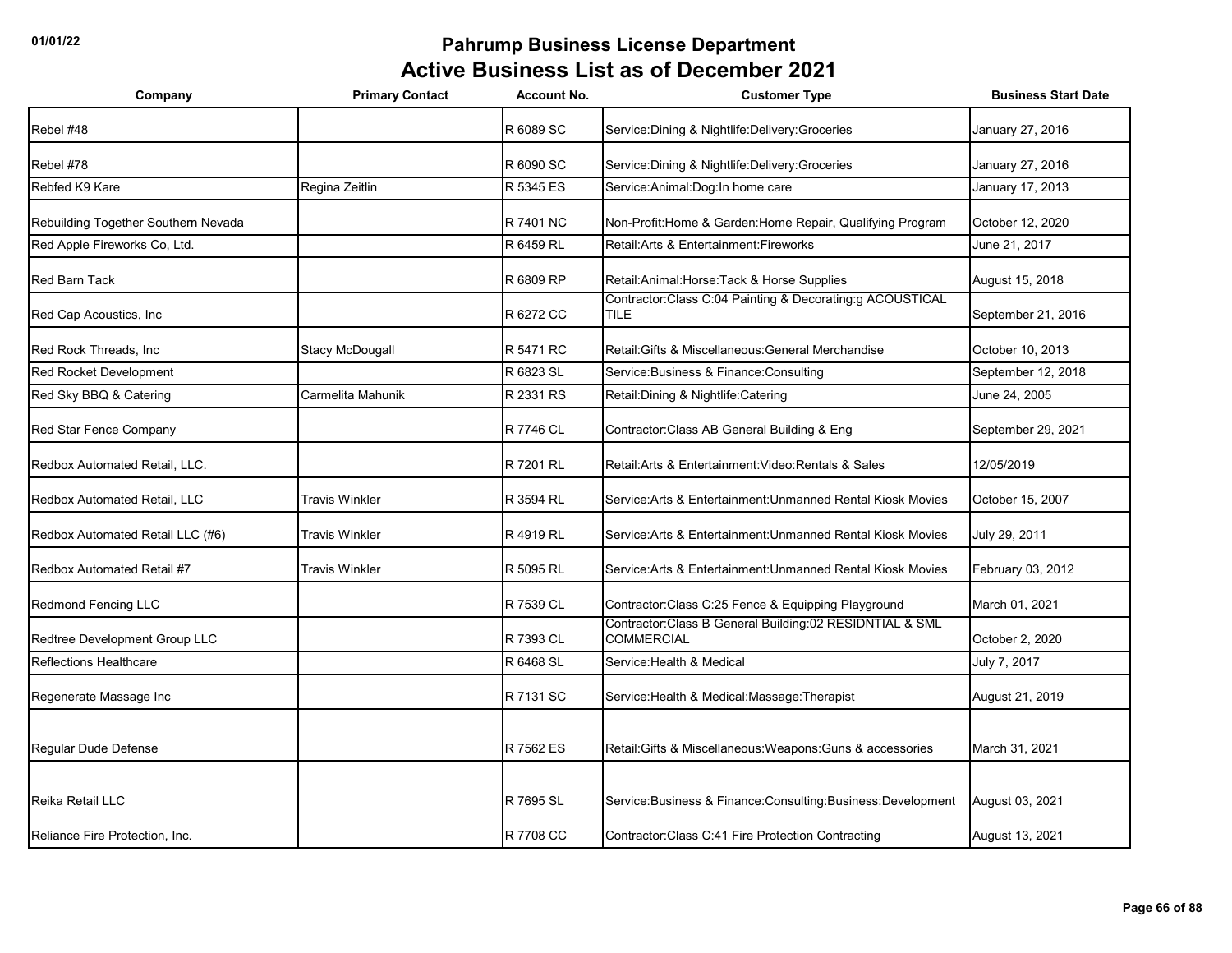| Company                                 | <b>Primary Contact</b>    | <b>Account No.</b> | <b>Customer Type</b>                                                               | <b>Business Start Date</b> |
|-----------------------------------------|---------------------------|--------------------|------------------------------------------------------------------------------------|----------------------------|
| Renaissance Pools & Spas, Inc.          | Tanya Alexander           | R 3326 CC          | Contractor: Class A General Engineering: 10 COMMERCIAL &<br><b>RESIDNTIAL POOL</b> | April 04, 2007             |
| Renewal by Andersen of Las Vegas        |                           | R 7033 CL          | Contractor: Class B General Building: 02 RESIDNTIAL & SML<br><b>COMMERCIAL</b>     | April 23, 2019             |
| Rent 2 Go, Inc.                         |                           | R 7291 SC          | Retail: Automotive & Equipment: Equipment: Rental & Sales                          | April 24, 2020             |
| Rent A Center 02935                     | Maryam Tarani             | S 3933 RC          | Retail: Home & Garden: Household Goods Rental & Sales                              | April 23, 2008             |
| Rentokil North America, Inc.            | Jessica Hawk              | R 5494 SC          | Service: Animal: Pest Control                                                      | November 14, 2013          |
| Repair Your Ride                        | Steven Brigance           | R 5395 SS          | Service: Automotive & Equipment                                                    | June 05, 2013              |
| Republic Electric, Inc.                 | <b>Julie McFarland</b>    | R 3849 CC          | Contractor: Class C:02 Electrical Contracting                                      | February 29, 2008          |
| Resource Associates of Nevada. Inc.     |                           | R 6152 SC          | Service: Computers & Electronics: Hardware & Software                              | March 25, 2016             |
| Resource Development Company            |                           | R 7272 CC          | Contractor: Class C:04 Painting & Decorating                                       | March 4, 2020              |
| Restoration 2, LLC                      |                           | R 7673 CL          | Contractor: Class B General Building: 02 RESIDNTIAL & SML<br><b>COMMERCIAL</b>     | July 13, 2021              |
| reTIRED                                 |                           | R 6762 ES          | Exempt: Arts & Entertainment                                                       | June 27, 2018              |
| <b>Retro Donuts LLC</b>                 |                           | R 7742 RL          | Retail: Dining & Nightlife: Donut                                                  | September 28, 2021         |
| Revamp Custom Pools                     |                           | R 7343 CL          | Contractor: Class A General Engineering: 10 COMMERCIAL &<br><b>RESIDNTIAL POOL</b> | July 22, 2020              |
| <b>RG Electirc Inc.</b>                 |                           | R 6855 CC          | Contractor: Class C:02 Electrical Contracting                                      | November 2, 2018           |
| Rhinestones Country Bar and Dance Hall  |                           | R 7125 RL          | Retail: Dining & Nightlife: Bar                                                    | August 13, 2019            |
| Rhinestones Deli and Slot House         |                           | R 7126 RL          | Retail: Dining & Nightlife: Deli                                                   | August 13, 2019            |
| Rhino Graphics                          | <b>Richard B Cloutier</b> | R 5342 ES          | Retail: Arts & Entertainment: Design: Graphic                                      | January 10, 2013           |
| <b>Rhodes Cleaning Services</b>         |                           | R 6595 SS          | Service: Home & Garden: Cleaning                                                   | December 29, 2017          |
| <b>Richard Seaton</b>                   | <b>Rick Seaton</b>        | R 5209 ES          | Handyman                                                                           | June 18, 2012              |
| Richmond American Homes Of Nevada, Inc. |                           | R 7754 CC          | Contractor: Class B General Building: 02 RESIDNTIAL & SML<br><b>COMMERCIAL</b>     | October 06, 2021           |
| <b>Rick's Home Services</b>             | Eric D Peace              | R 5047 HS          | Handyman                                                                           | December 14, 2011          |
| Ridge View Builders LLC                 |                           | R 6649 CL          | Contractor: Class B General Building: 02 RESIDNTIAL & SML<br><b>COMMERCIAL</b>     | March 6, 2018              |
| Right Choice Insurance                  |                           | R 6652 SC          | Service: Business & Finance: Insurance                                             | March 6, 2018              |
| Ripple Effect Counseling, LLC           |                           | R 7543 SL          | Service: Health & Medical: Rehabilitative Mental Health                            | March 05, 2021             |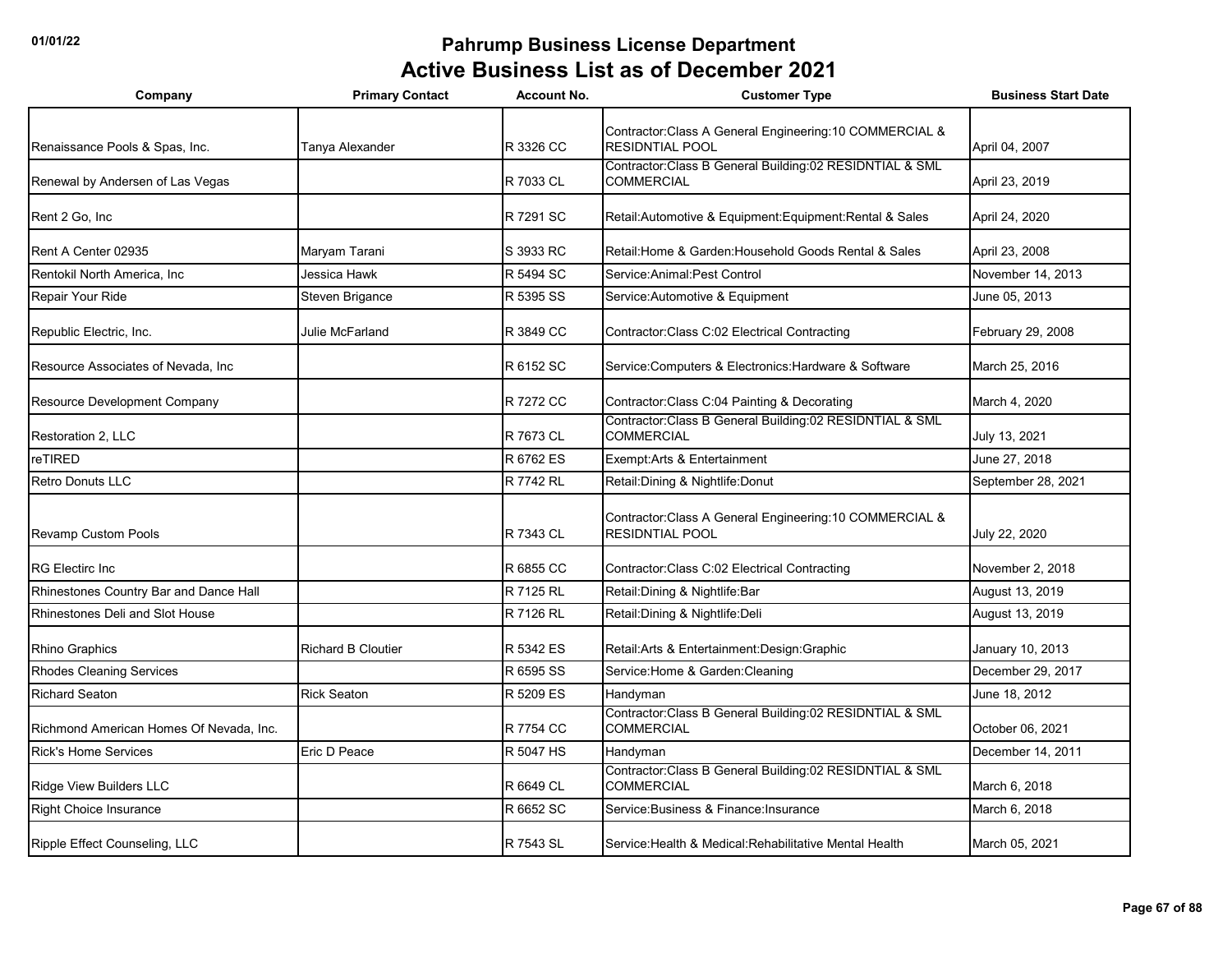| Company                     | <b>Primary Contact</b>  | <b>Account No.</b> | <b>Customer Type</b>                                                           | <b>Business Start Date</b> |
|-----------------------------|-------------------------|--------------------|--------------------------------------------------------------------------------|----------------------------|
| Rise Broadband              |                         | R 7174 RL          | Service:Computers & Electronics:Internet                                       | October 14, 2019           |
| Rivera Framing Incorporated |                         | R 7065 CC          | Contractor: Class B General Building: 02 RESIDNTIAL & SML<br><b>COMMERCIAL</b> | May 30, 2019               |
| Rix Engineering, LLC        |                         | R 6295 SL          | Service: Home & Garden: Engineering                                            | October 19, 2016           |
| Roadrunner Cleaning Service | <b>Ginnie Beres</b>     | R 1100 SS          | Service: Home & Garden: Cleaning: Residential                                  | February 20, 2004          |
| Robco Electric Inc          | Rob or Kim Kowalczik    | R 5533 CC          | Contractor: Class C:02 Electrical Contracting                                  | January 14, 2014           |
| Robert Bishop               |                         | R 6680 SS          | Contractor: Class C:04 Painting & Decorating                                   | April 4, 2018              |
| Robert M Pellerin           |                         | R 6660 SS          | Service: Health & Medical: Family                                              | March 14, 2018             |
| Roberts Roof and Floor, Inc | Robert S. Freeman       | R 5167 CC          | Contractor:Class C                                                             | April 26, 2012             |
| Robertson's Ready Mix       |                         | R 7054 SC          | Service: Business & Finance: Consulting: Concrete Batch plants                 | May 9, 2019                |
| Robertson's Transport       |                         | R 7046 SP          | Service: Automotive & Equipment: Truck: Hauling                                | May 3, 2019                |
| <b>Robinson Tactical</b>    |                         | R 7319 RS          | Wholesale: Gifts & Miscellaneous: Weapons: Firearms &<br>Accessories           | June 15, 2020              |
| Rock Island Armory          | Fe Grayblas             | R 4399 WC          | Wholesale: Gifts & Miscellaneous: Weapons: Firearms &<br>Accessories           | July 20, 2009              |
| Rockin' Rodgers Ranch       |                         | R 7741 ES          | Exempt:Food                                                                    | September 28, 2021         |
| Rockridge LLC               |                         | R 7487 CL          | Contractor: Class C:41 Fire Protection Contracting: c FIRE<br><b>ALARMS</b>    | 12/21/20                   |
| Rockscapes of Nevada        | <b>Scot Troter</b>      | R 4056 CS          | Contractor: Class C:10 Landscape Contracting                                   | August 08, 2008            |
| Rocky Point Plumbing, LLC.  |                         | R 7417 CL          | Contractor:Class C:01 Plumbing &Heating Contractng:d<br><b>PLUMBING</b>        | November 6, 2020           |
| Rod Paulson, Inc.           | Rod Paulson             | R 548 SC           | Service: Automotive & Equipment: Car: Repair                                   | July 22, 1998              |
| Rod's T.V. Repair           | Rodney S Gettle         | R 466 RS           | Retail:Computers & Electronics:Television:Repair                               | July 29, 1998              |
| Rogue Electric LLC          |                         | R 6960 CL          | Contractor: Class C:02 Electrical Contracting                                  | February 20, 2019          |
| Romero Cleanup Service      | Nicolas Romero          | R 5302 ES          | Service: Home & Garden: Cleaning: Janitorial                                   | October 22, 2012           |
| Romero's                    | George Romero           | R 826 RS           | Retail: Dining & Nightlife: Mexican                                            | January 22, 2004           |
| Ron Murphy Construction     | <b>Christine Murphy</b> | R 130 CC           | Contractor: Class A General Engineering: 12 EXCVT, GRADNG,<br>TRNCH & SRFCE    | June 30, 1994              |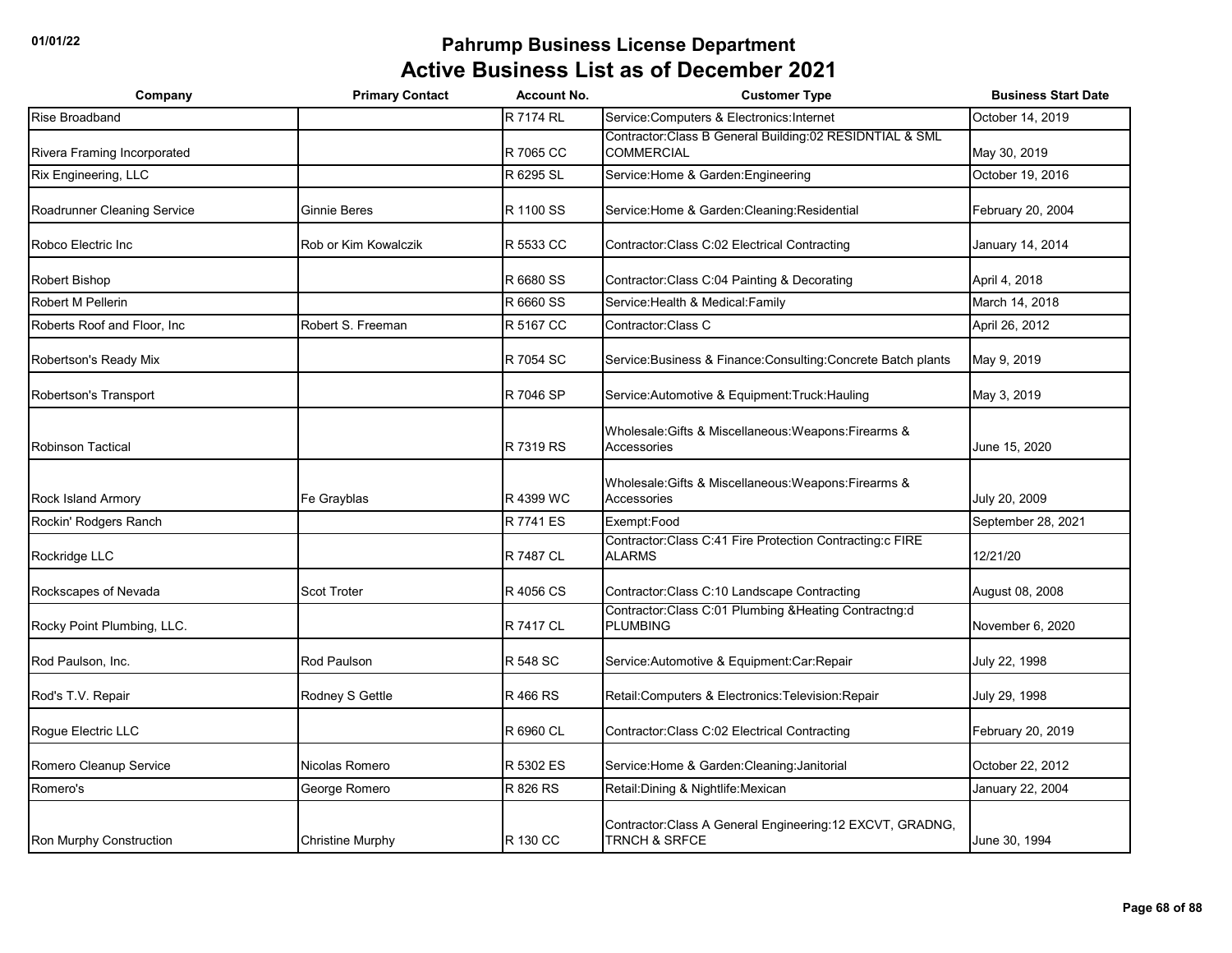| Company                          | <b>Primary Contact</b> | <b>Account No.</b> | <b>Customer Type</b>                                                           | <b>Business Start Date</b> |
|----------------------------------|------------------------|--------------------|--------------------------------------------------------------------------------|----------------------------|
| Ron Zedek, MD PC                 | <b>Beverly Jones</b>   | R 4527 SC          | Service: Health & Medical: Psychiatrists Office                                | August 02, 2010            |
| Ron's Bowling Service            | Ronald Mullaney        | R 4109 RS          | Retail:Sports:Bowling:Supplies                                                 | October 14, 2008           |
| Ron's Maintenance Repair         | Ronald Schoeb          | R 4274 SS          | Handyman                                                                       | March 19, 2009             |
| Rosa's Gifts                     | Rosalba Gibson         | R 909 RS           | Retail: Arts & Entertainment: Adult: Gifts & Souvenirs                         | August 10, 1999            |
| Rosendin Electric, Inc.          |                        | R 6636 CC          | Contractor: Class C:02 Electrical Contracting                                  | February 15, 2018          |
| Roses Paradise Home Health       |                        | R 7596 SL          | Service:Health & Medical:Care:Home                                             | April 23, 2021             |
| Rosestead LLC                    |                        | R 7621 WL          | Wholesale: Home & Garden: Farming                                              | May 17, 2021               |
| Roxanne Jones                    | Roxanne Jones          | R 5754 ES          | Exempt:Arts & Entertainment                                                    | October 20, 2014           |
| Royal Flush Appliance Repair LLC |                        | R 7655 SL          | Service: Home & Garden: Home Appliance Repair                                  | June 21, 2021              |
| Royal Majesty Home Health Inc    |                        | R 7076 SC          | service.home health                                                            | June 6, 2019               |
| RPS Video & Photography          |                        | R 7554 SS          | Service: Arts & Entertainment: Photo                                           | March 19, 2021             |
| RSG USA, LLC                     |                        | R 6437 RL          | Retail: Cellular Phones                                                        | May 25, 2017               |
| Rubalcaba's Taco Shop            | Jesus Lopez            | R 3971 RS          | Retail: Dining & Nightlife: Mexican                                            | May 20, 2008               |
| Ruiter Construction, LLC         | Charles W Ruiter III   | R 4391 CL          | Contractor: Class B General Building: 02 RESIDNTIAL & SML<br><b>COMMERCIAL</b> | July 09, 2009              |
| <b>Rumors Hair Salon</b>         |                        | R 6965 SS          | Retail: Beauty & Fashion: Salon                                                | February 22, 2019          |
| <b>Rush Hour Services LLC</b>    |                        | R 7582 SL          | Service: Community: Courier & Hauling                                          | April 12, 2021             |
| <b>RV Doctor</b>                 |                        | R 7123 SS          | Service: Automotive & Equipment: RV: Mobile Repair Not<br>Mechanical           | August 9, 2019             |
| <b>RV Masters</b>                |                        | R 7669 RC          | Retail:Automotive & Equipment:RV:Sales                                         | July 08, 2021              |
| <b>RV Superstore</b>             | Cathy Cobillas         | T 740 SL           | Retail: Automotive & Equipment: RV: Parts: Parts & Service                     | September 03, 1996         |
| S & L Ceramics                   | Sandra Supinski        | S 2552 EX          | Retail: Arts & Entertainment: Ceramics and Mobile Classes                      | November 01, 2005          |
| S and L DEALS                    |                        | S 7034 ES          | Exempt: Gifts & Miscellaneous                                                  | April 23, 2019             |
| S & R Tax Pros LLC               |                        | S 6676 SL          | Service: Business & Finance: Bookkeeping: Income Tax<br>Preparation            | March 27, 2018             |
| S & S Fencing And Gates          | Shawn Mendoza          | S 5249 SL          | Contractor: Class C:25 Fence & Equipping Playground                            | August 15, 2012            |
| S & S Plastering                 | Scott Stabenow         | S 2989 CC          | Contractor: Class C: 17 Lathing & Plastering                                   | July 25, 2006              |
| S & T Auto Glass & Repair        | <b>Stanley Moore</b>   | S 5509 SS          | Service: Automotive & Equipment: Car: Glass Replacement                        | December 10, 2013          |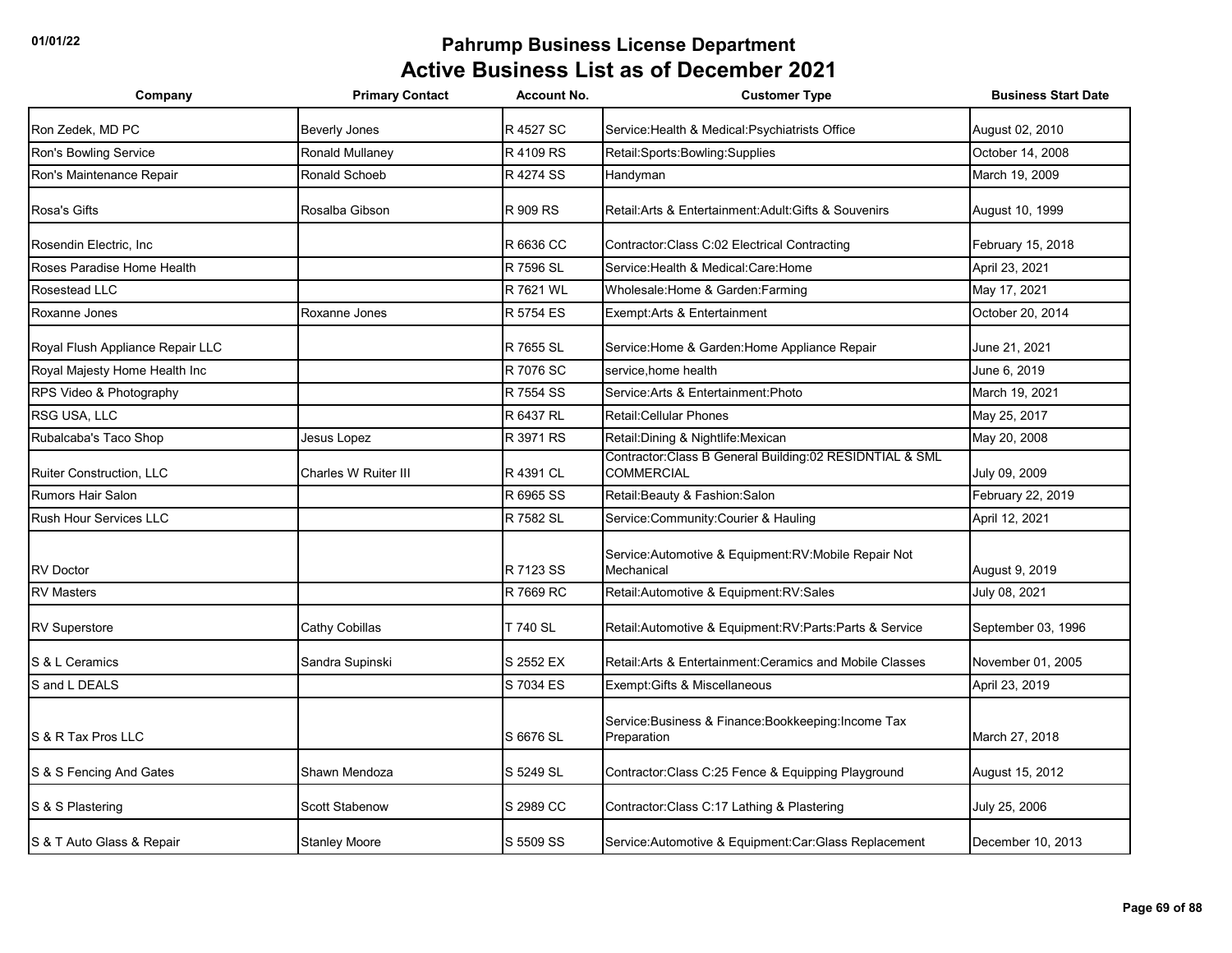| Company                                  | <b>Primary Contact</b> | <b>Account No.</b> | <b>Customer Type</b>                                                            | <b>Business Start Date</b> |
|------------------------------------------|------------------------|--------------------|---------------------------------------------------------------------------------|----------------------------|
|                                          |                        |                    |                                                                                 |                            |
| S.A. Burnthon Co. LLC                    |                        | S 6864 SL          | Service: Business & Finance: Consulting: Business: Development                  | November 13, 2018          |
|                                          |                        |                    | Contractor: Class A General Engineering: 25 Telecommunication                   |                            |
| SAC Wireless, LLC                        |                        | S 7251 CL          | Towers                                                                          | February 6, 2020           |
| Sacred Tree Health & Wellness            |                        | S 6997 SL          | Service: Health & Medical: Massage: Therapist                                   | March 25, 2019             |
| Saddle West Hotel, Casino and RV Resort  | <b>Edward Sher</b>     | S 2911 ELX         | Service: Arts & Entertainment: Casino & Hotel                                   | May 30, 2006               |
| Safari Hospitality, Inc                  |                        | S 6004 SC          | Service: Business & Finance: Administrative                                     | September 17, 2015         |
| <b>SAFE Electronics. Inc.</b>            | Roy Pross              | S 5765 SC          | Retail: Home & Garden                                                           | November 13, 2014          |
| Safe Streets USA, LLC                    |                        | S 6189 SL          | Retail: Home & Garden: Security: Alarm                                          | May 2, 2016                |
| Saitta-Trudeau Chrysler Jeep Dodge       | Donald Trudeau         | R 401 RC           | Retail:Automotive & Equipment:Auto:Broker:Sales                                 | May 23, 2000               |
| Saitta-Trudeau Chrysler Jeep Dodge-Loc   | Donald Trudeau         | S 576 RC           | Retail:Automotive & Equipment:Auto:Broker:Sales                                 | February 06, 2003          |
| Saitta-Trudeau Chrys Jeep Dodge-Off Site | Donald Trudeau         | S 540 RC           | Retail: Automotive & Equipment: New & Used: Sales                               | May 07, 2002               |
| Saitta Trudeau Paint and Auto Body       |                        | S 5930 SC          | Service:Automotive & Equipment:Car:Body:Paint                                   | June 01, 2015              |
| Sal's Landscape & Maintenance LLC        |                        | S 7031 CL          | Contractor: Class C:10 Landscape Contracting                                    | April 19, 2019             |
| Sally Beauty Supply                      |                        | S 6324 RL          | Retail:Beauty & Fashion:Sea Salt Body Scrub:Retail & wholesale December 7, 2016 |                            |
| Salmon Electrical Contractors, Inc.      |                        | S 6673 CC          | Contractor: Class C:02 Electrical Contracting                                   | March 23, 2018             |
| Samuel Jimenez                           |                        | S 6383 ES          | Exempt: Handyman                                                                | March 2, 2017              |
| San Miguel Produce                       |                        | S 7280 RS          | Wholesale: Home & Garden: Farming: Greenhouse Produce                           | March 11, 2020             |
| <b>Sanders Family Winery</b>             | <b>Jack W Sanders</b>  | S 3937 RC          | Retail: Dining & Nightlife: Winery                                              | April 25, 2008             |
| Sanderson Plumbing                       |                        | S 7261 CC          | Contractor:Class C:01 Plumbing &Heating Contractng:d<br><b>PLUMBING</b>         | February 19, 2020          |
| Sandra's Nail Land & More LLC            |                        | S 7591 SL          | Service: Beauty & Fashion: Salon: Nails, Pedicures & Sales                      | April 20, 2021             |
| Sands Plumbing, Inc.                     |                        | S 7747 CC          | Contractor:Class C:01 Plumbing & Heating Contractng                             | September 29, 2021         |
| Sarah Chapman                            |                        | S 7584 RS          | Retail: Home & Garden: Real Estate: Sales                                       | April 12, 2021             |
| Sasquatch Air, LLC                       |                        | S 7775 SL          | Service:Community:Instructor:Flight Instructor                                  | October 18, 2021           |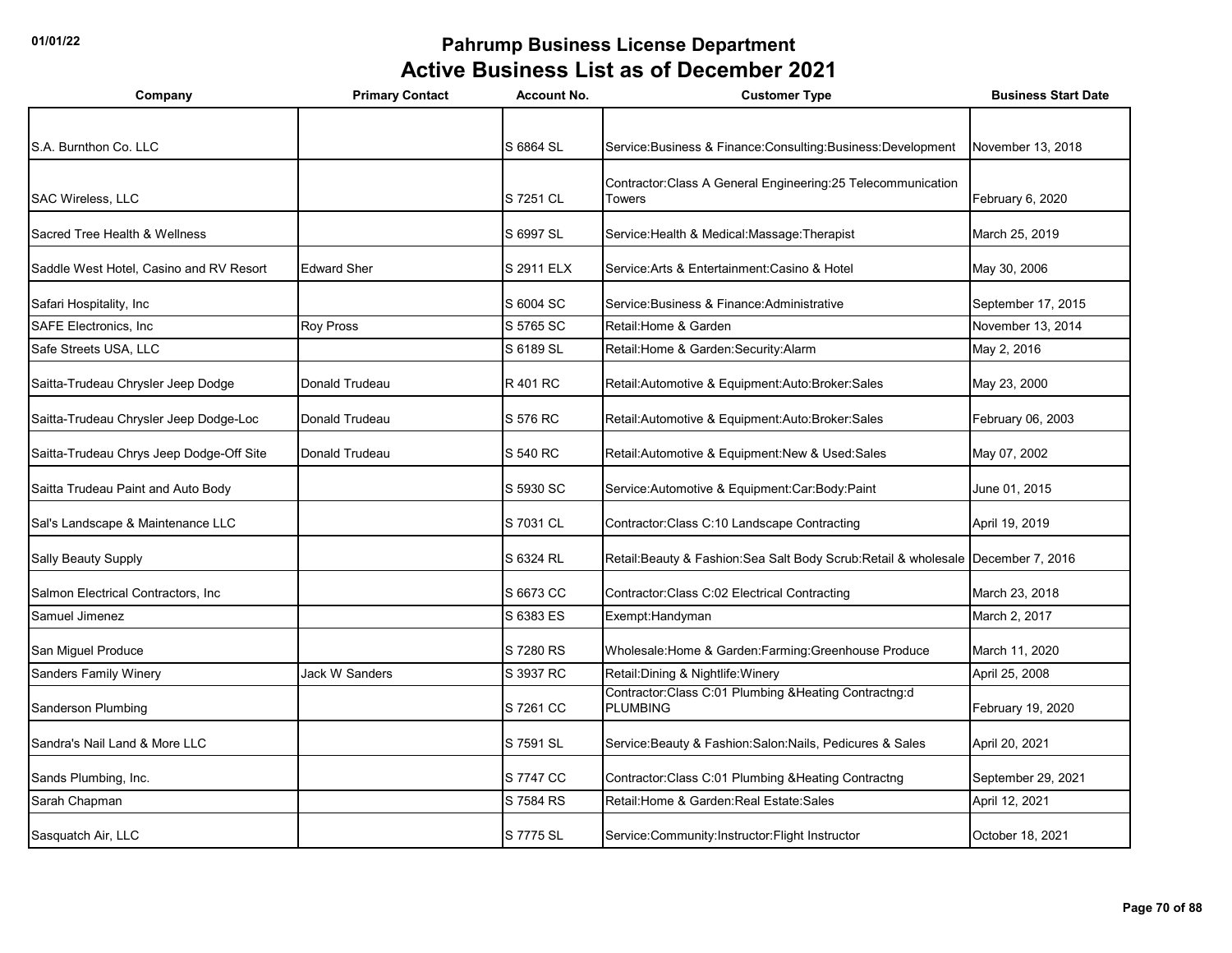| Company                                  | <b>Primary Contact</b> | <b>Account No.</b> | <b>Customer Type</b>                                                               | <b>Business Start Date</b> |
|------------------------------------------|------------------------|--------------------|------------------------------------------------------------------------------------|----------------------------|
| Sassy Rose Beauty Bar                    |                        | S 7738 SS          | Service: Beauty & Fashion: Salon                                                   | September 28, 2021         |
| <b>SBA Network Services, LLC</b>         | Al Salako              | S 5645 CL          | Contractor: Class A General Engineering: 10 COMMERCIAL &<br><b>RESIDNTIAL POOL</b> | May 27, 2014               |
| Schwans Home Service, Inc.               | <b>Chris Pesch</b>     | S 3785 RC          | Retail: Dining & Nightlife: Frozen Food Delivery                                   | January 14, 2008           |
| A & R Group, LLC - Scope Contracting     |                        | S 7482 CC          | Contractor: General                                                                | 12/08/2020                 |
| Scott's Mobile RV-Car Wash               |                        | S 6002 SS          | Service:carwash                                                                    | September 16, 2015         |
| Sean Craig's Plumbing, LLC               |                        | S 7692 CL          | Contractor:Class C:01 Plumbing & Heating Contractng:d<br><b>PLUMBING</b>           | August 03, 2021            |
| Sears Home Improvement Products, Inc.    | Alfred W Nyman, Jr.    | S 4357 CL          | Contractor: Class B General Building                                               | January 08, 2010           |
| Seattle Fish & Chips, Inc.               |                        | S 7166 SC          | Service:restaurant                                                                 | October 4, 2019            |
| Second Opinion Plumbing LLC              |                        | S 6711 CL          | Contractor: Class C:01 Plumbing & Heating Contractng:d<br><b>PLUMBING</b>          | May 16, 2018               |
| Second St Self Storage                   |                        | S 7512 SS          | Service: Moving: Storage: Personal unit                                            | January 27, 2021           |
| Secret Sisters Boutique                  | <b>Sharon Tate</b>     | S 3079 RC          | Retail: Gifts & Miscellaneous: General Merchandise                                 | October 04, 2006           |
| Securitas Electronic Security, Inc.      |                        | S 6417 CC          | Contractor:Class C:02 Electrical Contracting:c FIRE<br><b>DETECTION</b>            | April 25, 2017             |
| Security 1st Title of Nevada, LLC        |                        | S 7536 SL          | Service: Business & Finance: Title: Escrow                                         | February 23, 2021          |
| Seemoore's Polar Parlor                  | Candace Simpson        | S 4866 RC          | Retail: Dining & Nightlife: Ice Cream                                              | June 13, 2011              |
| Senergy Petroleum, LLC                   |                        | S 7248 WL          | Service Distributing Gas                                                           | February 3, 2020           |
| <b>Serenity Homes</b>                    | Andy R Jordan          | S 330 CS           | Contractor: Class B General Building: 02 RESIDNTIAL & SML<br><b>COMMERCIAL</b>     | August 17, 1994            |
| Serenity Mental Health, LLC              |                        | S 6311 SL          | Service: Health & Medical: Mental Health Outpatient                                | November 14, 2016          |
| Serenity RV Park                         |                        | S 6730 SS          | Service: Home & Garden: Mobile Home: Park: RV                                      | June 1, 2018               |
| Servco                                   | Harley Z Kulkin        | S 521 SS           | Contractor: Class C:21 Refrigerate & Air-Condition                                 | November 01, 1995          |
| Servicemaster by Rebel                   | <b>Tim Rebel</b>       | S 1824 SC          | Service: Home & Garden: Fire, water, mold restoration &                            | August 06, 2005            |
| SERVPRO of Henderson/Boulder City        |                        | S 7377 CC          | Contractor: Class C:31 Wrecking                                                    | September 10, 2020         |
| Seth Dillman                             | Seth Dillman           | S 5901 ES          | Handyman, small repair                                                             | April 14, 2015             |
| Seven Days Janitorial & Carpet Clean LLC | Efrain Rebollo         | S 2555 SL          | Service: Home & Garden: Cleaning: Janitorial & Carpet                              | November 02, 2005          |
| SH Tools, LLC                            |                        | S 6317 SL          | Service: Automotive & Equipment: Tools & material                                  | November 22, 2016          |
| Shade In A Day L.L.C.                    |                        | S 7290 CL          | Contractor: Class B General Building: 02 RESIDNTIAL & SML<br><b>COMMERCIAL</b>     | April 23, 2020             |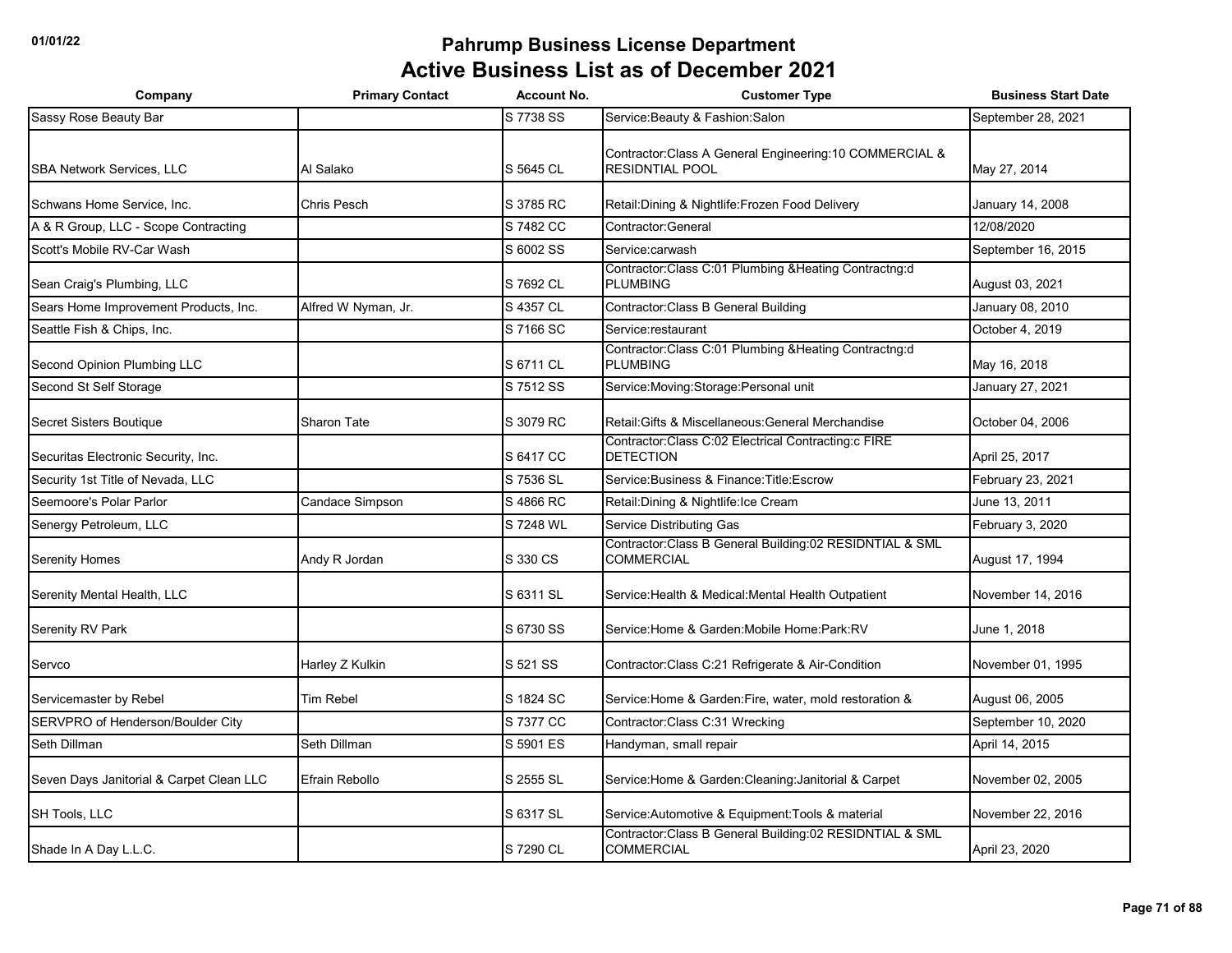| Company                                 | <b>Primary Contact</b>  | <b>Account No.</b> | <b>Customer Type</b>                                                               | <b>Business Start Date</b> |
|-----------------------------------------|-------------------------|--------------------|------------------------------------------------------------------------------------|----------------------------|
| Shade Structues, Inc.                   |                         | S 7389 CC          | Contractor: Class B General Building: 05 PREFABRICATD STEEL<br><b>STRUCTURE</b>    | September 29, 2020         |
| <b>Shadow Mountain Construction LLC</b> | Kenneth E Murphy        | S 870 CL           | Contractor:Class B General Building:02 RESIDNTIAL & SML<br><b>COMMERCIAL</b>       | January 22, 1998           |
| <b>Shadow Mountain Creations</b>        |                         | S 6010 RC          | Retail: Arts & Entertainment: Artwork                                              | September 22, 2015         |
| Shadow Mountain Feed Inc.               | Ronald & Patti Cross    | S 100 RC           | Retail: Animal: Horse: Food, tack, western wear, pet s                             | June 16, 1994              |
| <b>Shadow Mountain Quilters</b>         |                         | S 6087 NC          | Non-Profit: Arts & Entertainment                                                   | January 27, 2016           |
| Shadow Mountain Scenic RV Park LLC      |                         | S 6421 SL          | Service: Home & Garden: Mobile Home: Park                                          | May 1, 2017                |
| Shadow Mountain Studios LLC             |                         | S 7167 RL          | Retail: Arts & Entertainment: Art Framing                                          | October 4, 2019            |
| Shannon D. McCreedy                     |                         | S 6802 SS          | Service: Home & Garden: Real Estate: Agent                                         | August 7, 2018             |
| Sharon A Johnson                        | Sharon A Johnson        | S 5676 ES          | Exempt:Arts & Entertainment:Ceramics                                               | July 08, 2014              |
| Shawn M Jablonski                       | Shawn Jablonski         | S 5652 ES          | Exempt: Business & Finance; trainning                                              | June 5, 2014               |
| Shear Image                             |                         | S 7121 SS          | Retail: Beauty & Fashion: Salon: Full service                                      | August 7, 2019             |
| Shef's                                  |                         | S 7085 ES          | Exempt:Food                                                                        | June 21, 2019              |
| Sheila R Winn, Wedding Officiator       |                         | S 5940 ES          | Exempt: Business & Finance                                                         | June 10, 2015              |
| Shelly Belly NY Bagels                  |                         | S 7610 ES          | Exempt:Food                                                                        | May 03, 2021               |
| Shenanigans Pub LLC                     |                         | S 7276 SL          | Retail: Dining & Nightlife: Bar                                                    | March 9, 2020              |
| Shibata Pinnacle Properties, LLC        | Yvette Hornig           | S 2254 SL          | Service: Home & Garden: Real Estate: Investing                                     | May 11, 2005               |
| Shimmer and Shine LLC                   |                         | S 7155 SL          | Service: Beauty & Fashion: Salon: Nail & tanning                                   | September 18, 2019         |
| Shoshone Propane                        | Susan Sorrells          | S 185 RC           | Retail: Automotive & Equipment: Propane Gas: Sales & delivery                      | August 03, 1994            |
| Shutters of Pahrump                     | <b>Richard H Heller</b> | S 4598 RS          | Retail: Home & Garden: Door & Window: Window: Shutters                             | October 11, 2010           |
| Siemens Industry Inc.                   | Jeff Fisher             | S 5171 SC          | Service: Home & Garden: Security                                                   | April 30, 2012             |
| Sierra Air Conditioning, Inc.           | Leslie Pelley           | S 4412 RC          | Contractor: Class C:21 Refrigerate & Air-Condition                                 | July 30, 2009              |
| Sierra Norte                            |                         | S 6664 SS          | Service: Home & Garden: Yard Maintenance                                           | March 19, 2018             |
| Sierra, LLC                             | Terrance Magee Jr       | S 5638 CL          | Contractor: Class A General Engineering: 10 COMMERCIAL &<br><b>RESIDNTIAL POOL</b> | May 22, 2014               |
| Signal Fire Inc                         | Jaime Gomez             | S 4064 CC          | Contractor: Class C:02 Electrical Contracting                                      | August 13, 2008            |
| SILGO CONSTRUCTION, INC.                |                         | S 7552 CL          | Contractor:Class B General Building:02 RESIDNTIAL & SML<br><b>COMMERCIAL</b>       | March 18, 2021             |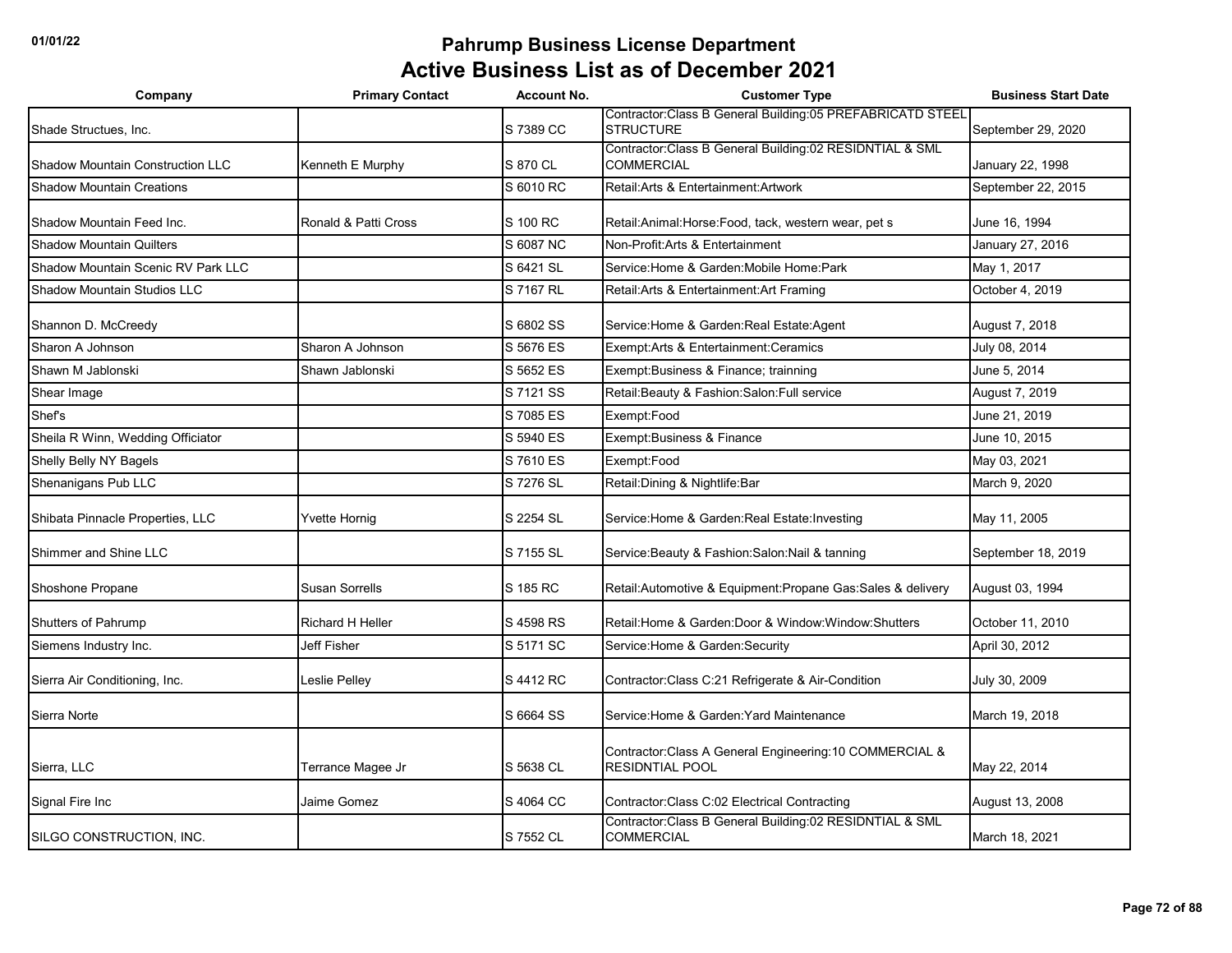| Company                                 | <b>Primary Contact</b> | <b>Account No.</b> | <b>Customer Type</b>                                                               | <b>Business Start Date</b> |
|-----------------------------------------|------------------------|--------------------|------------------------------------------------------------------------------------|----------------------------|
| <b>Silver Lake Construction Company</b> |                        | S 5951 CC          | Contractor:Class A General Engineering:05 DIAMOND & CORE<br><b>DRILLING</b>        | June 29, 2015              |
| Silver Lining Estate Sales L.L.C.       |                        | S 7337 RL          | Retail: Home & Garden: Real Estate: Broker                                         | July 17, 2020              |
| Silver State Auto Sales, LLC            |                        | S 6085 RL          | Retail: Automotive & Equipment: New & Used                                         | January 26, 2016           |
| Silver State Dental Lab LLC             |                        | S 7497 SL          | Service: Health & Medical: Dental: Denture: Repairs                                | January 5, 2021            |
| <b>Silver State Health Services</b>     |                        | S 7668 NC          | Non-Profit: Health & Medical: Wellness Service                                     | July 08, 2021              |
| Silver State Plumbing LLC               | Shane Thompson         | S 5143 SL          | Contractor: Class A General Engineering: 10 COMMERCIAL &<br><b>RESIDNTIAL POOL</b> | March 22, 2012             |
| Silver State Refrigeration & HVAC, LLC  | Michael Dimon          | S 3905 CL          | Contractor: Class C:21 Refrigerate & Air-Condition                                 | April 11, 2008             |
| Silver State Shotcrete                  |                        | S 7851 CL          | Contractor: Class C:11 Sprayng Mxtrs Contain Cement                                | January 13, 2022           |
| Silverbrook Homes                       | James L Eyserback      | S 2502 CC          | Contractor: Class B General Building: 02 RESIDNTIAL & SML<br><b>COMMERCIAL</b>     | September 29, 2005         |
| Silverline Home Remodeling, Inc.        |                        | S 7418 CC          | Contractor:Class C:02 Electrical Contracting:g<br><b>PHOTOVOLTAICS</b>             | November 9, 2020           |
| Simple Plumbing                         |                        | S 6494 HS          | Handyman, small repair                                                             | August 7, 2017             |
| Simplified Construction LLC             |                        | S 7191 CL          | Contractor: Class B General Building                                               | November 7, 2019           |
| Simply Divine Hair & Nail Salon         |                        | S 6403 SP          | Service: Beauty & Fashion: Salon                                                   | April 3, 2017              |
| Single-Ply Systems, Inc.                |                        | S 7374 CC          | Contractor: Class C: 15 Roofing & Siding: a ROOFING                                | September 3, 2020          |
| <b>Sirens</b>                           | Margery Hanson         | S 5277 SS          | Retail: Beauty & Fashion: Salon: Full service                                      | September 14, 2012         |
| Skipper's Service Co                    | Joseph De Guise        | S 5147 RS          | Retail: Gifts & Miscellaneous: Weapons: Firearms: Sales                            | March 29, 2012             |
| <b>Skyline Publishing</b>               | Rodney Lindsey         | S 5087 SC          | Service:Media:Advertising:Publishing                                               | January 30, 2012           |
| <b>Sleepy Paws</b>                      |                        | S 6493 NC          | Service:Animal:Boarding                                                            | August 7, 2017             |
| Smart Home Pros, Inc.                   | <b>Todd Pedersen</b>   | S 5135 RC          | Retail: Home & Garden: Door to Door                                                | March 14, 2012             |
| SmartStyle                              |                        | S 7501 SC          | Service: Beauty & Fashion: Salon: Hair                                             | January 11, 2021           |
| SME Cabinetry, INC.                     |                        | S 7811 RC          | Retail: Home & Garden: Cabinet: Retail Sales & Assembly                            | November 24, 2021          |
| SMI Imaging, LLC                        |                        | S 7375 SL          | Service: Health & Medical: Medical: Mobile Medical Services                        | September 3, 2020          |
| Smith's Food & Drug #341                | Amanda Wamsley         | S 275 RCX          | Retail: Gifts & Miscellaneous: Grocery                                             | November 10, 1994          |
| <b>Smittys Coins And Collectibles</b>   |                        | S 6959 RS          | Retail: Arts & Entertainment: Collectible: Coin                                    | February 14, 2019          |
| <b>Smoke Shop Express</b>               | Avtar Sodhi            | S 5240 RC          | Retail: Smoke Shop                                                                 | August 01, 2012            |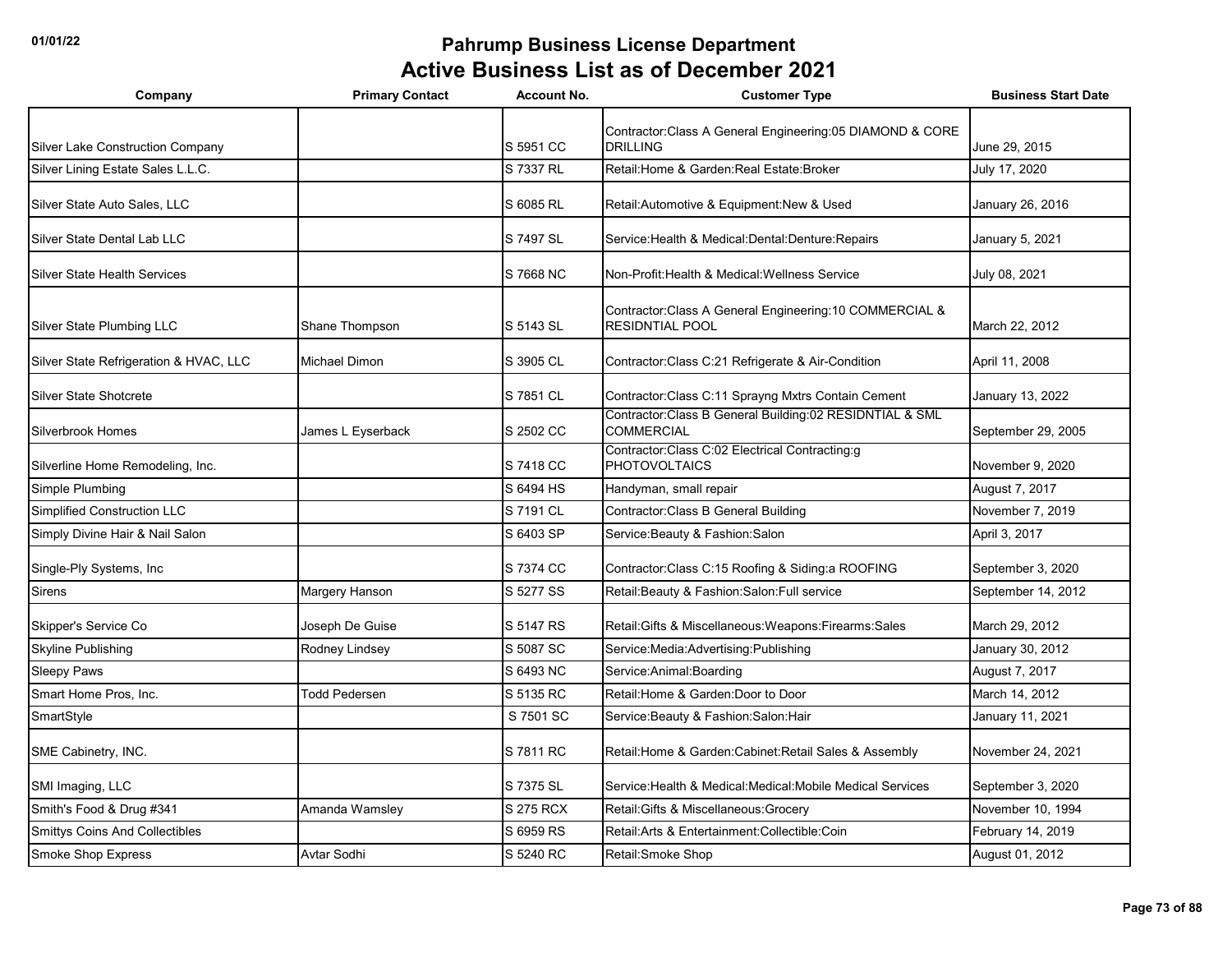| Company                                 | <b>Primary Contact</b>       | <b>Account No.</b> | <b>Customer Type</b>                                                             | <b>Business Start Date</b> |
|-----------------------------------------|------------------------------|--------------------|----------------------------------------------------------------------------------|----------------------------|
| SNAP Air Conditioning and Plumbing, LLC |                              | S 6824 CL          | Contractor: Class C:01 Plumbing & Heating Contractng                             | September 13, 2018         |
| Snowden Landscape, Inc.                 |                              | S 7353 SC          | Contractor: Class C:10 Landscape Contracting                                     | August 6, 2020             |
| Soap Dimensions LLC                     |                              | S 7364 RL          | Retail: Gifts & Miscellaneous: Handmade: Soaps                                   | August 19, 2020            |
| Soil-Tech Inc                           | Christina Murray             | S 5353 CC          | Service: Home & Garden                                                           | January 28, 2013           |
| SOL-UP                                  |                              | S 7406 CC          | Contractor: Class C:02 Electrical Contracting                                    | October 19, 2020           |
| Solarize GC, LLC                        |                              | S 7488 CL          | Retail: Home & Garden: Solar Screen: Sales & installation                        | 12/21/2020                 |
| Solcius LLC                             |                              | S 7112 CL          | Contractor: Class C:02 Electrical Contracting                                    | August 6, 2019             |
| Solid State Electric, LLC               |                              | S 6558 CL          | Contractor: Class C:02 Electrical Contracting                                    | October 26, 2017           |
| SolPower                                |                              | S 7831 CL          | Contractor: Class C:02 Electrical Contracting                                    | December 15, 2021          |
| <b>Solution Electric Services LLC</b>   |                              | S 7097 CL          | Contractor: Class C:02 Electrical Contracting                                    | July 12, 2019              |
| Solve It                                |                              | S 7620 ES          | Exempt: Handyman                                                                 | May 17, 2021               |
| Sonic Drive In                          | <b>B &amp; B Consultants</b> | S 1811 RC          | Retail: Dining & Nightlife: Fast Food                                            | July 26, 2004              |
| Sonitrol of Southern Nevada             | Joyce R Dawson               | S 871 RC           | Contractor: Class C:02 Electrical Contracting                                    | April 08, 2004             |
| Sonoma Thrift                           |                              | S 7774 NC          | Non-Profit: Thrift Store                                                         | October 13, 2021           |
| Southern Glazer's Wine and Spirits LLC  | lan Staller                  | S 190 WC           | Wholesale: Dining & Nightlife: Beverage: Liquor & Wine                           | September 19, 1994         |
| Southern Nevada Assets, LLC             | <b>Ted Miller</b>            | S 5153 SL          | Handyman                                                                         | April 16, 2012             |
| Southern Nevada Counseling LLC          |                              | S 7142 SL          | Service: Health & Medical: Mental Health Outpatient                              | September 10, 2019         |
| Southern Nevada Firearms, LLC.          |                              | S 6182 RL          | Retail: Computers & Electronics: Internet: Online                                | April 26, 2016             |
| Southern Nevada Pain Center             | Munhee Kim                   | S 4803 SL          | Service: Health & Medical: Clinic                                                | April 07, 2011             |
| Southside Mini Storage                  | <b>Fred Dexter</b>           | S 1966 ES          | Service: Moving: Storage: Mini Storage                                           | October 26, 2004           |
| <b>Southwest Environmental Services</b> | John Shea                    | S 4276 SC          | Service: Solid Waste Landfill                                                    | March 23, 2009             |
| Southwest Garage Cabinets, Inc          | Douglas W Baird              | S 2910 CC          | Contractor:Class C:03 Carpentry, Maint & Minor Repr:b FINISH<br><b>CARPENTRY</b> | May 26, 2006               |
| Southwest Medical Associates, Inc.      | Michelle Campbell            | S 4515 SC          | Service: Health & Medical: Medical                                               | July 15, 2010              |
|                                         |                              |                    |                                                                                  |                            |
| Southwest Outdoorsman                   |                              | S 6702 RS          | Retail: Arts & Entertainment: Hobby: Outdoor Hunting & Supplies                  | April 26, 2018             |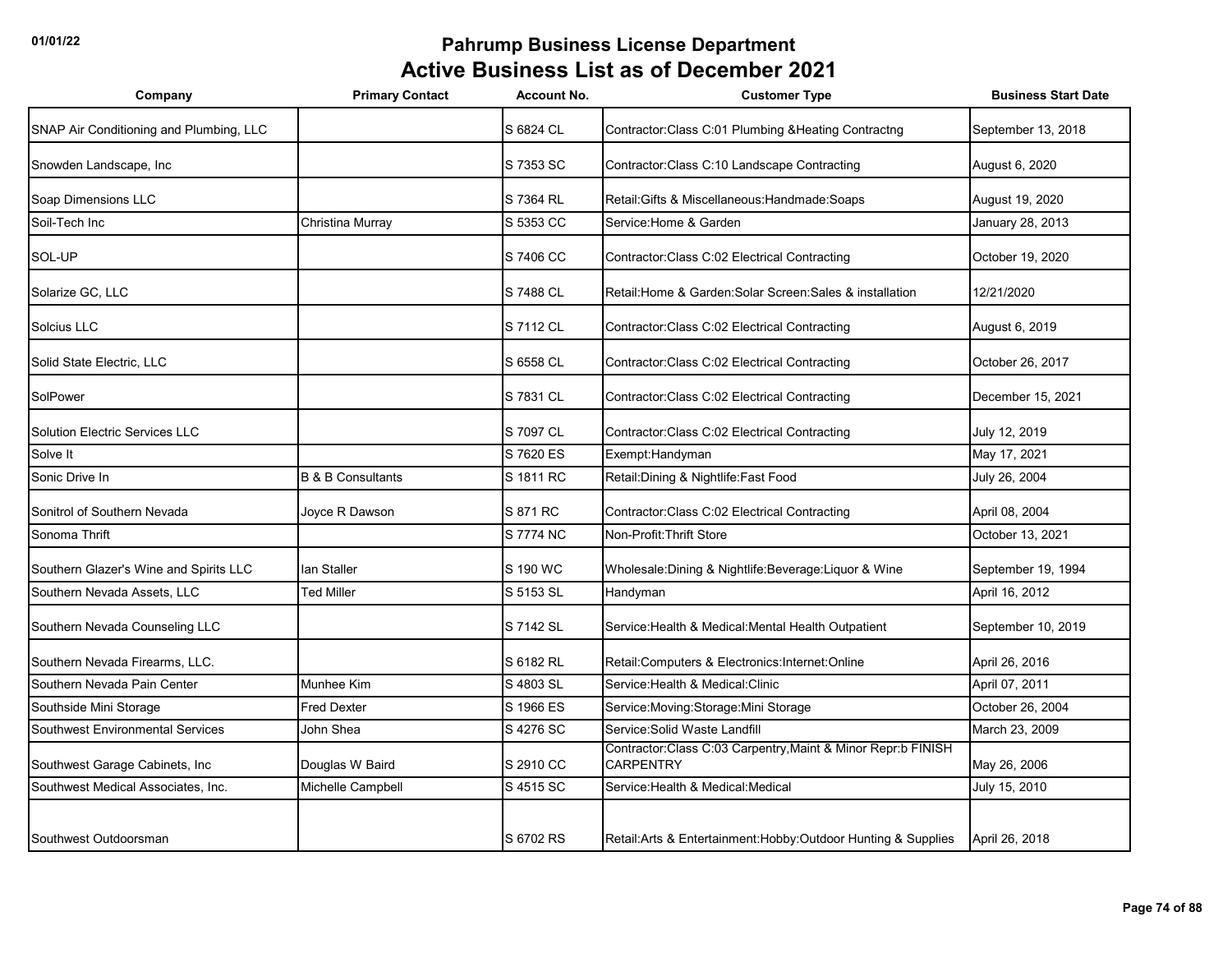| Company                                   | <b>Primary Contact</b>  | <b>Account No.</b> | <b>Customer Type</b>                                                                | <b>Business Start Date</b> |
|-------------------------------------------|-------------------------|--------------------|-------------------------------------------------------------------------------------|----------------------------|
| <b>Spanish Interpretation Services</b>    | Nelson R Mackenna       | S 1006 SS          | Service: Business & Finance: Interpreter                                            | October 10, 2003           |
| Sparkle & Shine Cleaning LLC              |                         | S 7052 SL          | Service: Home & Garden: Cleaning: Janitorial                                        | May 9, 2019                |
| Special Olympics Northern California, Inc |                         | S 6031 EC          | <b>Exempt:Sporting Opportunities</b>                                                | October 26, 2015           |
| Spirit & Mind Behavioral Services LLC     |                         | S 7151 SL          | Service: Health & Medical: Behavioral Health Service                                | September 13, 2019         |
| Splash of Paint Farms                     | Stephen L Pastorelli    | S 145 SS           | Service: Animal: Horse: Shoeing & Training                                          | December 24, 1998          |
| Spring Mountain Advanced Driving School,  | Lito Felipe             | S 1199 SL          | Service: Automotive & Equipment: Car: Driving School                                | June 29, 2004              |
| Spring Mountain Motorsports Ranch         | <b>Gary Flory</b>       | S 1198 SL          | Service: Automotive & Equipment: Race Car: Track                                    | June 29, 2004              |
| Squeaky Kleen Maid Service                | Donna Macintosh         | S 5865 SS          | Service: Home & Garden: Cleaning                                                    | March 09, 2015             |
| <b>SR Builders LLC</b>                    |                         | S 7359 CL          | Contractor: Class B General Building: 02 RESIDNTIAL & SML<br><b>COMMERCIAL</b>      | August 12, 2020            |
| Stagecoach Inc.                           | Phillip G Jensen        | S 120 WC           | Wholesale: Arts & Entertainment: Rubber products                                    | June 28, 1994              |
| Stagestop Casino                          |                         | S 6772 SL          | Service: Dining & Nightlife                                                         | July 10, 2018              |
| Stanley Consultants, Inc.                 | Karen McDaniel          | S 4989 SC          | Service: Home & Garden: Civil Engineering: Consultants                              | October 11, 2011           |
| Stanley Convergent Security Solutions, In |                         | S 6774 SC          | Service: Consultant Security                                                        | July 10, 2018              |
| Star Nursery, Inc.                        | <b>KT Laura McAleer</b> | S 278 RC           | Retail: Home & Garden: Nursery: Wholesale                                           | February 20, 2000          |
| Starbucks Coffee #56049                   |                         | S 6957 RC          | Retail: Dining & Nightlife: Beverage: Coffee: Gourmet                               | March 7, 2019              |
| <b>Statewide Fire Protection</b>          | Donald Brown            | S 730 CC           | Retail: Home & Garden: Fire Extingisher: Sales & Service                            | June 12, 1996              |
| Steam Tech Carpet Care                    | Ray Kelmis              | S 2030 SS          | Service: Home & Garden: Cleaning: Carpet: Upholstery                                | December 15, 2004          |
| STEWART & SUNDELL CONCRETE, INC.          |                         | S 7513 CC          | Contractor: Class C:05 Concrete Contracting                                         | January 28, 2021           |
| Sticky Iggy's                             | Zachary Wagner          | S 5882 SL          | Retail: Dining & Nightlife: Fast Food: mobile                                       | March 26, 2015             |
| Stonewise                                 |                         | S 6903 RL          | Retail: Dining & Nightlife: Winery                                                  | December 28, 2018          |
| <b>Stout Electric</b>                     |                         | S 7799 CC          | Contractor: Class C:02 Electrical Contracting                                       | November 12, 2021          |
| Straightline Solar Group LLC              |                         | S 7769 CL          | Contractor: Class C:02 Electrical Contracting                                       | October 11, 2021           |
| Strickland Construction Co., Inc.         | Debra L Strickland      | S 305 CC           | Contractor: Class C:23 Drill Wells & Install Pumps                                  | June 09, 1994              |
| Stripe-A-Lot                              | Robert Hassler          | S 2169 CL          | Contractor: Class A General Engineering: 08 SEALNG & STRIPNG<br><b>ASPHLTC SRFC</b> | March 25, 2005             |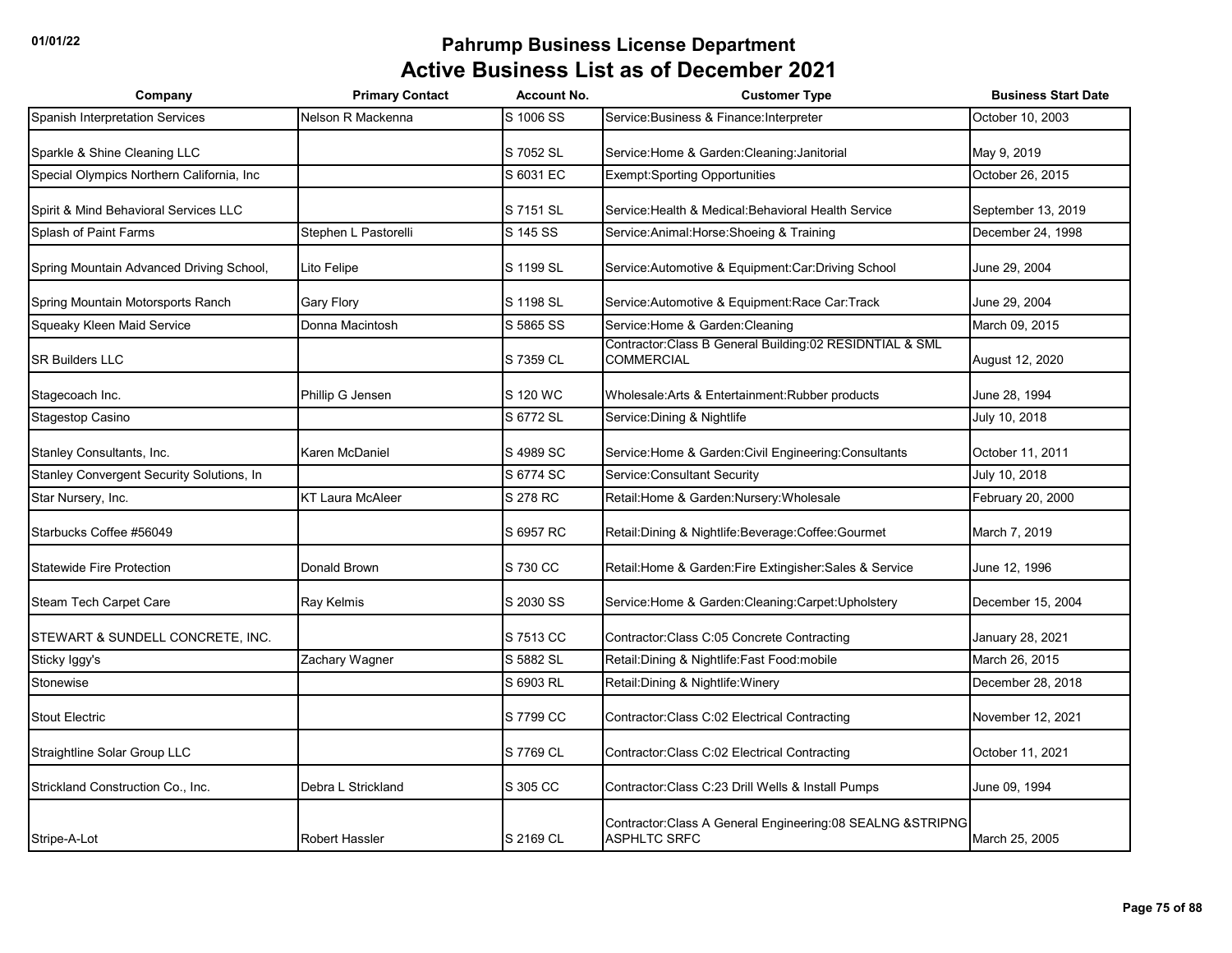| Company                               | <b>Primary Contact</b>    | <b>Account No.</b> | <b>Customer Type</b>                                                                                  | <b>Business Start Date</b> |
|---------------------------------------|---------------------------|--------------------|-------------------------------------------------------------------------------------------------------|----------------------------|
| Strong Source, LLC                    |                           | S 7790 CL          | Contractor: Class C:02 Electrical Contracting                                                         | October 26, 2021           |
| <b>Structural Services</b>            | John Ulicki               | S 1954 SS          | Service: Business &<br>Finance:Consulting:Management:Construction, Structural inspec October 20, 2004 |                            |
| Studios By Joseph Photography         | Joe Cammorata             | C 1832 ES          | Service: Computers & Electronics: Support & Digital Media                                             | August 16, 2004            |
| <b>Stuffed Memories</b>               |                           | S 6836 ES          | Exempt: Arts & Entertainment                                                                          | October 10, 2018           |
| Sturgeon Electric Company, Inc.       |                           | S 6244 CC          | Service: Business & Finance: Consulting: Election                                                     | August 2, 2016             |
| Styled by Chanel LLC                  |                           | S 7398 SL          | Service: Home & Garden: Interior Decorating                                                           | October 9, 2020            |
| Suburban Propane                      | Marty Huerta              | S 135 CC           | Retail: Automotive & Equipment: Propane Gas: Sales & delivery                                         | June 30, 1994              |
| Subway #19620                         | David Bombara             | S 3144 RL          | Retail: Dining & Nightlife: Sub                                                                       | November 20, 2006          |
| Subway #36204                         | David Bombara             | S 3143 RL          | Retail: Dining & Nightlife: Sub                                                                       | November 20, 2006          |
| <b>Suddenlink Communications</b>      |                           | S 6056 RL          | Retail:Computers & Electronics:Internet                                                               | December 09, 2015          |
| Sullivan's PUBS 2                     |                           | S 6662 SC          | Retail: Dining & Nightlife: Bar                                                                       | March 14, 2018             |
| Summit Food Services, LLC             |                           | S 7203 RL          | Retail: Dining & Nightlife: Equipment Distributor                                                     | 12/05/2019                 |
| Summit Psychotherapy                  |                           | S 6767 SL          | Service:Consultant                                                                                    | July 9, 2018               |
| Summit Restoration, Inc.              |                           | S 7709 SC          | Contractor:Class C:31 Wrecking                                                                        | August 13, 2021            |
| Summit Spirits & Wine                 |                           | S 7681 WL          | Wholesale: Dining & Nightlife: Beverage: Liquor & Wine                                                | July 22, 2021              |
| Sun Source Installations              |                           | S 7764 CC          | Contractor: Class C:02 Electrical Contracting                                                         | October 11, 2021           |
| Sundance Ranch of Nevada, LLC         |                           | S 7479 SL          | Service: Animal: Horse: Ranch                                                                         | December 01, 2020          |
| <b>Sunflower Fashions</b>             | Patricia Butler           | S 3117 RS          | Retail: Beauty & Fashion: Clothing                                                                    | November 03, 2006          |
| Sunny Landscaping & Pavers Design LLC |                           | S 7408 CL          | Contractor: Class C:10 Landscape Contracting                                                          | October 23, 2020           |
| Sunrise Carpentry, Inc                | Richard D. Mc Pherson, II | S 2131 CC          | Contractor: Class C:03 Carpentry, Maint & Minor Repr                                                  | March 03, 2005             |
| <b>Sunseekers Mail Service</b>        | Mary A Baker              | S 645 SS           | Retail: Community: Mail: forewarding and office supplies                                              | January 31, 2003           |
| Sunset Mobile Home Park, LLC          | Curt Scheppmann           | S 4256 SL          | Service: Home & Garden: Mobile Home: Park                                                             | September 16, 2009         |
| Sunset Valley Pool Service LLC        | Marc Beauparlant          | S 5459 SL          | Retail:Sports:Pool:Supplies                                                                           | September 13, 2013         |
| Sunshield Awning Co., Inc             |                           | S 6498 CC          | Contractor:Class C:14 Steel Reinforcing & Erection:h AWNINGS<br>& LOUVRES                             | August 10, 2017            |
| Sunstate Companies LLC                |                           | S 6484 CL          | Contractor: Class C:10 Landscape Contracting                                                          | July 21, 2017              |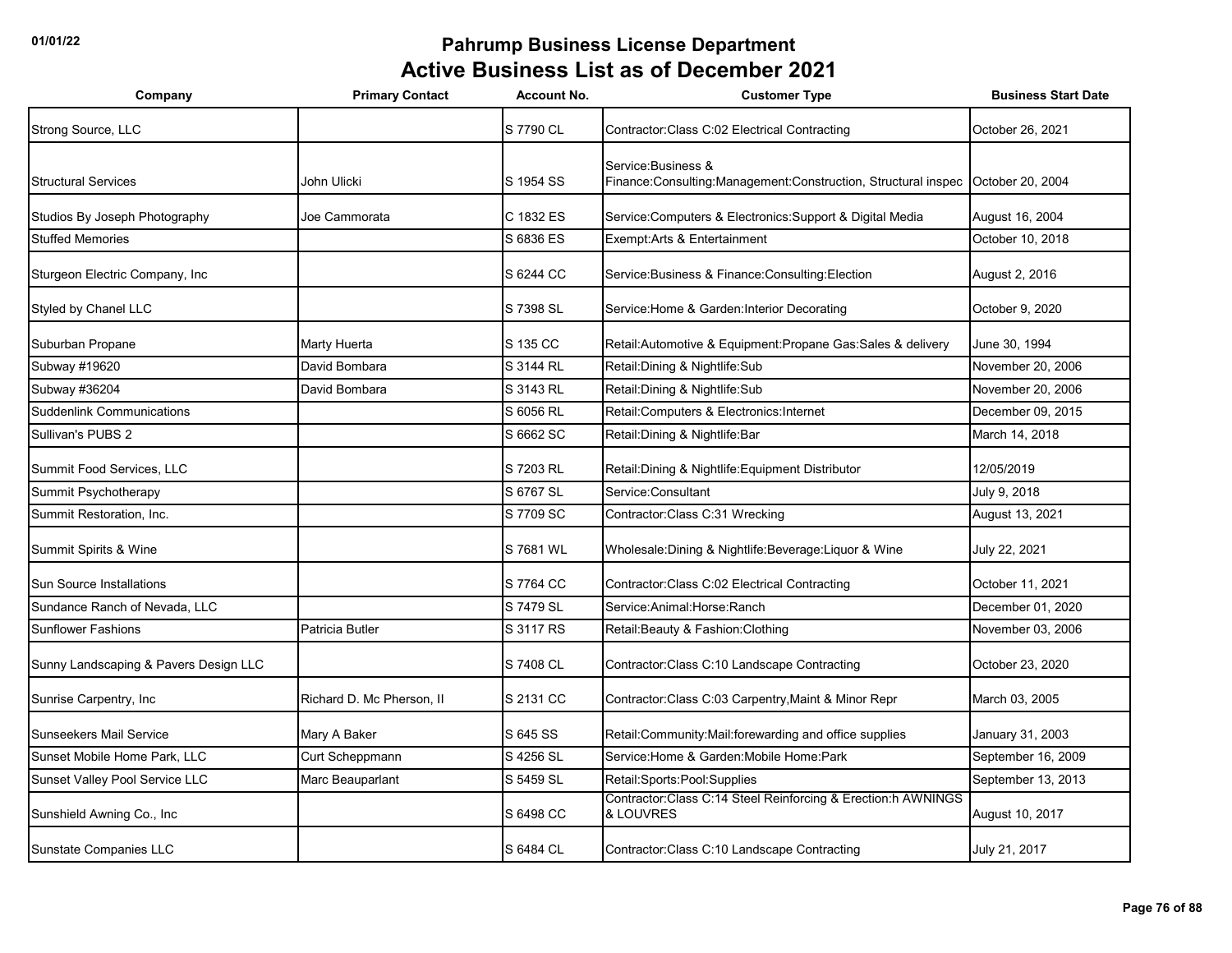| Company                               | <b>Primary Contact</b> | <b>Account No.</b> | <b>Customer Type</b>                                                         | <b>Business Start Date</b> |
|---------------------------------------|------------------------|--------------------|------------------------------------------------------------------------------|----------------------------|
| Super Wash, Inc.                      | Jennifer R Black       | S 3062 CC          | Contractor:Class B General Building:02 RESIDNTIAL & SML<br><b>COMMERCIAL</b> | September 13, 2006         |
| Super Wash 2                          | Debbie Ahrens          | S 3140 RL          | Service: Automotive & Equipment: Car: Detailing: Wash                        | November 17, 2006          |
| Super Wash/Body Basics, Inc.          | Debbie M Ahrens        | S 315 RC           | Service: Automotive & Equipment: Car: Detailing: Wash                        | March 29, 2000             |
| <b>Superior Refrigeration Service</b> |                        | S 7703 CC          | Contractor: Class C:21 Refrigerate & Air-Condition                           | August 13, 2021            |
| <b>Superior Storage</b>               | Kay Tricoli            | S 1942 SS          | Service: Moving: Storage                                                     | October 15, 2004           |
| SuperPawn                             | <b>Trudy Grube</b>     | S 1926 RC          | Retail: Business & Finance: Pawn: Used Items: Buy, Ioan, sell                | October 15, 2004           |
| <b>Swarts Pediatrics PLLC</b>         |                        | S 7719 SL          | Service: Health & Medical: Pediatric Physician                               | August 26, 2021            |
| <b>Sweet Cannabis</b>                 |                        | S 6704 RC          | retail; Medical Marijuana Dispen                                             | May 9, 2018                |
| <b>Sweet Enterprises</b>              |                        | S 6698 RS          | Retail: Gifts & Miscellaneous                                                | April 25, 2018             |
| <b>Swift Electrical Services Inc</b>  |                        | S 7243 CC          | Contractor: Class C:02 Electrical Contracting                                | January 21, 2020           |
| Switch Business Solutions, LLC        |                        | S 6154 SL          | Service: Computers & Electronics: Communications                             | March 30, 2016             |
| Switch RIG, LLC                       |                        | S 6153 CL          | Contractor: Class C:02 Electrical Contracting                                | March 30, 2016             |
| Switch, Ltd                           |                        | S 6149 SL          | Service: Computers & Electronics: broadband network design &<br>cons         | March 25, 2016             |
| Symphony's Restaurant                 | Gretchen Loken         | S 2436 RC          | Retail: Dining & Nightlife                                                   | August 18, 2005            |
| T & G's Handyman                      |                        | T 7380 ES          | Exempt: Handyman                                                             | September 14, 2020         |
| T & M Group Realty                    |                        | 6633 SS            | Service: Home & Garden: Real Estate                                          | February 14, 2018          |
| Table Trivia a dir of NV Adworks      | Greg Smith             | T 5160 ES          | Service: Media: Advertising                                                  | April 19, 2012             |
| Taco Bell                             |                        | T 6091 SL          | Service: Dining & Nightlife                                                  | January 28, 2016           |
| Tacos Al Trancaso LLC                 |                        | T 7137 SL          | Retail: Dining & Nightlife: Fast Food: mobile                                | September 10, 2019         |
| Tacos Fiesta                          |                        | T 7189 RS          | Retail: Dining & Nightlife: Mexican                                          | November 4, 2019           |
| Tahoe Hydroponics Company LLC         |                        | T 7130 SL          | Wholesale: Cultivation, Marijuana, Deliver                                   | August 21, 2019            |
| Tails of Nye County                   |                        | T 7021 NC          | Non-Profit:Animal                                                            | April 11, 2019             |
| Take Me To The Cleaners               |                        | $-6658$ RL         | Retail: Arts & Entertainment: Hobby                                          | March 12, 2018             |
| Tali Arik MD PLLC                     |                        | T 7016 SL          | Service: Health & Medical: Medical: Cardiologist                             | April 5, 2019              |
| Tamale Place                          |                        | Г 6921 RS          | Retail: Dining & Nightlife: Mexican                                          | January 16, 2019           |
| Tamalyn's Tai Chi                     |                        | T 5972 ES          | Exempt: Arts & Entertainment; Personal F                                     | July 29, 2015              |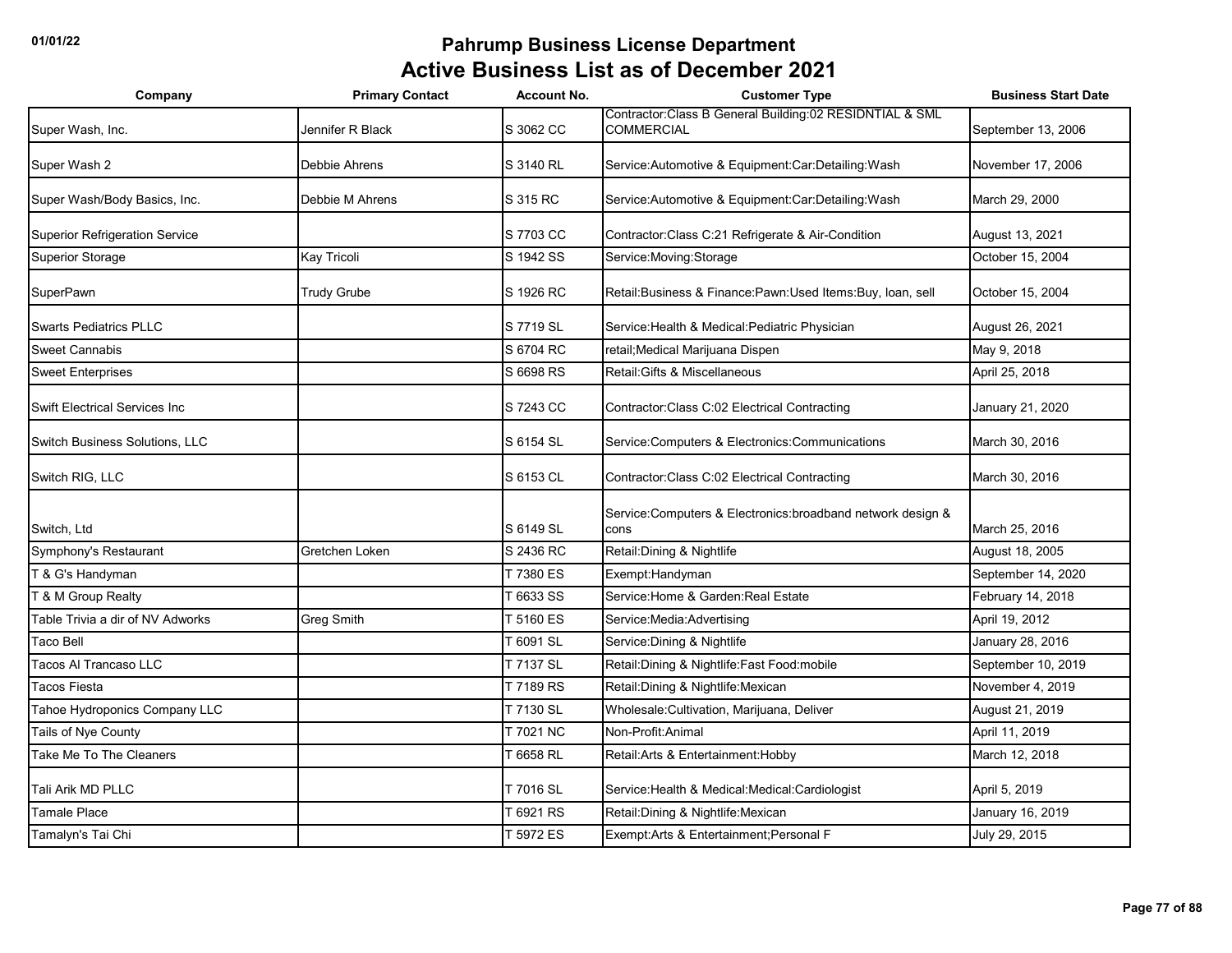| Company                              | <b>Primary Contact</b> | <b>Account No.</b> | <b>Customer Type</b>                                                           | <b>Business Start Date</b> |
|--------------------------------------|------------------------|--------------------|--------------------------------------------------------------------------------|----------------------------|
| Tamara Trudeau                       | Tamara Trudeau         | [1078 ES           | Exempt                                                                         | January 28, 2004           |
| Taney Engineering Inc                | Robert Cunningham      | T 2723 SC          | Service: Home & Garden: Engineering                                            | February 15, 2006          |
| Tech Line Coatings Industries Inc    |                        | T 6799 SC          | Service: Automotive & Equipment: Car: Body: Paint                              | August 3, 2018             |
| Techsico Inc                         |                        | T 7698 CC          | Contractor: Class A General Engineering: 25 Telecommunication<br><b>Towers</b> | August 05, 2021            |
| Teledata Technologies                |                        | Г 5965 CC          | Contractor: Class C:02 Electrical Contracting                                  | July 16, 2015              |
| Teletechnologies L.L.C.              |                        | T 7793 SL          | Service: Computers & Electronics: Consulting                                   | November 03, 2021          |
| TELT Ventures, LLC.                  |                        | T 7206 SL          | Contractor: Class C:37 Solar Contracting                                       | December 6, 2019           |
| Teriyaki Ninja                       |                        | T 7813 RL          | Retail: Dining & Nightlife                                                     | December 01, 2021          |
| Terminix International Company, L.P. | Jeffrey T Lawson       | T 062 SC           | Service: Animal: Pest Control                                                  | January 22, 2001           |
| <b>Terra Contracting INC</b>         |                        | T 6792 CC          | Contractor: Class C:02 Electrical Contracting                                  | August 3, 2018             |
| Terra West Management Services       | Juan Ramos             | T 4371 SC          | Service: Home & Garden: Property Management                                    | June 12, 2009              |
| Terri the Temporary LLC              |                        | T 7129 SL          | Service: Business & Finance: Notary: Mobile                                    | August 21, 2019            |
| Terrible's Road House                | <b>Timothy Herbst</b>  | T 5701 SL          | Service: Arts & Entertainment: Casino                                          | August 12, 2014            |
| Terrible Herbst, Inc                 | <b>Bob Laszcik</b>     | T 5772 CC          | Contractor: Class A General Engineering                                        | November 21, 2014          |
| Terrible's 143                       | Jerry Herbst           | [ 5029 RL          | Service: Arts & Entertainment: Gaming: Slot Route Operator                     | November 23, 2011          |
| Terrible's #211                      | Jennifer DeRosa        | T 121 RC           | Retail: Gifts & Miscellaneous: Convenience Store: Tobacco, wine,<br>liquor     | September 08, 1998         |
| Terrible's 211                       | Jerry Herbst           | T 5030 RL          | Service: Arts & Entertainment: Gaming: Slot Route Operator                     | November 23, 2011          |
| Terrible's Country Store # 143       | Jennifer DeRosa        | T 190 RC           | Retail: Gifts & Miscellaneous: Convenience Store: Gas Station                  | August 08, 1994            |
| Tex's Touch                          |                        | T 7106 HS          | Handyman                                                                       | July 25, 2019              |
| <b>TGCI Properties LLC</b>           |                        | T 7699 SL          | Service: Health & Medical: Physical Therapy                                    | August 12, 2021            |
| Thatsa Nicesa Handyman Service       |                        | T 7028 ES          | Exempt: Handyman                                                               | April 17, 2019             |
| The Affordable Shed Company, Inc.    |                        | T 7825 SC          | Service: Moving: Storage: Shed                                                 | December 13, 2021          |
| The Bearded Lady                     |                        | T 7146 RL          | Retail: Dining & Nightlife: Bar                                                | September 11, 2019         |
| The Bearded Pig Bar and Grill LLC    |                        | T 7528 RL          | Retail: Dining & Nightlife: Bar & Restaurant                                   | February 12, 2021          |
| THE BEAUTY BUS SALON2U               |                        | T 7679 SL          | Service: Beauty & Fashion: Salon: Mobile Salon                                 | July 19, 2021              |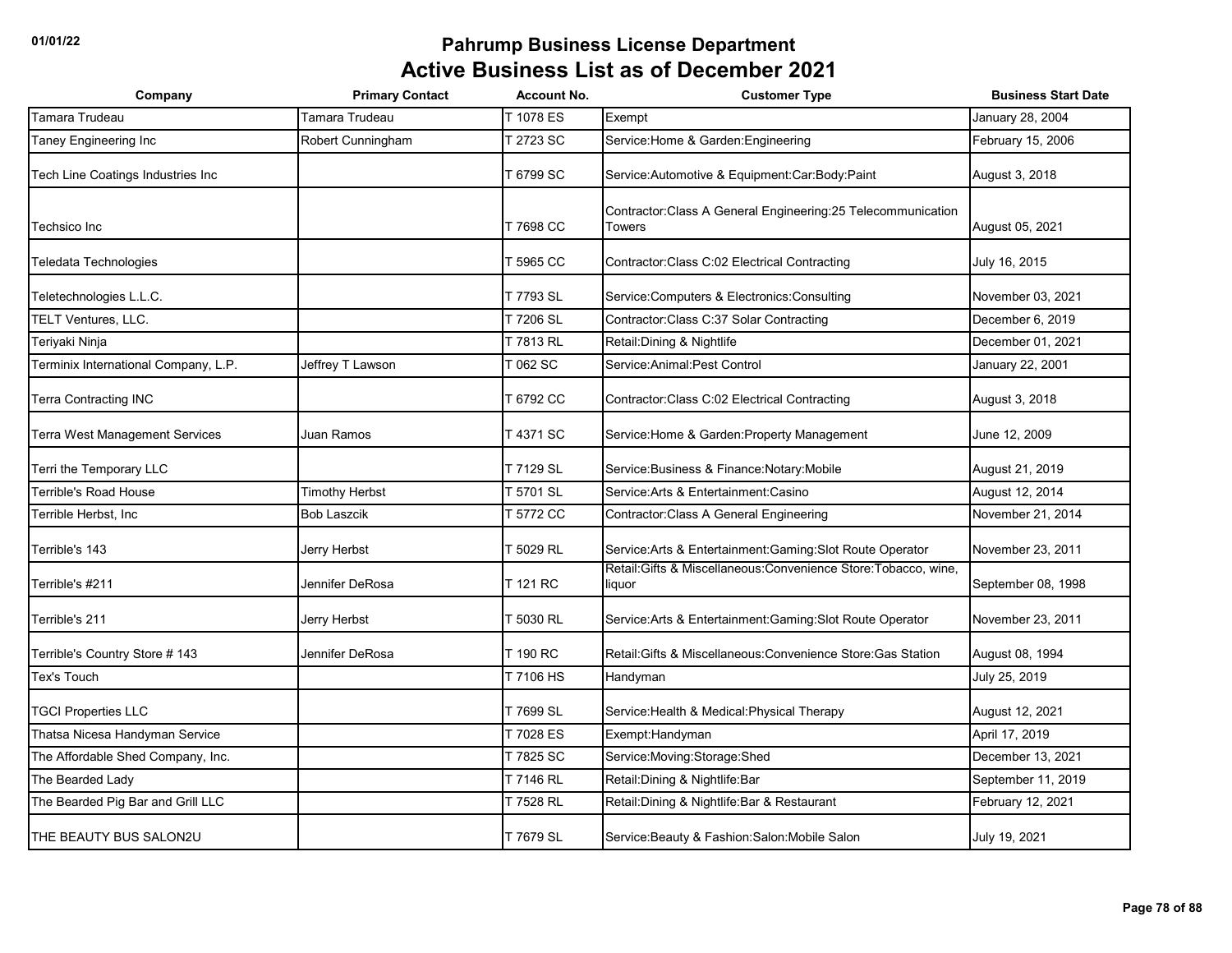| Company                                   | <b>Primary Contact</b>    | <b>Account No.</b>           | <b>Customer Type</b>                                             | <b>Business Start Date</b>        |
|-------------------------------------------|---------------------------|------------------------------|------------------------------------------------------------------|-----------------------------------|
|                                           |                           |                              | Retail:Sports:Bicycle & Sporting Goods:Sales, service, &         |                                   |
| The Bicycle Warehouse<br>The Blue Bee     | <b>Mark Tucsnak</b>       | <b>B 276 ES</b><br>T 7073 RS | accessories<br>Retail: Arts & Entertainment: Crafts              | February 25, 1998<br>June 4, 2019 |
|                                           |                           |                              |                                                                  |                                   |
| The Bottled Water Company                 |                           | T 7705 ES                    | Exempt: Home & Garden: Mobile Delivery Services                  | August 13, 2021                   |
| The Bounty Hunter                         | Daryl Keppner             | T 5331 SS                    | Wholesale: Dining & Nightlife: Beverage: Liquor & Wine           | December 17, 2012                 |
| The Boutique                              |                           | T 7694 RS                    | Retail: Beauty & Fashion: Clothing: children's                   | August 03, 2021                   |
| The Bread Guy                             |                           | T 6067 EP                    | Exempt: Home & Garden; Distribution                              | December 24, 2015                 |
| The Butterfly Effect Nonprofit Organizati |                           | T 7648 NC                    | Non-Profit:Community                                             | June 09, 2021                     |
| The Computer Tutor                        | Debra Lee Storts          | T 4599 SS                    | Service: Computers & Electronics: Consulting                     | October 12, 2010                  |
| The Davey Tree Expert Company             | Shelley Mowdy             | D 215 CC                     | Contractor: Class C: 10 Landscape Contracting                    | December 05, 1994                 |
| The Grill Room                            |                           | T 7340 SC                    | Retail: Dining & Nightlife: Bar & Restaurant                     | July 21, 2020                     |
| The Grove                                 |                           | T 6113 RL                    | retail; Medical Marijuana Dispen                                 | February 23, 2016                 |
| <b>THE Hearing Center</b>                 |                           | T 7579 SL                    | Service: Health & Medical: Hearing Aids                          | April 12, 2021                    |
| The Hideaway                              | Darrell Strain            | T 4162 RL                    | Retail: Dining & Nightlife: Tavern                               | November 24, 2008                 |
| The Home Depot #3301                      | Renee Potier              | H 580 SC                     | Retail: Home & Garden: Home: Improvement Items                   | July 19, 1995                     |
| The Home Depot #3322                      | Renee Potier              | T 4055 RCX                   | Retail: Home & Garden: Building Materials                        | August 07, 2008                   |
| The Home Depot #3322 (Trailer Sales)      | Eric Enjoninger           | T 4345 RCX                   | Retail: Automotive & Equipment: Trailer                          | May 21, 2009                      |
| The Hubb Bar                              |                           | T 6688 RL                    | Retail: Dining & Nightlife: Bar & Restaurant                     | April 17, 2018                    |
| The Jobster                               |                           | T 6626 ES                    | Exempt: Handyman                                                 | February 9, 2018                  |
| The Kelly Group, Inc                      |                           | T 7230 RC                    | Service: Computers & Electronics: Telemarketing Center           | December 31, 2019                 |
| The Knot Spot                             |                           | T 7727 SL                    | Service: Health & Medical: Massage: Therapist                    | August 31, 2021                   |
| The Law Firm of Nathan L Gent PLLC        | Nathan Gent               | T 5767 SL                    | Service: Business & Finance: Consulting: Law firms               | November 12, 2014                 |
| The Little Beauty Shop, LLC               |                           | T 7807 SL                    | Service: Beauty & Fashion: Salon                                 | November 15, 2021                 |
|                                           |                           |                              |                                                                  |                                   |
| The Master At Arms, Inc.                  | <b>Robert Brentlinger</b> | M 2535 RC                    | Retail: Gifts & Miscellaneous: Weapons: Firearms: Sales & Repair | October 20, 2005                  |
| The Mwamba Group, LLC                     |                           | T 7587 SL                    | Service: Home & Garden: Real Estate: Investing                   | April 14, 2021                    |
| The Naked Burro LLC                       |                           | T 7268 RL                    | Retail: Beauty & Fashion: Clothing                               | February 28, 2020                 |
| The Original Roofing Company, LLC         | Doreen Coddington         | T 4123 CL                    | Contractor: Class C: 15 Roofing & Siding                         | October 23, 2008                  |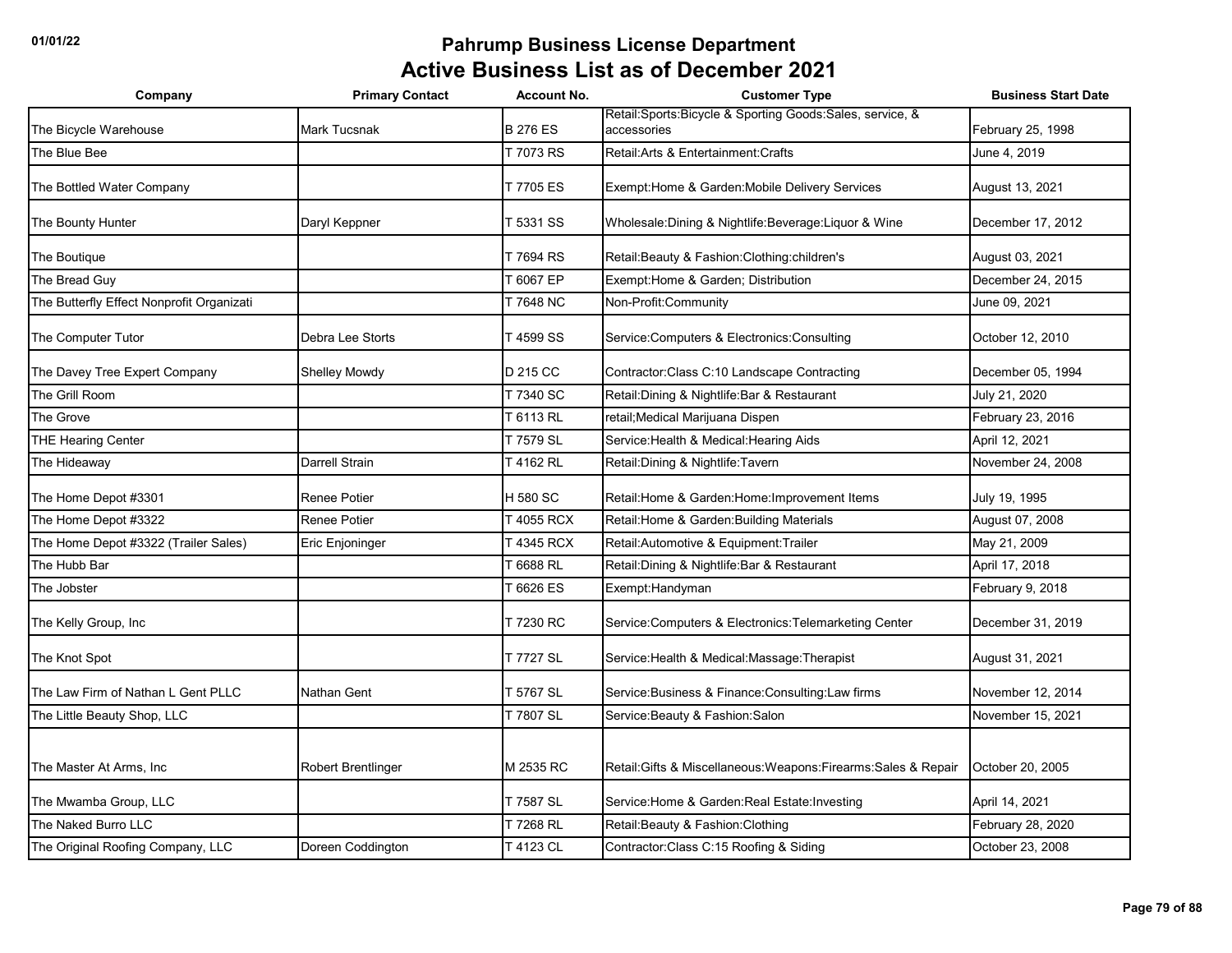| Company                     | <b>Primary Contact</b> | <b>Account No.</b> | <b>Customer Type</b>                                                        | <b>Business Start Date</b> |
|-----------------------------|------------------------|--------------------|-----------------------------------------------------------------------------|----------------------------|
| The Outpost                 |                        | T 6123 RS          | Retail: Arts & Entertainment: Hobby                                         | February 26, 2016          |
| The Perfect Pet             | Cheryl L Monteath      | P 396 SS           | Service: Animal: Boarding & Grooming                                        | August 17, 1995            |
| The Phoenix                 |                        | T 7259 RL          | Retail: Dining & Nightlife: Bar & Restaurant                                | February 18, 2020          |
| The Quilted Dragon          | Victoria Brazzle       | Q 907 RL           | Retail: Arts & Entertainment: Quilt: Supplies                               | June 14, 2004              |
| The Right Hand Man          |                        | T 6426 HS          | Handyman                                                                    | May 4, 2017                |
| The Skilled Locksmiths      |                        | T 7834 SL          | Service:Home & Garden:Locksmith:Mobile                                      | December 16, 2021          |
| The Sleep Center of Nevada  |                        | T 7048 SL          | Service: Health & Medical: Overnight Sleep Studies                          | May 6, 2019                |
| The Smoke N Head            |                        | T 7070 RC          | Retail: Vapes and Medical Glass                                             | June 3, 2019               |
| The Sphinx                  |                        | T 7570 SS          | Service: Beauty & Fashion: Salon: Hair & Nail                               | March 31, 2021             |
| The Tax Lady, LLC           |                        | T 7652 SL          | Service: Business & Finance: Bookkeeping: Income Tax<br>Preparation         | June 14, 2021              |
| The Tiberti Fence Company   |                        | T 6522 CL          | Contractor: Class C:25 Fence & Equipping Playground                         | September 11, 2017         |
| The Tow Truck Company       |                        | T 7649 SC          | Service: Automotive & Equipment: Truck: Tow                                 | June 09, 2021              |
| <b>TR Realty</b>            |                        | T 7486 SL          | Service: Home & Garden: Real Estate                                         | 12/20/2020                 |
| The Trim Shop               | Laura Larsen           | T 5737 ES          | Exempt:Automotive & Equipment                                               | September 30, 2014         |
| The Tungland Corporation    |                        | T 7753 SC          | Service: Health & Medical: Behavioral Health Service                        | October 08, 2021           |
| The UPS Store #4309         |                        | T 7529 RC          | Retail:Community:Mail:Boxes, Packing, Shipping, Copie                       | February 16, 2021          |
| The Valley Health Home Care |                        | T 6238 SL          | Service: Health & Medical: Care: Home                                       | July 29, 2016              |
| The Vee Squad Services LLC  |                        | T 7796 SL          | Service: Home & Garden: Cleaning                                            | November 04, 2021          |
| Theophilus Ministries #1    | <b>Ron Dennis</b>      | T 102 NC           | Non-Profit:Community:Church                                                 | July 01, 2004              |
| Therapy Blocks LLC          |                        | T 7700 SL          | Service: Health & Medical: Physical Therapy                                 | August 12, 2021            |
| Theresa M Sheets            | Theresa M Sheets       | T 4387 SS          | Service: Business & Finance: Bookkeeping: Income Tax<br>Preparation: Mobile | July 01, 2009              |
| This Girl Shines            |                        | T 7563 SS          | Service: Home & Garden: Cleaning: Window                                    | March 24, 2021             |
| Thistle Construction, Inc.  |                        | T 6811 CC          | Contractor: Class B General Building: 02 RESIDNTIAL & SML<br>COMMERCIAL     | August 20, 2018            |
| Thompson Retail Mobile      |                        | T 6254 SS          | Service: Business & Finance                                                 | August 30, 2016            |
| <b>Thrifty Paws</b>         |                        | T 6479 NC          | Non-Profit: Thrift Store                                                    | July 17, 2017              |
| ThriVe I.P.T.V. Fan Club    |                        | T 7018 NC          | Non-Profit:Community:Club                                                   | 05/20/2019                 |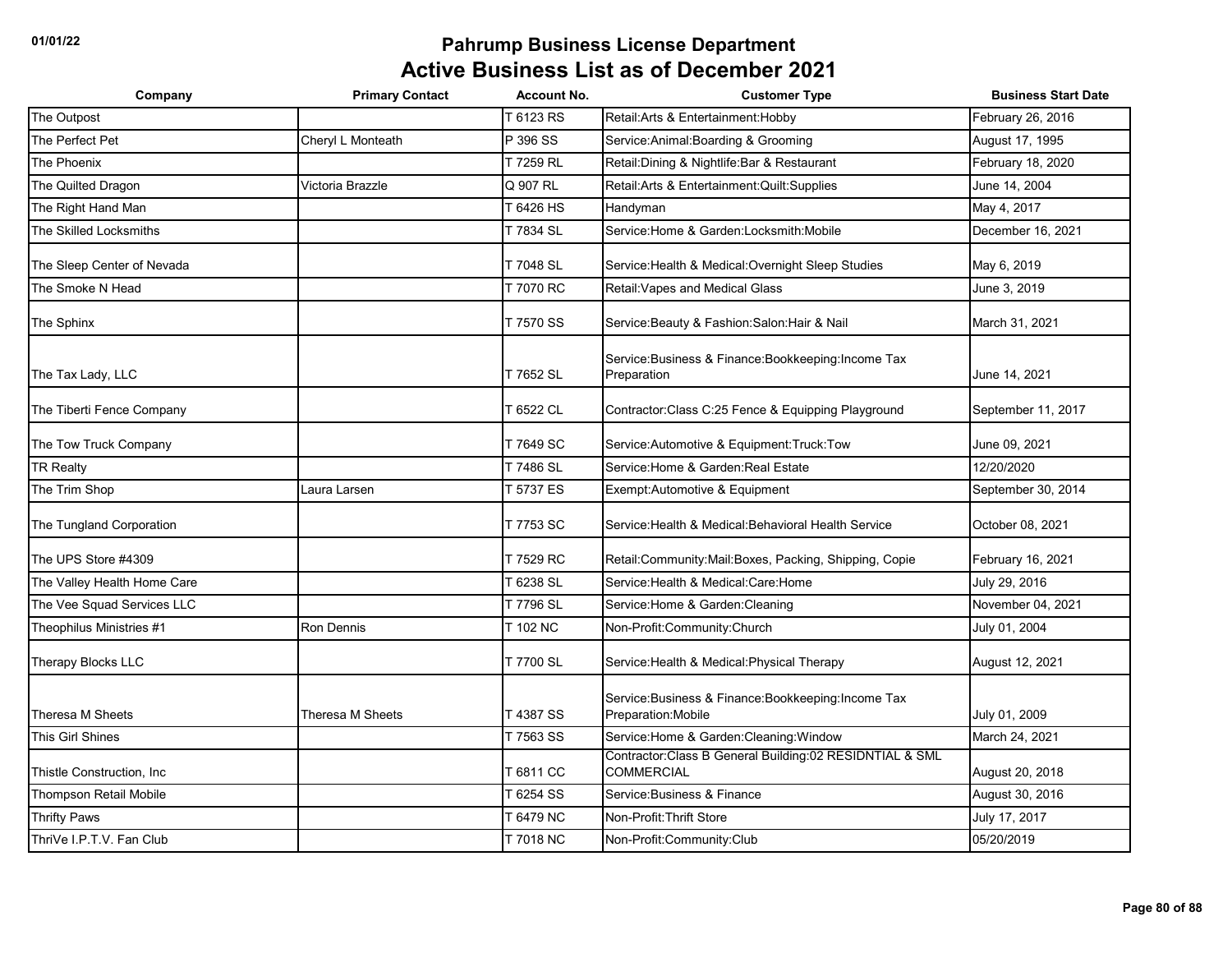| Company                              | <b>Primary Contact</b> | <b>Account No.</b> | <b>Customer Type</b>                                                    | <b>Business Start Date</b> |
|--------------------------------------|------------------------|--------------------|-------------------------------------------------------------------------|----------------------------|
| Ticor Title of Nevada Inc            |                        | T 7224 SC          | Service: Business & Finance: Title: Agency                              | December 20, 2019          |
| <b>Tiger Communications, LLC</b>     | Sandra Dickens         | T 4062 CL          | Contractor: Class C:02 Electrical Contracting                           | August 12, 2008            |
| Tiles for Miles Sales Inc.           |                        | [6232 RC           | Retail: Home & Garden: Tile                                             | July 20, 2016              |
| Tim's Handyman                       |                        | T 7207 HS          | Exempt:Handyman                                                         | December 10, 2019          |
| Tim Hafen Ranches Inc.               | Tim Hafen              | T 125 WC           | Service: Home & Garden: Farming                                         | August 08, 1994            |
| TIME TO BUY LAND LLC                 |                        | T 7627 SL          | Service: Home & Garden: Real Estate: Rental & Land<br>Development       | May 19, 2021               |
| Timeless Authentic, LLC              |                        | T 7322 RL          | Retail: Gifts & Miscellaneous: Collectibles & figurines                 | June 26, 2020              |
| <b>Tina's Tamales Restaurant LLC</b> |                        | T 7830 RL          | Retail: Dining & Nightlife                                              | December 13, 2021          |
| Tire Works Total Car Care            |                        | 6684 SC            | Service: Automotive & Equipment                                         | April 11, 2018             |
| <b>Tisha's Treasures</b>             |                        | T 7606 ES          | Exempt: Arts & Entertainment: Woodworking & Crafts                      | April 29, 2021             |
| <b>Titan Roofing LLC</b>             | Peter J Cicchetti      | T 4725 SL          | Contractor: Class C:15 Roofing & Siding: a ROOFING                      | February 14, 2011          |
| <b>Titan Solar Power NV INC</b>      |                        | T 7526 CC          | Contractor: Class C:02 Electrical Contracting                           | February 11, 2021          |
| <b>TN Transportation</b>             |                        | T 7506 SL          | Service:Automotive & Equipment:Truck:Transport:Heavy Haul               | January 21, 2021           |
| TNL HandyMan, LLC                    | Tony Antho Clark       | T 5719 HL          | Handyman, small repair                                                  | September 05, 2014         |
| Tobacco & Liquor Express             |                        | T 7638 RL          | Retail: Gifts & Miscellaneous: Tobacco products & liquor                | May 28, 2021               |
| <b>Todays Energy Store</b>           |                        | [6572 CL           | Contractor: Class C:02 Electrical Contracting                           | November 16, 2017          |
| Today's Image Hair & Nail Studio LLC | Daniel Fortunato       | T 4996 SL          | Service: Beauty & Fashion: Salon: Hair & Nail                           | October 14, 2011           |
| <b>Tom Christenson</b>               | Tom Christenson        | 5753 ES            | Exempt: Arts & Entertainment                                            | October 20, 2014           |
| Top Notch Carrier, LLC-1             |                        | 6283 SL            | Service: Automotive & Equipment: Truck: Transport                       | October 11, 2016           |
| Top Notch Plumbing Inc               |                        | Г 6912 CC          | Contractor:Class C:01 Plumbing &Heating Contractng:d<br><b>PLUMBING</b> | January 4, 2019            |
| Top Notch Repairs, LLC-1             |                        | T 6284 SL          | Service: Automotive & Equipment: Car: Repair                            | October 11, 2016           |
| <b>Top Rank Builders</b>             |                        | T 6172 CC          | Contractor                                                              | April 13, 2016             |
| <b>Top Shelf Tattoo Parlor</b>       |                        | T 7214 SS          | Service: Beauty & Fashion: Tattoo                                       | December 12, 2019          |
| Tortuga Carwash SL                   | Jose Manue Sanchez     | T 5002 SS          | Service: Automotive & Equipment: Car: Wash: Mobile                      | October 24, 2011           |
| Total Bliss Body Care, Day Spa       | Normara                | T 1030 SL          | Service: Health & Medical: Massage: Therapist                           | November 05, 2003          |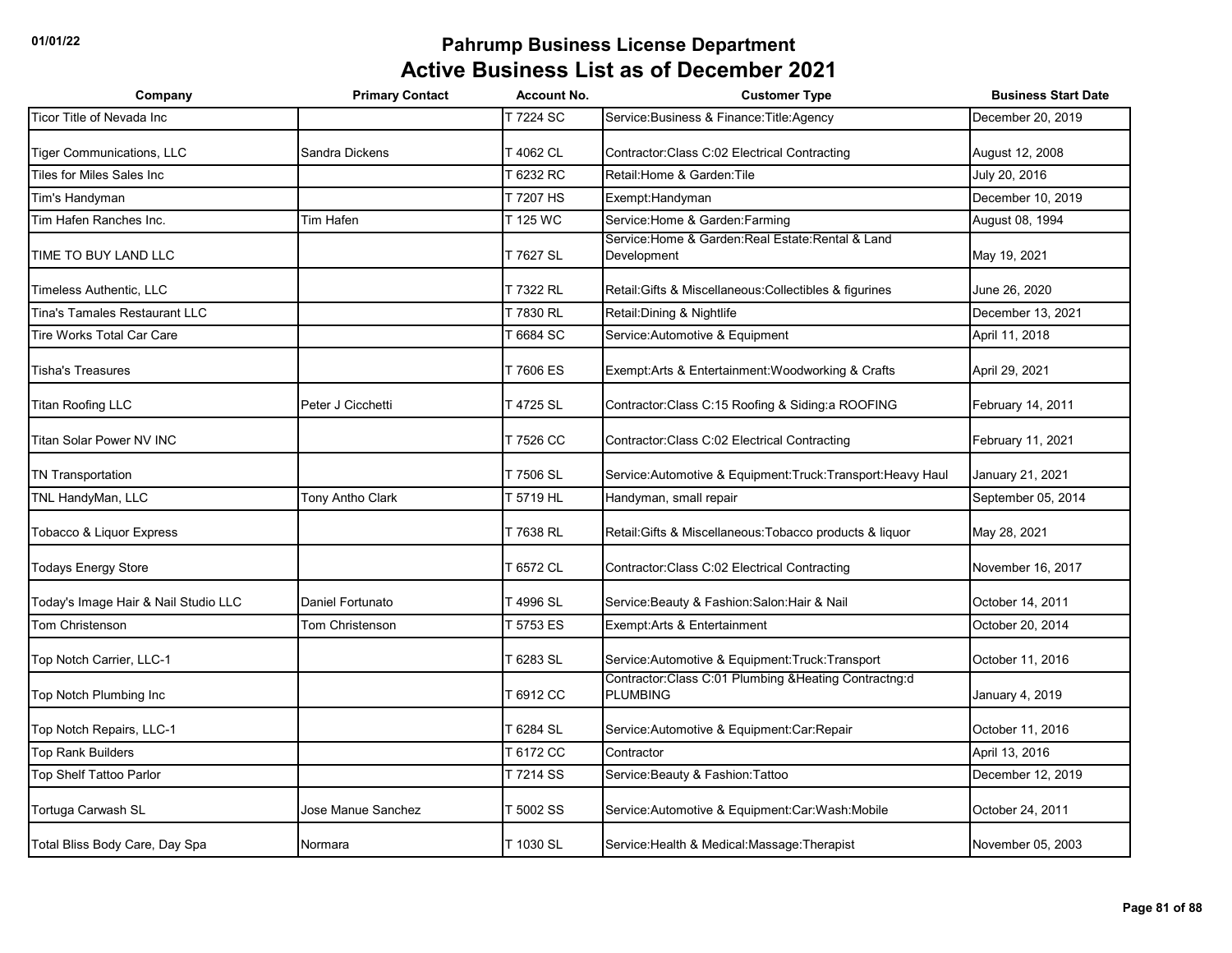| Company                              | <b>Primary Contact</b> | <b>Account No.</b> | <b>Customer Type</b>                                                                             | <b>Business Start Date</b> |
|--------------------------------------|------------------------|--------------------|--------------------------------------------------------------------------------------------------|----------------------------|
| Total Western, Inc.                  |                        | T 7114 CC          | Contractor: Class A General Engineering                                                          | August 6, 2019             |
| Tough Boy RV Park Inc                | Alexander Delgado      | T 1173 SC          | Service: Travel & Transportation: RV: Park                                                       | June 08, 2004              |
| Tracey R. Fidler                     | <b>Tracey Fidler</b>   | T 2618 SS          | Service: Business & Finance: Bookkeeping: Invoicing                                              | December 20, 2005          |
| Tractor Supply Company 2200          |                        | 6562 RC            | Retail: Farm Supply                                                                              | November 2, 2017           |
| <b>Trained-Rite Personal Defense</b> |                        | T 7298 ES          | Service: Consultant Security                                                                     | May 4, 2020                |
| trainmyk9.org                        |                        | 6227 ES            | Service: Animal: Dog: Training                                                                   | July 12, 2016              |
| <b>Transcore ITS LLC</b>             | Sean Karpel            | T 5105 CL          | <b>Contractor:Class A General Engineering</b>                                                    | February 10, 2012          |
| <b>TRANSPRIDE Transportation LLC</b> |                        | T 7500 SL          | Service:Automotive & Equipment:Truck:Transport:Heavy Haul                                        | January 11, 2021           |
| TRC Engineers, Inc.                  | Martin H Dodd          | T 3476 SC          | Service: Home & Garden: Civil Engineering: Surveying                                             | July 05, 2007              |
| Trico Builders, LLC                  | <b>Brian Floyd</b>     | <b>F5558 CL</b>    | Contractor                                                                                       | February 06, 2014          |
| Trini's Sewing + Alterations         |                        | T 5994 ES          | Exempt: Arts & Entertainment                                                                     | September 08, 2015         |
| Trinity Land Surveying Inc.          |                        | T 7559 SC          | Service: Home & Garden: Civil Engineering: Land Surveying                                        | March 23, 2021             |
| Trish Rippie Realty, Inc.            | Patricia Rippie        | T 1162 SC          | Retail: Home & Garden: Real Estate                                                               | May 17, 2004               |
| <b>Triton Pools LLC</b>              |                        | T 7845 CL          | Contractor: Class A General Engineering: 10 COMMERCIAL &<br>RESIDNTIAL POOL: a RESIDENTIAL POOLS | December 30, 2021          |
| Truenet Communications Corp.         |                        | T 7765 CC          | Contractor: Class A General Engineering                                                          | October 11, 2021           |
| TSI Sales & Installation LLC         | <b>Tyler Bayne</b>     | T 5090 RL          | Contractor: Class C:41 Fire Protection Contracting                                               | January 31, 2012           |
| <b>Tuff Shed Inc</b>                 | Maegan Johnson         | T 282 CC           | Contractor: Class B General Building: 02 RESIDNTIAL & SML<br><b>COMMERCIAL</b>                   | March 29, 2004             |
| <b>TUG Brands LLC</b>                |                        | T 7299 RL          | Retail: Computers & Electronics: Internet: Online                                                | May 6, 2020                |
| <b>Tumbleweed Tavern</b>             |                        | Г 6293 RL          | Retail: Gifts & Miscellaneous: Convenience Store: Gas Station                                    | October 13, 2016           |
| <b>Tundra Construction LLC</b>       |                        | T 7094 CL          | Contractor: Class B General Building: 02 RESIDNTIAL & SML<br><b>COMMERCIAL</b>                   | July 9, 2019               |
| Turnbow Sign & Arts, Inc.            |                        | T 7549 SC          | Contractor: Class C:06 Erecting Signs                                                            | March 17, 2021             |
| <b>Twilight Productions, LLC</b>     |                        | T 6111 SL          | Service: Arts & Entertainment: Entertainer                                                       | February 17, 2016          |
| Two Broke Girls Cleaning             |                        | T 7158 ES          | Service: Home & Garden: Cleaning: Residential & Commercial                                       | September 24, 2019         |
| Two Brothers Junk LLC                | Oscar Gonzalez         | T 5173 RL          | Retail: Automotive & Equipment: Salvage & scrap<br>processing:Salvage & Towing                   | May 1, 2012                |
| Two Brothers Lawn Care               |                        | T 7794 HS          | Handyman                                                                                         | November 03, 2021          |
| U R First, LLC                       |                        | <b>U 6590 SL</b>   | Service: Health & Medical: Care: Home                                                            | December 18, 2017          |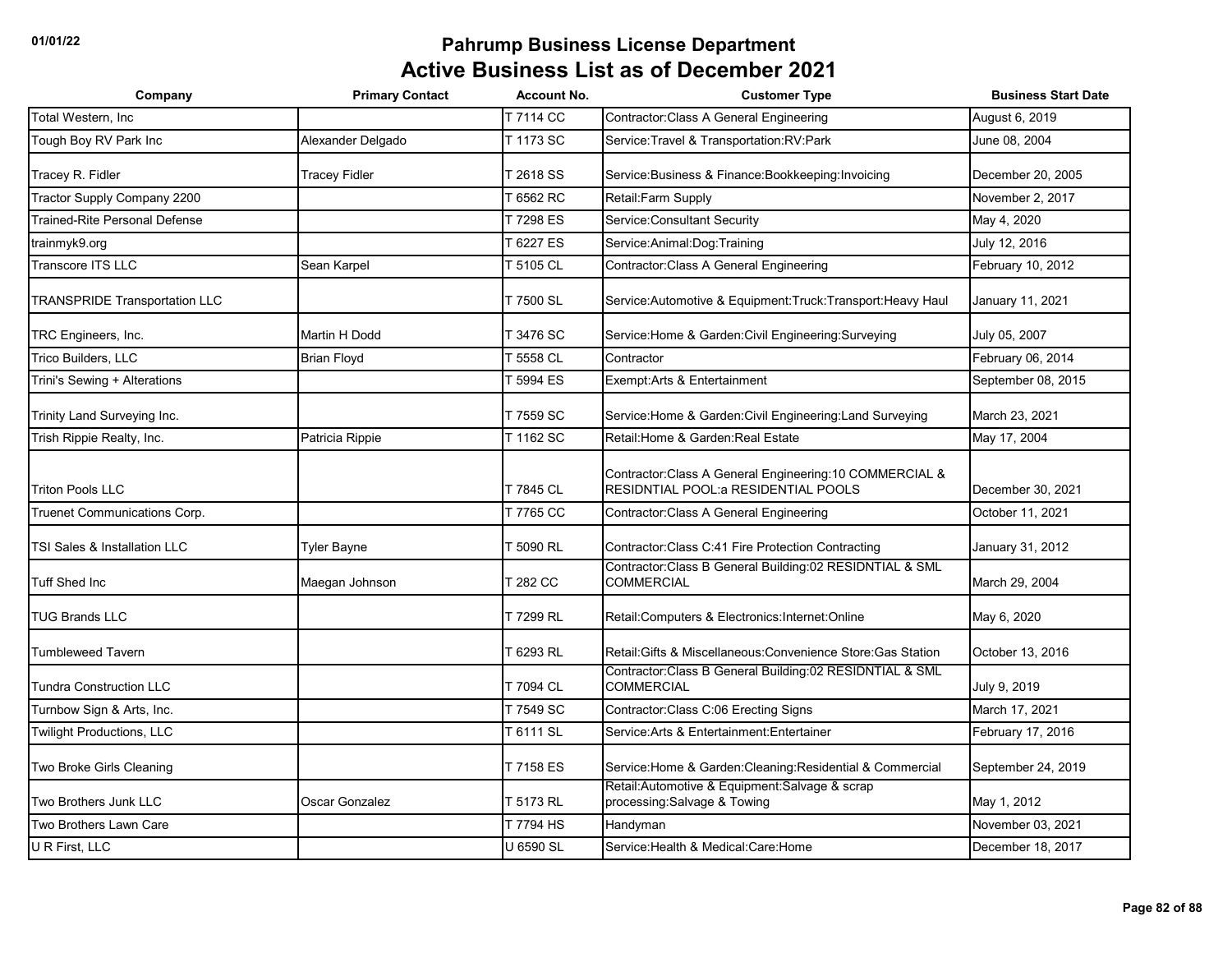| Company                                   | <b>Primary Contact</b> | <b>Account No.</b> | <b>Customer Type</b>                                                         | <b>Business Start Date</b> |
|-------------------------------------------|------------------------|--------------------|------------------------------------------------------------------------------|----------------------------|
| U-Will-B-Happy Cleaning Serv & Lawn Maint | Maria Payan            | <b>U242 ES</b>     | Exempt;handyman                                                              | July 10, 2003              |
| Ultimate Discount Health                  |                        | U 5959 RC          | Retail: Health & Medical: Food & Vitamins                                    | July 08, 2015              |
| Ultra Heating & Cooling & Refrigeration   |                        | U 6982 CL          | Contractor: Class C:21 Refrigerate & Air-Condition                           | March 14, 2019             |
| Unifirst Corporation                      | Kevin O'Connor         | U 5305 SC          | Service: Beauty & Fashion: Laundry Service                                   | October 29, 2012           |
| Unique Signs USA                          | David Monk             | U 3271 CC          | Contractor: Class C:06 Erecting Signs                                        | November 5, 2007           |
| Unitech Electronics Inc                   | Delvis Valle           | U 5878 CL          | Contractor: Class A General Engineering                                      | March 24, 2015             |
| United Pacific Construction               |                        | U 7376 CC          | Contractor:Class B General Building:02 RESIDNTIAL & SML<br><b>COMMERCIAL</b> | September 9, 2020          |
| United Parcel Service, Inc                | <b>Brenda Fountain</b> | <b>U 845 SC</b>    | Service: Travel & Transportation: Package Delivery                           | February 18, 1998          |
| United Restoration LLC                    |                        | U 7729 CL          | Contractor:Class C:03 Carpentry, Maint & Minor Repr                          | August 31, 2021            |
| United Systems Fire ND Security, LLC      |                        | U 6035 CL          | Contractor:Class C:02 Electrical Contracting:c FIRE<br><b>DETECTION</b>      | November 05, 2015          |
| Universal Solar Direct                    |                        | U 7397 CL          | Contractor: Class C:02 Electrical Contracting                                | October 8, 2020            |
| Unwind Massage Studio                     |                        | U 6139 SS          | Service: Health & Medical: Massage                                           | March 16, 2016             |
| <b>UPC Gate Service-Death Valley</b>      | Pamela K Pitts         | U 4392 SC          | Service:Federal:Contractor Courier                                           | July 10, 2009              |
| Urban Development & Construction LLC      |                        | U 7384 CL          | Contractor:Class B General Building:02 RESIDNTIAL & SML<br><b>COMMERCIAL</b> | September 22, 2020         |
| U S Bank                                  | <b>Bill Reid</b>       | U 4213 SC          | Service: Business & Finance: Bank: Branch                                    | January 23, 2009           |
| US Security Associates, Inc.              | Preeti Parekh          | U 4746 SC          | Service: Home & Garden: Security: Guard Company                              | March 02, 2011             |
| USA Air Conditioning Inc                  |                        | U 7733 CC          | Contractor: Class C:21 Refrigerate & Air-Condition                           | September 01, 2021         |
| USA Towing, Inc.                          |                        | U 7221 SC          | Service: Automotive & Equipment: Truck: Tow                                  | December 18, 2019          |
| <b>JSI Insurance Services LLC</b>         | Eric Springall         | O 4484 SC          | Service: Business & Finance: Insurance: Agency                               | June 01, 2010              |
| Usquare Games                             |                        | U 6722 RS          | Retail: Arts & Entertainment: Design                                         | May 22, 2018               |
| UTE, Inc.                                 | Sheri Misquez-Lee      | U 3119 CC          | Contractor: Class B General Building                                         | November 06, 2006          |
| Valley Electric Association, Inc          | Mindy Morrow           | V 120 NC           | Non-Profit:Community:Electric Co-op                                          | June 29, 1994              |
| Vance Plumbing                            | Rodger V Peterson      | V 5354 CS          | Contractor: Class C:01 Plumbing & Heating Contractng                         | April 3, 2013              |
| Vandalshields                             |                        | V 7761 WS          | Wholesale: Home & Garden: Lighting Fixtures                                  | October 08, 2021           |
| VC Computer Repair & Service              |                        | V 6404 ES          | Exempt: Computers & Electronics                                              | April 3, 2017              |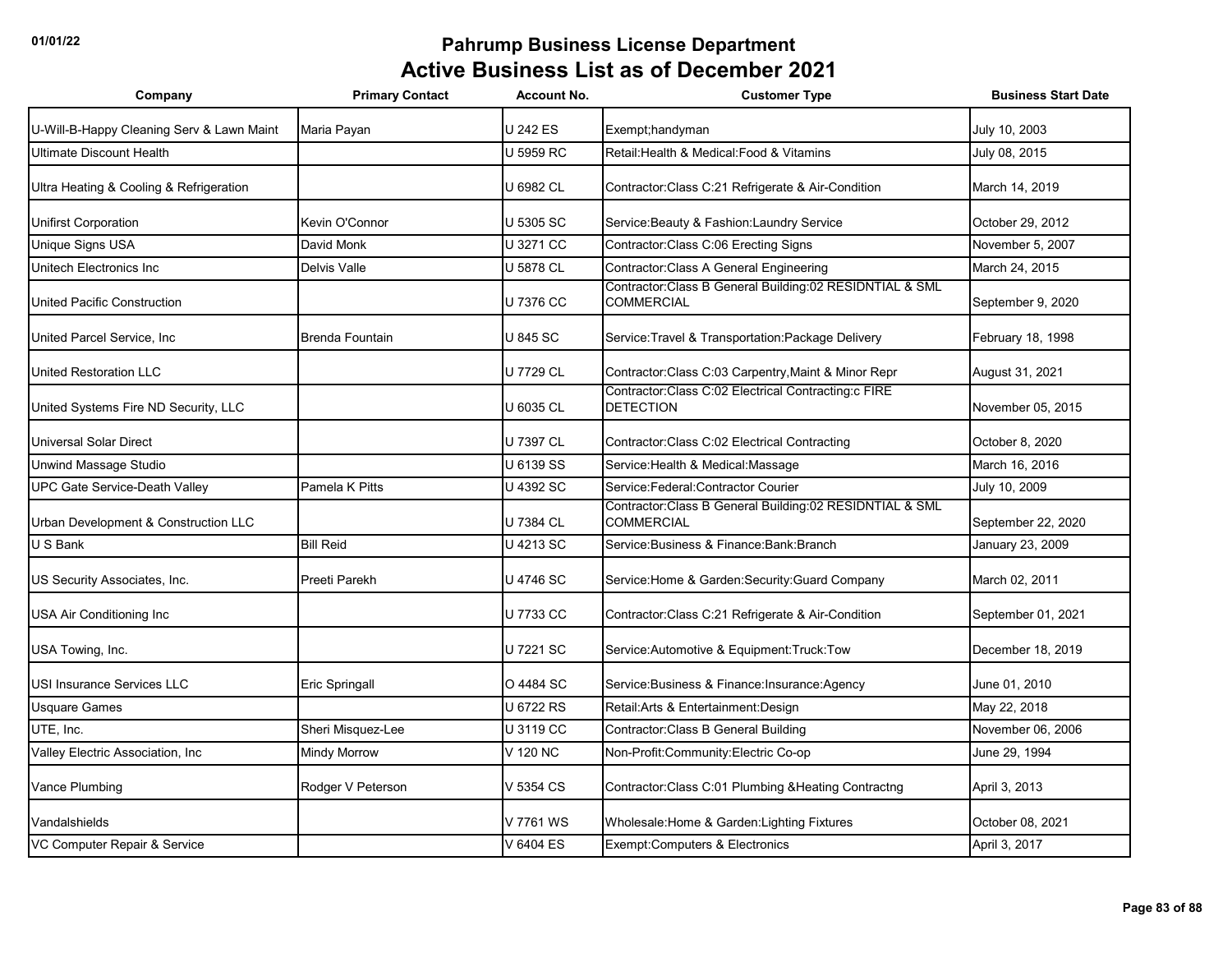| Company                                  | <b>Primary Contact</b> | <b>Account No.</b> | <b>Customer Type</b>                                                                     | <b>Business Start Date</b> |
|------------------------------------------|------------------------|--------------------|------------------------------------------------------------------------------------------|----------------------------|
| VEA, Inc. dba, SolPower                  |                        | V 7414 SC          | service;Solar                                                                            | November 4, 2020           |
| Vegas Auto Ventures LLC                  |                        | V 7213 SL          | Retail: Automotive & Equipment: Auto: Broker                                             | December 13, 2019          |
| Vegas Balloon Rides (2015) LLC           |                        | V 6877 SL          | Service: Arts & Entertainment: Hot Air Balloon Rides                                     | November 30, 2018          |
| Vegas Casino Art                         | <b>Richard Allard</b>  | V 913 RS           | Retail: Arts & Entertainment: Collectible: Casino & Special art<br>framing               | June 28, 2004              |
| Vegas Pro Electric LLC                   |                        | V 7496 CL          | Contractor: Class C:02 Electrical Contracting                                            | January 4, 2021            |
| Vegas Solar                              |                        | S 6924 CL          | Contractor:Class C:02 Electrical Contracting:g<br><b>PHOTOVOLTAICS</b>                   | January 23, 2019           |
| Vegas Valley Fire Protection             |                        | V 6430 CC          | Contractor: Class C:41 Fire Protection Contracting:a<br><b>AUTOMATIC FIRE SPRINKLERS</b> | May 10, 2017               |
| <b>Vegas Valley Growers</b>              |                        | V 6202 WL          | Retail: Arts & Entertainment: Misc                                                       | May 17, 2016               |
| <b>VERCO CUSTOM HOMES</b>                |                        | V 7706 CP          | Contractor: Class B General Building: 02 RESIDNTIAL & SML<br><b>COMMERCIAL</b>           | August 13, 2021            |
| Vibrant Kisses by VK                     |                        | V 7256 RS          | Retail: Beauty & Fashion: Beauty Supply                                                  | February 13, 2020          |
| Vida Nueva Iglesia Cristiana Pentecostes |                        | V 5954 SS          | Service:Community;church                                                                 | June 30, 2015              |
| Vince Neil's Tatuado Wildside            |                        | V 5979 RL          | Retail: Dining & Nightlife: Bar & Restaurant                                             | August 11, 2015            |
| Vinco Inc                                |                        | V 6433 CC          | Contractor: Class C:02 Electrical Contracting                                            | May 16, 2017               |
| <b>VinoJazz Foundation</b>               |                        | V 7394 NC          | Non-Profit: Arts & Entertainment: Event Promoter                                         | October 2, 2020            |
| <b>Vintage Pools</b>                     |                        | V 6502 CC          | Contractor: Class A General Engineering: 10 COMMERCIAL &<br><b>RESIDNTIAL POOL</b>       | August 14, 2017            |
| VIP Mini Storage and Uhaul               |                        | V 6692 SC          | Service: Moving: Storage: Mini Storage                                                   | April 19, 2018             |
| Vision Drywall & Paint, LLC              |                        | V 6629 CL          | Contractor: Class C:04 Painting & Decorating                                             | February 12, 2018          |
| Vision Flooring Inc.                     |                        | V 7712 CC          | Contractor: Class C: 16 Finishing Floors                                                 | August 13, 2021            |
| Vision Sign Inc.                         | Jeff Quintana          | V 430 CC           | Contractor: Class C:06 Erecting Signs                                                    | March 11, 1997             |
| Vivint, Inc. (Sales)                     | Company Licensing      | V 4774 RC          | Retail: Home & Garden: Security: Alarm: Sales & Service                                  | March 21, 2011             |
| Vivint Solar Developer, LLC              |                        | V 6850 CL          | Contractor: Class C:02 Electrical Contracting                                            | October 25, 2018           |
| VN Senior Care of the Vineyards          | Rod Little             | V 2478 SC          | Service: Health & Medical: Care: Facility                                                | September 14, 2005         |
| V.N. Senior Care Inc. at Winery Road     | Chris Mirando          | V 4281 SC          | Service: Health & Medical: Care: Facility: Adult                                         | March 25, 2009             |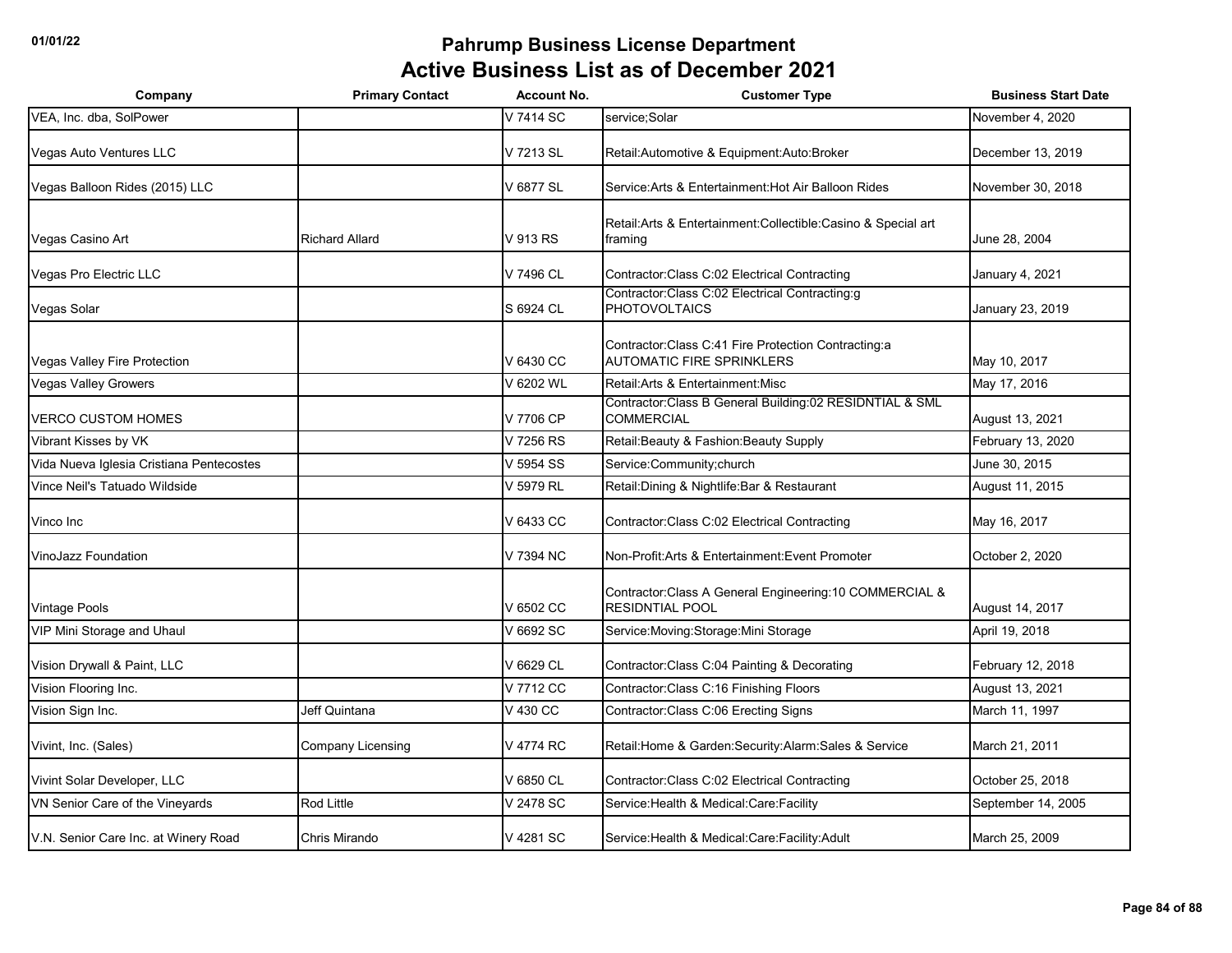| Company                                   | <b>Primary Contact</b> | <b>Account No.</b> | <b>Customer Type</b>                                                                    | <b>Business Start Date</b> |
|-------------------------------------------|------------------------|--------------------|-----------------------------------------------------------------------------------------|----------------------------|
| Volta Systems Group LLC                   |                        | V 7328 CL          | Contractor: Class C:02 Electrical Contracting                                           | July 2, 2020               |
| Vortex Industries, Inc.                   | Usha Kulkarni          | V 3719 CC          | Contractor: Class C:03 Carpentry, Maint & Minor Repr                                    | November 05, 2007          |
| Vortex Performance Fuel Systems           | Allen Ruell            | V 584 RS           | Retail: Automotive & Equipment: Parts: Fuel System                                      | February 10, 2003          |
| <b>VW Agency LLC</b>                      | Kathy Weill            | V 4771 SL          | Service: Business & Finance: Insurance: Agency                                          | March 18, 2011             |
| W. Partners LLC                           |                        | W 7232 RL          | Retail: Home & Garden: Manufacture: Home: Sales                                         | January 3, 2020            |
| W.A.L.S World                             |                        | W 7770 SS          | Service: Dining & Nightlife: Dance: Studio                                              | October 12, 2021           |
| W.J. Borghoff, INC.                       |                        | W 7634 CC          | Contractor:Class C:01 Plumbing & Heating Contractng                                     | May 26, 2021               |
| Wagner's Wholesale Electrical World       |                        | W 7822 WL          | Wholesale:Computers & Electronics:Internet                                              | December 08, 2021          |
| Walgreens 05646                           | <b>Rick Ramirez</b>    | W 324 RC           | Retail: Health & Medical: Drug Store                                                    | May 01, 2000               |
| <b>Wallin Construction</b>                |                        | W 6976 CL          | Contractor: Class B General Building: 02 RESIDNTIAL & SML<br><b>COMMERCIAL</b>          | March 7, 2019              |
| Walmart #5101                             | <b>Cassie Perkins</b>  | W 3040 RCX         | Retail: Gifts & Miscellaneous: General Merchandise                                      | August 29, 2006            |
| Water Rock Farming LLC                    |                        | W 7288 SL          | Service: Home & Garden: Farming                                                         | April 6, 2020              |
| <b>Water Rock Station</b>                 | Ray J Baskiewicz       | W 490 SS           | Retail: Dining & Nightlife: BBQ                                                         | July 01, 1994              |
| Water Rockin' Shave Ice & Tasty Beverages |                        | W 7325 SS          | Retail: Dining & Nightlife: Ice: Shaved: Mobile                                         | July 1, 2020               |
| Watermill Express LLC                     |                        | W 7008 WL          | Wholesale: Dining & Nightlife: Beverage: Water & Ice Vending                            | April 2, 2019              |
| WaterRock Environmental, Inc.             | Thomas Vehe            | W 3774 SC          | Service: Community: Water and Wastewater Systems                                        | December 28, 2007          |
| Wax That Azz Detailing LLC                |                        | W 7388 SL          | Service: Automotive & Equipment: Car: Detailing: Mobile                                 | September 23, 2020         |
| Waxie Sanitary Supply                     | <b>Robert Smith</b>    | W 4966 WC          | Wholesale: Home & Garden: Janitorial Supply Delivery                                    | September 13, 2011         |
| Wayno's Sharpening Service                | Wayne Mapes            | W 423 RS           | Retail: Home & Garden: Tools & Equipment: Sharpening &<br><b>Replacement Blades</b>     | May 01, 1999               |
| We're Dunn Bookkeeping LLC                |                        | W 7383 SL          | Service: Business & Finance: Bookkeeping                                                | September 17, 2020         |
| We Take Freight, LLC                      |                        | W 7478 SL          | Retail: Automotive & Equipment: Equipment: Hauling                                      | 11/27/20                   |
| WebArc Technologies, LLC                  |                        | W 7509 SL          | Service: Computers & Electronics: Internet: Website: Website<br>Marketing & Development | January 22, 2021           |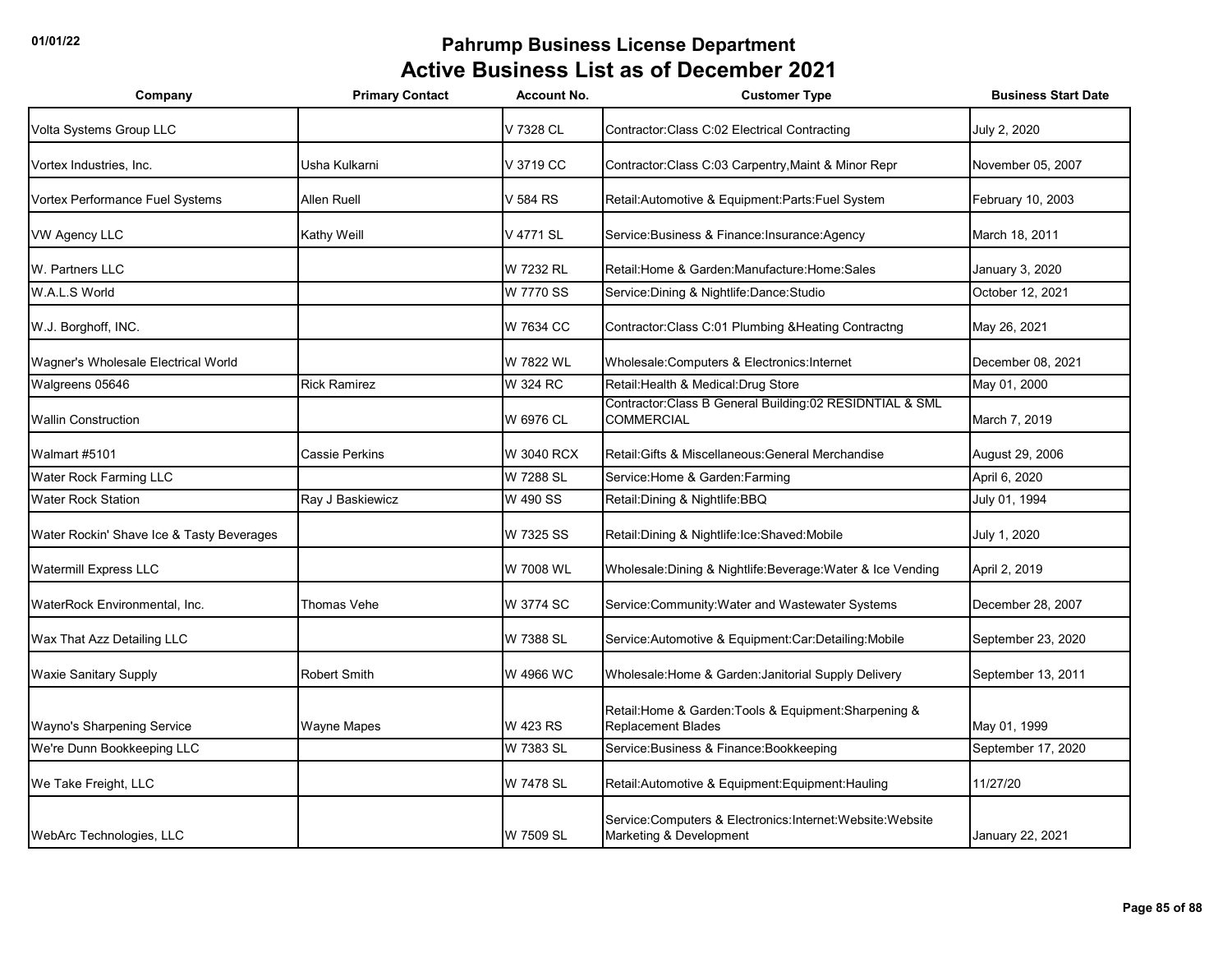| Company                                   | <b>Primary Contact</b>  | <b>Account No.</b> | <b>Customer Type</b>                                                                          | <b>Business Start Date</b> |
|-------------------------------------------|-------------------------|--------------------|-----------------------------------------------------------------------------------------------|----------------------------|
| Wecom Inc                                 |                         | W 6492 CC          | Contractor: Class A General Engineering                                                       | August 7, 2017             |
| WeldFab                                   | <b>Edward W Arthur</b>  | W 302 RS           | Retail: Automotive & Equipment: Steel: Welding & Steel Sales                                  | March 28, 1997             |
| Wellness Orchards of Nevada LLC           |                         | W 6414 WL          | Wholesale: Cultivation, Marijuana                                                             | April 13, 2017             |
| Wells Fargo Bank, N.A.                    | Fabrizio Galli          | W 2787 SC          | Service: Business & Finance: Bank: Branch                                                     | March 13, 2006             |
| West Edna Associates, LTD                 | Dennis F Nelson         | W 5175 CC          | Wholesale:Automotive & Equipment:Electrical Distributor                                       | May 2, 2012                |
| West Gate R. V. Park                      | Alex Darquea            | W 1128 SS          | Service: Home & Garden: Mobile Home: Park: RV                                                 | April 01, 2004             |
| West Star Ranch Inc.                      | <b>Terry Dougherty</b>  | W 2114 NC          | Non-Profit: Animal: Rescue & Thrift Store                                                     | February 17, 2005          |
| WestCare Nevada, Inc                      | Kevin Morss             | W 2353 NC          | Non-Profit:Community:Rehab                                                                    | June 30, 2005              |
| Westcom, Inc.                             | Donald J Matt           | W 4726 RC          | Contractor:Class C:02 Electrical Contracting:d LOW VOLTAGE<br><b>SYSTEMS</b>                  | February 14, 2011          |
| <b>Western Automotive Cores</b>           |                         | W 7282 WS          | Wholesale: Automotive & Equipment                                                             | March 13, 2020             |
| Western Connection Auction Co.            | Ronald B Adams          | W 267 SS           | Retail:Automotive & Equipment:Used:Sales                                                      | March 10, 1997             |
| Western Fire Prevention & Air Filter Serv | Robin Mellor            | W 4087 CC          | Contractor: Class C:41 Fire Protection Contracting: b FIXED FIRE<br><b>EXTINGUISHING SYST</b> | September 12, 2008         |
| <b>Western Tax Service</b>                | Carmen F Andy           | W 1047 SC          | Service: Business & Finance: Bookkeeping                                                      | December 04, 2003          |
| Western Trades Construction, Inc.         |                         | W 7426 CC          | Contractor: Class A General Engineering                                                       | 11/20/2020                 |
| Westpoint Development Group, Inc.         |                         | W 6743 CC          | Contractor: Class B General Building: 02 RESIDNTIAL & SML<br><b>COMMERCIAL</b>                | June 14, 2018              |
| Wheeler's Electric, INC.                  |                         | W 7630 CC          | Contractor: Class C:02 Electrical Contracting                                                 | May 21, 2021               |
| White Glove Ranch, LLC                    |                         | W 7689 SL          | Service: Animal: Horse: Equine                                                                | August 02, 2021            |
| <b>White Raven Press</b>                  | John Salacan            | W 4084 RS          | Retail: Arts & Entertainment: Design: Desktop Publishing Books                                | September 03, 2008         |
| Who's Dunes Lounge & Restaurant           | L. Jean Hendrix         | W 538 RP           | Retail:Dining & Nightlife:Steakhouse, Bar, Lounge, Saloon                                     | October 19, 2000           |
| Widespread Property Inspections           |                         | W 6355 SL          | Service: Home & Garden: Inspection                                                            | February 6, 2017           |
| Wife And The Hammer, LLC                  |                         | W 6487 HL          | Handyman, small repair                                                                        | July 24, 2017              |
| Wild West RV LLC                          |                         | W 7662 RL          | Retail: Automotive & Equipment: RV: Parts: Parts & Service                                    | June 28, 2021              |
| <b>Wilhelmina Moses</b>                   | <b>Wilhelmina Moses</b> | W 5566 ES          | Exempt:Arts & Entertainment                                                                   | February 14, 2014          |
| William Charles, Inc.                     |                         | W 7575 CC          | Contractor: Class A General Engineering                                                       | April 02, 2021             |
| William F Kollhopp                        |                         | W 7605 ES          | Exempt:Handyman                                                                               | April 29, 2021             |
| <b>William Henderson</b>                  |                         | W 6852 ES          | Service: Travel & Transportation: Travel: Agency                                              | October 29, 2018           |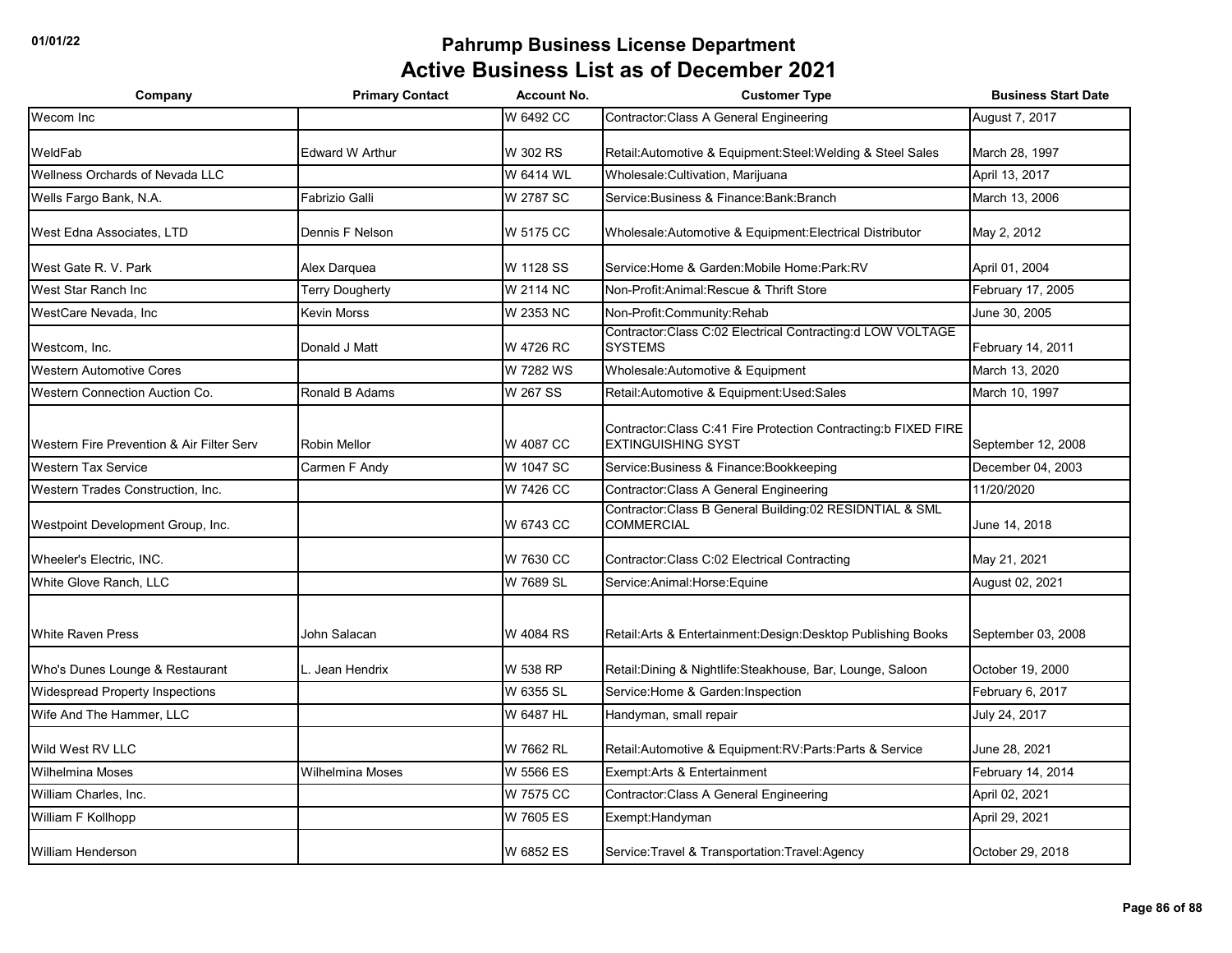| Company                                   | <b>Primary Contact</b> | <b>Account No.</b> | <b>Customer Type</b>                                                                     | <b>Business Start Date</b> |
|-------------------------------------------|------------------------|--------------------|------------------------------------------------------------------------------------------|----------------------------|
|                                           |                        |                    |                                                                                          |                            |
| William Hill Race & Sports Book           | Lori Ware              | W 4092 RLX         | Service: Arts & Entertainment: Gaming: Race Book & Sports Pool                           | September 18, 2008         |
|                                           |                        |                    |                                                                                          |                            |
| William Hill Race & Sports Book           | Andrea Dennis          | W 394 SCX          | Service: Arts & Entertainment: Gaming: Race Book & Sports Pool                           | July 16, 2001              |
|                                           |                        |                    |                                                                                          |                            |
| William Hill Sports Book                  | Lori Ware              | W 4093 RLX         | Service: Arts & Entertainment: Gaming: Race Book & Sports Pool                           | September 18, 2008         |
| William Lyon Homes, Inc.                  | Denise Meeker          | W 3614 CC          | Contractor: Class B General Building                                                     | October 31, 2007           |
| Wilson's Locksmithing                     | Troye E Wilson         | W 4517 SS          | Service: Home & Garden: Locksmith: Mobile                                                | July 19, 2010              |
| Wimpy's LLC                               | John Denton            | W 1192 SL          | Service: Moving: Storage                                                                 | June 25, 2004              |
| Winery Super-Mart Enterprises             | Gordon H Kwan          | W 460 RC           | Retail:Gifts & Miscellaneous:Convenience Store:Tobacco, wine,<br>liquor                  | June 27, 1996              |
| Winklers A to Z                           |                        | W 7533 HS          | Handyman, small repair                                                                   | February 22, 2021          |
| <b>Wiremen Electrical LLC</b>             |                        | W 6863 CL          | Contractor: Class C:02 Electrical Contracting                                            | November 13, 2018          |
| Within Arms Reach Community Services, LLC |                        | W 7481 SL          | Service: Health & Medical: Counseling Services-Education                                 | December 08, 2020          |
| World Class Facility Services LLC         |                        | W 7053 SL          | Service: Home & Garden: Cleaning: Residential & Commercial                               | May 9, 2019                |
| World Rug Outlet, LLC                     |                        | W 7567 RL          | Retail: Home & Garden: Home Decoration: Rug Sales                                        | March 31, 2021             |
| <b>WSB Electric Inc.</b>                  |                        | W 6707 CC          | Contractor: Class C:02 Electrical Contracting                                            | May 14, 2018               |
| Wulf Ink LLC                              |                        | W 7670 SL          | Service: Beauty & Fashion: Permanent Make-Up                                             | July 09, 2021              |
| <b>WULFCO</b>                             | Ray Wulfenstein        | W 383 CS           | Service: Media: Advertising: Billboard                                                   | January 22, 2000           |
| Wulfenstein Construction Co, Inc          | Ray Wulfenstein        | W 120 CC           | Contractor: Class B General Building                                                     | June 22, 1994              |
| X3 Management Services, Inc.              |                        | X 7192 CC          | Contractor: Class A General Engineering: 22 UNCLASSIFIED                                 | November 13, 2019          |
| Xpress Detail and Auto Spa LLC            |                        | X 7556 SL          | Service: Automotive & Equipment: Car: Detailing                                          | March 22, 2021             |
| Xtreme Fire Protection, LLC               |                        | X 6883 CL          | Contractor: Class C:41 Fire Protection Contracting:a<br><b>AUTOMATIC FIRE SPRINKLERS</b> | December 10, 2018          |
| Yack Construction, Inc.                   |                        | Y 6258 CC          | Contractor: Class B General Building                                                     | September 13, 2016         |
| Yes! Air Conditioning & Plumbing          | Mitzi Frederick        | Y 4111 CL          | Contractor:Class C:01 Plumbing & Heating Contractng:d<br><b>PLUMBING</b>                 | October 15, 2008           |
| Yesco, LLC                                | Sally Remeo            | Y 4736 CL          | Contractor: Class C:06 Erecting Signs                                                    | February 24, 2011          |